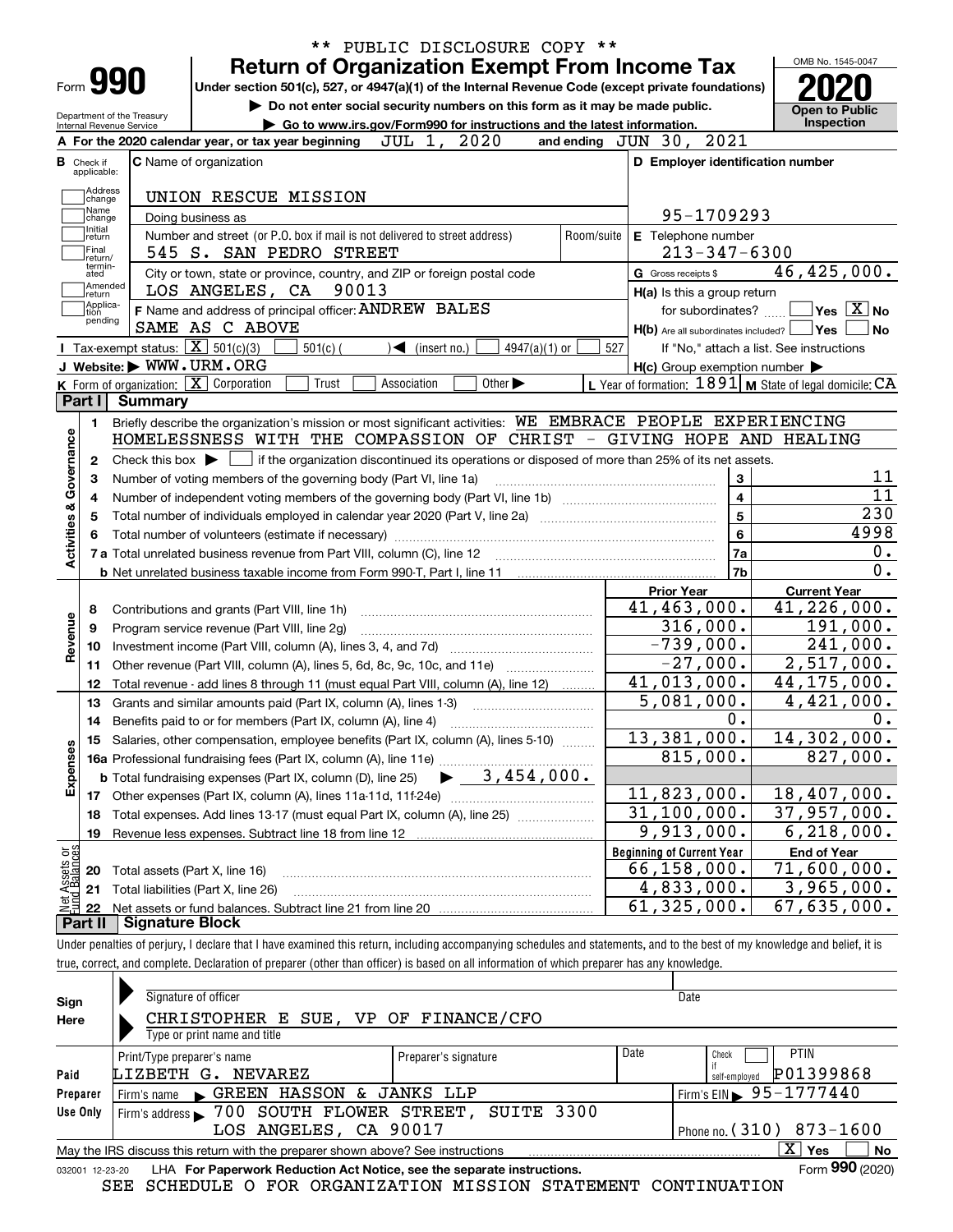|              | UNION RESCUE MISSION<br>Form 990 (2020)                                                                                                      | 95-1709293                               | Page $2$                    |
|--------------|----------------------------------------------------------------------------------------------------------------------------------------------|------------------------------------------|-----------------------------|
|              | <b>Part III   Statement of Program Service Accomplishments</b>                                                                               |                                          |                             |
|              | Check if Schedule O contains a response or note to any line in this Part III                                                                 |                                          | $\overline{\mathbf{x}}$     |
| 1.           | Briefly describe the organization's mission:                                                                                                 |                                          |                             |
|              | UNION RESCUE MISSION EMBRACES PEOPLE WITH THE COMPASSION OF CHRIST. WE                                                                       |                                          |                             |
|              | ASSIST PEOPLE EXPERIENCING HOMELESSNESS BY PROVIDING A COMPREHENSIVE                                                                         |                                          |                             |
|              | ARRAY OF EMERGENCY AND LONG-TERM SERVICES TO OUR GUESTS, INCLUDING:                                                                          |                                          |                             |
|              | FOOD, SHELTER, CLOTHING, MEDICAL AND DENTAL CARE, RECOVERY PROGRAMS,                                                                         |                                          |                             |
| $\mathbf{2}$ | Did the organization undertake any significant program services during the year which were not listed on the                                 |                                          |                             |
|              | prior Form 990 or 990-EZ?                                                                                                                    |                                          | $\sqrt{}$ Yes $\sqrt{X}$ No |
|              | If "Yes," describe these new services on Schedule O.                                                                                         |                                          |                             |
| 3            | Did the organization cease conducting, or make significant changes in how it conducts, any program services?                                 | $\blacksquare$ Yes $\boxed{\text{X}}$ No |                             |
|              | If "Yes," describe these changes on Schedule O.                                                                                              |                                          |                             |
| 4            | Describe the organization's program service accomplishments for each of its three largest program services, as measured by expenses.         |                                          |                             |
|              | Section 501(c)(3) and 501(c)(4) organizations are required to report the amount of grants and allocations to others, the total expenses, and |                                          |                             |
|              | revenue, if any, for each program service reported.                                                                                          |                                          |                             |
| 4a           | 2,978,000. ) (Revenue \$<br>15,994,000. including grants of \$<br>(Code:<br>) (Expenses \$                                                   |                                          |                             |
|              | RECOVERY - THE MISSION OFFERS A TRANSFORMATIONAL DISCIPLESHIP PROGRAM                                                                        |                                          |                             |
|              | WITH THE INTENT OF HELPING PEOPLE LEAVE SKID ROW, REUNITE WITH THEIR                                                                         |                                          |                             |
|              | FAMILIES, AND BEGIN PRODUCTIVE LIVES IN A LOCAL COMMUNITY. DEPENDING ON                                                                      |                                          |                             |
|              | THE NEEDS OF AN INDIVIDUAL, THE MISSION OFFERS A 12 MONTH INTENSIVE                                                                          |                                          |                             |
|              | PROGRAM THAT INCLUDES 2,000 HOURS OF A BIBLICAL 12 STEP STUDY, BIBLE                                                                         |                                          |                             |
|              | STUDY, RECOVERY CLASSES, WORK THERAPY, INDIVIDUAL COUNSELING, LEARNING                                                                       |                                          |                             |
|              | CENTER CLASSES AND PHYSICAL FITNESS CLASSES. ALSO, PARTICIPANTS ATTEND                                                                       |                                          |                             |
|              | CLASSES IN ADDICTION EDUCATION, ANGER MANAGEMENT, RELAPSE PREVENTION,                                                                        |                                          |                             |
|              | FINANCIAL STEWARDSHIP, VOCATIONAL PREPARATION AND LEADERSHIP TRAINING.                                                                       |                                          |                             |
|              |                                                                                                                                              |                                          |                             |
|              | THIS INTENSE PROGRAM IS FOLLOWED BY A TRANSITIONAL/APPRENTICESHIP PHASE                                                                      |                                          |                             |
|              | LASTING FROM 6 TO 24 MONTHS TO ASSIST GRADUATES IN BECOMING EMPLOYED,                                                                        |                                          |                             |
|              | ACCUMULATING A SAVINGS AND SECURING HOUSING.                                                                                                 |                                          |                             |
| 4b           | 13,875,000. including grants of \$<br>(Expenses \$<br>) (Revenue \$<br>(Code:                                                                |                                          |                             |
|              | SHELTER SERVICES - UNION RESCUE MISSION<br>(URM)<br>IS ONE OF THE LARGEST                                                                    |                                          |                             |
|              | MISSIONS IN THE UNITED STATES LOCATED IN DOWNTOWN IN LOS ANGELES SKID                                                                        |                                          |                             |
|              | ROW, COMMONLY KNOWN AS THE "HOMELESS CAPITAL OF THE NATION". URM                                                                             |                                          |                             |
|              | PROVIDED 616,140 MEALS AND 265,860 NIGHTS OF SHELTER TO INDIVIDUALS AND                                                                      |                                          |                             |
|              | FAMILIES. IN ADDITION, URM PROVIDES CASE MANAGEMENT, MEDICAL, DENTAL                                                                         |                                          |                             |
|              | AND MENTAL HEALTH CARE, A LEGAL CLINIC, A LEARNING CENTER, INTERNET                                                                          |                                          |                             |
|              | CENTERS, JOB SKILLS TRAINING AND VOCATIONAL PREPARATION. URM PROVIDES                                                                        |                                          |                             |
|              | THESE SERVICES NOT ONLY TO SINGLE MEN AND WOMEN BUT MOTHERS AND FATHERS                                                                      |                                          |                             |
|              | WITH CHILDREN, AND TWO PARENT FAMILIES. HOPE GARDENS IS ANOTHER HOUSING                                                                      |                                          |                             |
|              | LOCATION FAR AWAY FROM THE HARSH INFLUENCES OF SKID ROW PROVIDING                                                                            |                                          |                             |
|              | SINGLE MOTHERS WITH CHILDREN A SAFE, NURTURING AND PLEASANT RURAL                                                                            |                                          |                             |
|              | ENVIRONMENT. THIS FACILITY OFFERS SINGLE MOTHERS A CHANCE TO START OVER                                                                      |                                          |                             |
|              | 2,462,000. including grants of \$<br>$1,443,000.$ ) (Revenue \$<br>$\overline{4c}$ (Code: ) (Expenses \$                                     | 191,000.                                 |                             |
|              | COMMUNITY OUTREACH PROGRAMS - THE MISSION OPERATES A DONATION PROGRAM                                                                        |                                          |                             |
|              | WHERE DONATED GOODS ARE RECEIVED AND UTILIZED TO SUPPLEMENT PURCHASED                                                                        |                                          |                             |
|              | GOODS ASSOCIATED WITH PROVIDING RESOURCES IN THE SHELTER AND RECOVERY                                                                        |                                          |                             |
|              | PROGRAMS. NOT ALL DONATIONS CAN BE UTILIZED BY THE MISSION IN WHICH                                                                          |                                          |                             |
|              | CASE THEY ARE DISTRIBUTED TO NUMEROUS NON-PROFIT ORGANIZATIONS                                                                               |                                          |                             |
|              | THROUGHOUT SOUTHERN CALIFORNIA.                                                                                                              |                                          |                             |
|              |                                                                                                                                              |                                          |                             |
|              |                                                                                                                                              |                                          |                             |
|              |                                                                                                                                              |                                          |                             |
|              |                                                                                                                                              |                                          |                             |
|              |                                                                                                                                              |                                          |                             |
|              |                                                                                                                                              |                                          |                             |
|              | 4d Other program services (Describe on Schedule O.)                                                                                          |                                          |                             |
|              | (Expenses \$<br>Revenue \$<br>including grants of \$                                                                                         |                                          |                             |
|              | 32, 331, 000.<br>4e Total program service expenses                                                                                           |                                          |                             |
|              |                                                                                                                                              | Form 990 (2020)                          |                             |
|              |                                                                                                                                              |                                          |                             |
|              | SEE SCHEDULE O FOR CONTINUATION(S)<br>032002 12-23-20                                                                                        |                                          |                             |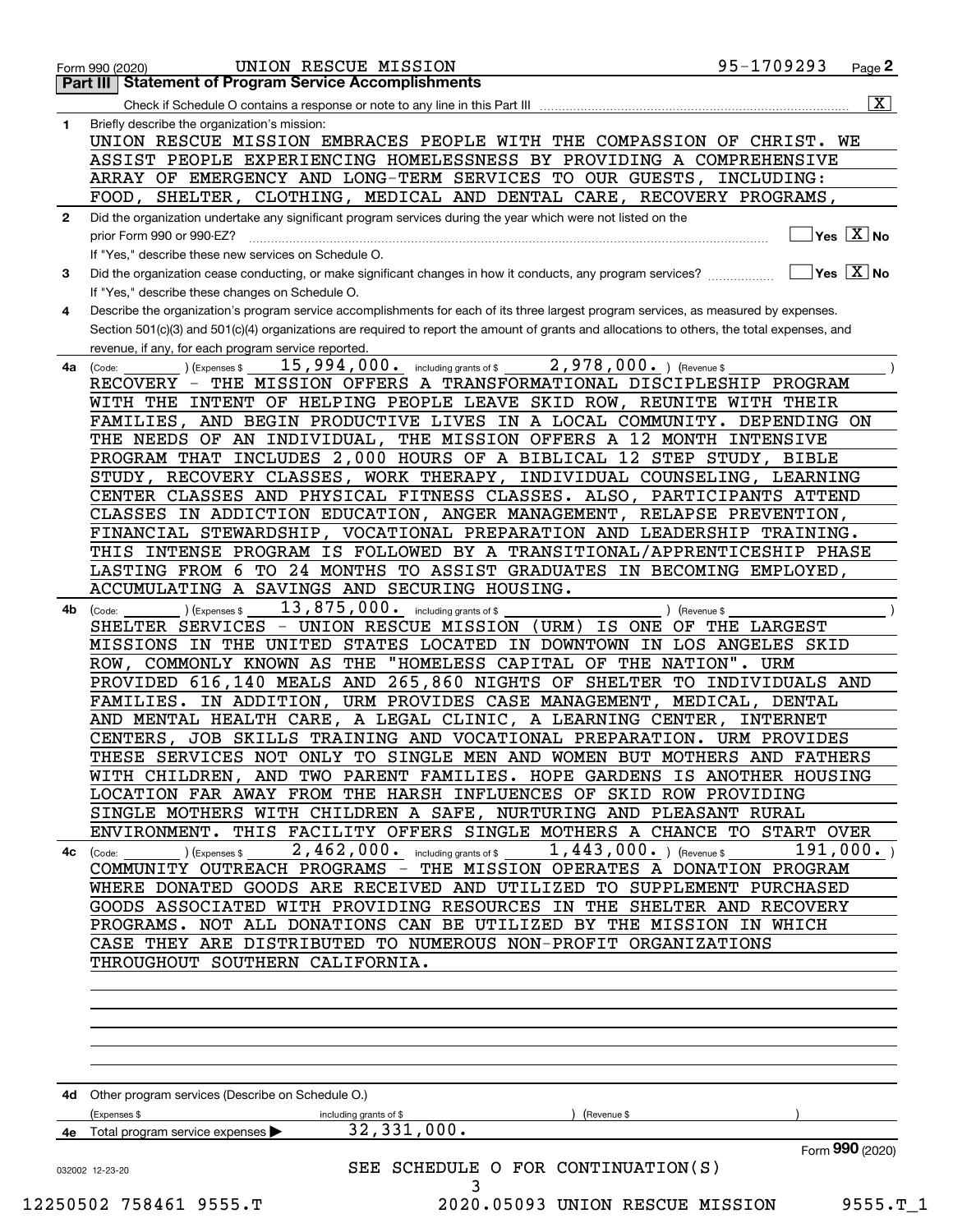Form 990 (2020) UNION RESCUE MISSION 95-1709293 <sub>Page</sub> 3<br>**Part IV** | Checklist of Required Schedules

|     |                                                                                                                                       |                 |   | Yes   No        |
|-----|---------------------------------------------------------------------------------------------------------------------------------------|-----------------|---|-----------------|
| 1.  | Is the organization described in section $501(c)(3)$ or $4947(a)(1)$ (other than a private foundation)?                               |                 |   |                 |
|     |                                                                                                                                       | 1.              | x |                 |
| 2   |                                                                                                                                       | $\overline{2}$  | X |                 |
| 3   | Did the organization engage in direct or indirect political campaign activities on behalf of or in opposition to candidates for       |                 |   |                 |
|     |                                                                                                                                       | 3               |   | x               |
| 4   | Section 501(c)(3) organizations. Did the organization engage in lobbying activities, or have a section 501(h) election in effect      |                 |   |                 |
|     |                                                                                                                                       | 4               |   | x               |
| 5   | Is the organization a section 501(c)(4), 501(c)(5), or 501(c)(6) organization that receives membership dues, assessments, or          |                 |   |                 |
|     |                                                                                                                                       | 5               |   | x               |
| 6   | Did the organization maintain any donor advised funds or any similar funds or accounts for which donors have the right to             |                 |   |                 |
|     | provide advice on the distribution or investment of amounts in such funds or accounts? If "Yes," complete Schedule D, Part I          | 6               |   | x               |
| 7   | Did the organization receive or hold a conservation easement, including easements to preserve open space,                             |                 |   |                 |
|     |                                                                                                                                       | $\overline{7}$  |   | x               |
| 8   | Did the organization maintain collections of works of art, historical treasures, or other similar assets? If "Yes," complete          |                 |   |                 |
|     |                                                                                                                                       | 8               |   | x               |
| 9   | Did the organization report an amount in Part X, line 21, for escrow or custodial account liability, serve as a custodian for         |                 |   |                 |
|     | amounts not listed in Part X; or provide credit counseling, debt management, credit repair, or debt negotiation services?             |                 |   |                 |
|     |                                                                                                                                       | 9               |   | x               |
| 10  | Did the organization, directly or through a related organization, hold assets in donor-restricted endowments                          |                 |   |                 |
|     |                                                                                                                                       | 10              | х |                 |
| 11  | If the organization's answer to any of the following questions is "Yes," then complete Schedule D, Parts VI, VII, VIII, IX, or X      |                 |   |                 |
|     | as applicable.                                                                                                                        |                 |   |                 |
|     | a Did the organization report an amount for land, buildings, and equipment in Part X, line 10? If "Yes," complete Schedule D.         |                 | x |                 |
|     |                                                                                                                                       | 11a             |   |                 |
|     | <b>b</b> Did the organization report an amount for investments - other securities in Part X, line 12, that is 5% or more of its total |                 |   | x               |
|     |                                                                                                                                       | 11 <sub>b</sub> |   |                 |
|     | c Did the organization report an amount for investments - program related in Part X, line 13, that is 5% or more of its total         | 11c             |   | x               |
|     | d Did the organization report an amount for other assets in Part X, line 15, that is 5% or more of its total assets reported in       |                 |   |                 |
|     |                                                                                                                                       | 11d             |   | х               |
|     |                                                                                                                                       | 11e             | X |                 |
| f   | Did the organization's separate or consolidated financial statements for the tax year include a footnote that addresses               |                 |   |                 |
|     | the organization's liability for uncertain tax positions under FIN 48 (ASC 740)? If "Yes," complete Schedule D, Part X                | 11f             | х |                 |
|     | 12a Did the organization obtain separate, independent audited financial statements for the tax year? If "Yes," complete               |                 |   |                 |
|     |                                                                                                                                       | 12a             |   | x               |
|     | b Was the organization included in consolidated, independent audited financial statements for the tax year?                           |                 |   |                 |
|     | If "Yes," and if the organization answered "No" to line 12a, then completing Schedule D, Parts XI and XII is optional                 | 12 <sub>b</sub> | X |                 |
| 13  | Is the organization a school described in section $170(b)(1)(A)(ii)?$ If "Yes," complete Schedule E                                   | 13              |   | X               |
| 14a | Did the organization maintain an office, employees, or agents outside of the United States?                                           | 14a             |   | X               |
|     | <b>b</b> Did the organization have aggregate revenues or expenses of more than \$10,000 from grantmaking, fundraising, business,      |                 |   |                 |
|     | investment, and program service activities outside the United States, or aggregate foreign investments valued at \$100,000            |                 |   |                 |
|     |                                                                                                                                       | 14b             |   | x               |
| 15  | Did the organization report on Part IX, column (A), line 3, more than \$5,000 of grants or other assistance to or for any             |                 |   |                 |
|     |                                                                                                                                       | 15              |   | x               |
| 16  | Did the organization report on Part IX, column (A), line 3, more than \$5,000 of aggregate grants or other assistance to              |                 |   |                 |
|     |                                                                                                                                       | 16              |   | x               |
| 17  | Did the organization report a total of more than \$15,000 of expenses for professional fundraising services on Part IX,               |                 |   |                 |
|     |                                                                                                                                       | 17              | x |                 |
| 18  | Did the organization report more than \$15,000 total of fundraising event gross income and contributions on Part VIII, lines          |                 |   |                 |
|     |                                                                                                                                       | 18              | x |                 |
| 19  | Did the organization report more than \$15,000 of gross income from gaming activities on Part VIII, line 9a? If "Yes."                |                 |   |                 |
|     |                                                                                                                                       | 19              |   | X               |
|     |                                                                                                                                       | 20a             |   | x               |
|     | b If "Yes" to line 20a, did the organization attach a copy of its audited financial statements to this return?                        | 20 <sub>b</sub> |   |                 |
| 21  | Did the organization report more than \$5,000 of grants or other assistance to any domestic organization or                           |                 |   |                 |
|     |                                                                                                                                       | 21              | х |                 |
|     | 032003 12-23-20                                                                                                                       |                 |   | Form 990 (2020) |

032003 12-23-20

4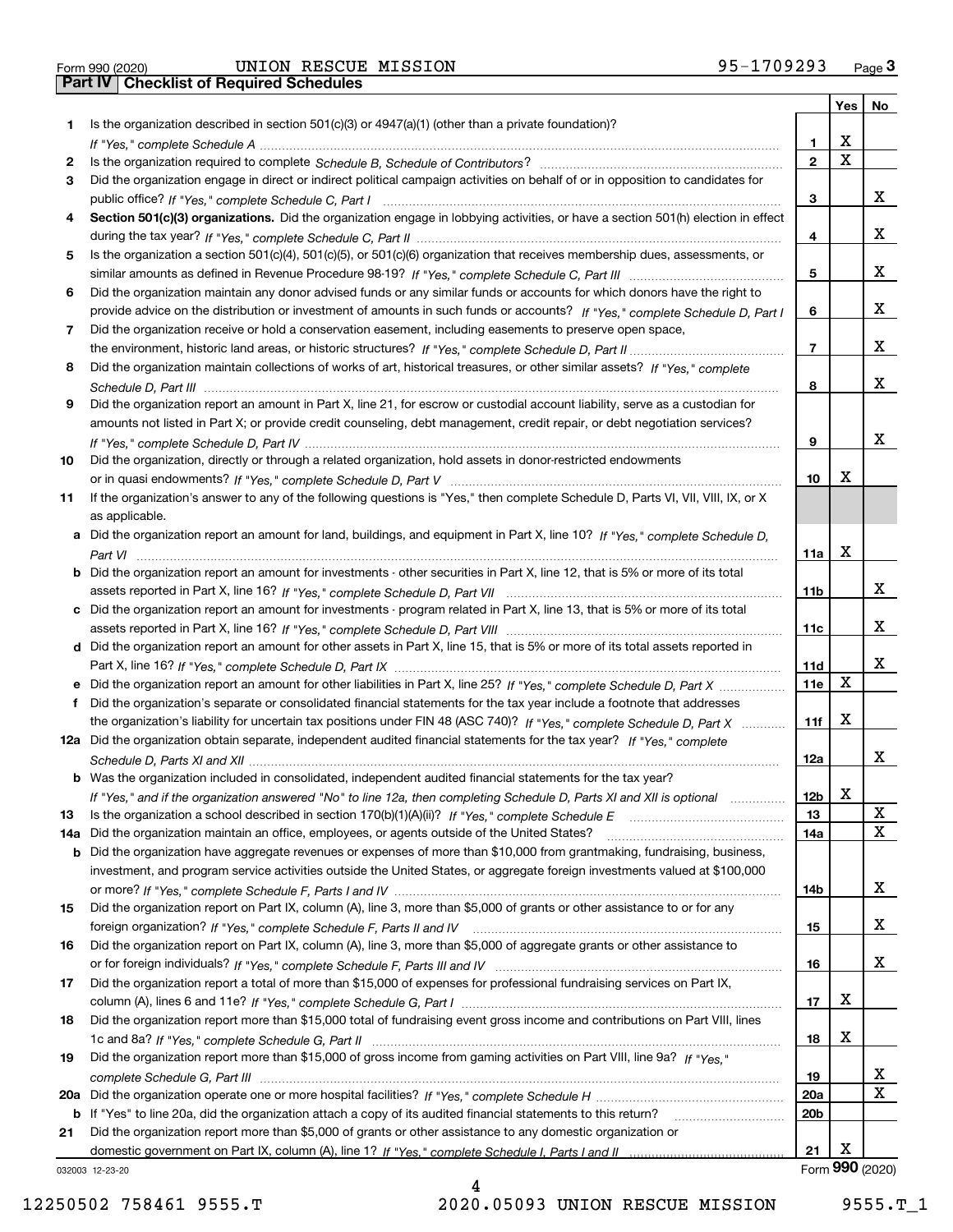|  | Form 990 (2020) |
|--|-----------------|
|  |                 |

Form 990 (2020) UNION RESCUE MISSION 95-1709293 <sub>Page</sub> 4<br>**Part IV | Checklist of Required Schedules** <sub>(continued)</sub>

*(continued)*

|               |                                                                                                                                                                                                                                            |                 | Yes | No              |
|---------------|--------------------------------------------------------------------------------------------------------------------------------------------------------------------------------------------------------------------------------------------|-----------------|-----|-----------------|
| 22            | Did the organization report more than \$5,000 of grants or other assistance to or for domestic individuals on                                                                                                                              |                 |     |                 |
|               |                                                                                                                                                                                                                                            | 22              | X   |                 |
| 23            | Did the organization answer "Yes" to Part VII, Section A, line 3, 4, or 5 about compensation of the organization's current                                                                                                                 |                 |     |                 |
|               | and former officers, directors, trustees, key employees, and highest compensated employees? If "Yes," complete                                                                                                                             |                 |     |                 |
|               |                                                                                                                                                                                                                                            | 23              | X   |                 |
|               | 24a Did the organization have a tax-exempt bond issue with an outstanding principal amount of more than \$100,000 as of the                                                                                                                |                 |     |                 |
|               | last day of the year, that was issued after December 31, 2002? If "Yes," answer lines 24b through 24d and complete                                                                                                                         |                 |     |                 |
|               |                                                                                                                                                                                                                                            | 24a             |     | X.              |
|               | <b>b</b> Did the organization invest any proceeds of tax-exempt bonds beyond a temporary period exception?                                                                                                                                 | 24b             |     |                 |
|               | c Did the organization maintain an escrow account other than a refunding escrow at any time during the year to defease                                                                                                                     |                 |     |                 |
|               |                                                                                                                                                                                                                                            | 24с             |     |                 |
|               | d Did the organization act as an "on behalf of" issuer for bonds outstanding at any time during the year?                                                                                                                                  | 24d             |     |                 |
|               | 25a Section 501(c)(3), 501(c)(4), and 501(c)(29) organizations. Did the organization engage in an excess benefit                                                                                                                           |                 |     |                 |
|               |                                                                                                                                                                                                                                            | 25a             |     | x               |
|               | b Is the organization aware that it engaged in an excess benefit transaction with a disqualified person in a prior year, and                                                                                                               |                 |     |                 |
|               | that the transaction has not been reported on any of the organization's prior Forms 990 or 990-EZ? If "Yes," complete                                                                                                                      |                 |     |                 |
|               | Schedule L. Part I                                                                                                                                                                                                                         | 25b             |     | x               |
| 26            | Did the organization report any amount on Part X, line 5 or 22, for receivables from or payables to any current                                                                                                                            |                 |     |                 |
|               | or former officer, director, trustee, key employee, creator or founder, substantial contributor, or 35%                                                                                                                                    |                 |     |                 |
|               |                                                                                                                                                                                                                                            | 26              |     | x               |
| 27            | Did the organization provide a grant or other assistance to any current or former officer, director, trustee, key employee,                                                                                                                |                 |     |                 |
|               | creator or founder, substantial contributor or employee thereof, a grant selection committee member, or to a 35% controlled                                                                                                                |                 |     |                 |
|               | entity (including an employee thereof) or family member of any of these persons? If "Yes," complete Schedule L, Part III                                                                                                                   | 27              |     | x               |
| 28            | Was the organization a party to a business transaction with one of the following parties (see Schedule L, Part IV                                                                                                                          |                 |     |                 |
|               | instructions, for applicable filing thresholds, conditions, and exceptions):                                                                                                                                                               |                 |     |                 |
|               | a A current or former officer, director, trustee, key employee, creator or founder, or substantial contributor? If                                                                                                                         |                 |     |                 |
|               |                                                                                                                                                                                                                                            | 28a             |     | x               |
|               |                                                                                                                                                                                                                                            | 28 <sub>b</sub> |     | X               |
|               | c A 35% controlled entity of one or more individuals and/or organizations described in lines 28a or 28b? If                                                                                                                                |                 |     |                 |
|               |                                                                                                                                                                                                                                            | 28c             |     | x               |
| 29            |                                                                                                                                                                                                                                            | 29              | X   |                 |
| 30            | Did the organization receive contributions of art, historical treasures, or other similar assets, or qualified conservation                                                                                                                |                 |     |                 |
|               |                                                                                                                                                                                                                                            | 30              |     | x               |
| 31            | Did the organization liquidate, terminate, or dissolve and cease operations? If "Yes," complete Schedule N, Part I                                                                                                                         | 31              |     | X               |
| 32            | Did the organization sell, exchange, dispose of, or transfer more than 25% of its net assets? If "Yes," complete                                                                                                                           |                 |     |                 |
|               |                                                                                                                                                                                                                                            | 32              |     | x               |
| 33            | Did the organization own 100% of an entity disregarded as separate from the organization under Regulations                                                                                                                                 |                 |     |                 |
|               |                                                                                                                                                                                                                                            | 33              |     | х               |
| 34            | Was the organization related to any tax-exempt or taxable entity? If "Yes," complete Schedule R, Part II, III, or IV, and                                                                                                                  |                 |     |                 |
|               |                                                                                                                                                                                                                                            | 34              | X   |                 |
|               | 35a Did the organization have a controlled entity within the meaning of section 512(b)(13)?                                                                                                                                                | 35a             | X   |                 |
|               | b If "Yes" to line 35a, did the organization receive any payment from or engage in any transaction with a controlled entity                                                                                                                |                 |     |                 |
|               |                                                                                                                                                                                                                                            | 35b             | X   |                 |
| 36            | Section 501(c)(3) organizations. Did the organization make any transfers to an exempt non-charitable related organization?                                                                                                                 |                 |     |                 |
|               |                                                                                                                                                                                                                                            | 36              |     | x               |
| 37            | Did the organization conduct more than 5% of its activities through an entity that is not a related organization                                                                                                                           |                 |     |                 |
|               |                                                                                                                                                                                                                                            | 37              |     | x               |
| 38            | and that is treated as a partnership for federal income tax purposes? If "Yes," complete Schedule R, Part VI<br>Did the organization complete Schedule O and provide explanations in Schedule O for Part VI, lines 11b and 19?             |                 |     |                 |
|               | Note: All Form 990 filers are required to complete Schedule O                                                                                                                                                                              | 38              | X   |                 |
| <b>Part V</b> | <b>Statements Regarding Other IRS Filings and Tax Compliance</b>                                                                                                                                                                           |                 |     |                 |
|               | Check if Schedule O contains a response or note to any line in this Part V                                                                                                                                                                 |                 |     |                 |
|               |                                                                                                                                                                                                                                            |                 |     |                 |
|               | 201<br>1a                                                                                                                                                                                                                                  |                 | Yes | No              |
|               | <b>1a</b> Enter the number reported in Box 3 of Form 1096. Enter -0- if not applicable <i>manumumumum</i><br>$\Omega$<br><b>b</b> Enter the number of Forms W-2G included in line 1a. Enter -0- if not applicable <i>manumumumum</i><br>1b |                 |     |                 |
|               | c Did the organization comply with backup withholding rules for reportable payments to vendors and reportable gaming                                                                                                                       |                 |     |                 |
|               | (gambling) winnings to prize winners?                                                                                                                                                                                                      | 1c              | х   |                 |
|               | 032004 12-23-20                                                                                                                                                                                                                            |                 |     | Form 990 (2020) |
|               | 5                                                                                                                                                                                                                                          |                 |     |                 |

12250502 758461 9555.T 2020.05093 UNION RESCUE MISSION 9555.T\_1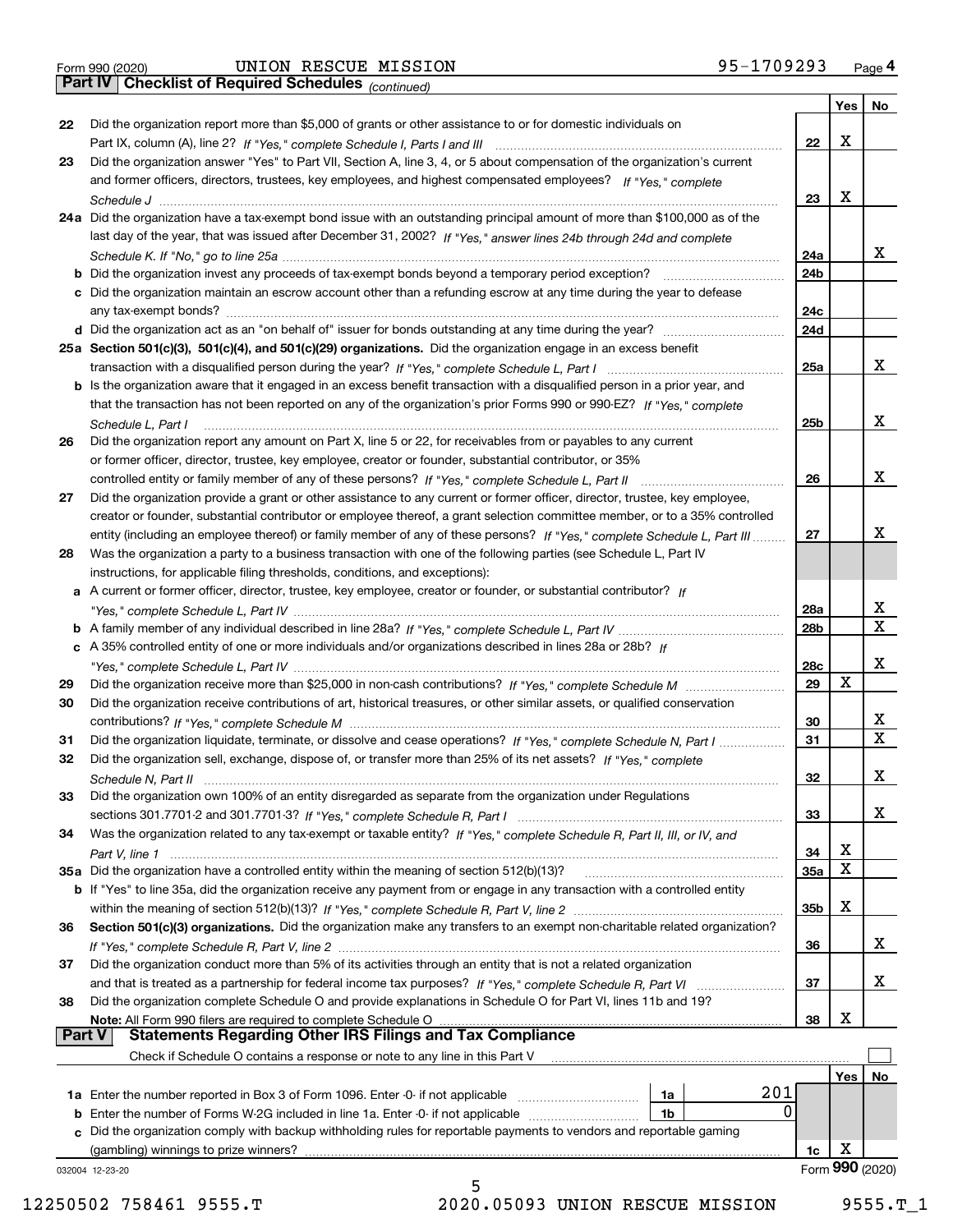|               | 95-1709293<br>UNION RESCUE MISSION<br>Form 990 (2020)                                                                                                                                                                                |     |     | <u>Page 5</u> |  |  |  |  |  |  |  |
|---------------|--------------------------------------------------------------------------------------------------------------------------------------------------------------------------------------------------------------------------------------|-----|-----|---------------|--|--|--|--|--|--|--|
| <b>Part V</b> | Statements Regarding Other IRS Filings and Tax Compliance (continued)                                                                                                                                                                |     |     |               |  |  |  |  |  |  |  |
|               |                                                                                                                                                                                                                                      |     | Yes | No            |  |  |  |  |  |  |  |
|               | 2a Enter the number of employees reported on Form W-3, Transmittal of Wage and Tax Statements,                                                                                                                                       |     |     |               |  |  |  |  |  |  |  |
|               | 230<br>filed for the calendar year ending with or within the year covered by this return <i>manumumumum</i><br>2a                                                                                                                    |     |     |               |  |  |  |  |  |  |  |
|               |                                                                                                                                                                                                                                      |     |     |               |  |  |  |  |  |  |  |
|               |                                                                                                                                                                                                                                      |     |     |               |  |  |  |  |  |  |  |
|               | 3a Did the organization have unrelated business gross income of \$1,000 or more during the year?                                                                                                                                     | 3a  |     | x             |  |  |  |  |  |  |  |
|               |                                                                                                                                                                                                                                      | 3b  |     |               |  |  |  |  |  |  |  |
|               | 4a At any time during the calendar year, did the organization have an interest in, or a signature or other authority over, a                                                                                                         |     |     |               |  |  |  |  |  |  |  |
|               | financial account in a foreign country (such as a bank account, securities account, or other financial account)?                                                                                                                     | 4a  |     | х             |  |  |  |  |  |  |  |
|               | <b>b</b> If "Yes," enter the name of the foreign country $\blacktriangleright$                                                                                                                                                       |     |     |               |  |  |  |  |  |  |  |
|               | See instructions for filing requirements for FinCEN Form 114, Report of Foreign Bank and Financial Accounts (FBAR).                                                                                                                  |     |     |               |  |  |  |  |  |  |  |
|               |                                                                                                                                                                                                                                      | 5a  |     | x             |  |  |  |  |  |  |  |
| b             |                                                                                                                                                                                                                                      | 5b  |     | x             |  |  |  |  |  |  |  |
|               |                                                                                                                                                                                                                                      | 5c  |     |               |  |  |  |  |  |  |  |
| с             |                                                                                                                                                                                                                                      |     |     |               |  |  |  |  |  |  |  |
|               | 6a Does the organization have annual gross receipts that are normally greater than \$100,000, and did the organization solicit                                                                                                       |     |     | х             |  |  |  |  |  |  |  |
|               |                                                                                                                                                                                                                                      | 6a  |     |               |  |  |  |  |  |  |  |
|               | <b>b</b> If "Yes," did the organization include with every solicitation an express statement that such contributions or gifts                                                                                                        |     |     |               |  |  |  |  |  |  |  |
|               |                                                                                                                                                                                                                                      | 6b  |     |               |  |  |  |  |  |  |  |
| 7             | Organizations that may receive deductible contributions under section 170(c).                                                                                                                                                        |     |     |               |  |  |  |  |  |  |  |
| а             | Did the organization receive a payment in excess of \$75 made partly as a contribution and partly for goods and services provided to the payor?                                                                                      | 7a  | х   |               |  |  |  |  |  |  |  |
|               | <b>b</b> If "Yes," did the organization notify the donor of the value of the goods or services provided?                                                                                                                             | 7b  | х   |               |  |  |  |  |  |  |  |
|               | c Did the organization sell, exchange, or otherwise dispose of tangible personal property for which it was required                                                                                                                  |     |     |               |  |  |  |  |  |  |  |
|               |                                                                                                                                                                                                                                      | 7с  |     | х             |  |  |  |  |  |  |  |
|               | 7d<br>d If "Yes," indicate the number of Forms 8282 filed during the year [11] [11] The Section of Holden and The Year [11] In The Year [11] In The Year [11] In The Year [11] In The Year [11] In The Year [11] In The Year [11] In |     |     |               |  |  |  |  |  |  |  |
| е             | Did the organization receive any funds, directly or indirectly, to pay premiums on a personal benefit contract?                                                                                                                      | 7e  |     | х             |  |  |  |  |  |  |  |
| f             | Did the organization, during the year, pay premiums, directly or indirectly, on a personal benefit contract?                                                                                                                         | 7f  |     | Х             |  |  |  |  |  |  |  |
| g             | If the organization received a contribution of qualified intellectual property, did the organization file Form 8899 as required?                                                                                                     | 7g  |     |               |  |  |  |  |  |  |  |
| h.            | If the organization received a contribution of cars, boats, airplanes, or other vehicles, did the organization file a Form 1098-C?                                                                                                   | 7h  | х   |               |  |  |  |  |  |  |  |
| 8             | Sponsoring organizations maintaining donor advised funds. Did a donor advised fund maintained by the                                                                                                                                 |     |     |               |  |  |  |  |  |  |  |
|               | sponsoring organization have excess business holdings at any time during the year?                                                                                                                                                   | 8   |     |               |  |  |  |  |  |  |  |
| 9             | Sponsoring organizations maintaining donor advised funds.                                                                                                                                                                            |     |     |               |  |  |  |  |  |  |  |
| а             | Did the sponsoring organization make any taxable distributions under section 4966?                                                                                                                                                   | 9а  |     |               |  |  |  |  |  |  |  |
| b             | Did the sponsoring organization make a distribution to a donor, donor advisor, or related person?                                                                                                                                    | 9b  |     |               |  |  |  |  |  |  |  |
| 10            | Section 501(c)(7) organizations. Enter:                                                                                                                                                                                              |     |     |               |  |  |  |  |  |  |  |
|               | 10a                                                                                                                                                                                                                                  |     |     |               |  |  |  |  |  |  |  |
|               | 10b <br>Gross receipts, included on Form 990, Part VIII, line 12, for public use of club facilities                                                                                                                                  |     |     |               |  |  |  |  |  |  |  |
| 11            | Section 501(c)(12) organizations. Enter:                                                                                                                                                                                             |     |     |               |  |  |  |  |  |  |  |
| a             | Gross income from members or shareholders<br>11a                                                                                                                                                                                     |     |     |               |  |  |  |  |  |  |  |
|               | b Gross income from other sources (Do not net amounts due or paid to other sources against                                                                                                                                           |     |     |               |  |  |  |  |  |  |  |
|               | amounts due or received from them.)<br>11b                                                                                                                                                                                           |     |     |               |  |  |  |  |  |  |  |
|               | 12a Section 4947(a)(1) non-exempt charitable trusts. Is the organization filing Form 990 in lieu of Form 1041?                                                                                                                       | 12a |     |               |  |  |  |  |  |  |  |
|               | <b>b</b> If "Yes," enter the amount of tax-exempt interest received or accrued during the year<br>12b                                                                                                                                |     |     |               |  |  |  |  |  |  |  |
| 13            | Section 501(c)(29) qualified nonprofit health insurance issuers.                                                                                                                                                                     |     |     |               |  |  |  |  |  |  |  |
|               | a Is the organization licensed to issue qualified health plans in more than one state?                                                                                                                                               | 13а |     |               |  |  |  |  |  |  |  |
|               | Note: See the instructions for additional information the organization must report on Schedule O.                                                                                                                                    |     |     |               |  |  |  |  |  |  |  |
|               | <b>b</b> Enter the amount of reserves the organization is required to maintain by the states in which the                                                                                                                            |     |     |               |  |  |  |  |  |  |  |
|               | 13b                                                                                                                                                                                                                                  |     |     |               |  |  |  |  |  |  |  |
|               | 13с                                                                                                                                                                                                                                  |     |     |               |  |  |  |  |  |  |  |
|               | 14a Did the organization receive any payments for indoor tanning services during the tax year?                                                                                                                                       | 14a |     | x             |  |  |  |  |  |  |  |
|               | <b>b</b> If "Yes," has it filed a Form 720 to report these payments? If "No," provide an explanation on Schedule O                                                                                                                   | 14b |     |               |  |  |  |  |  |  |  |
| 15            | Is the organization subject to the section 4960 tax on payment(s) of more than \$1,000,000 in remuneration or                                                                                                                        |     |     |               |  |  |  |  |  |  |  |
|               |                                                                                                                                                                                                                                      | 15  |     | x             |  |  |  |  |  |  |  |
|               | If "Yes," see instructions and file Form 4720, Schedule N.                                                                                                                                                                           |     |     |               |  |  |  |  |  |  |  |
| 16            | Is the organization an educational institution subject to the section 4968 excise tax on net investment income?                                                                                                                      | 16  |     | х             |  |  |  |  |  |  |  |
|               | If "Yes," complete Form 4720, Schedule O.                                                                                                                                                                                            |     |     |               |  |  |  |  |  |  |  |
|               |                                                                                                                                                                                                                                      |     |     | QQQ           |  |  |  |  |  |  |  |

Form (2020) **990**

032005 12-23-20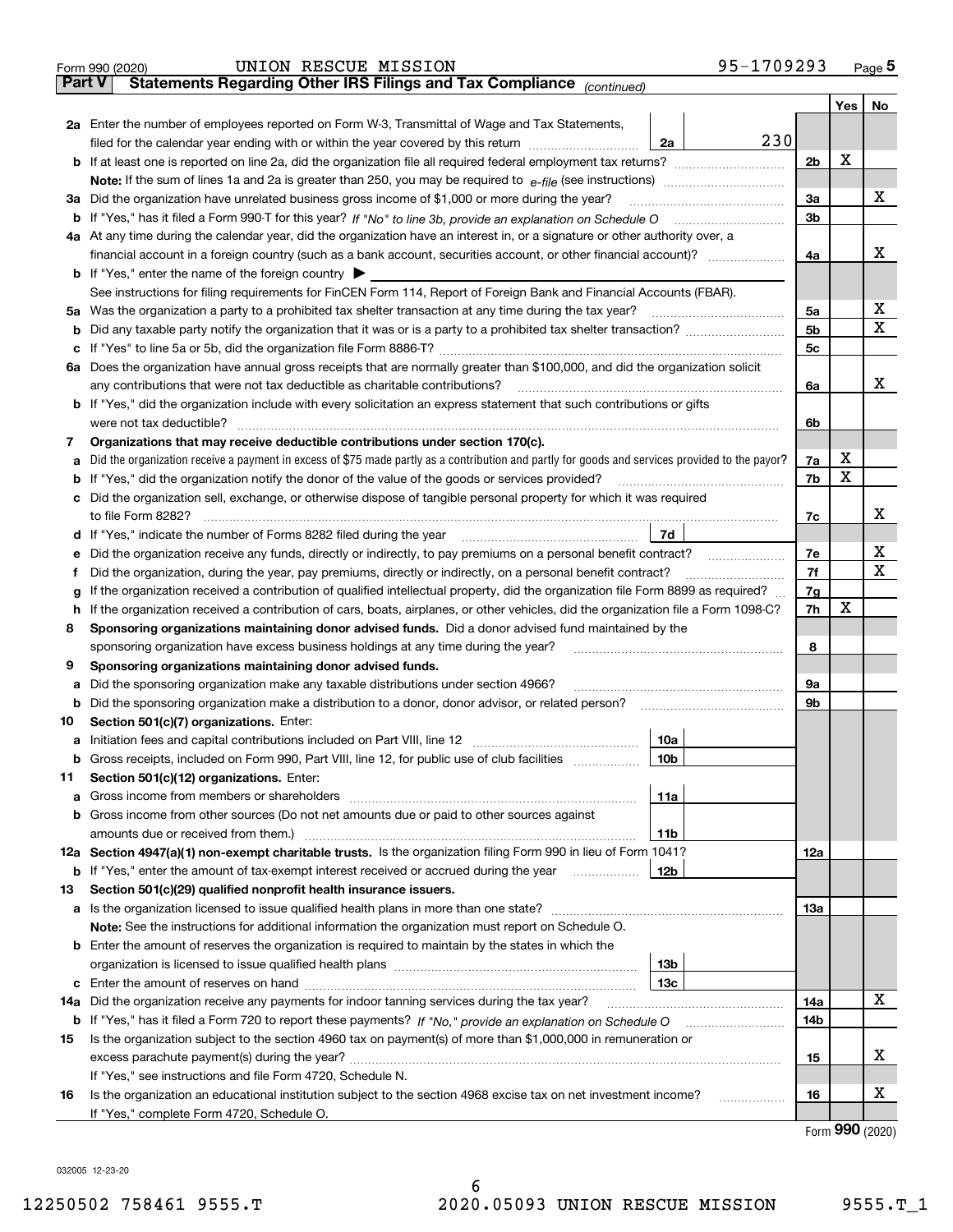|  | Form 990 (2020) |
|--|-----------------|
|  |                 |

| Form 990 (2020) |  | UNION RESCUE MISSION | 95-1709293                                                                                                                    | $P_{\text{aqe}}$ 6 |
|-----------------|--|----------------------|-------------------------------------------------------------------------------------------------------------------------------|--------------------|
|                 |  |                      | Part VI   Governance, Management, and Disclosure For each "Yes" response to lines 2 through 7b below, and for a "No" response |                    |
|                 |  |                      | to line 8a, 8b, or 10b below, describe the circumstances, processes, or changes on Schedule O. See instructions.              |                    |

|              |                                                                                                                                                                                                                                |      |    |                 | Yes             | No                      |
|--------------|--------------------------------------------------------------------------------------------------------------------------------------------------------------------------------------------------------------------------------|------|----|-----------------|-----------------|-------------------------|
|              | <b>1a</b> Enter the number of voting members of the governing body at the end of the tax year <i>manumum</i>                                                                                                                   | 1a   | 11 |                 |                 |                         |
|              | If there are material differences in voting rights among members of the governing body, or if the governing                                                                                                                    |      |    |                 |                 |                         |
|              | body delegated broad authority to an executive committee or similar committee, explain on Schedule O.                                                                                                                          |      |    |                 |                 |                         |
| b            | Enter the number of voting members included on line 1a, above, who are independent                                                                                                                                             | l 1b | 11 |                 |                 |                         |
| $\mathbf{2}$ | Did any officer, director, trustee, or key employee have a family relationship or a business relationship with any other                                                                                                       |      |    |                 |                 |                         |
|              | officer, director, trustee, or key employee?                                                                                                                                                                                   |      |    | $\mathbf{2}$    |                 | х                       |
| 3            | Did the organization delegate control over management duties customarily performed by or under the direct supervision                                                                                                          |      |    |                 |                 |                         |
|              |                                                                                                                                                                                                                                |      |    | 3               |                 | x                       |
| 4            | Did the organization make any significant changes to its governing documents since the prior Form 990 was filed?                                                                                                               |      |    | $\overline{4}$  |                 | X                       |
| 5            |                                                                                                                                                                                                                                |      |    | 5               |                 | $\overline{\mathbf{x}}$ |
| 6            | Did the organization have members or stockholders?                                                                                                                                                                             |      |    | 6               |                 | X                       |
|              | 7a Did the organization have members, stockholders, or other persons who had the power to elect or appoint one or                                                                                                              |      |    |                 |                 |                         |
|              |                                                                                                                                                                                                                                |      |    | 7a              |                 | X                       |
|              | <b>b</b> Are any governance decisions of the organization reserved to (or subject to approval by) members, stockholders, or                                                                                                    |      |    |                 |                 |                         |
|              | persons other than the governing body?                                                                                                                                                                                         |      |    | 7b              |                 | х                       |
| 8            | Did the organization contemporaneously document the meetings held or written actions undertaken during the year by the following:                                                                                              |      |    |                 |                 |                         |
| a            |                                                                                                                                                                                                                                |      |    | 8a              | X               |                         |
| b            | Each committee with authority to act on behalf of the governing body? [10] manufacture manufacture with authority to act on behalf of the governing body? [10] manufacture with authority of the state with an interval and th |      |    | 8b              |                 | X                       |
| 9            | Is there any officer, director, trustee, or key employee listed in Part VII, Section A, who cannot be reached at the                                                                                                           |      |    |                 |                 |                         |
|              |                                                                                                                                                                                                                                |      |    | 9               |                 | X                       |
|              | Section B. Policies (This Section B requests information about policies not required by the Internal Revenue Code.)                                                                                                            |      |    |                 |                 |                         |
|              |                                                                                                                                                                                                                                |      |    |                 | Yes             | No                      |
|              |                                                                                                                                                                                                                                |      |    | 10a             |                 | X                       |
|              | <b>b</b> If "Yes," did the organization have written policies and procedures governing the activities of such chapters, affiliates,                                                                                            |      |    |                 |                 |                         |
|              |                                                                                                                                                                                                                                |      |    | 10 <sub>b</sub> |                 |                         |
|              | 11a Has the organization provided a complete copy of this Form 990 to all members of its governing body before filing the form?                                                                                                |      |    | 11a             | X               |                         |
|              |                                                                                                                                                                                                                                |      |    |                 |                 |                         |
|              | <b>b</b> Describe in Schedule O the process, if any, used by the organization to review this Form 990.                                                                                                                         |      |    |                 | X               |                         |
|              |                                                                                                                                                                                                                                |      |    | 12a             | X               |                         |
| b            |                                                                                                                                                                                                                                |      |    | 12 <sub>b</sub> |                 |                         |
| c            | Did the organization regularly and consistently monitor and enforce compliance with the policy? If "Yes," describe                                                                                                             |      |    |                 |                 |                         |
|              | in Schedule O how this was done material contracts and the set of the state of the state of the state of the state of the state of the state of the state of the state of the state of the state of the state of the state of  |      |    | 12c             | X               |                         |
| 13           |                                                                                                                                                                                                                                |      |    | 13              | X               |                         |
| 14           | Did the organization have a written document retention and destruction policy? manufactured and the organization have a written document retention and destruction policy?                                                     |      |    | 14              | $\mathbf X$     |                         |
| 15           | Did the process for determining compensation of the following persons include a review and approval by independent                                                                                                             |      |    |                 |                 |                         |
|              | persons, comparability data, and contemporaneous substantiation of the deliberation and decision?                                                                                                                              |      |    |                 |                 |                         |
|              |                                                                                                                                                                                                                                |      |    | 15a             | X               |                         |
|              | <b>b</b> Other officers or key employees of the organization                                                                                                                                                                   |      |    | 15b             |                 | X                       |
|              | If "Yes" to line 15a or 15b, describe the process in Schedule O (see instructions).                                                                                                                                            |      |    |                 |                 |                         |
|              | 16a Did the organization invest in, contribute assets to, or participate in a joint venture or similar arrangement with a                                                                                                      |      |    |                 |                 |                         |
|              | taxable entity during the year?                                                                                                                                                                                                |      |    | 16a             |                 | X                       |
|              | b If "Yes," did the organization follow a written policy or procedure requiring the organization to evaluate its participation                                                                                                 |      |    |                 |                 |                         |
|              | in joint venture arrangements under applicable federal tax law, and take steps to safeguard the organization's                                                                                                                 |      |    |                 |                 |                         |
|              | exempt status with respect to such arrangements?                                                                                                                                                                               |      |    | 16b             |                 |                         |
|              | <b>Section C. Disclosure</b>                                                                                                                                                                                                   |      |    |                 |                 |                         |
| 17           | List the states with which a copy of this Form 990 is required to be filed $\blacktriangleright$ CA                                                                                                                            |      |    |                 |                 |                         |
| 18           | Section 6104 requires an organization to make its Forms 1023 (1024 or 1024-A, if applicable), 990, and 990-T (Section 501(c)(3)s only) available                                                                               |      |    |                 |                 |                         |
|              | for public inspection. Indicate how you made these available. Check all that apply.                                                                                                                                            |      |    |                 |                 |                         |
|              | $X$ Upon request<br>$ X $ Own website<br>$X$ Another's website<br>Other (explain on Schedule O)                                                                                                                                |      |    |                 |                 |                         |
| 19           | Describe on Schedule O whether (and if so, how) the organization made its governing documents, conflict of interest policy, and financial                                                                                      |      |    |                 |                 |                         |
|              | statements available to the public during the tax year.                                                                                                                                                                        |      |    |                 |                 |                         |
| 20           | State the name, address, and telephone number of the person who possesses the organization's books and records                                                                                                                 |      |    |                 |                 |                         |
|              | CHRISTOPHER E SUE - 213-347-6300                                                                                                                                                                                               |      |    |                 |                 |                         |
|              | 90013<br>545 S. SAN PEDRO STREET, LOS ANGELES, CA                                                                                                                                                                              |      |    |                 |                 |                         |
|              |                                                                                                                                                                                                                                |      |    |                 | Form 990 (2020) |                         |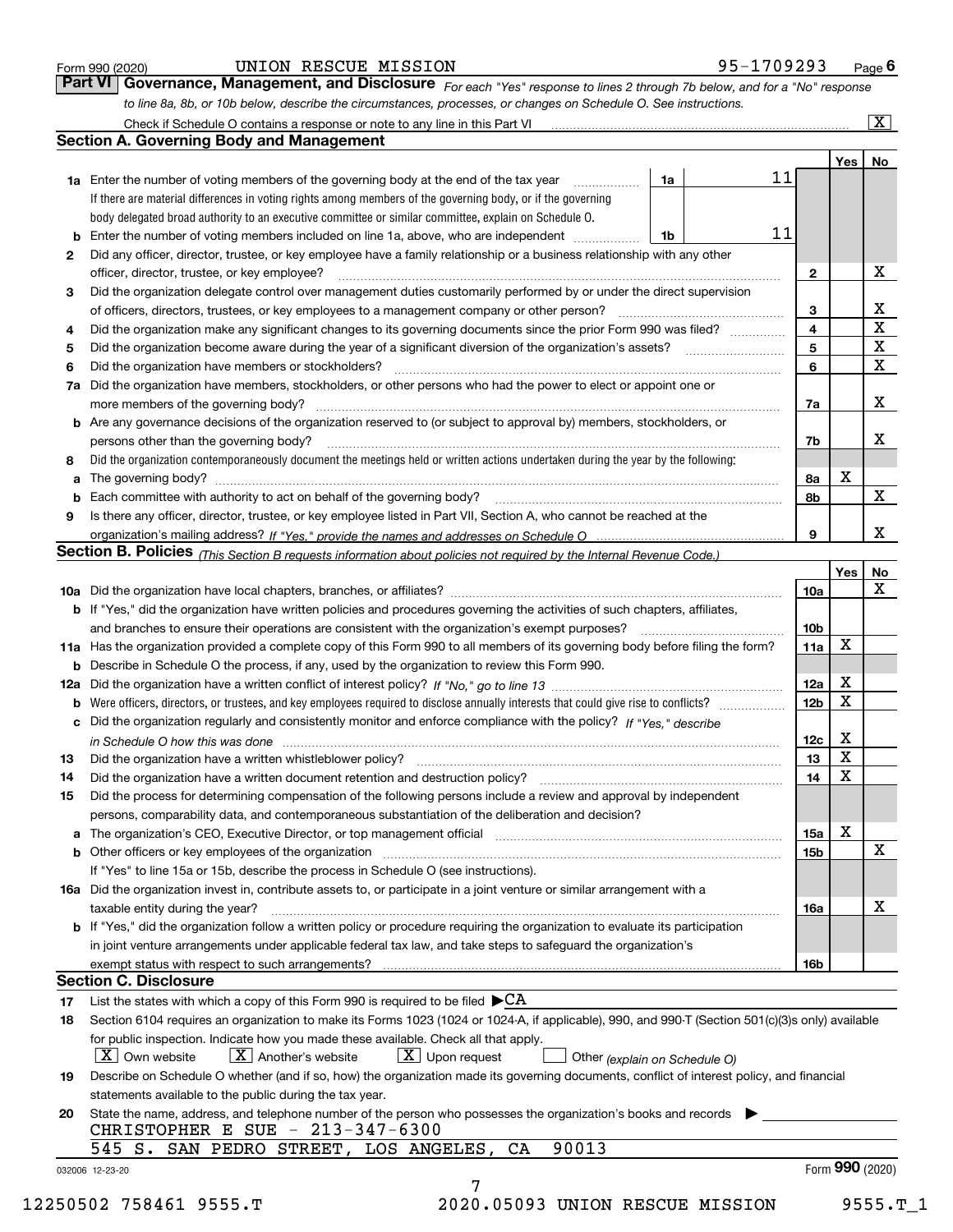$\mathcal{L}^{\text{max}}$ 

| Form 990 (2020) |                                               | UNION RESCUE MISSION | 95-1709293                                                                                 | Page <i>I</i> |
|-----------------|-----------------------------------------------|----------------------|--------------------------------------------------------------------------------------------|---------------|
|                 |                                               |                      | Part VII Compensation of Officers, Directors, Trustees, Key Employees, Highest Compensated |               |
|                 | <b>Employees, and Independent Contractors</b> |                      |                                                                                            |               |

Check if Schedule O contains a response or note to any line in this Part VII

**Section A. Officers, Directors, Trustees, Key Employees, and Highest Compensated Employees**

**1a**  Complete this table for all persons required to be listed. Report compensation for the calendar year ending with or within the organization's tax year. **•** List all of the organization's current officers, directors, trustees (whether individuals or organizations), regardless of amount of compensation.

Enter -0- in columns (D), (E), and (F) if no compensation was paid.

 $\bullet$  List all of the organization's  $\,$ current key employees, if any. See instructions for definition of "key employee."

**•** List the organization's five current highest compensated employees (other than an officer, director, trustee, or key employee) who received reportable compensation (Box 5 of Form W-2 and/or Box 7 of Form 1099-MISC) of more than \$100,000 from the organization and any related organizations.

**•** List all of the organization's former officers, key employees, and highest compensated employees who received more than \$100,000 of reportable compensation from the organization and any related organizations.

**former directors or trustees**  ¥ List all of the organization's that received, in the capacity as a former director or trustee of the organization, more than \$10,000 of reportable compensation from the organization and any related organizations.

See instructions for the order in which to list the persons above.

Check this box if neither the organization nor any related organization compensated any current officer, director, or trustee.  $\mathcal{L}^{\text{max}}$ 

| (A)                                | (B)                    | (C)                                     |                                                                  |             |              |                                  |              | (D)                 | (E)                              | (F)                      |
|------------------------------------|------------------------|-----------------------------------------|------------------------------------------------------------------|-------------|--------------|----------------------------------|--------------|---------------------|----------------------------------|--------------------------|
| Name and title                     | Average                | Position<br>(do not check more than one |                                                                  |             |              |                                  | Reportable   | Reportable          | Estimated                        |                          |
|                                    | hours per              |                                         | box, unless person is both an<br>officer and a director/trustee) |             |              |                                  | compensation | compensation        | amount of                        |                          |
|                                    | week                   |                                         |                                                                  |             |              |                                  |              | from                | from related                     | other                    |
|                                    | (list any<br>hours for |                                         |                                                                  |             |              |                                  |              | the<br>organization | organizations<br>(W-2/1099-MISC) | compensation<br>from the |
|                                    | related                |                                         |                                                                  |             |              |                                  |              | (W-2/1099-MISC)     |                                  | organization             |
|                                    | organizations          |                                         |                                                                  |             |              |                                  |              |                     |                                  | and related              |
|                                    | below                  | ndividual trustee or director           | nstitutional trustee                                             |             | Key employee | Highest compensated<br> employee |              |                     |                                  | organizations            |
|                                    | line)                  |                                         |                                                                  | Officer     |              |                                  | Former       |                     |                                  |                          |
| (1)<br><b>ANDREW BALES</b>         | 70.00                  |                                         |                                                                  |             |              |                                  |              |                     |                                  |                          |
| CHIEF EXECUTIVE OFFICER            | 1.00                   |                                         |                                                                  | $\mathbf X$ |              |                                  |              | 171,053.            | $\mathbf 0$ .                    | 97,853.                  |
| (2)<br>RICHARD NEWCOMB             | 50.00                  |                                         |                                                                  |             |              |                                  |              |                     |                                  |                          |
| VP DEVELOPMENT & SOCIAL ENTERPRISE | 0.00                   |                                         |                                                                  |             | X            |                                  |              | 200,139.            | $\mathbf 0$ .                    | 26, 180.                 |
| DANIEL ROLEDER<br>(3)              | 50.00                  |                                         |                                                                  |             |              |                                  |              |                     |                                  |                          |
| CHIEF OPERATIONS OFFICER           | 1.00                   |                                         |                                                                  | X           |              |                                  |              | 168,748.            | 0.                               | 20,453.                  |
| CHRISTOPHER SUE<br>(4)             | 50.00                  |                                         |                                                                  |             |              |                                  |              |                     |                                  |                          |
| CHIEF FINANCIAL OFFICER            | 0.00                   |                                         |                                                                  | X           |              |                                  |              | 144,518.            | $0$ .                            | 24,404.                  |
| YEILEN WILLIS<br>(5)               | 50.00                  |                                         |                                                                  |             |              |                                  |              |                     |                                  |                          |
| VP HUMAN RESOURCE SERVICES         | 0.00                   |                                         |                                                                  |             |              | X                                |              | 128,038.            | $0$ .                            | 19,726.                  |
| TIMOTHY PETERS<br>(6)              | 50.00                  |                                         |                                                                  |             |              |                                  |              |                     |                                  |                          |
| DIR OF PHILANTHROPY                | 0.00                   |                                         |                                                                  |             |              | X                                |              | 112,216.            | $\mathbf 0$ .                    | 27,102.                  |
| (7)<br>CHRISTOPHER AMERINE         | 50.00                  |                                         |                                                                  |             |              |                                  |              |                     |                                  |                          |
| DIR OF INFORMATION TECHNOLOGY      | 0.00                   |                                         |                                                                  |             |              | X                                |              | 107,983.            | $0$ .                            | 20,874.                  |
| JOHN KIM<br>(8)                    | 50.00                  |                                         |                                                                  |             |              |                                  |              |                     |                                  |                          |
| CONTROLLER                         | 0.00                   |                                         |                                                                  |             |              | X                                |              | 118,052.            | 0.                               | 7,776.                   |
| (9) LATONJA LINDSEY                | 50.00                  |                                         |                                                                  |             |              |                                  |              |                     |                                  |                          |
| VP EMERGENCY SERVICES              | 0.00                   |                                         |                                                                  |             |              | X                                |              | 114,373.            | 0.                               | 9,938.                   |
| (10) LISA SLOAN                    | 1.00                   |                                         |                                                                  |             |              |                                  |              |                     |                                  |                          |
| CHAIRMAN                           | 0.00                   | X                                       |                                                                  | X           |              |                                  |              | $0$ .               | $\mathbf{0}$ .                   | $0_{.}$                  |
| (11) JEFF HUDSON                   | 0.50                   |                                         |                                                                  |             |              |                                  |              |                     |                                  |                          |
| VICE CHAIRMAN                      | 0.00                   | $\mathbf X$                             |                                                                  | X           |              |                                  |              | 0.                  | $\mathbf 0$ .                    | 0.                       |
| (12) KEVIN DRETZKA                 | 1.00                   |                                         |                                                                  |             |              |                                  |              |                     |                                  |                          |
| <b>SECRETARY</b>                   | 1.00                   | $\mathbf x$                             |                                                                  | X           |              |                                  |              | 0.                  | $\mathbf{0}$ .                   | $\mathbf 0$ .            |
| (13) KAREN PRESTON                 | 1.00                   |                                         |                                                                  |             |              |                                  |              |                     |                                  |                          |
| <b>BOARD MEMBER</b>                | 0.00                   | X                                       |                                                                  |             |              |                                  |              | 0.                  | $\mathbf 0$ .                    | $0\cdot$                 |
| (14) DAVID WOOD                    | 0.50                   |                                         |                                                                  |             |              |                                  |              |                     |                                  |                          |
| <b>BOARD MEMBER</b>                | 0.00                   | $\mathbf x$                             |                                                                  |             |              |                                  |              | 0.                  | $\mathbf 0$ .                    | 0.                       |
| (15) EDWARD SMITH (LEFT 01/21)     | 1.00                   |                                         |                                                                  |             |              |                                  |              |                     |                                  |                          |
| <b>BOARD MEMBER</b>                | 0.00                   | $\mathbf X$                             |                                                                  |             |              |                                  |              | 0.                  | Ο.                               | 0.                       |
| (16) J SCOTT WATT                  | 0.50                   |                                         |                                                                  |             |              |                                  |              |                     |                                  |                          |
| BOARD MEMBER                       | 0.00                   | $\mathbf x$                             |                                                                  |             |              |                                  |              | 0.                  | $\mathbf 0$ .                    | 0.                       |
| (17) CARY MITCHELL                 | 0.50                   |                                         |                                                                  |             |              |                                  |              |                     |                                  |                          |
| <b>BOARD MEMBER</b>                | 0.00                   | $\mathbf X$                             |                                                                  |             |              |                                  |              | 0.                  | 0.                               | $0_{.}$                  |

8

032007 12-23-20

Form (2020) **990**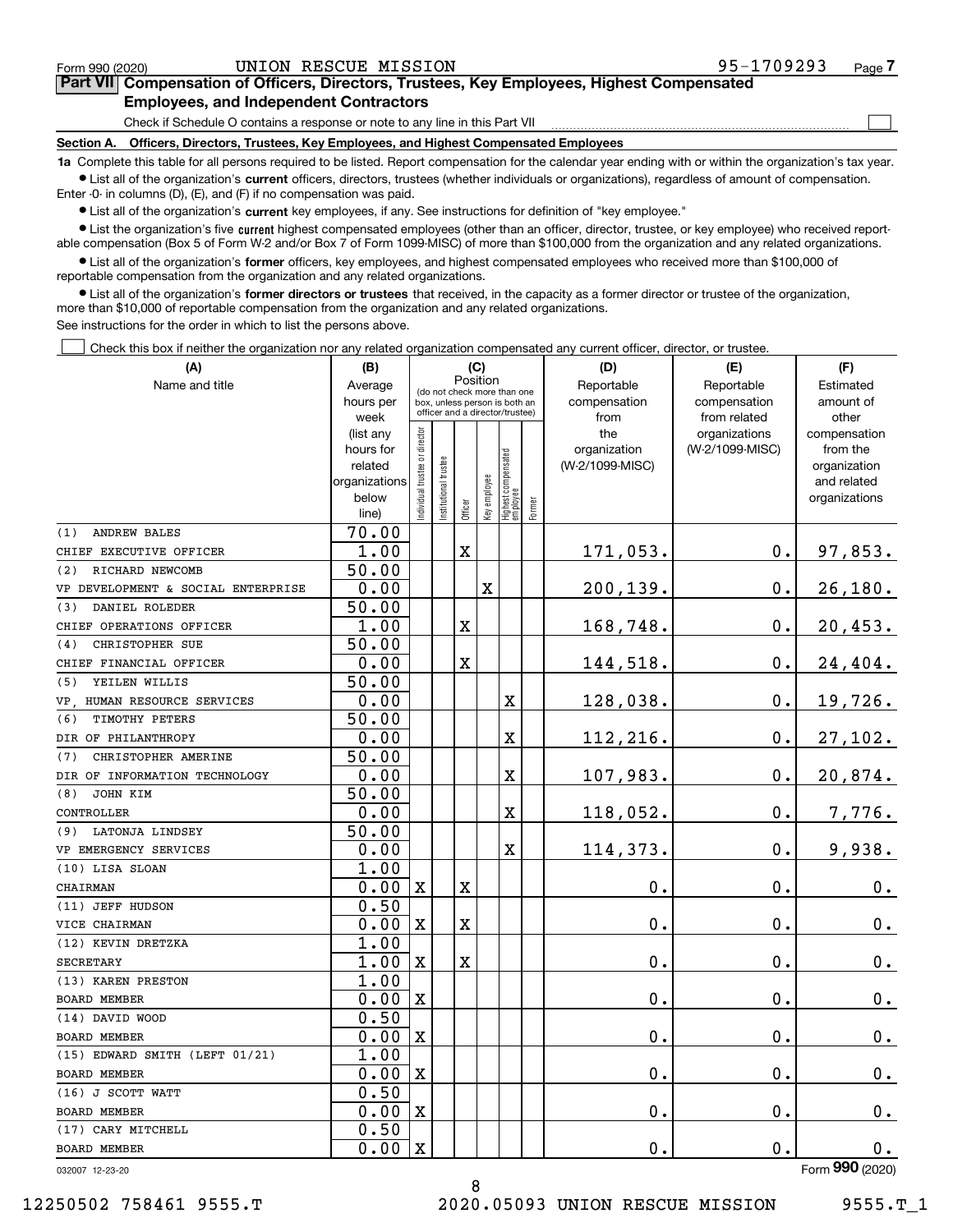|  | Form 990 (2020 |
|--|----------------|
|  |                |

| $\vert$ Part VII $\vert$ Section A. Officers, Directors, Trustees, Key Employees, and Highest Compensated Employees $\vert$ $_{\rm {Continued)}}$ |                          |                                |                                 |          |              |                                   |        |                                |                 |                  |                     |               |
|---------------------------------------------------------------------------------------------------------------------------------------------------|--------------------------|--------------------------------|---------------------------------|----------|--------------|-----------------------------------|--------|--------------------------------|-----------------|------------------|---------------------|---------------|
| (A)                                                                                                                                               | (B)                      |                                |                                 | (C)      |              |                                   |        | (D)                            | (E)             |                  |                     | (F)           |
| Name and title                                                                                                                                    | Average                  |                                | (do not check more than one     | Position |              |                                   |        | Reportable                     | Reportable      |                  |                     | Estimated     |
|                                                                                                                                                   | hours per                |                                | box, unless person is both an   |          |              |                                   |        | compensation                   | compensation    |                  |                     | amount of     |
|                                                                                                                                                   | week                     |                                | officer and a director/trustee) |          |              |                                   |        | from                           | from related    |                  |                     | other         |
|                                                                                                                                                   | (list any                |                                |                                 |          |              |                                   |        | the                            | organizations   |                  |                     | compensation  |
|                                                                                                                                                   | hours for                |                                |                                 |          |              |                                   |        | organization                   | (W-2/1099-MISC) |                  |                     | from the      |
|                                                                                                                                                   | related<br>organizations |                                |                                 |          |              |                                   |        | (W-2/1099-MISC)                |                 |                  |                     | organization  |
|                                                                                                                                                   | below                    |                                |                                 |          |              |                                   |        |                                |                 |                  |                     | and related   |
|                                                                                                                                                   | line)                    | Individual trustee or director | Institutional trustee           | Officer  | key employee | Highest compensated<br>  employee | Former |                                |                 |                  |                     | organizations |
| (18) JONATHAN LEE                                                                                                                                 | 0.50                     |                                |                                 |          |              |                                   |        |                                |                 |                  |                     |               |
| <b>BOARD MEMBER</b>                                                                                                                               | 0.00                     | $\mathbf X$                    |                                 |          |              |                                   |        | 0.                             |                 | $\mathbf 0$ .    |                     | $0$ .         |
| (19) FRANCISCO LEON                                                                                                                               | 0.50                     |                                |                                 |          |              |                                   |        |                                |                 |                  |                     |               |
|                                                                                                                                                   | 0.00                     | $\mathbf X$                    |                                 |          |              |                                   |        | 0.                             |                 | $\mathbf 0$ .    |                     | 0.            |
| <b>BOARD MEMBER</b>                                                                                                                               | 0.50                     |                                |                                 |          |              |                                   |        |                                |                 |                  |                     |               |
| (20) PASTOR FRED PRICE, JR.                                                                                                                       |                          |                                |                                 |          |              |                                   |        |                                |                 |                  |                     |               |
| BOARD MEMBER                                                                                                                                      | 0.00                     | $\mathbf X$                    |                                 |          |              |                                   |        | 0.                             |                 | $\mathbf 0$ .    |                     | 0.            |
| (21) ULESES HENDERSON                                                                                                                             | 0.50                     |                                |                                 |          |              |                                   |        |                                |                 |                  |                     |               |
| <b>BOARD MEMBER</b>                                                                                                                               | 0.00                     | $\mathbf X$                    |                                 |          |              |                                   |        | 0.                             |                 | $\mathbf 0$ .    |                     | 0.            |
| (22) EUGENE TSAI                                                                                                                                  | 0.50                     |                                |                                 |          |              |                                   |        |                                |                 |                  |                     |               |
| BOARD MEMBER                                                                                                                                      | 0.00                     | $\mathbf X$                    |                                 |          |              |                                   |        | 0.                             |                 | 0.               |                     | 0.            |
|                                                                                                                                                   |                          |                                |                                 |          |              |                                   |        |                                |                 |                  |                     |               |
|                                                                                                                                                   |                          |                                |                                 |          |              |                                   |        |                                |                 |                  |                     |               |
|                                                                                                                                                   |                          |                                |                                 |          |              |                                   |        |                                |                 |                  |                     |               |
|                                                                                                                                                   |                          |                                |                                 |          |              |                                   |        |                                |                 |                  |                     |               |
|                                                                                                                                                   |                          |                                |                                 |          |              |                                   |        |                                |                 |                  |                     |               |
|                                                                                                                                                   |                          |                                |                                 |          |              |                                   |        |                                |                 |                  |                     |               |
|                                                                                                                                                   |                          |                                |                                 |          |              |                                   |        |                                |                 |                  |                     |               |
|                                                                                                                                                   |                          |                                |                                 |          |              |                                   |        | 1, 265, 120.                   |                 |                  | 254, 306.<br>0.     |               |
|                                                                                                                                                   |                          |                                |                                 |          |              |                                   |        | О.                             |                 | $\overline{0}$ . |                     | 0.            |
|                                                                                                                                                   |                          |                                |                                 |          |              |                                   |        | 1, 265, 120.                   |                 | $\overline{0}$ . |                     | 254,306.      |
|                                                                                                                                                   |                          |                                |                                 |          |              |                                   |        |                                |                 |                  |                     |               |
| Total number of individuals (including but not limited to those listed above) who received more than \$100,000 of reportable<br>$\mathbf{2}$      |                          |                                |                                 |          |              |                                   |        |                                |                 |                  |                     | 9             |
| compensation from the organization                                                                                                                |                          |                                |                                 |          |              |                                   |        |                                |                 |                  |                     | Yes<br>No     |
|                                                                                                                                                   |                          |                                |                                 |          |              |                                   |        |                                |                 |                  |                     |               |
| Did the organization list any former officer, director, trustee, key employee, or highest compensated employee on<br>3                            |                          |                                |                                 |          |              |                                   |        |                                |                 |                  |                     | X             |
|                                                                                                                                                   |                          |                                |                                 |          |              |                                   |        |                                |                 |                  | 3                   |               |
| For any individual listed on line 1a, is the sum of reportable compensation and other compensation from the organization<br>4                     |                          |                                |                                 |          |              |                                   |        |                                |                 |                  |                     | X             |
|                                                                                                                                                   |                          |                                |                                 |          |              |                                   |        |                                |                 |                  | 4                   |               |
| Did any person listed on line 1a receive or accrue compensation from any unrelated organization or individual for services<br>5                   |                          |                                |                                 |          |              |                                   |        |                                |                 |                  |                     |               |
|                                                                                                                                                   |                          |                                |                                 |          |              |                                   |        |                                |                 |                  | 5                   | X             |
| <b>Section B. Independent Contractors</b>                                                                                                         |                          |                                |                                 |          |              |                                   |        |                                |                 |                  |                     |               |
| Complete this table for your five highest compensated independent contractors that received more than \$100,000 of compensation from<br>1         |                          |                                |                                 |          |              |                                   |        |                                |                 |                  |                     |               |
| the organization. Report compensation for the calendar year ending with or within the organization's tax year.                                    |                          |                                |                                 |          |              |                                   |        |                                |                 |                  |                     |               |
| (A)<br>Name and business address                                                                                                                  |                          |                                |                                 |          |              |                                   |        | (B)<br>Description of services |                 |                  | (C)<br>Compensation |               |
|                                                                                                                                                   |                          |                                |                                 |          |              |                                   |        |                                |                 |                  |                     |               |
| BMW NATIONWIDE SECURITY, 3701 LONG BEACH                                                                                                          |                          |                                |                                 |          |              |                                   |        |                                |                 |                  |                     |               |
| BLVD. SUITE 322, LONG BEACH, CA 90807                                                                                                             |                          |                                |                                 |          |              |                                   |        | SECURITY                       |                 |                  |                     | 2,335,270.    |
| MASTERWORKS, 19462 POWDER HILL PLACE NE,                                                                                                          |                          |                                |                                 |          |              |                                   |        | FUNDRAISING                    |                 |                  |                     |               |
| POULSBO, WA 98370                                                                                                                                 |                          |                                |                                 |          |              |                                   |        | CONSULTANT                     |                 |                  |                     | 776,835.      |
| LEGACY MAIL MANAGEMENT, 1615 E. WASHINGTON                                                                                                        |                          |                                |                                 |          |              |                                   |        |                                |                 |                  |                     |               |
| STREET, MT PLEASANT, IA 52641                                                                                                                     |                          |                                |                                 |          |              |                                   |        | PRINTING SERVICES              |                 |                  |                     | 583,547.      |
| EMCOR SERVICES                                                                                                                                    |                          |                                |                                 |          |              |                                   |        | CONSTRUCTION &                 |                 |                  |                     |               |
| 2 CROMWELL, IRVINE, CA 92618                                                                                                                      |                          |                                |                                 |          |              |                                   |        | <b>BUILDING MAINTENANCE</b>    |                 |                  |                     | 560,482.      |
| ACTION PRINTING & MAILING SOLUTIONS, 3165                                                                                                         |                          |                                |                                 |          |              |                                   |        |                                |                 |                  |                     |               |
| WEST HEARTLAND DRIVE, LIBERTY, MO 64068                                                                                                           |                          |                                |                                 |          |              |                                   |        | PRINTING & MAILING             |                 |                  |                     | 396,447.      |
| 2 Total number of independent contractors (including but not limited to those listed above) who received more than                                |                          |                                |                                 |          |              |                                   |        |                                |                 |                  |                     |               |

10

\$100,000 of compensation from the organization

Form (2020) **990**

032008 12-23-20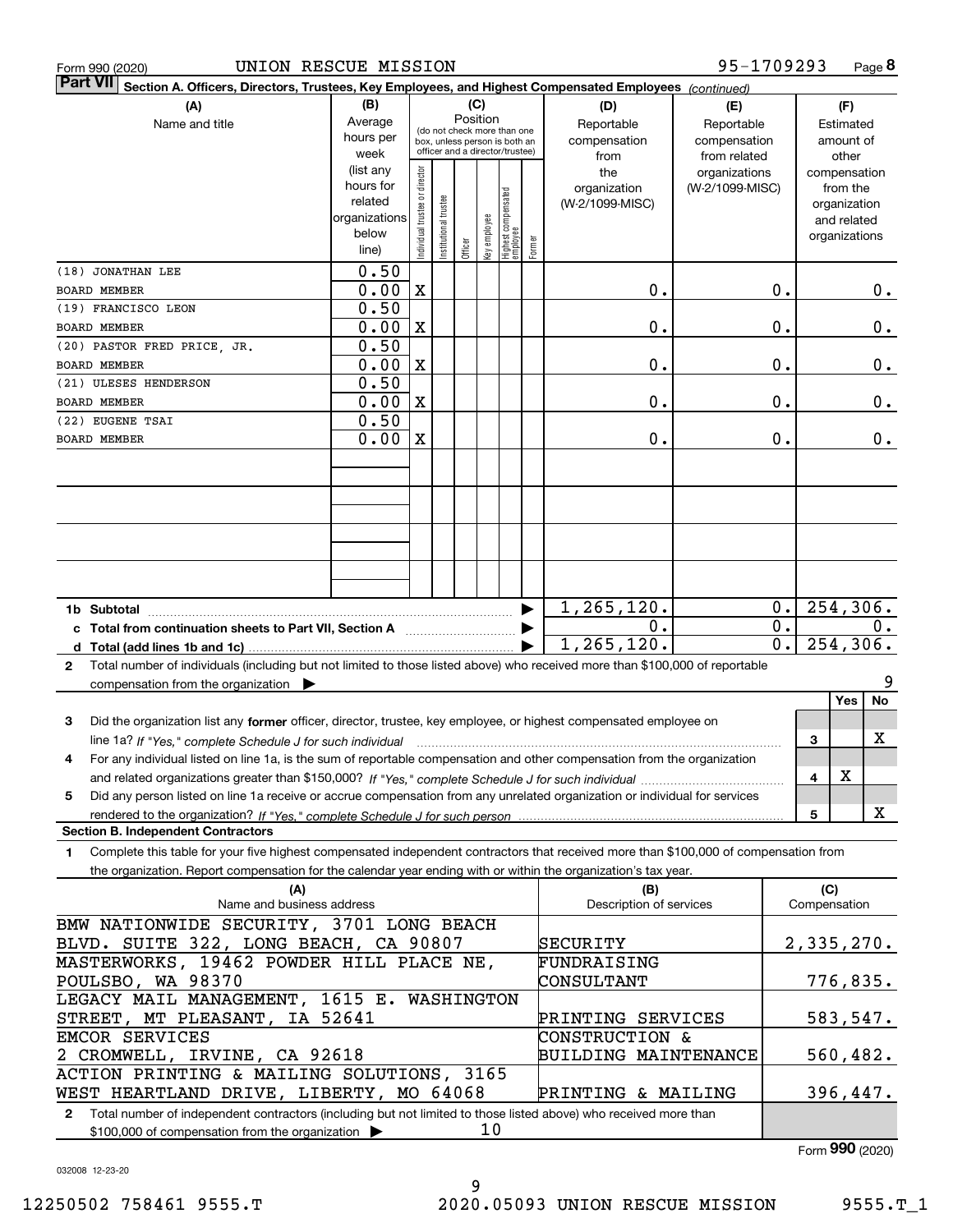| <b>Part VIII</b>                                          |    |                 | <b>Statement of Revenue</b>                                                                                           |                |                    |                |                      |               |                                       |                               |                                                          |
|-----------------------------------------------------------|----|-----------------|-----------------------------------------------------------------------------------------------------------------------|----------------|--------------------|----------------|----------------------|---------------|---------------------------------------|-------------------------------|----------------------------------------------------------|
|                                                           |    |                 | Check if Schedule O contains a response or note to any line in this Part VIII                                         |                |                    |                |                      | (A)           | (B)                                   | $\overline{C}$                | (D)                                                      |
|                                                           |    |                 |                                                                                                                       |                |                    |                |                      | Total revenue | Related or exempt<br>function revenue | Unrelated<br>business revenue | Revenue excluded<br>from tax under<br>sections 512 - 514 |
|                                                           |    |                 | 1 a Federated campaigns                                                                                               |                | 1a                 |                |                      |               |                                       |                               |                                                          |
|                                                           |    |                 | <b>b</b> Membership dues                                                                                              |                | 1 <sub>b</sub>     |                |                      |               |                                       |                               |                                                          |
| Contributions, Gifts, Grants<br>and Other Similar Amounts |    |                 | c Fundraising events                                                                                                  |                | 1c                 |                | 4,385,000.           |               |                                       |                               |                                                          |
|                                                           |    |                 | d Related organizations                                                                                               |                | 1 <sub>d</sub>     |                |                      |               |                                       |                               |                                                          |
|                                                           |    |                 | e Government grants (contributions)                                                                                   |                | 1e                 |                |                      |               |                                       |                               |                                                          |
|                                                           |    |                 | All other contributions, gifts, grants, and                                                                           |                |                    |                |                      |               |                                       |                               |                                                          |
|                                                           |    |                 | similar amounts not included above                                                                                    |                | 1f                 |                | 36,841,000.          |               |                                       |                               |                                                          |
|                                                           |    |                 | g Noncash contributions included in lines 1a-1f                                                                       |                | $1g$ $\frac{1}{3}$ |                | 15,022,000.          |               |                                       |                               |                                                          |
|                                                           |    |                 |                                                                                                                       |                |                    |                |                      | 41,226,000.   |                                       |                               |                                                          |
|                                                           |    |                 |                                                                                                                       |                |                    |                | <b>Business Code</b> |               |                                       |                               |                                                          |
|                                                           |    | 2a              | PARTICIPANT FEES                                                                                                      |                |                    |                | 624000               | 191,000.      | 191,000.                              |                               |                                                          |
|                                                           |    | b               |                                                                                                                       |                |                    |                |                      |               |                                       |                               |                                                          |
|                                                           |    | с               | <u> 1989 - Johann Stoff, Amerikaansk politiker (</u>                                                                  |                |                    |                |                      |               |                                       |                               |                                                          |
|                                                           |    | d               | <u> 1989 - Johann Barbara, martin amerikan basar dan berasal dalam basar dalam basar dalam basar dalam basar dala</u> |                |                    |                |                      |               |                                       |                               |                                                          |
| Program Service<br>Revenue                                |    | е               |                                                                                                                       |                |                    |                |                      |               |                                       |                               |                                                          |
|                                                           |    |                 | All other program service revenue                                                                                     |                |                    |                |                      |               |                                       |                               |                                                          |
|                                                           |    |                 |                                                                                                                       |                |                    |                |                      | 191,000.      |                                       |                               |                                                          |
|                                                           | 3  |                 | Investment income (including dividends, interest, and                                                                 |                |                    |                |                      |               |                                       |                               |                                                          |
|                                                           |    |                 |                                                                                                                       |                |                    |                |                      | 227,000.      |                                       |                               | 227,000.                                                 |
|                                                           | 4  |                 | Income from investment of tax-exempt bond proceeds                                                                    |                |                    |                |                      |               |                                       |                               |                                                          |
|                                                           | 5  |                 |                                                                                                                       |                |                    |                |                      | 4,000.        |                                       |                               | 4,000.                                                   |
|                                                           |    |                 |                                                                                                                       |                | (i) Real           |                | (ii) Personal        |               |                                       |                               |                                                          |
|                                                           |    | 6а              | Gross rents<br>.                                                                                                      | 6a             | 70,000.            |                |                      |               |                                       |                               |                                                          |
|                                                           |    | b               | Less: rental expenses                                                                                                 | 6 <sub>b</sub> |                    | $\mathbf{0}$ . |                      |               |                                       |                               |                                                          |
|                                                           |    |                 | Rental income or (loss)                                                                                               | 6c             | 70,000.            |                |                      |               |                                       |                               |                                                          |
|                                                           |    |                 | d Net rental income or (loss)                                                                                         |                |                    |                |                      | 70,000.       |                                       |                               | 70,000.                                                  |
|                                                           |    |                 | 7 a Gross amount from sales of                                                                                        |                | (i) Securities     |                | (ii) Other           |               |                                       |                               |                                                          |
|                                                           |    |                 | assets other than inventory                                                                                           | 7al            | 941,000.           |                | 7.000.               |               |                                       |                               |                                                          |
|                                                           |    |                 | <b>b</b> Less: cost or other basis                                                                                    |                |                    |                |                      |               |                                       |                               |                                                          |
|                                                           |    |                 | and sales expenses                                                                                                    | 7 <sub>b</sub> | 929,000.           |                | 5,000.               |               |                                       |                               |                                                          |
|                                                           |    |                 | c Gain or (loss)                                                                                                      | 7c             | 12,000.            |                | 2,000.               |               |                                       |                               |                                                          |
| Revenue                                                   |    |                 |                                                                                                                       |                |                    |                | ▶                    | 14,000.       |                                       |                               | 14,000.                                                  |
|                                                           |    |                 | 8 a Gross income from fundraising events (not                                                                         |                |                    |                |                      |               |                                       |                               |                                                          |
| <b>Othe</b>                                               |    |                 | including \$4,385,000. of                                                                                             |                |                    |                |                      |               |                                       |                               |                                                          |
|                                                           |    |                 | contributions reported on line 1c). See                                                                               |                |                    |                |                      |               |                                       |                               |                                                          |
|                                                           |    |                 |                                                                                                                       |                |                    | 8a             | 144,000.             |               |                                       |                               |                                                          |
|                                                           |    |                 | <b>b</b> Less: direct expenses <i>managered</i> b                                                                     |                |                    | 8b             | 321,000.             |               |                                       |                               |                                                          |
|                                                           |    |                 | c Net income or (loss) from fundraising events                                                                        |                |                    |                | ▶<br>.               | $-177,000.$   |                                       |                               | $-177,000.$                                              |
|                                                           |    |                 | 9 a Gross income from gaming activities. See                                                                          |                |                    |                |                      |               |                                       |                               |                                                          |
|                                                           |    |                 |                                                                                                                       |                |                    | 9a             |                      |               |                                       |                               |                                                          |
|                                                           |    |                 | <b>b</b> Less: direct expenses <b>manually</b>                                                                        |                |                    | 9 <sub>b</sub> |                      |               |                                       |                               |                                                          |
|                                                           |    |                 | c Net income or (loss) from gaming activities                                                                         |                |                    |                | .                    |               |                                       |                               |                                                          |
|                                                           |    |                 | 10 a Gross sales of inventory, less returns                                                                           |                |                    |                |                      |               |                                       |                               |                                                          |
|                                                           |    |                 |                                                                                                                       |                |                    | 10a            | 1,272,000.           |               |                                       |                               |                                                          |
|                                                           |    |                 | <b>b</b> Less: cost of goods sold                                                                                     |                |                    | 10bl           | 995,000.             |               |                                       |                               |                                                          |
|                                                           |    |                 | c Net income or (loss) from sales of inventory                                                                        |                |                    |                |                      | 277,000.      |                                       |                               | 277,000.                                                 |
|                                                           |    |                 |                                                                                                                       |                |                    |                | <b>Business Code</b> |               |                                       |                               |                                                          |
|                                                           |    |                 | 11 a MISCELLANEOUS                                                                                                    |                |                    |                | 900099               | 2,343,000.    |                                       |                               | 2,343,000.                                               |
| Miscellaneous<br>Revenue                                  |    | b               |                                                                                                                       |                |                    |                |                      |               |                                       |                               |                                                          |
|                                                           |    | с               |                                                                                                                       |                |                    |                |                      |               |                                       |                               |                                                          |
|                                                           |    |                 |                                                                                                                       |                |                    |                |                      |               |                                       |                               |                                                          |
|                                                           |    |                 |                                                                                                                       |                |                    |                | ▶                    | 2,343,000.    |                                       |                               |                                                          |
|                                                           | 12 |                 |                                                                                                                       |                |                    |                |                      | 44, 175, 000. | 191,000.                              | 0.                            | 2,758,000.                                               |
|                                                           |    | 032009 12-23-20 |                                                                                                                       |                |                    |                |                      |               |                                       |                               | Form 990 (2020)                                          |

Form 990 (2020) UNION RESCUE MISSION 9 5-I7U9 2 9 3 Page

UNION RESCUE MISSION

10

**9**

95-1709293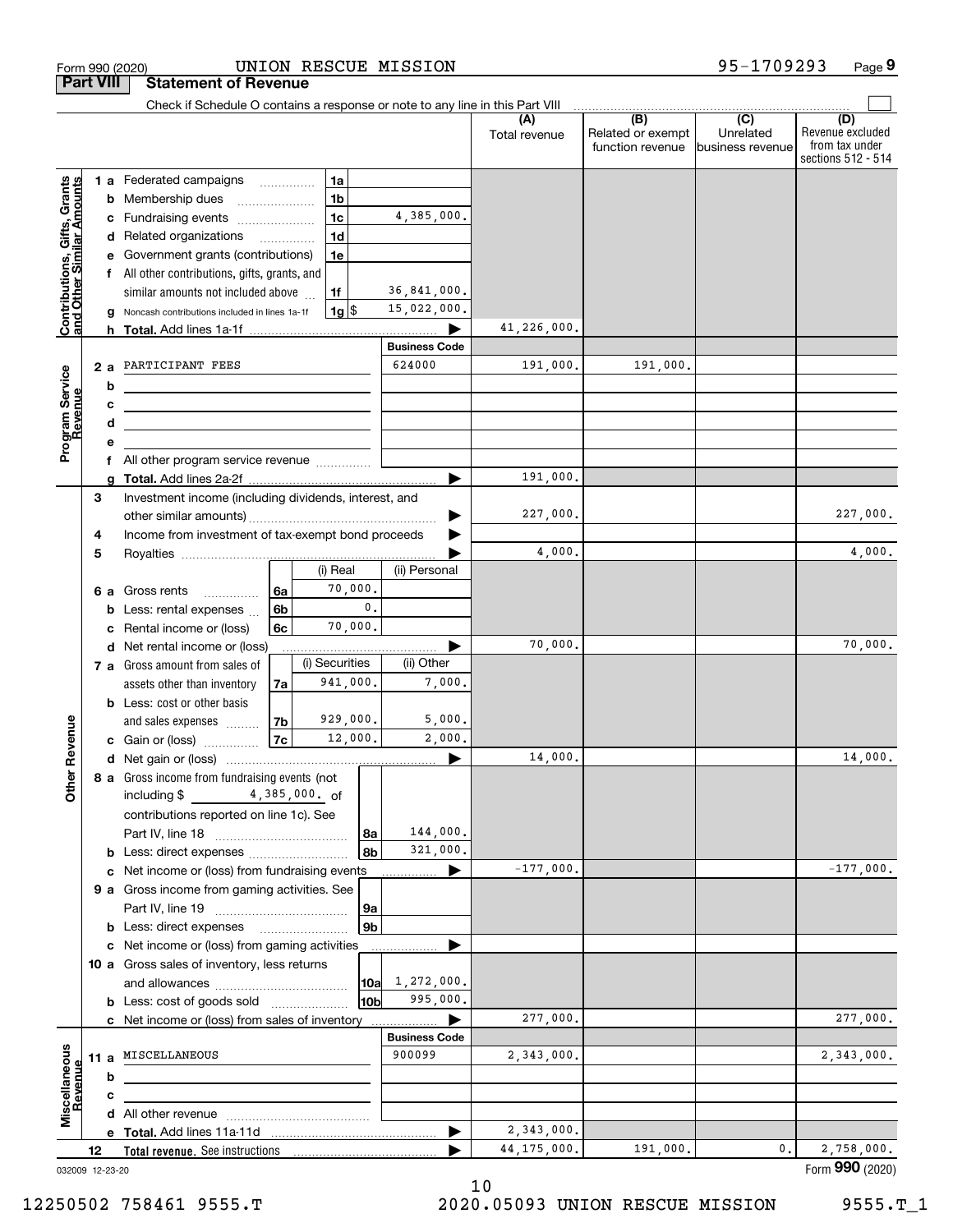*Section 501(c)(3) and 501(c)(4) organizations must complete all columns. All other organizations must complete column (A).*

|              | Check if Schedule O contains a response or note to any line in this Part IX                                                                                |                       |                                                 |                                           |                                |  |  |  |  |  |
|--------------|------------------------------------------------------------------------------------------------------------------------------------------------------------|-----------------------|-------------------------------------------------|-------------------------------------------|--------------------------------|--|--|--|--|--|
|              | Do not include amounts reported on lines 6b,<br>7b, 8b, 9b, and 10b of Part VIII.                                                                          | (A)<br>Total expenses | $\overline{(B)}$<br>Program service<br>expenses | (C)<br>Management and<br>general expenses | (D)<br>Fundraising<br>expenses |  |  |  |  |  |
| 1            | Grants and other assistance to domestic organizations                                                                                                      |                       |                                                 |                                           |                                |  |  |  |  |  |
|              | and domestic governments. See Part IV, line 21                                                                                                             | 633,000.              | 633,000.                                        |                                           |                                |  |  |  |  |  |
| $\mathbf{2}$ | Grants and other assistance to domestic                                                                                                                    |                       |                                                 |                                           |                                |  |  |  |  |  |
|              | individuals. See Part IV, line 22                                                                                                                          | 3,788,000.            | 3,788,000.                                      |                                           |                                |  |  |  |  |  |
| 3            | Grants and other assistance to foreign                                                                                                                     |                       |                                                 |                                           |                                |  |  |  |  |  |
|              | organizations, foreign governments, and foreign                                                                                                            |                       |                                                 |                                           |                                |  |  |  |  |  |
|              | individuals. See Part IV, lines 15 and 16                                                                                                                  |                       |                                                 |                                           |                                |  |  |  |  |  |
| 4            | Benefits paid to or for members                                                                                                                            |                       |                                                 |                                           |                                |  |  |  |  |  |
| 5            | Compensation of current officers, directors,                                                                                                               |                       |                                                 |                                           |                                |  |  |  |  |  |
|              | trustees, and key employees                                                                                                                                | 781,000.              | 634,000.                                        | 75,000.                                   | 72,000.                        |  |  |  |  |  |
| 6            | Compensation not included above to disqualified                                                                                                            |                       |                                                 |                                           |                                |  |  |  |  |  |
|              | persons (as defined under section 4958(f)(1)) and                                                                                                          |                       |                                                 |                                           |                                |  |  |  |  |  |
|              | persons described in section $4958(c)(3)(B)$                                                                                                               |                       |                                                 |                                           |                                |  |  |  |  |  |
| 7            |                                                                                                                                                            | 11, 221, 000.         | 9,094,000.                                      | 1,089,000.                                | 1,038,000.                     |  |  |  |  |  |
| 8            | Pension plan accruals and contributions (include                                                                                                           |                       |                                                 |                                           |                                |  |  |  |  |  |
|              | section 401(k) and 403(b) employer contributions)                                                                                                          | 27,000.               | 22,000.                                         | 3,000.                                    | $\frac{2,000}{151,000}$ .      |  |  |  |  |  |
| 9            |                                                                                                                                                            | 1,634,000.            | 1,324,000.                                      | 159,000.                                  |                                |  |  |  |  |  |
| 10           |                                                                                                                                                            | 639,000.              | 518,000.                                        | 62,000.                                   | 59,000.                        |  |  |  |  |  |
| 11           | Fees for services (nonemployees):                                                                                                                          |                       |                                                 |                                           |                                |  |  |  |  |  |
| a            |                                                                                                                                                            |                       |                                                 |                                           |                                |  |  |  |  |  |
| b            |                                                                                                                                                            | 18,000.               |                                                 | 18,000.                                   |                                |  |  |  |  |  |
|              |                                                                                                                                                            | 53,000.               |                                                 | 53,000.                                   |                                |  |  |  |  |  |
|              |                                                                                                                                                            |                       |                                                 |                                           |                                |  |  |  |  |  |
| е            | Professional fundraising services. See Part IV, line 17                                                                                                    | 827,000.              |                                                 |                                           | 827,000.                       |  |  |  |  |  |
| f            | Investment management fees                                                                                                                                 | 2,000.                |                                                 | 2,000.                                    |                                |  |  |  |  |  |
| g            | Other. (If line 11g amount exceeds 10% of line 25,                                                                                                         |                       |                                                 |                                           |                                |  |  |  |  |  |
|              | column (A) amount, list line 11g expenses on Sch 0.)                                                                                                       | 849,000.<br>436,000.  | 847,000.<br>207,000.                            | 2,000.<br>31,000.                         | 198,000.                       |  |  |  |  |  |
| 12           |                                                                                                                                                            | 1,570,000.            | 894,000.                                        | 31,000.                                   | 645,000.                       |  |  |  |  |  |
| 13           |                                                                                                                                                            | 281,000.              | $\overline{274,000}$ .                          | 2,000.                                    | 5,000.                         |  |  |  |  |  |
| 14           |                                                                                                                                                            |                       |                                                 |                                           |                                |  |  |  |  |  |
| 15           |                                                                                                                                                            | 1,658,000.            | 1,476,000.                                      | 162,000.                                  | 20,000.                        |  |  |  |  |  |
| 16<br>17     |                                                                                                                                                            | 250,000.              | 218,000.                                        | 23,000.                                   | 9,000.                         |  |  |  |  |  |
| 18           | Travel<br>Payments of travel or entertainment expenses                                                                                                     |                       |                                                 |                                           |                                |  |  |  |  |  |
|              | for any federal, state, or local public officials                                                                                                          |                       |                                                 |                                           |                                |  |  |  |  |  |
| 19           | Conferences, conventions, and meetings                                                                                                                     |                       |                                                 |                                           |                                |  |  |  |  |  |
| 20           | Interest                                                                                                                                                   | $\overline{21,000}$ . |                                                 | $\overline{21}$ ,000.                     |                                |  |  |  |  |  |
| 21           |                                                                                                                                                            |                       |                                                 |                                           |                                |  |  |  |  |  |
| 22           | Depreciation, depletion, and amortization                                                                                                                  | 1,875,000.            | 1,776,000.                                      | 68,000.                                   | 31,000.                        |  |  |  |  |  |
| 23           | Insurance                                                                                                                                                  | 379,000.              | 363,000.                                        | 10,000.                                   | 6,000.                         |  |  |  |  |  |
| 24           | Other expenses. Itemize expenses not covered                                                                                                               |                       |                                                 |                                           |                                |  |  |  |  |  |
|              | above (List miscellaneous expenses on line 24e. If<br>line 24e amount exceeds 10% of line 25, column (A)<br>amount, list line 24e expenses on Schedule O.) |                       |                                                 |                                           |                                |  |  |  |  |  |
|              | a SUPPLIES & PROGRAM EXPE                                                                                                                                  | 9,544,000.            | 9,318,000.                                      | 76,000.                                   | 150,000.                       |  |  |  |  |  |
| b            | KITCHEN SUPPLIES                                                                                                                                           | 322,000.              | 311,000.                                        | 11,000.                                   |                                |  |  |  |  |  |
| c            | EQUIPMENT REPAIR & MAIN                                                                                                                                    | 78,000.               | 72,000.                                         | 6,000.                                    |                                |  |  |  |  |  |
| d            | GIFTS-IN-KIND DISTRIBUT                                                                                                                                    | 56,000.               | 56,000.                                         |                                           |                                |  |  |  |  |  |
|              | e All other expenses                                                                                                                                       | 1,015,000.            | 506,000.                                        | 268,000.                                  | 241,000.                       |  |  |  |  |  |
| 25           | Total functional expenses. Add lines 1 through 24e                                                                                                         | 37,957,000.           | 32, 331, 000.                                   | 2,172,000.                                | $\overline{3,454,000}$ .       |  |  |  |  |  |
| 26           | Joint costs. Complete this line only if the organization                                                                                                   |                       |                                                 |                                           |                                |  |  |  |  |  |
|              | reported in column (B) joint costs from a combined                                                                                                         |                       |                                                 |                                           |                                |  |  |  |  |  |
|              | educational campaign and fundraising solicitation.                                                                                                         |                       |                                                 |                                           |                                |  |  |  |  |  |
|              | Check here $\blacktriangleright$ $\mid$ $\text{X}$   if following SOP 98-2 (ASC 958-720)                                                                   | 1,204,000.            | 216,000.                                        | 0.                                        | 988,000.                       |  |  |  |  |  |
|              | 032010 12-23-20                                                                                                                                            |                       |                                                 |                                           | Form 990 (2020)                |  |  |  |  |  |

11

12250502 758461 9555.T 2020.05093 UNION RESCUE MISSION 9555.T\_1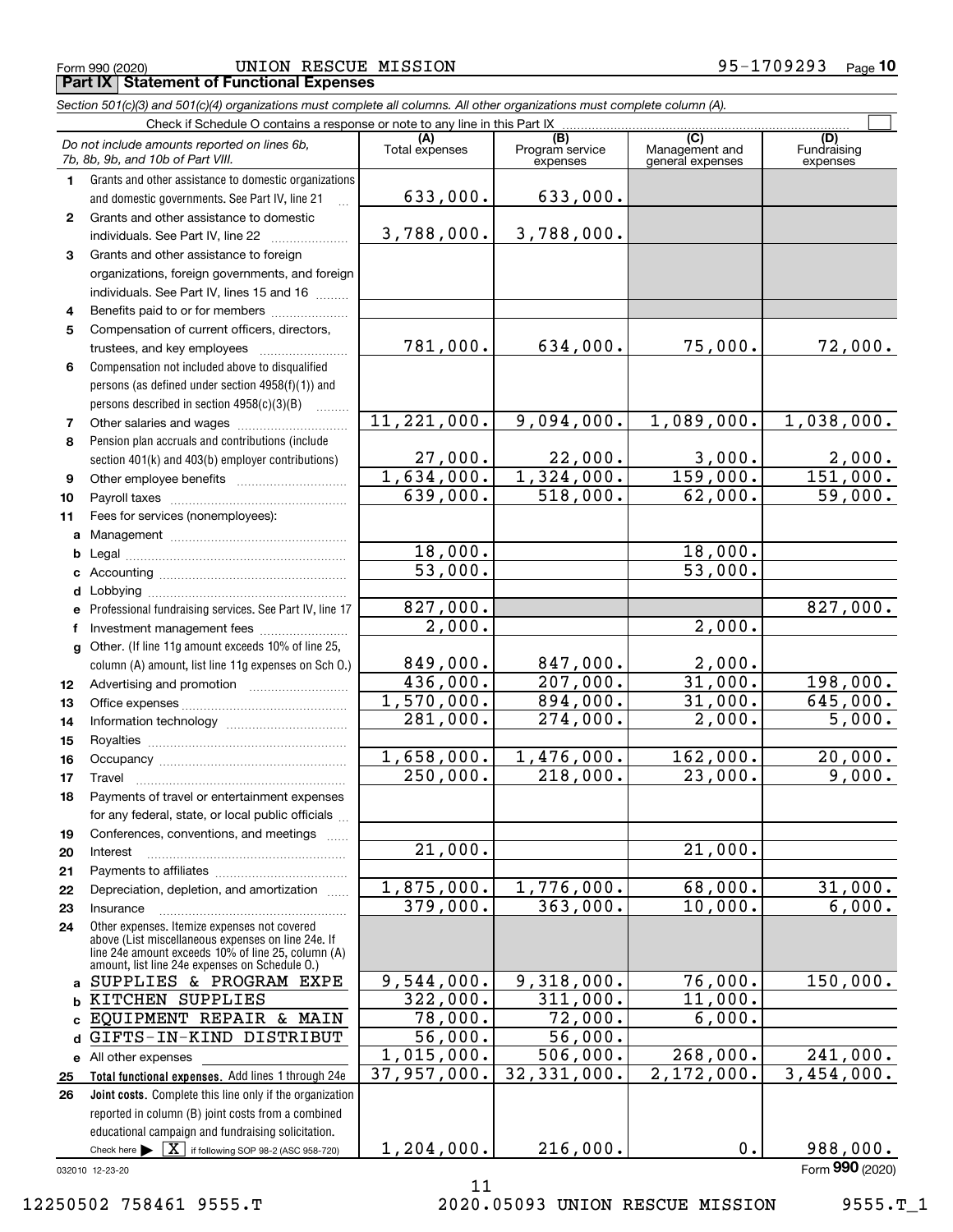### $_{\rm Form}$  990 (2020) UNION RESCUE MISSION 95-1709293  $_{\rm Page}$ **Part X Balance Sheet**

|                             |          | Check if Schedule O contains a response or note to any line in this Part X                                                                 |                                |                                     |                          |              |                    |
|-----------------------------|----------|--------------------------------------------------------------------------------------------------------------------------------------------|--------------------------------|-------------------------------------|--------------------------|--------------|--------------------|
|                             |          |                                                                                                                                            |                                |                                     | (A)<br>Beginning of year |              | (B)<br>End of year |
|                             | 1        | Cash - non-interest-bearing                                                                                                                |                                |                                     | 6,002,000.               | $\mathbf{1}$ | 9,370,000.         |
|                             | 2        |                                                                                                                                            | 5,607,000.                     | $\overline{\mathbf{2}}$             | 5,653,000.               |              |                    |
|                             | з        |                                                                                                                                            |                                |                                     | 11,910,000.              | $\mathbf{3}$ | 11,628,000.        |
|                             | 4        |                                                                                                                                            |                                | 4                                   |                          |              |                    |
|                             | 5        | Loans and other receivables from any current or former officer, director,                                                                  |                                |                                     |                          |              |                    |
|                             |          | trustee, key employee, creator or founder, substantial contributor, or 35%                                                                 |                                |                                     |                          |              |                    |
|                             |          | controlled entity or family member of any of these persons                                                                                 |                                | .                                   |                          | 5            |                    |
|                             | 6        | Loans and other receivables from other disqualified persons (as defined                                                                    |                                |                                     |                          |              |                    |
|                             |          | under section 4958(f)(1)), and persons described in section 4958(c)(3)(B)                                                                  |                                | 6                                   |                          |              |                    |
|                             | 7        |                                                                                                                                            | 17,892,000.                    | $\overline{7}$                      | 18,471,000.              |              |                    |
| Assets                      | 8        |                                                                                                                                            |                                |                                     | 270,000.                 | 8            | 330,000.           |
|                             | 9        | Prepaid expenses and deferred charges                                                                                                      |                                |                                     | 205,000.                 | $\mathbf{9}$ | 363,000.           |
|                             |          | 10a Land, buildings, and equipment: cost or other                                                                                          |                                |                                     |                          |              |                    |
|                             |          | basis. Complete Part VI of Schedule D  10a                                                                                                 | 10b                            | <u>59,373,000.</u><br>37, 375, 000. |                          |              |                    |
|                             |          | <b>b</b> Less: accumulated depreciation<br>.                                                                                               | $\frac{22,518,000}{1,122,000}$ | 10 <sub>c</sub>                     | <u>21,998,000.</u>       |              |                    |
|                             | 11       |                                                                                                                                            |                                | 11                                  | 3,122,000.               |              |                    |
|                             | 12       |                                                                                                                                            |                                | 12                                  | 87,000.                  |              |                    |
|                             | 13       | Investments - program-related. See Part IV, line 11                                                                                        |                                | 13                                  |                          |              |                    |
|                             | 14       |                                                                                                                                            |                                | 14                                  |                          |              |                    |
|                             | 15       |                                                                                                                                            | 632,000.                       | 15                                  | 578,000.                 |              |                    |
|                             | 16       |                                                                                                                                            |                                |                                     | 66, 158, 000.            | 16           | 71,600,000.        |
|                             | 17       |                                                                                                                                            | 2,124,000.                     | 17                                  | 2, 263, 000.             |              |                    |
|                             | 18       |                                                                                                                                            |                                | 18                                  |                          |              |                    |
|                             | 19       | Deferred revenue manual contracts and contracts are all the manual contracts and contracts are all the contracts of                        |                                |                                     | $0$ .                    | 19           | 89,000.            |
|                             | 20       |                                                                                                                                            |                                |                                     |                          | 20           |                    |
|                             | 21       | Escrow or custodial account liability. Complete Part IV of Schedule D                                                                      |                                | $\overline{\phantom{a}}$            |                          | 21           |                    |
|                             | 22       | Loans and other payables to any current or former officer, director,                                                                       |                                |                                     |                          |              |                    |
| Liabilities                 |          | trustee, key employee, creator or founder, substantial contributor, or 35%                                                                 |                                |                                     |                          |              |                    |
|                             |          | controlled entity or family member of any of these persons                                                                                 | 458,000.                       | 22<br>23                            | 458,000.                 |              |                    |
|                             | 23       | Secured mortgages and notes payable to unrelated third parties                                                                             | 2,134,000.                     | 24                                  | 1,042,000.               |              |                    |
|                             | 24<br>25 | Unsecured notes and loans payable to unrelated third parties<br>Other liabilities (including federal income tax, payables to related third |                                |                                     |                          |              |                    |
|                             |          | parties, and other liabilities not included on lines 17-24). Complete Part X                                                               |                                |                                     |                          |              |                    |
|                             |          | of Schedule D                                                                                                                              |                                |                                     | 117,000.                 | 25           | 113,000.           |
|                             | 26       |                                                                                                                                            |                                |                                     | 4,833,000.               | 26           | 3,965,000.         |
|                             |          | Organizations that follow FASB ASC 958, check here $\blacktriangleright \boxed{X}$                                                         |                                |                                     |                          |              |                    |
|                             |          | and complete lines 27, 28, 32, and 33.                                                                                                     |                                |                                     |                          |              |                    |
|                             | 27       | Net assets without donor restrictions                                                                                                      |                                |                                     | 32, 295, 000.            | 27           | 38,762,000.        |
|                             | 28       |                                                                                                                                            | 29,030,000.                    | 28                                  | 28, 873, 000.            |              |                    |
|                             |          | Organizations that do not follow FASB ASC 958, check here $\blacktriangleright$                                                            |                                |                                     |                          |              |                    |
|                             |          | and complete lines 29 through 33.                                                                                                          |                                |                                     |                          |              |                    |
| Net Assets or Fund Balances | 29       |                                                                                                                                            |                                |                                     |                          | 29           |                    |
|                             | 30       | Paid-in or capital surplus, or land, building, or equipment fund                                                                           |                                |                                     |                          | 30           |                    |
|                             | 31       | Retained earnings, endowment, accumulated income, or other funds                                                                           |                                |                                     |                          | 31           |                    |
|                             | 32       |                                                                                                                                            |                                |                                     | 61, 325, 000.            | 32           | 67,635,000.        |
|                             | 33       |                                                                                                                                            | 66, 158, 000.                  | 33                                  | 71,600,000.              |              |                    |

**11**

Form (2020) **990**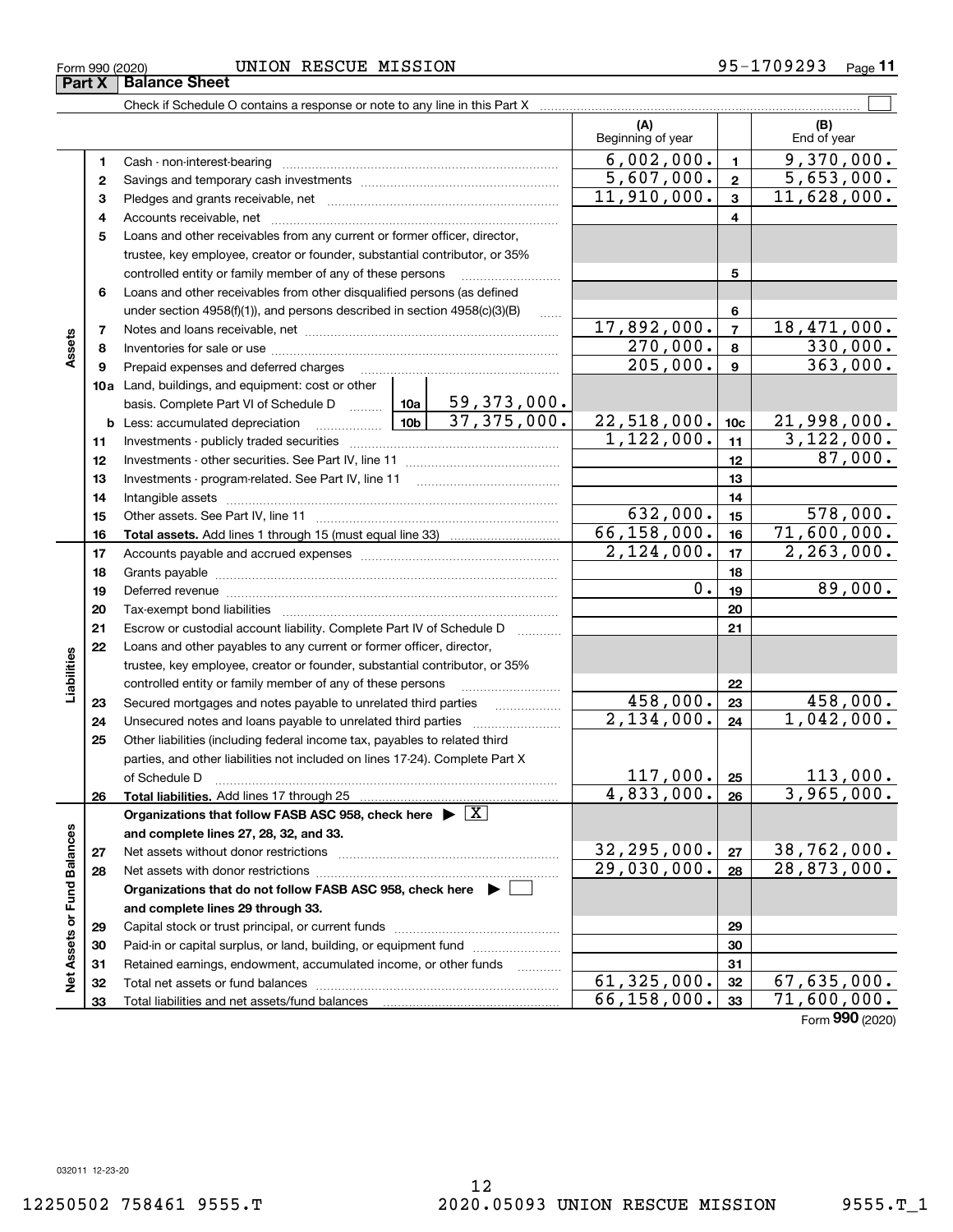|    | UNION RESCUE MISSION<br>Form 990 (2020)                                                                                         |                         | 95-1709293     |            | Page $12$ |
|----|---------------------------------------------------------------------------------------------------------------------------------|-------------------------|----------------|------------|-----------|
|    | <b>Part XI   Reconciliation of Net Assets</b>                                                                                   |                         |                |            |           |
|    |                                                                                                                                 |                         |                |            |           |
|    |                                                                                                                                 |                         |                |            |           |
| 1  |                                                                                                                                 | $\mathbf{1}$            | 44, 175, 000.  |            |           |
| 2  |                                                                                                                                 | $\overline{2}$          | 37,957,000.    |            |           |
| з  | Revenue less expenses. Subtract line 2 from line 1                                                                              | 3                       | 6, 218, 000.   |            |           |
| 4  |                                                                                                                                 | $\overline{\mathbf{4}}$ | 61, 325, 000.  |            |           |
| 5  | Net unrealized gains (losses) on investments                                                                                    | 5                       |                |            | 92,000.   |
| 6  |                                                                                                                                 | 6                       |                |            |           |
| 7  | Investment expenses www.communication.communication.com/www.communication.com/www.communication.com                             | $\overline{7}$          |                |            |           |
| 8  | Prior period adjustments www.communication.communication.communication.com/                                                     | 8                       |                |            |           |
| 9  | Other changes in net assets or fund balances (explain on Schedule O)                                                            | 9                       |                |            | 0.        |
| 10 | Net assets or fund balances at end of year. Combine lines 3 through 9 (must equal Part X, line 32,                              |                         |                |            |           |
|    |                                                                                                                                 | 10                      | 67,635,000.    |            |           |
|    | Part XII Financial Statements and Reporting                                                                                     |                         |                |            |           |
|    |                                                                                                                                 |                         |                |            |           |
|    |                                                                                                                                 |                         |                | Yes        | No        |
| 1  | $\boxed{\mathbf{X}}$ Accrual<br>Accounting method used to prepare the Form 990: <u>II</u> Cash<br>Other                         |                         |                |            |           |
|    | If the organization changed its method of accounting from a prior year or checked "Other," explain in Schedule O.               |                         |                |            |           |
|    | 2a Were the organization's financial statements compiled or reviewed by an independent accountant?                              |                         | 2a             |            | x         |
|    | If "Yes," check a box below to indicate whether the financial statements for the year were compiled or reviewed on a            |                         |                |            |           |
|    | separate basis, consolidated basis, or both:                                                                                    |                         |                |            |           |
|    | Separate basis<br><b>Consolidated basis</b><br>Both consolidated and separate basis                                             |                         |                |            |           |
|    | <b>b</b> Were the organization's financial statements audited by an independent accountant?                                     |                         | 2 <sub>b</sub> | Х          |           |
|    | If "Yes," check a box below to indicate whether the financial statements for the year were audited on a separate basis,         |                         |                |            |           |
|    | consolidated basis, or both:                                                                                                    |                         |                |            |           |
|    | $\mid$ $\rm X \mid$ Consolidated basis<br>Both consolidated and separate basis<br>Separate basis                                |                         |                |            |           |
|    | c If "Yes" to line 2a or 2b, does the organization have a committee that assumes responsibility for oversight of the audit,     |                         |                |            |           |
|    |                                                                                                                                 |                         | 2c             | х          |           |
|    | If the organization changed either its oversight process or selection process during the tax year, explain on Schedule O.       |                         |                |            |           |
|    | 3a As a result of a federal award, was the organization required to undergo an audit or audits as set forth in the Single Audit |                         |                |            |           |
|    |                                                                                                                                 |                         | Зa             |            | х         |
|    | b If "Yes," did the organization undergo the required audit or audits? If the organization did not undergo the required audit   |                         |                |            |           |
|    |                                                                                                                                 |                         | 3b             | <u>nnn</u> |           |

Form (2020) **990**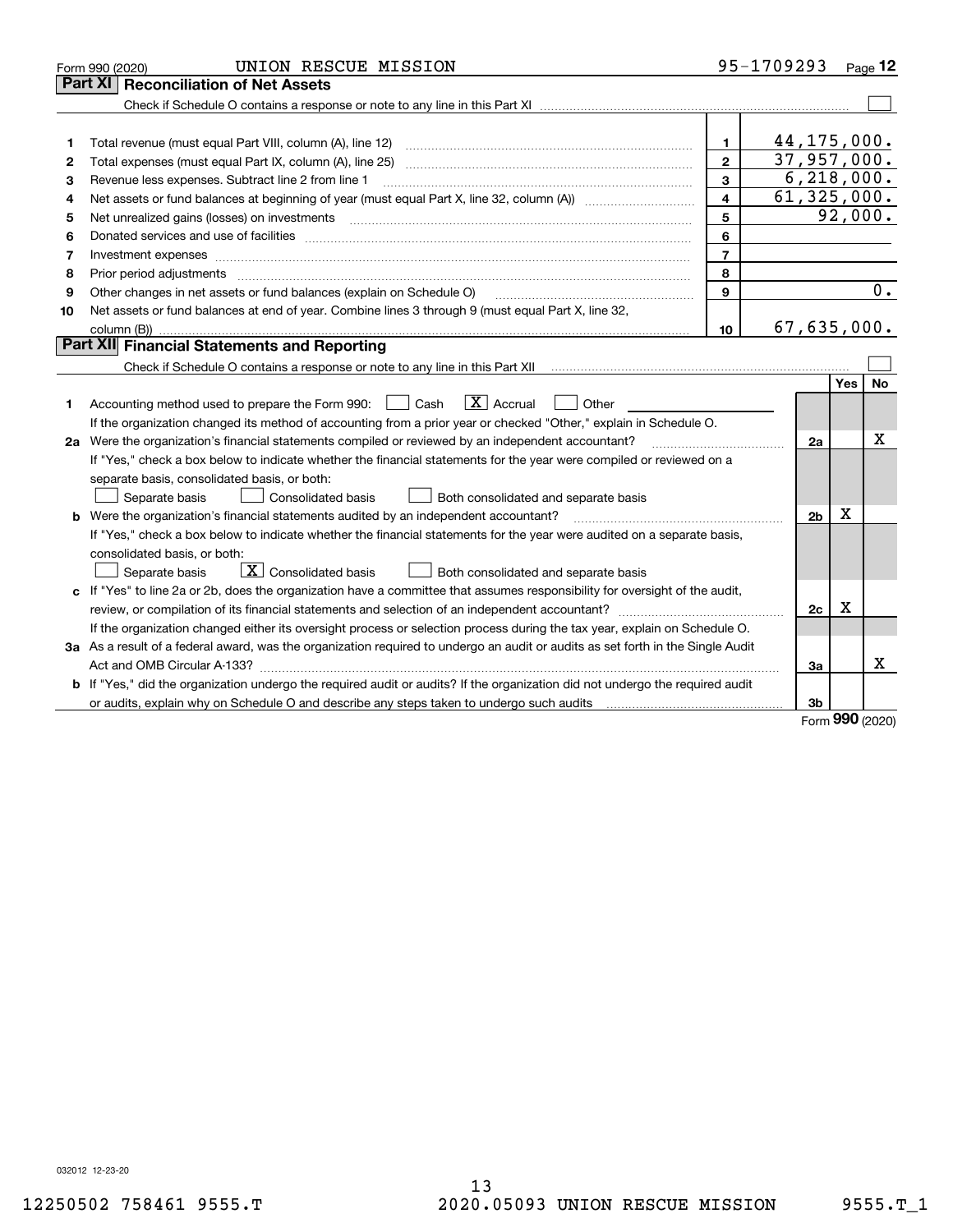| <b>SCHEDULE A</b> |
|-------------------|
|-------------------|

Department of the Treasury Internal Revenue Service

**(Form 990 or 990-EZ)**

## **Public Charity Status and Public Support**

**Complete if the organization is a section 501(c)(3) organization or a section 4947(a)(1) nonexempt charitable trust.**

**| Attach to Form 990 or Form 990-EZ.** 

**| Go to www.irs.gov/Form990 for instructions and the latest information.**

| OMB No 1545-0047                    |
|-------------------------------------|
| 020                                 |
| <b>Open to Public</b><br>Inspection |

|        |                         | Name of the organization                                                                                                                     |                      |                            |                             |                                 |                                                      | <b>Employer identification number</b>              |
|--------|-------------------------|----------------------------------------------------------------------------------------------------------------------------------------------|----------------------|----------------------------|-----------------------------|---------------------------------|------------------------------------------------------|----------------------------------------------------|
|        |                         |                                                                                                                                              | UNION RESCUE MISSION |                            |                             |                                 |                                                      | 95-1709293                                         |
| Part I |                         | Reason for Public Charity Status. (All organizations must complete this part.) See instructions.                                             |                      |                            |                             |                                 |                                                      |                                                    |
|        |                         | The organization is not a private foundation because it is: (For lines 1 through 12, check only one box.)                                    |                      |                            |                             |                                 |                                                      |                                                    |
| 1      |                         | A church, convention of churches, or association of churches described in section 170(b)(1)(A)(i).                                           |                      |                            |                             |                                 |                                                      |                                                    |
| 2      |                         | A school described in section 170(b)(1)(A)(ii). (Attach Schedule E (Form 990 or 990-EZ).)                                                    |                      |                            |                             |                                 |                                                      |                                                    |
| 3      |                         | A hospital or a cooperative hospital service organization described in section $170(b)(1)(A)(iii)$ .                                         |                      |                            |                             |                                 |                                                      |                                                    |
| 4      |                         | A medical research organization operated in conjunction with a hospital described in section 170(b)(1)(A)(iii). Enter the hospital's name,   |                      |                            |                             |                                 |                                                      |                                                    |
|        |                         | city, and state:                                                                                                                             |                      |                            |                             |                                 |                                                      |                                                    |
| 5      |                         | An organization operated for the benefit of a college or university owned or operated by a governmental unit described in                    |                      |                            |                             |                                 |                                                      |                                                    |
|        |                         | section 170(b)(1)(A)(iv). (Complete Part II.)                                                                                                |                      |                            |                             |                                 |                                                      |                                                    |
| 6      |                         | A federal, state, or local government or governmental unit described in section 170(b)(1)(A)(v).                                             |                      |                            |                             |                                 |                                                      |                                                    |
|        | 7 $\lfloor$ X $\rfloor$ | An organization that normally receives a substantial part of its support from a governmental unit or from the general public described in    |                      |                            |                             |                                 |                                                      |                                                    |
|        |                         | section 170(b)(1)(A)(vi). (Complete Part II.)                                                                                                |                      |                            |                             |                                 |                                                      |                                                    |
| 8      |                         | A community trust described in section 170(b)(1)(A)(vi). (Complete Part II.)                                                                 |                      |                            |                             |                                 |                                                      |                                                    |
| 9      |                         | An agricultural research organization described in section 170(b)(1)(A)(ix) operated in conjunction with a land-grant college                |                      |                            |                             |                                 |                                                      |                                                    |
|        |                         | or university or a non-land-grant college of agriculture (see instructions). Enter the name, city, and state of the college or               |                      |                            |                             |                                 |                                                      |                                                    |
|        |                         | university:                                                                                                                                  |                      |                            |                             |                                 |                                                      |                                                    |
| 10     |                         | An organization that normally receives (1) more than 33 1/3% of its support from contributions, membership fees, and gross receipts from     |                      |                            |                             |                                 |                                                      |                                                    |
|        |                         | activities related to its exempt functions, subject to certain exceptions; and (2) no more than 33 1/3% of its support from gross investment |                      |                            |                             |                                 |                                                      |                                                    |
|        |                         | income and unrelated business taxable income (less section 511 tax) from businesses acquired by the organization after June 30, 1975.        |                      |                            |                             |                                 |                                                      |                                                    |
|        |                         | See section 509(a)(2). (Complete Part III.)                                                                                                  |                      |                            |                             |                                 |                                                      |                                                    |
| 11     |                         | An organization organized and operated exclusively to test for public safety. See section 509(a)(4).                                         |                      |                            |                             |                                 |                                                      |                                                    |
| 12     |                         | An organization organized and operated exclusively for the benefit of, to perform the functions of, or to carry out the purposes of one or   |                      |                            |                             |                                 |                                                      |                                                    |
|        |                         | more publicly supported organizations described in section 509(a)(1) or section 509(a)(2). See section 509(a)(3). Check the box in           |                      |                            |                             |                                 |                                                      |                                                    |
|        |                         | lines 12a through 12d that describes the type of supporting organization and complete lines 12e, 12f, and 12g.                               |                      |                            |                             |                                 |                                                      |                                                    |
| а      |                         | Type I. A supporting organization operated, supervised, or controlled by its supported organization(s), typically by giving                  |                      |                            |                             |                                 |                                                      |                                                    |
|        |                         | the supported organization(s) the power to regularly appoint or elect a majority of the directors or trustees of the supporting              |                      |                            |                             |                                 |                                                      |                                                    |
|        |                         | organization. You must complete Part IV, Sections A and B.                                                                                   |                      |                            |                             |                                 |                                                      |                                                    |
| b      |                         | Type II. A supporting organization supervised or controlled in connection with its supported organization(s), by having                      |                      |                            |                             |                                 |                                                      |                                                    |
|        |                         | control or management of the supporting organization vested in the same persons that control or manage the supported                         |                      |                            |                             |                                 |                                                      |                                                    |
|        |                         | organization(s). You must complete Part IV, Sections A and C.                                                                                |                      |                            |                             |                                 |                                                      |                                                    |
| с      |                         | Type III functionally integrated. A supporting organization operated in connection with, and functionally integrated with,                   |                      |                            |                             |                                 |                                                      |                                                    |
|        |                         | its supported organization(s) (see instructions). You must complete Part IV, Sections A, D, and E.                                           |                      |                            |                             |                                 |                                                      |                                                    |
| d      |                         | Type III non-functionally integrated. A supporting organization operated in connection with its supported organization(s)                    |                      |                            |                             |                                 |                                                      |                                                    |
|        |                         | that is not functionally integrated. The organization generally must satisfy a distribution requirement and an attentiveness                 |                      |                            |                             |                                 |                                                      |                                                    |
|        |                         | requirement (see instructions). You must complete Part IV, Sections A and D, and Part V.                                                     |                      |                            |                             |                                 |                                                      |                                                    |
|        |                         | Check this box if the organization received a written determination from the IRS that it is a Type I, Type II, Type III                      |                      |                            |                             |                                 |                                                      |                                                    |
|        |                         | functionally integrated, or Type III non-functionally integrated supporting organization.                                                    |                      |                            |                             |                                 |                                                      |                                                    |
| f      |                         | Enter the number of supported organizations                                                                                                  |                      |                            |                             |                                 |                                                      |                                                    |
|        |                         | g Provide the following information about the supported organization(s).<br>(i) Name of supported                                            |                      | (iii) Type of organization |                             | (iv) Is the organization listed |                                                      |                                                    |
|        |                         | organization                                                                                                                                 | (ii) EIN             | (described on lines 1-10   | in your governing document? |                                 | (v) Amount of monetary<br>support (see instructions) | (vi) Amount of other<br>support (see instructions) |
|        |                         |                                                                                                                                              |                      | above (see instructions))  | Yes                         | No                              |                                                      |                                                    |
|        |                         |                                                                                                                                              |                      |                            |                             |                                 |                                                      |                                                    |
|        |                         |                                                                                                                                              |                      |                            |                             |                                 |                                                      |                                                    |
|        |                         |                                                                                                                                              |                      |                            |                             |                                 |                                                      |                                                    |
|        |                         |                                                                                                                                              |                      |                            |                             |                                 |                                                      |                                                    |
|        |                         |                                                                                                                                              |                      |                            |                             |                                 |                                                      |                                                    |
|        |                         |                                                                                                                                              |                      |                            |                             |                                 |                                                      |                                                    |
|        |                         |                                                                                                                                              |                      |                            |                             |                                 |                                                      |                                                    |
|        |                         |                                                                                                                                              |                      |                            |                             |                                 |                                                      |                                                    |
|        |                         |                                                                                                                                              |                      |                            |                             |                                 |                                                      |                                                    |
| Total  |                         |                                                                                                                                              |                      |                            |                             |                                 |                                                      |                                                    |

LHA For Paperwork Reduction Act Notice, see the Instructions for Form 990 or 990-EZ. <sub>032021</sub> o1-25-21 Schedule A (Form 990 or 990-EZ) 2020 14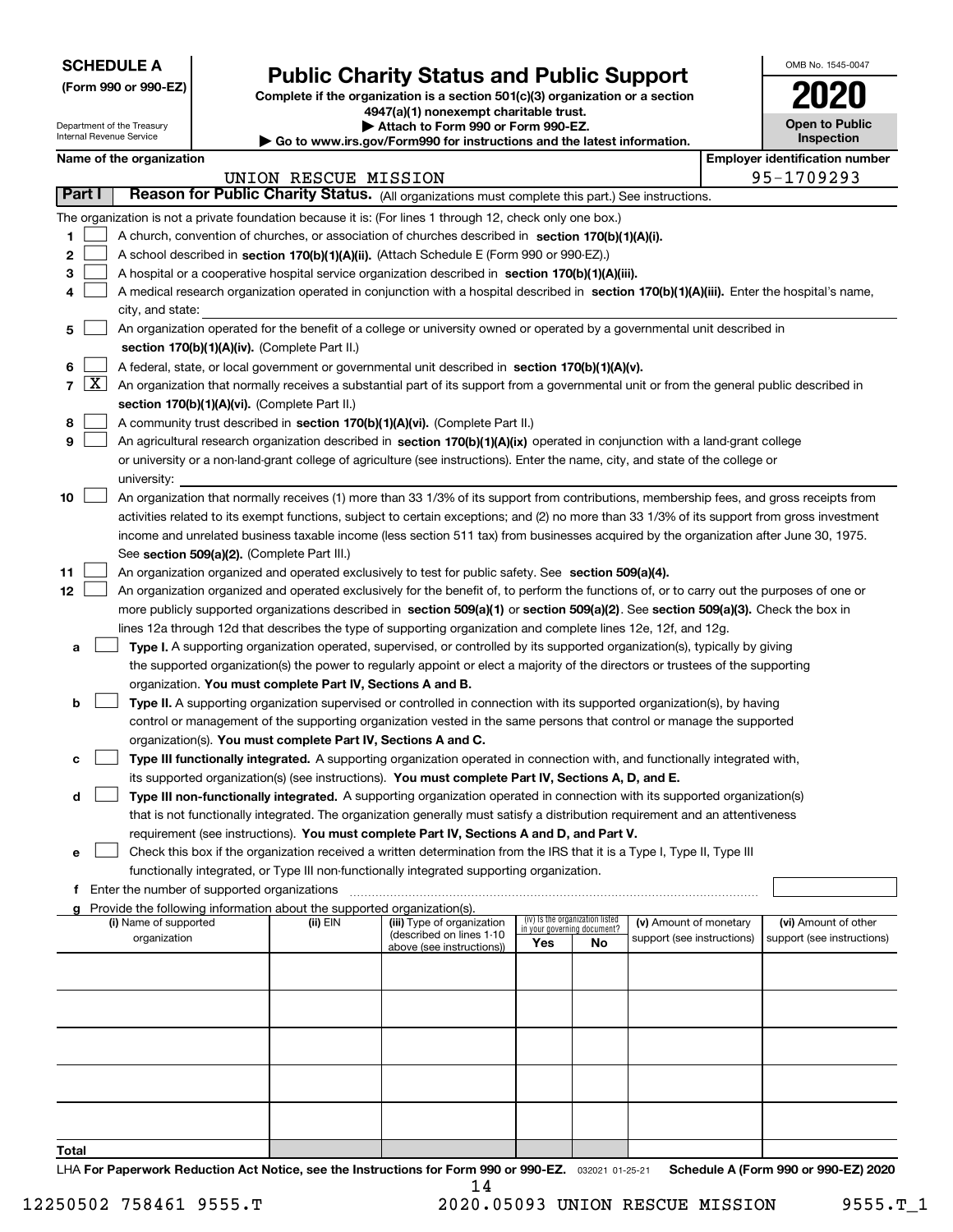### Schedule A (Form 990 or 990-EZ) 2020 Page UNION RESCUE MISSION 95-1709293

95-1709293 Page 2

(Complete only if you checked the box on line 5, 7, or 8 of Part I or if the organization failed to qualify under Part III. If the organization fails to qualify under the tests listed below, please complete Part III.) **Part II** Support Schedule for Organizations Described in Sections 170(b)(1)(A)(iv) and 170(b)(1)(A)(vi)

|   | <b>Section A. Public Support</b>                                                                                                                                                                                               |                                                                    |          |                                        |            |                                      |                                                        |
|---|--------------------------------------------------------------------------------------------------------------------------------------------------------------------------------------------------------------------------------|--------------------------------------------------------------------|----------|----------------------------------------|------------|--------------------------------------|--------------------------------------------------------|
|   | Calendar year (or fiscal year beginning in)                                                                                                                                                                                    | (a) 2016                                                           | (b) 2017 | $(c)$ 2018                             | $(d)$ 2019 | (e) 2020                             | (f) Total                                              |
|   | 1 Gifts, grants, contributions, and                                                                                                                                                                                            |                                                                    |          |                                        |            |                                      |                                                        |
|   | membership fees received. (Do not                                                                                                                                                                                              |                                                                    |          |                                        |            |                                      |                                                        |
|   | include any "unusual grants.")                                                                                                                                                                                                 | 29273000.25274000.41231000.41463000.41226000.178467000             |          |                                        |            |                                      |                                                        |
|   | 2 Tax revenues levied for the organ-                                                                                                                                                                                           |                                                                    |          |                                        |            |                                      |                                                        |
|   | ization's benefit and either paid to                                                                                                                                                                                           |                                                                    |          |                                        |            |                                      |                                                        |
|   | or expended on its behalf                                                                                                                                                                                                      |                                                                    |          |                                        |            |                                      |                                                        |
|   | 3 The value of services or facilities                                                                                                                                                                                          |                                                                    |          |                                        |            |                                      |                                                        |
|   | furnished by a governmental unit to                                                                                                                                                                                            |                                                                    |          |                                        |            |                                      |                                                        |
|   | the organization without charge                                                                                                                                                                                                |                                                                    |          |                                        |            |                                      |                                                        |
|   | 4 Total. Add lines 1 through 3                                                                                                                                                                                                 |                                                                    |          |                                        |            |                                      | 29273000.25274000.41231000.41463000.41226000.178467000 |
|   | The portion of total contributions                                                                                                                                                                                             |                                                                    |          |                                        |            |                                      |                                                        |
|   | by each person (other than a                                                                                                                                                                                                   |                                                                    |          |                                        |            |                                      |                                                        |
|   | governmental unit or publicly                                                                                                                                                                                                  |                                                                    |          |                                        |            |                                      |                                                        |
|   | supported organization) included                                                                                                                                                                                               |                                                                    |          |                                        |            |                                      |                                                        |
|   | on line 1 that exceeds 2% of the                                                                                                                                                                                               |                                                                    |          |                                        |            |                                      |                                                        |
|   | amount shown on line 11,                                                                                                                                                                                                       |                                                                    |          |                                        |            |                                      |                                                        |
|   | column (f)                                                                                                                                                                                                                     |                                                                    |          |                                        |            |                                      |                                                        |
|   |                                                                                                                                                                                                                                |                                                                    |          |                                        |            |                                      | 20678806.<br>157788194                                 |
|   | 6 Public support. Subtract line 5 from line 4.<br><b>Section B. Total Support</b>                                                                                                                                              |                                                                    |          |                                        |            |                                      |                                                        |
|   |                                                                                                                                                                                                                                |                                                                    |          |                                        |            |                                      |                                                        |
|   | Calendar year (or fiscal year beginning in)                                                                                                                                                                                    | (a) 2016<br>29273000.25274000.41231000.41463000.41226000.178467000 | (b) 2017 | $(c)$ 2018                             | $(d)$ 2019 | (e) 2020                             | (f) Total                                              |
|   | <b>7</b> Amounts from line 4                                                                                                                                                                                                   |                                                                    |          |                                        |            |                                      |                                                        |
| 8 | Gross income from interest,                                                                                                                                                                                                    |                                                                    |          |                                        |            |                                      |                                                        |
|   | dividends, payments received on                                                                                                                                                                                                |                                                                    |          |                                        |            |                                      |                                                        |
|   | securities loans, rents, royalties,                                                                                                                                                                                            |                                                                    |          |                                        |            |                                      |                                                        |
|   | and income from similar sources                                                                                                                                                                                                | 340,000.                                                           | 267,000. | 185,000.                               | 322,000.   | 301,000.                             | 1415000.                                               |
| 9 | Net income from unrelated business                                                                                                                                                                                             |                                                                    |          |                                        |            |                                      |                                                        |
|   | activities, whether or not the                                                                                                                                                                                                 |                                                                    |          |                                        |            |                                      |                                                        |
|   | business is regularly carried on                                                                                                                                                                                               |                                                                    |          |                                        |            |                                      |                                                        |
|   | <b>10</b> Other income. Do not include gain                                                                                                                                                                                    |                                                                    |          |                                        |            |                                      |                                                        |
|   | or loss from the sale of capital                                                                                                                                                                                               |                                                                    |          |                                        |            |                                      |                                                        |
|   | assets (Explain in Part VI.)                                                                                                                                                                                                   |                                                                    |          | $41,000.$ $124,000.$ 173,000. 129,000. |            | 2343000.                             | 2810000.                                               |
|   | 11 Total support. Add lines 7 through 10                                                                                                                                                                                       |                                                                    |          |                                        |            |                                      | 182692000                                              |
|   | 12 Gross receipts from related activities, etc. (see instructions)                                                                                                                                                             |                                                                    |          |                                        |            | 12                                   | 5,584,000.                                             |
|   | 13 First 5 years. If the Form 990 is for the organization's first, second, third, fourth, or fifth tax year as a section 501(c)(3)                                                                                             |                                                                    |          |                                        |            |                                      |                                                        |
|   | organization, check this box and stop here manufactured and according to the state of the state of the state of the state of the state of the state of the state of the state of the state of the state of the state of the st |                                                                    |          |                                        |            |                                      |                                                        |
|   | <b>Section C. Computation of Public Support Percentage</b>                                                                                                                                                                     |                                                                    |          |                                        |            |                                      |                                                        |
|   |                                                                                                                                                                                                                                |                                                                    |          |                                        |            | 14                                   | 86.37<br>$\frac{9}{6}$                                 |
|   |                                                                                                                                                                                                                                |                                                                    |          |                                        |            | 15                                   | 84.73<br>%                                             |
|   | 16a 33 1/3% support test - 2020. If the organization did not check the box on line 13, and line 14 is 33 1/3% or more, check this box and                                                                                      |                                                                    |          |                                        |            |                                      |                                                        |
|   | stop here. The organization qualifies as a publicly supported organization                                                                                                                                                     |                                                                    |          |                                        |            |                                      | $\blacktriangleright$ $\mid$ X                         |
|   | b 33 1/3% support test - 2019. If the organization did not check a box on line 13 or 16a, and line 15 is 33 1/3% or more, check this box                                                                                       |                                                                    |          |                                        |            |                                      |                                                        |
|   | and stop here. The organization qualifies as a publicly supported organization                                                                                                                                                 |                                                                    |          |                                        |            |                                      |                                                        |
|   | 17a 10% -facts-and-circumstances test - 2020. If the organization did not check a box on line 13, 16a, or 16b, and line 14 is 10% or more,                                                                                     |                                                                    |          |                                        |            |                                      |                                                        |
|   | and if the organization meets the facts-and-circumstances test, check this box and stop here. Explain in Part VI how the organization                                                                                          |                                                                    |          |                                        |            |                                      |                                                        |
|   | meets the facts-and-circumstances test. The organization qualifies as a publicly supported organization                                                                                                                        |                                                                    |          |                                        |            |                                      |                                                        |
|   | <b>b 10% -facts-and-circumstances test - 2019.</b> If the organization did not check a box on line 13, 16a, 16b, or 17a, and line 15 is 10% or                                                                                 |                                                                    |          |                                        |            |                                      |                                                        |
|   | more, and if the organization meets the facts-and-circumstances test, check this box and stop here. Explain in Part VI how the                                                                                                 |                                                                    |          |                                        |            |                                      |                                                        |
|   | organization meets the facts-and-circumstances test. The organization qualifies as a publicly supported organization                                                                                                           |                                                                    |          |                                        |            |                                      |                                                        |
|   | 18 Private foundation. If the organization did not check a box on line 13, 16a, 16b, 17a, or 17b, check this box and see instructions                                                                                          |                                                                    |          |                                        |            |                                      |                                                        |
|   |                                                                                                                                                                                                                                |                                                                    |          |                                        |            | Schedule A (Form 990 or 990-F7) 2020 |                                                        |

**Schedule A (Form 990 or 990-EZ) 2020**

032022 01-25-21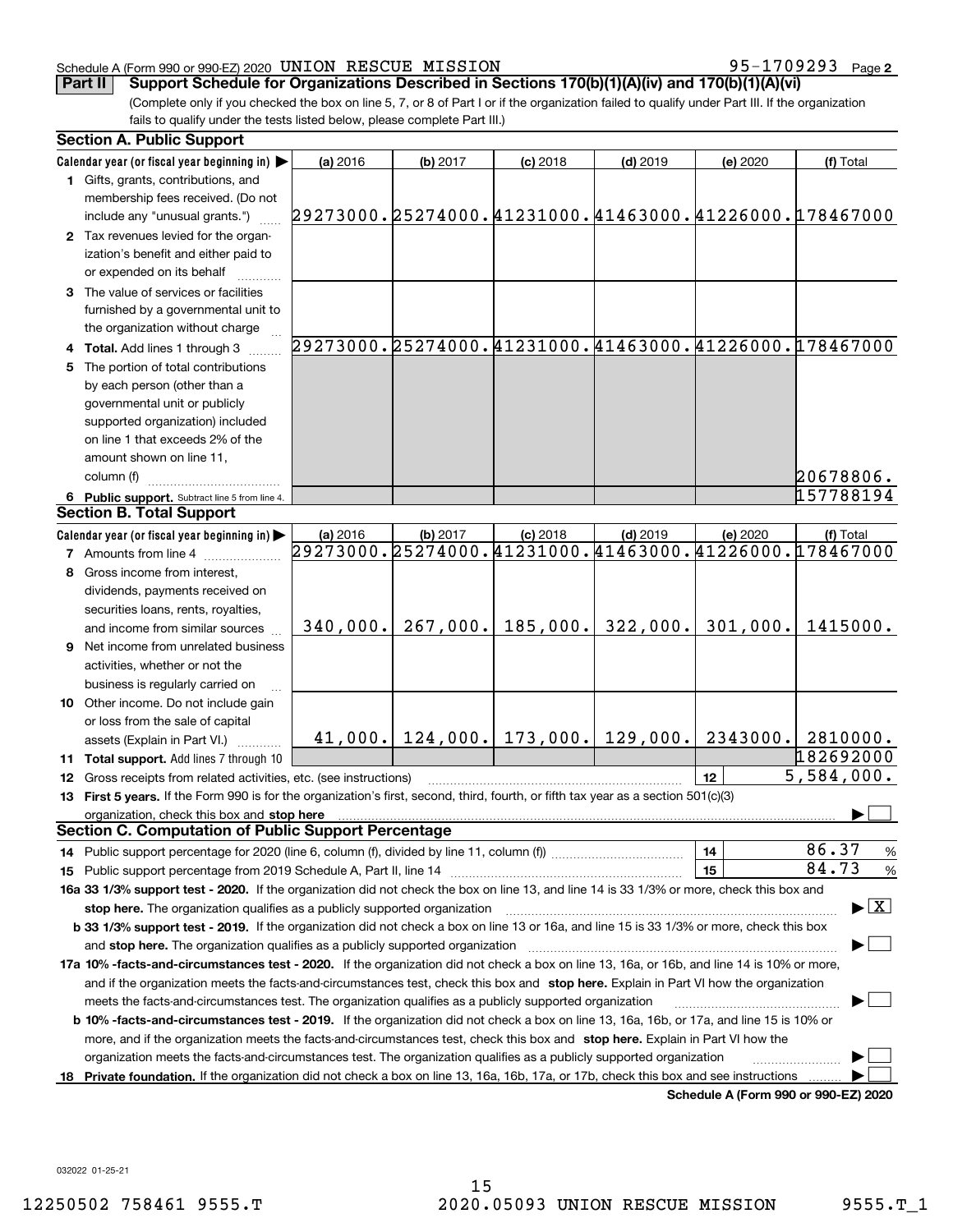### Schedule A (Form 990 or 990-EZ) 2020 Page UNION RESCUE MISSION 95-1709293

### **Part III** | Support Schedule for Organizations Described in Section 509(a)(2)

(Complete only if you checked the box on line 10 of Part I or if the organization failed to qualify under Part II. If the organization fails to qualify under the tests listed below, please complete Part II.)

| <b>Section A. Public Support</b>                                                                                                                                                                                                     |          |          |            |            |          |                                      |
|--------------------------------------------------------------------------------------------------------------------------------------------------------------------------------------------------------------------------------------|----------|----------|------------|------------|----------|--------------------------------------|
| Calendar year (or fiscal year beginning in) $\blacktriangleright$                                                                                                                                                                    | (a) 2016 | (b) 2017 | $(c)$ 2018 | $(d)$ 2019 | (e) 2020 | (f) Total                            |
| 1 Gifts, grants, contributions, and                                                                                                                                                                                                  |          |          |            |            |          |                                      |
| membership fees received. (Do not                                                                                                                                                                                                    |          |          |            |            |          |                                      |
| include any "unusual grants.")                                                                                                                                                                                                       |          |          |            |            |          |                                      |
| 2 Gross receipts from admissions,<br>merchandise sold or services per-<br>formed, or facilities furnished in<br>any activity that is related to the<br>organization's tax-exempt purpose                                             |          |          |            |            |          |                                      |
| 3 Gross receipts from activities that<br>are not an unrelated trade or bus-                                                                                                                                                          |          |          |            |            |          |                                      |
| iness under section 513                                                                                                                                                                                                              |          |          |            |            |          |                                      |
| 4 Tax revenues levied for the organ-<br>ization's benefit and either paid to<br>or expended on its behalf<br>.                                                                                                                       |          |          |            |            |          |                                      |
| 5 The value of services or facilities<br>furnished by a governmental unit to<br>the organization without charge                                                                                                                      |          |          |            |            |          |                                      |
| <b>6 Total.</b> Add lines 1 through 5                                                                                                                                                                                                |          |          |            |            |          |                                      |
| 7a Amounts included on lines 1, 2, and<br>3 received from disqualified persons                                                                                                                                                       |          |          |            |            |          |                                      |
| <b>b</b> Amounts included on lines 2 and 3 received<br>from other than disqualified persons that<br>exceed the greater of \$5,000 or 1% of the<br>amount on line 13 for the year                                                     |          |          |            |            |          |                                      |
| c Add lines 7a and 7b                                                                                                                                                                                                                |          |          |            |            |          |                                      |
| 8 Public support. (Subtract line 7c from line 6.)                                                                                                                                                                                    |          |          |            |            |          |                                      |
| <b>Section B. Total Support</b>                                                                                                                                                                                                      |          |          |            |            |          |                                      |
| Calendar year (or fiscal year beginning in) $\blacktriangleright$                                                                                                                                                                    | (a) 2016 | (b) 2017 | $(c)$ 2018 | $(d)$ 2019 | (e) 2020 | (f) Total                            |
| 9 Amounts from line 6                                                                                                                                                                                                                |          |          |            |            |          |                                      |
| 10a Gross income from interest,<br>dividends, payments received on<br>securities loans, rents, royalties,<br>and income from similar sources                                                                                         |          |          |            |            |          |                                      |
| <b>b</b> Unrelated business taxable income<br>(less section 511 taxes) from businesses<br>acquired after June 30, 1975<br>1.1.1.1.1.1.1.1.1.1                                                                                        |          |          |            |            |          |                                      |
| c Add lines 10a and 10b                                                                                                                                                                                                              |          |          |            |            |          |                                      |
| <b>11</b> Net income from unrelated business<br>activities not included in line 10b.<br>whether or not the business is<br>regularly carried on                                                                                       |          |          |            |            |          |                                      |
| <b>12</b> Other income. Do not include gain<br>or loss from the sale of capital<br>assets (Explain in Part VI.)                                                                                                                      |          |          |            |            |          |                                      |
| <b>13</b> Total support. (Add lines 9, 10c, 11, and 12.)                                                                                                                                                                             |          |          |            |            |          |                                      |
| 14 First 5 years. If the Form 990 is for the organization's first, second, third, fourth, or fifth tax year as a section 501(c)(3) organization,                                                                                     |          |          |            |            |          |                                      |
| check this box and stop here <b>contractly contractly and structure and structure of the structure of the structure of the structure of the structure of the structure of the structure of the structure of the structure of the</b> |          |          |            |            |          |                                      |
| <b>Section C. Computation of Public Support Percentage</b>                                                                                                                                                                           |          |          |            |            |          |                                      |
|                                                                                                                                                                                                                                      |          |          |            |            | 15       | %                                    |
| 16 Public support percentage from 2019 Schedule A, Part III, line 15                                                                                                                                                                 |          |          |            |            | 16       | %                                    |
| <b>Section D. Computation of Investment Income Percentage</b>                                                                                                                                                                        |          |          |            |            |          |                                      |
| 17 Investment income percentage for 2020 (line 10c, column (f), divided by line 13, column (f))                                                                                                                                      |          |          |            |            | 17       | %                                    |
| 18 Investment income percentage from 2019 Schedule A, Part III, line 17                                                                                                                                                              |          |          |            |            | 18       | %                                    |
| 19a 33 1/3% support tests - 2020. If the organization did not check the box on line 14, and line 15 is more than 33 1/3%, and line 17 is not                                                                                         |          |          |            |            |          |                                      |
| more than 33 1/3%, check this box and stop here. The organization qualifies as a publicly supported organization                                                                                                                     |          |          |            |            |          |                                      |
| b 33 1/3% support tests - 2019. If the organization did not check a box on line 14 or line 19a, and line 16 is more than 33 1/3%, and                                                                                                |          |          |            |            |          |                                      |
| line 18 is not more than 33 1/3%, check this box and stop here. The organization qualifies as a publicly supported organization                                                                                                      |          |          |            |            |          |                                      |
| 20 Private foundation. If the organization did not check a box on line 14, 19a, or 19b, check this box and see instructions                                                                                                          |          |          |            |            |          | .                                    |
| 032023 01-25-21                                                                                                                                                                                                                      |          | 16       |            |            |          | Schedule A (Form 990 or 990-EZ) 2020 |

12250502 758461 9555.T 2020.05093 UNION RESCUE MISSION 9555.T\_1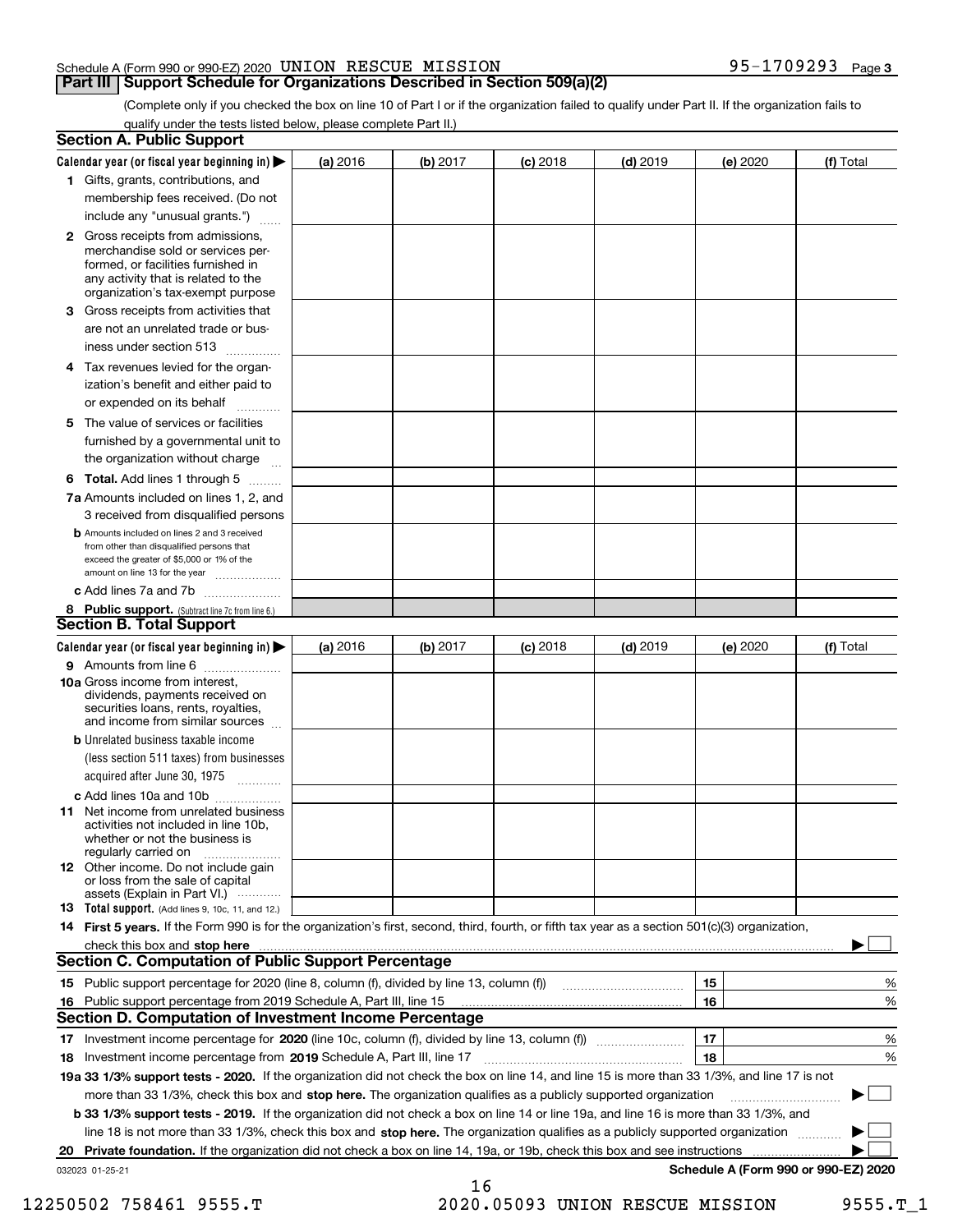**1**

**2**

**3a**

**3b**

**3c**

**4a**

**4b**

**4c**

**5a**

**5b5c** **YesNo**

## **Part IV Supporting Organizations**

(Complete only if you checked a box in line 12 on Part I. If you checked box 12a, Part I, complete Sections A and B. If you checked box 12b, Part I, complete Sections A and C. If you checked box 12c, Part I, complete Sections A, D, and E. If you checked box 12d, Part I, complete Sections A and D, and complete Part V.)

### **Section A. All Supporting Organizations**

- **1** Are all of the organization's supported organizations listed by name in the organization's governing documents? If "No," describe in **Part VI** how the supported organizations are designated. If designated by *class or purpose, describe the designation. If historic and continuing relationship, explain.*
- **2** Did the organization have any supported organization that does not have an IRS determination of status under section 509(a)(1) or (2)? If "Yes," explain in Part VI how the organization determined that the supported *organization was described in section 509(a)(1) or (2).*
- **3a** Did the organization have a supported organization described in section 501(c)(4), (5), or (6)? If "Yes," answer *lines 3b and 3c below.*
- **b** Did the organization confirm that each supported organization qualified under section 501(c)(4), (5), or (6) and satisfied the public support tests under section 509(a)(2)? If "Yes," describe in **Part VI** when and how the *organization made the determination.*
- **c**Did the organization ensure that all support to such organizations was used exclusively for section 170(c)(2)(B) purposes? If "Yes," explain in **Part VI** what controls the organization put in place to ensure such use.
- **4a***If* Was any supported organization not organized in the United States ("foreign supported organization")? *"Yes," and if you checked box 12a or 12b in Part I, answer lines 4b and 4c below.*
- **b** Did the organization have ultimate control and discretion in deciding whether to make grants to the foreign supported organization? If "Yes," describe in **Part VI** how the organization had such control and discretion *despite being controlled or supervised by or in connection with its supported organizations.*
- **c** Did the organization support any foreign supported organization that does not have an IRS determination under sections 501(c)(3) and 509(a)(1) or (2)? If "Yes," explain in **Part VI** what controls the organization used *to ensure that all support to the foreign supported organization was used exclusively for section 170(c)(2)(B) purposes.*
- **5a** Did the organization add, substitute, or remove any supported organizations during the tax year? If "Yes," answer lines 5b and 5c below (if applicable). Also, provide detail in **Part VI,** including (i) the names and EIN *numbers of the supported organizations added, substituted, or removed; (ii) the reasons for each such action; (iii) the authority under the organization's organizing document authorizing such action; and (iv) how the action was accomplished (such as by amendment to the organizing document).*
- **b** Type I or Type II only. Was any added or substituted supported organization part of a class already designated in the organization's organizing document?
- **cSubstitutions only.**  Was the substitution the result of an event beyond the organization's control?
- **6** Did the organization provide support (whether in the form of grants or the provision of services or facilities) to **Part VI.** *If "Yes," provide detail in* support or benefit one or more of the filing organization's supported organizations? anyone other than (i) its supported organizations, (ii) individuals that are part of the charitable class benefited by one or more of its supported organizations, or (iii) other supporting organizations that also
- **7**Did the organization provide a grant, loan, compensation, or other similar payment to a substantial contributor *If "Yes," complete Part I of Schedule L (Form 990 or 990-EZ).* regard to a substantial contributor? (as defined in section 4958(c)(3)(C)), a family member of a substantial contributor, or a 35% controlled entity with
- **8** Did the organization make a loan to a disqualified person (as defined in section 4958) not described in line 7? *If "Yes," complete Part I of Schedule L (Form 990 or 990-EZ).*
- **9a** Was the organization controlled directly or indirectly at any time during the tax year by one or more in section 509(a)(1) or (2))? If "Yes," *provide detail in* <code>Part VI.</code> disqualified persons, as defined in section 4946 (other than foundation managers and organizations described
- **b** Did one or more disqualified persons (as defined in line 9a) hold a controlling interest in any entity in which the supporting organization had an interest? If "Yes," provide detail in P**art VI**.
- **c**Did a disqualified person (as defined in line 9a) have an ownership interest in, or derive any personal benefit from, assets in which the supporting organization also had an interest? If "Yes," provide detail in P**art VI.**
- **10a** Was the organization subject to the excess business holdings rules of section 4943 because of section supporting organizations)? If "Yes," answer line 10b below. 4943(f) (regarding certain Type II supporting organizations, and all Type III non-functionally integrated
- **b** Did the organization have any excess business holdings in the tax year? (Use Schedule C, Form 4720, to *determine whether the organization had excess business holdings.)*

032024 01-25-21



**Schedule A (Form 990 or 990-EZ) 2020**

17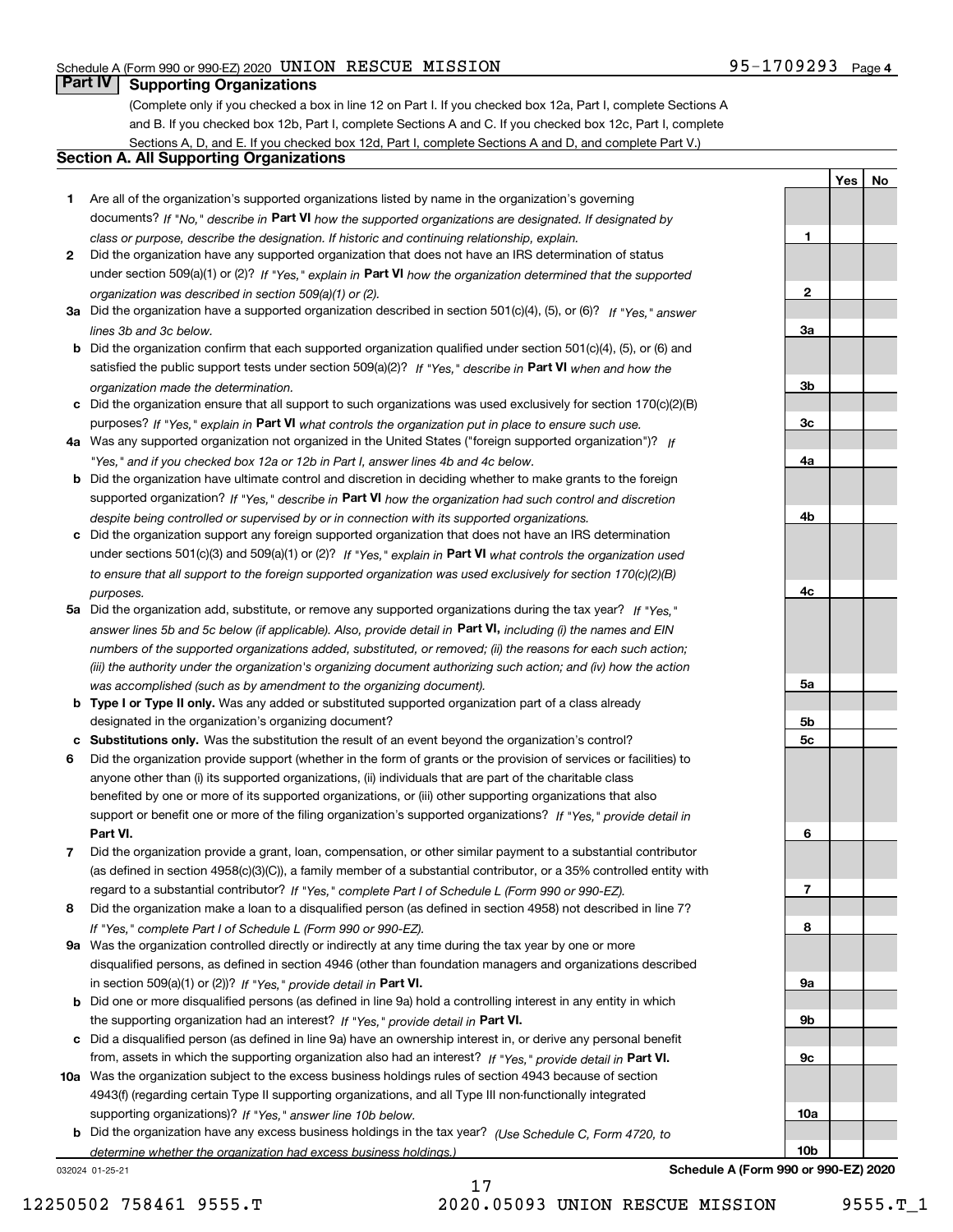|              | <b>Part IV</b> | Cheddie A (I onn 990 or 990 LE) 2020<br><b>Supporting Organizations (continued)</b>                                                                                                                                                                        |                 |     |    |
|--------------|----------------|------------------------------------------------------------------------------------------------------------------------------------------------------------------------------------------------------------------------------------------------------------|-----------------|-----|----|
|              |                |                                                                                                                                                                                                                                                            |                 | Yes | No |
| 11           |                | Has the organization accepted a gift or contribution from any of the following persons?                                                                                                                                                                    |                 |     |    |
|              |                | a A person who directly or indirectly controls, either alone or together with persons described in lines 11b and                                                                                                                                           |                 |     |    |
|              |                | 11c below, the governing body of a supported organization?                                                                                                                                                                                                 | 11a             |     |    |
|              |                | <b>b</b> A family member of a person described in line 11a above?                                                                                                                                                                                          | 11 <sub>b</sub> |     |    |
| c            |                | A 35% controlled entity of a person described in line 11a or 11b above? If "Yes" to line 11a, 11b, or 11c, provide                                                                                                                                         |                 |     |    |
|              |                | detail in Part VI.                                                                                                                                                                                                                                         | 11c             |     |    |
|              |                | <b>Section B. Type I Supporting Organizations</b>                                                                                                                                                                                                          |                 |     |    |
|              |                |                                                                                                                                                                                                                                                            |                 | Yes | No |
| 1            |                | Did the governing body, members of the governing body, officers acting in their official capacity, or membership of one or                                                                                                                                 |                 |     |    |
|              |                | more supported organizations have the power to regularly appoint or elect at least a majority of the organization's officers,<br>directors, or trustees at all times during the tax year? If "No," describe in Part VI how the supported organization(s)   |                 |     |    |
|              |                | effectively operated, supervised, or controlled the organization's activities. If the organization had more than one supported<br>organization, describe how the powers to appoint and/or remove officers, directors, or trustees were allocated among the |                 |     |    |
|              |                | supported organizations and what conditions or restrictions, if any, applied to such powers during the tax year.                                                                                                                                           | 1               |     |    |
| $\mathbf{2}$ |                | Did the organization operate for the benefit of any supported organization other than the supported                                                                                                                                                        |                 |     |    |
|              |                | organization(s) that operated, supervised, or controlled the supporting organization? If "Yes," explain in                                                                                                                                                 |                 |     |    |
|              |                | <b>Part VI</b> how providing such benefit carried out the purposes of the supported organization(s) that operated,                                                                                                                                         | $\mathbf{2}$    |     |    |
|              |                | supervised, or controlled the supporting organization.<br>Section C. Type II Supporting Organizations                                                                                                                                                      |                 |     |    |
|              |                |                                                                                                                                                                                                                                                            |                 |     | No |
|              |                |                                                                                                                                                                                                                                                            |                 | Yes |    |
| 1.           |                | Were a majority of the organization's directors or trustees during the tax year also a majority of the directors<br>or trustees of each of the organization's supported organization(s)? If "No." describe in Part VI how control                          |                 |     |    |
|              |                |                                                                                                                                                                                                                                                            |                 |     |    |
|              |                | or management of the supporting organization was vested in the same persons that controlled or managed                                                                                                                                                     | 1               |     |    |
|              |                | the supported organization(s).<br>Section D. All Type III Supporting Organizations                                                                                                                                                                         |                 |     |    |
|              |                |                                                                                                                                                                                                                                                            |                 | Yes | No |
|              |                |                                                                                                                                                                                                                                                            |                 |     |    |
| 1.           |                | Did the organization provide to each of its supported organizations, by the last day of the fifth month of the                                                                                                                                             |                 |     |    |
|              |                | organization's tax year, (i) a written notice describing the type and amount of support provided during the prior tax                                                                                                                                      |                 |     |    |
|              |                | year, (ii) a copy of the Form 990 that was most recently filed as of the date of notification, and (iii) copies of the                                                                                                                                     |                 |     |    |
|              |                | organization's governing documents in effect on the date of notification, to the extent not previously provided?                                                                                                                                           | 1               |     |    |
| 2            |                | Were any of the organization's officers, directors, or trustees either (i) appointed or elected by the supported<br>organization(s) or (ii) serving on the governing body of a supported organization? If "No," explain in Part VI how                     |                 |     |    |
|              |                | the organization maintained a close and continuous working relationship with the supported organization(s).                                                                                                                                                | $\mathbf{2}$    |     |    |
| 3            |                | By reason of the relationship described in line 2, above, did the organization's supported organizations have a                                                                                                                                            |                 |     |    |
|              |                | significant voice in the organization's investment policies and in directing the use of the organization's                                                                                                                                                 |                 |     |    |
|              |                | income or assets at all times during the tax year? If "Yes," describe in Part VI the role the organization's                                                                                                                                               |                 |     |    |
|              |                | supported organizations played in this regard.                                                                                                                                                                                                             | 3               |     |    |
|              |                | Section E. Type III Functionally Integrated Supporting Organizations                                                                                                                                                                                       |                 |     |    |
| 1            |                | Check the box next to the method that the organization used to satisfy the Integral Part Test during the year (see instructions).                                                                                                                          |                 |     |    |
| a            |                | The organization satisfied the Activities Test. Complete line 2 below.                                                                                                                                                                                     |                 |     |    |
| b            |                | The organization is the parent of each of its supported organizations. Complete line 3 below.                                                                                                                                                              |                 |     |    |
| c            |                | The organization supported a governmental entity. Describe in Part VI how you supported a governmental entity (see instructions).                                                                                                                          |                 |     |    |
| 2            |                | Activities Test. Answer lines 2a and 2b below.                                                                                                                                                                                                             |                 | Yes | No |
| a            |                | Did substantially all of the organization's activities during the tax year directly further the exempt purposes of                                                                                                                                         |                 |     |    |

**b** Did the activities described in line 2a, above, constitute activities that, but for the organization's involvement, the supported organization(s) to which the organization was responsive? If "Yes," then in **Part VI identify those supported organizations and explain**  *how these activities directly furthered their exempt purposes,* **Part VI**  *the reasons for the organization's position that its supported organization(s) would have engaged in how the organization was responsive to those supported organizations, and how the organization determined that these activities constituted substantially all of its activities.* one or more of the organization's supported organization(s) would have been engaged in? If "Yes," e*xplain in* 

**b** Did the organization exercise a substantial degree of direction over the policies, programs, and activities of each

of its supported organizations? If "Yes," describe in Part VI the role played by the organization in this regard.

**a** Did the organization have the power to regularly appoint or elect a majority of the officers, directors, or

trustees of each of the supported organizations? If "Yes" or "No" provide details in **Part VI.** 

**3** Parent of Supported Organizations. Answer lines 3a and 3b below.

*these activities but for the organization's involvement.*



032025 01-25-21

**Schedule A (Form 990 or 990-EZ) 2020**

18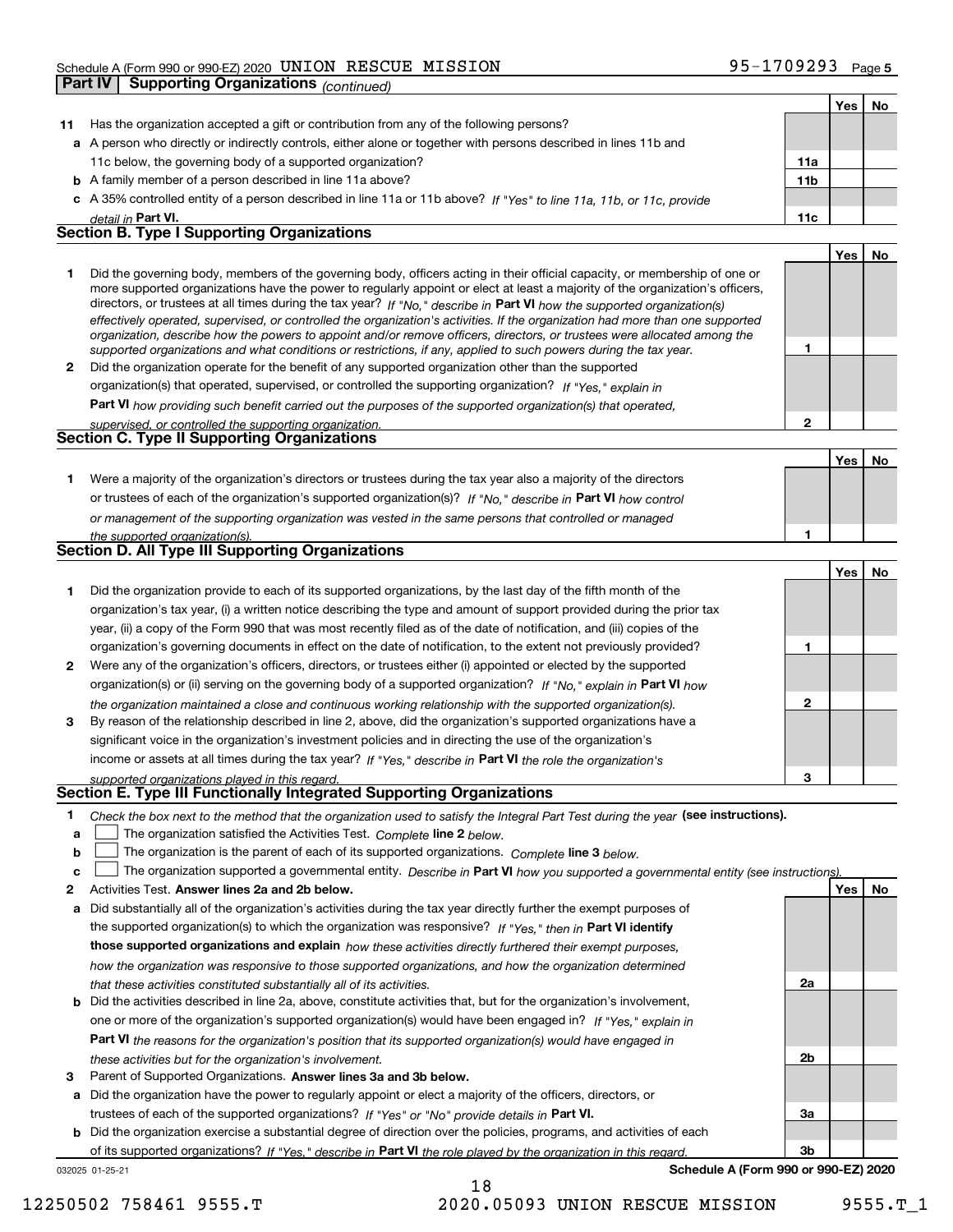|                                                           |  | <b>Part V</b> Type III Non-Functionally Integrated 509(a)(3) Supporting Organizations |                   |  |
|-----------------------------------------------------------|--|---------------------------------------------------------------------------------------|-------------------|--|
| Schedule A (Form 990 or 990-EZ) 2020 UNION RESCUE MISSION |  |                                                                                       | 95-1709293 Page 6 |  |

**1**

1 Check here if the organization satisfied the Integral Part Test as a qualifying trust on Nov. 20, 1970 (explain in Part VI). See instructions. All other Type III non-functionally integrated supporting organizations must complete Sections A through E.

|    | Section A - Adjusted Net Income                                             |                | (A) Prior Year | (B) Current Year<br>(optional) |
|----|-----------------------------------------------------------------------------|----------------|----------------|--------------------------------|
| 1. | Net short-term capital gain                                                 | 1              |                |                                |
| 2  | Recoveries of prior-year distributions                                      | $\overline{2}$ |                |                                |
| 3  | Other gross income (see instructions)                                       | 3              |                |                                |
| 4  | Add lines 1 through 3.                                                      | 4              |                |                                |
| 5  | Depreciation and depletion                                                  | 5              |                |                                |
| 6  | Portion of operating expenses paid or incurred for production or            |                |                |                                |
|    | collection of gross income or for management, conservation, or              |                |                |                                |
|    | maintenance of property held for production of income (see instructions)    | 6              |                |                                |
| 7  | Other expenses (see instructions)                                           | $\overline{7}$ |                |                                |
| 8  | Adjusted Net Income (subtract lines 5, 6, and 7 from line 4)                | 8              |                |                                |
|    | <b>Section B - Minimum Asset Amount</b>                                     |                | (A) Prior Year | (B) Current Year<br>(optional) |
| 1  | Aggregate fair market value of all non-exempt-use assets (see               |                |                |                                |
|    | instructions for short tax year or assets held for part of year):           |                |                |                                |
|    | a Average monthly value of securities                                       | 1a             |                |                                |
|    | <b>b</b> Average monthly cash balances                                      | 1b             |                |                                |
|    | c Fair market value of other non-exempt-use assets                          | 1c             |                |                                |
|    | d Total (add lines 1a, 1b, and 1c)                                          | 1d             |                |                                |
|    | <b>e</b> Discount claimed for blockage or other factors                     |                |                |                                |
|    | (explain in detail in Part VI):                                             |                |                |                                |
| 2  | Acquisition indebtedness applicable to non-exempt-use assets                | $\mathbf{2}$   |                |                                |
| 3  | Subtract line 2 from line 1d.                                               | 3              |                |                                |
| 4  | Cash deemed held for exempt use. Enter 0.015 of line 3 (for greater amount, |                |                |                                |
|    | see instructions).                                                          | 4              |                |                                |
| 5  | Net value of non-exempt-use assets (subtract line 4 from line 3)            | 5              |                |                                |
| 6  | Multiply line 5 by 0.035.                                                   | 6              |                |                                |
| 7  | Recoveries of prior-year distributions                                      | $\overline{7}$ |                |                                |
| 8  | Minimum Asset Amount (add line 7 to line 6)                                 | 8              |                |                                |
|    | <b>Section C - Distributable Amount</b>                                     |                |                | <b>Current Year</b>            |
| 1  | Adjusted net income for prior year (from Section A, line 8, column A)       | 1              |                |                                |
| 2  | Enter 0.85 of line 1.                                                       | $\overline{2}$ |                |                                |
| 3  | Minimum asset amount for prior year (from Section B, line 8, column A)      | 3              |                |                                |
| 4  | Enter greater of line 2 or line 3.                                          | 4              |                |                                |
| 5  | Income tax imposed in prior year                                            | 5              |                |                                |
| 6  | <b>Distributable Amount.</b> Subtract line 5 from line 4, unless subject to |                |                |                                |
|    | emergency temporary reduction (see instructions).                           | 6              |                |                                |
|    |                                                                             |                |                |                                |

**7**Check here if the current year is the organization's first as a non-functionally integrated Type III supporting organization (see instructions).

**Schedule A (Form 990 or 990-EZ) 2020**

032026 01-25-21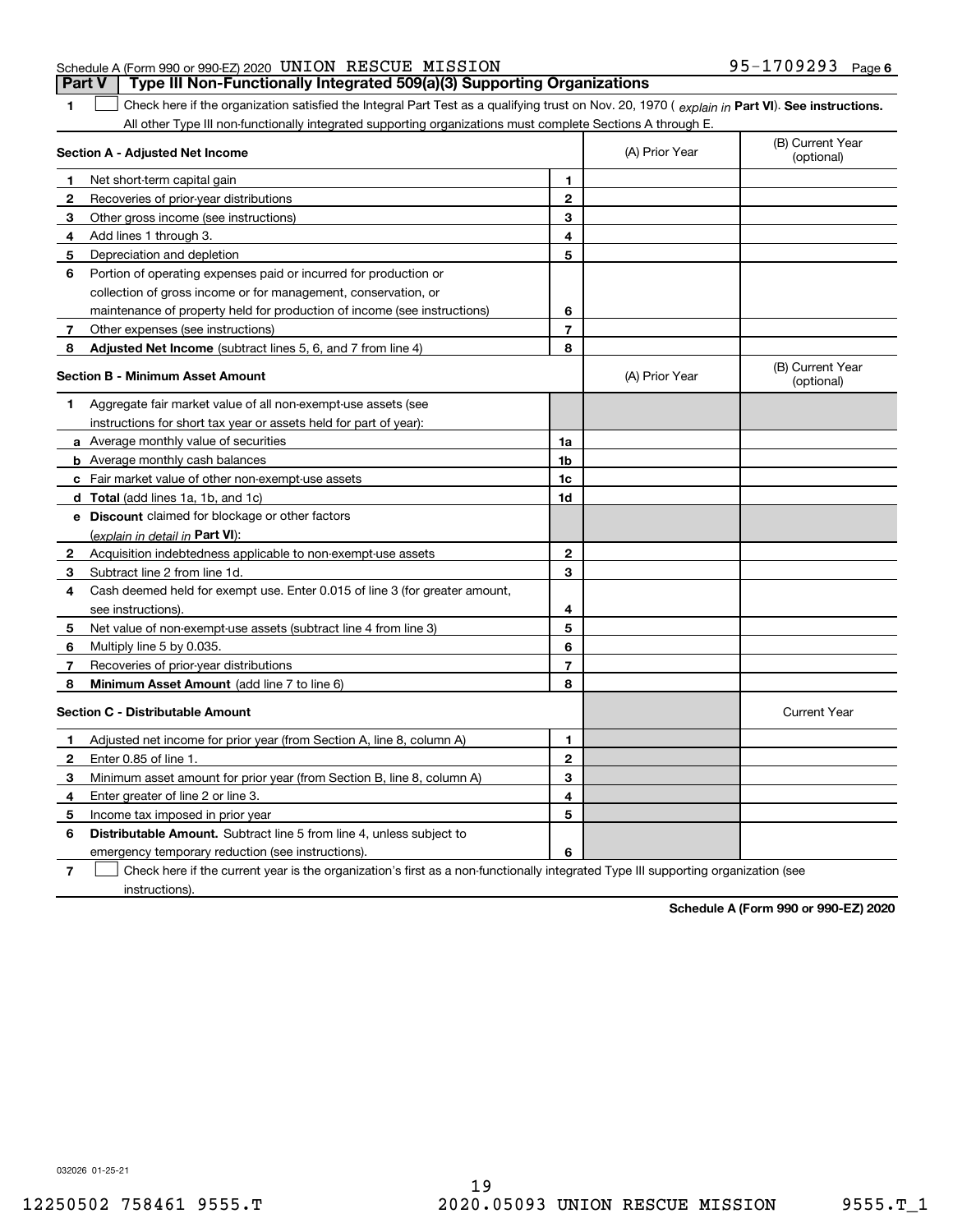### Schedule A (Form 990 or 990-EZ) 2020 Page UNION RESCUE MISSION 95-1709293

|    | Type III Non-Functionally Integrated 509(a)(3) Supporting Organizations<br>Part V<br>(continued) |                                    |                                               |                                                  |  |  |  |
|----|--------------------------------------------------------------------------------------------------|------------------------------------|-----------------------------------------------|--------------------------------------------------|--|--|--|
|    | <b>Section D - Distributions</b>                                                                 |                                    |                                               | <b>Current Year</b>                              |  |  |  |
|    | Amounts paid to supported organizations to accomplish exempt purposes                            |                                    | 1                                             |                                                  |  |  |  |
| 2  | Amounts paid to perform activity that directly furthers exempt purposes of supported             |                                    |                                               |                                                  |  |  |  |
|    | organizations, in excess of income from activity                                                 | 2                                  |                                               |                                                  |  |  |  |
| 3  | Administrative expenses paid to accomplish exempt purposes of supported organizations            | 3                                  |                                               |                                                  |  |  |  |
| 4  | Amounts paid to acquire exempt-use assets                                                        | 4                                  |                                               |                                                  |  |  |  |
| 5  | Qualified set aside amounts (prior IRS approval required - provide details in Part VI)           | 5                                  |                                               |                                                  |  |  |  |
| 6  | Other distributions (describe in Part VI). See instructions.                                     | 6                                  |                                               |                                                  |  |  |  |
| 7  | Total annual distributions. Add lines 1 through 6.                                               |                                    | 7                                             |                                                  |  |  |  |
| 8  | Distributions to attentive supported organizations to which the organization is responsive       |                                    |                                               |                                                  |  |  |  |
|    | (provide details in Part VI). See instructions.                                                  | 8                                  |                                               |                                                  |  |  |  |
| 9  | Distributable amount for 2020 from Section C, line 6                                             | 9                                  |                                               |                                                  |  |  |  |
| 10 | Line 8 amount divided by line 9 amount                                                           |                                    | 10                                            |                                                  |  |  |  |
|    | <b>Section E - Distribution Allocations</b> (see instructions)                                   | (i)<br><b>Excess Distributions</b> | (ii)<br><b>Underdistributions</b><br>Pre-2020 | (iii)<br><b>Distributable</b><br>Amount for 2020 |  |  |  |
| 1  | Distributable amount for 2020 from Section C, line 6                                             |                                    |                                               |                                                  |  |  |  |
| 2  | Underdistributions, if any, for years prior to 2020 (reason-                                     |                                    |                                               |                                                  |  |  |  |
|    | able cause required - explain in Part VI). See instructions.                                     |                                    |                                               |                                                  |  |  |  |
| 3  | Excess distributions carryover, if any, to 2020                                                  |                                    |                                               |                                                  |  |  |  |
|    | a From 2015                                                                                      |                                    |                                               |                                                  |  |  |  |
|    | $b$ From 2016                                                                                    |                                    |                                               |                                                  |  |  |  |
|    | $c$ From 2017                                                                                    |                                    |                                               |                                                  |  |  |  |
|    | <b>d</b> From 2018                                                                               |                                    |                                               |                                                  |  |  |  |
|    | e From 2019                                                                                      |                                    |                                               |                                                  |  |  |  |
|    | f Total of lines 3a through 3e                                                                   |                                    |                                               |                                                  |  |  |  |
|    | g Applied to underdistributions of prior years                                                   |                                    |                                               |                                                  |  |  |  |
|    | <b>h</b> Applied to 2020 distributable amount                                                    |                                    |                                               |                                                  |  |  |  |
|    | Carryover from 2015 not applied (see instructions)                                               |                                    |                                               |                                                  |  |  |  |
|    | Remainder. Subtract lines 3g, 3h, and 3i from line 3f.                                           |                                    |                                               |                                                  |  |  |  |
| 4  | Distributions for 2020 from Section D.                                                           |                                    |                                               |                                                  |  |  |  |
|    | line $7:$                                                                                        |                                    |                                               |                                                  |  |  |  |
|    | a Applied to underdistributions of prior years                                                   |                                    |                                               |                                                  |  |  |  |
|    | <b>b</b> Applied to 2020 distributable amount                                                    |                                    |                                               |                                                  |  |  |  |
|    | <b>c</b> Remainder. Subtract lines 4a and 4b from line 4.                                        |                                    |                                               |                                                  |  |  |  |
| 5  | Remaining underdistributions for years prior to 2020, if                                         |                                    |                                               |                                                  |  |  |  |
|    | any. Subtract lines 3g and 4a from line 2. For result greater                                    |                                    |                                               |                                                  |  |  |  |
|    | than zero, explain in Part VI. See instructions.                                                 |                                    |                                               |                                                  |  |  |  |
| 6  | Remaining underdistributions for 2020. Subtract lines 3h                                         |                                    |                                               |                                                  |  |  |  |
|    | and 4b from line 1. For result greater than zero, explain in                                     |                                    |                                               |                                                  |  |  |  |
|    | <b>Part VI.</b> See instructions.                                                                |                                    |                                               |                                                  |  |  |  |
| 7  | Excess distributions carryover to 2021. Add lines 3j                                             |                                    |                                               |                                                  |  |  |  |
|    | and 4c.                                                                                          |                                    |                                               |                                                  |  |  |  |
| 8  | Breakdown of line 7:                                                                             |                                    |                                               |                                                  |  |  |  |
|    | a Excess from 2016                                                                               |                                    |                                               |                                                  |  |  |  |
|    | <b>b</b> Excess from 2017                                                                        |                                    |                                               |                                                  |  |  |  |
|    | c Excess from 2018                                                                               |                                    |                                               |                                                  |  |  |  |
|    | d Excess from 2019                                                                               |                                    |                                               |                                                  |  |  |  |
|    | e Excess from 2020                                                                               |                                    |                                               |                                                  |  |  |  |

**Schedule A (Form 990 or 990-EZ) 2020**

032027 01-25-21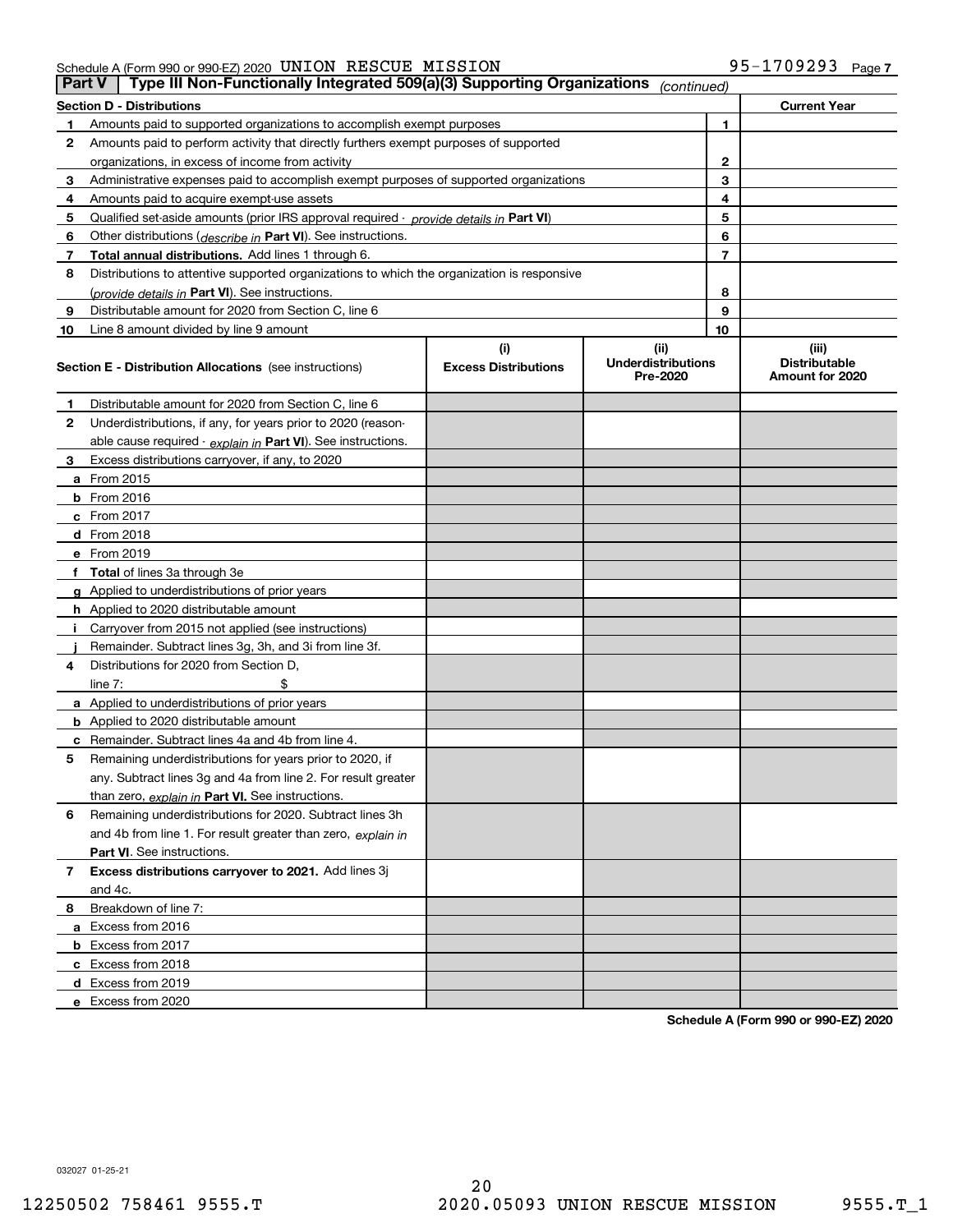### Schedule A (Form 990 or 990-EZ) 2020 Page UNION RESCUE MISSION 95-1709293

| Part VI         | Supplemental Information. Provide the explanations required by Part II, line 10; Part II, line 17a or 17b; Part III, line 12;<br>Part IV, Section A, lines 1, 2, 3b, 3c, 4b, 4c, 5a, 6, 9a, 9b, 9c, 11a, 11b, and 11c; Part IV, Section B, lines 1 and 2; Part IV, Section C,<br>line 1; Part IV, Section D, lines 2 and 3; Part IV, Section E, lines 1c, 2a, 2b, 3a, and 3b; Part V, line 1; Part V, Section B, line 1e; Part V,<br>Section D, lines 5, 6, and 8; and Part V, Section E, lines 2, 5, and 6. Also complete this part for any additional information.<br>(See instructions.) |
|-----------------|---------------------------------------------------------------------------------------------------------------------------------------------------------------------------------------------------------------------------------------------------------------------------------------------------------------------------------------------------------------------------------------------------------------------------------------------------------------------------------------------------------------------------------------------------------------------------------------------|
|                 |                                                                                                                                                                                                                                                                                                                                                                                                                                                                                                                                                                                             |
|                 |                                                                                                                                                                                                                                                                                                                                                                                                                                                                                                                                                                                             |
|                 |                                                                                                                                                                                                                                                                                                                                                                                                                                                                                                                                                                                             |
|                 |                                                                                                                                                                                                                                                                                                                                                                                                                                                                                                                                                                                             |
|                 |                                                                                                                                                                                                                                                                                                                                                                                                                                                                                                                                                                                             |
|                 |                                                                                                                                                                                                                                                                                                                                                                                                                                                                                                                                                                                             |
|                 |                                                                                                                                                                                                                                                                                                                                                                                                                                                                                                                                                                                             |
|                 |                                                                                                                                                                                                                                                                                                                                                                                                                                                                                                                                                                                             |
|                 |                                                                                                                                                                                                                                                                                                                                                                                                                                                                                                                                                                                             |
|                 |                                                                                                                                                                                                                                                                                                                                                                                                                                                                                                                                                                                             |
|                 |                                                                                                                                                                                                                                                                                                                                                                                                                                                                                                                                                                                             |
|                 |                                                                                                                                                                                                                                                                                                                                                                                                                                                                                                                                                                                             |
|                 |                                                                                                                                                                                                                                                                                                                                                                                                                                                                                                                                                                                             |
|                 |                                                                                                                                                                                                                                                                                                                                                                                                                                                                                                                                                                                             |
|                 |                                                                                                                                                                                                                                                                                                                                                                                                                                                                                                                                                                                             |
|                 |                                                                                                                                                                                                                                                                                                                                                                                                                                                                                                                                                                                             |
|                 |                                                                                                                                                                                                                                                                                                                                                                                                                                                                                                                                                                                             |
|                 |                                                                                                                                                                                                                                                                                                                                                                                                                                                                                                                                                                                             |
|                 |                                                                                                                                                                                                                                                                                                                                                                                                                                                                                                                                                                                             |
|                 |                                                                                                                                                                                                                                                                                                                                                                                                                                                                                                                                                                                             |
|                 |                                                                                                                                                                                                                                                                                                                                                                                                                                                                                                                                                                                             |
|                 |                                                                                                                                                                                                                                                                                                                                                                                                                                                                                                                                                                                             |
|                 |                                                                                                                                                                                                                                                                                                                                                                                                                                                                                                                                                                                             |
|                 |                                                                                                                                                                                                                                                                                                                                                                                                                                                                                                                                                                                             |
|                 |                                                                                                                                                                                                                                                                                                                                                                                                                                                                                                                                                                                             |
|                 |                                                                                                                                                                                                                                                                                                                                                                                                                                                                                                                                                                                             |
|                 |                                                                                                                                                                                                                                                                                                                                                                                                                                                                                                                                                                                             |
|                 |                                                                                                                                                                                                                                                                                                                                                                                                                                                                                                                                                                                             |
|                 |                                                                                                                                                                                                                                                                                                                                                                                                                                                                                                                                                                                             |
|                 |                                                                                                                                                                                                                                                                                                                                                                                                                                                                                                                                                                                             |
|                 |                                                                                                                                                                                                                                                                                                                                                                                                                                                                                                                                                                                             |
|                 |                                                                                                                                                                                                                                                                                                                                                                                                                                                                                                                                                                                             |
|                 |                                                                                                                                                                                                                                                                                                                                                                                                                                                                                                                                                                                             |
|                 |                                                                                                                                                                                                                                                                                                                                                                                                                                                                                                                                                                                             |
| 032028 01-25-21 | Schedule A (Form 990 or 990-EZ) 2020                                                                                                                                                                                                                                                                                                                                                                                                                                                                                                                                                        |
|                 | 21                                                                                                                                                                                                                                                                                                                                                                                                                                                                                                                                                                                          |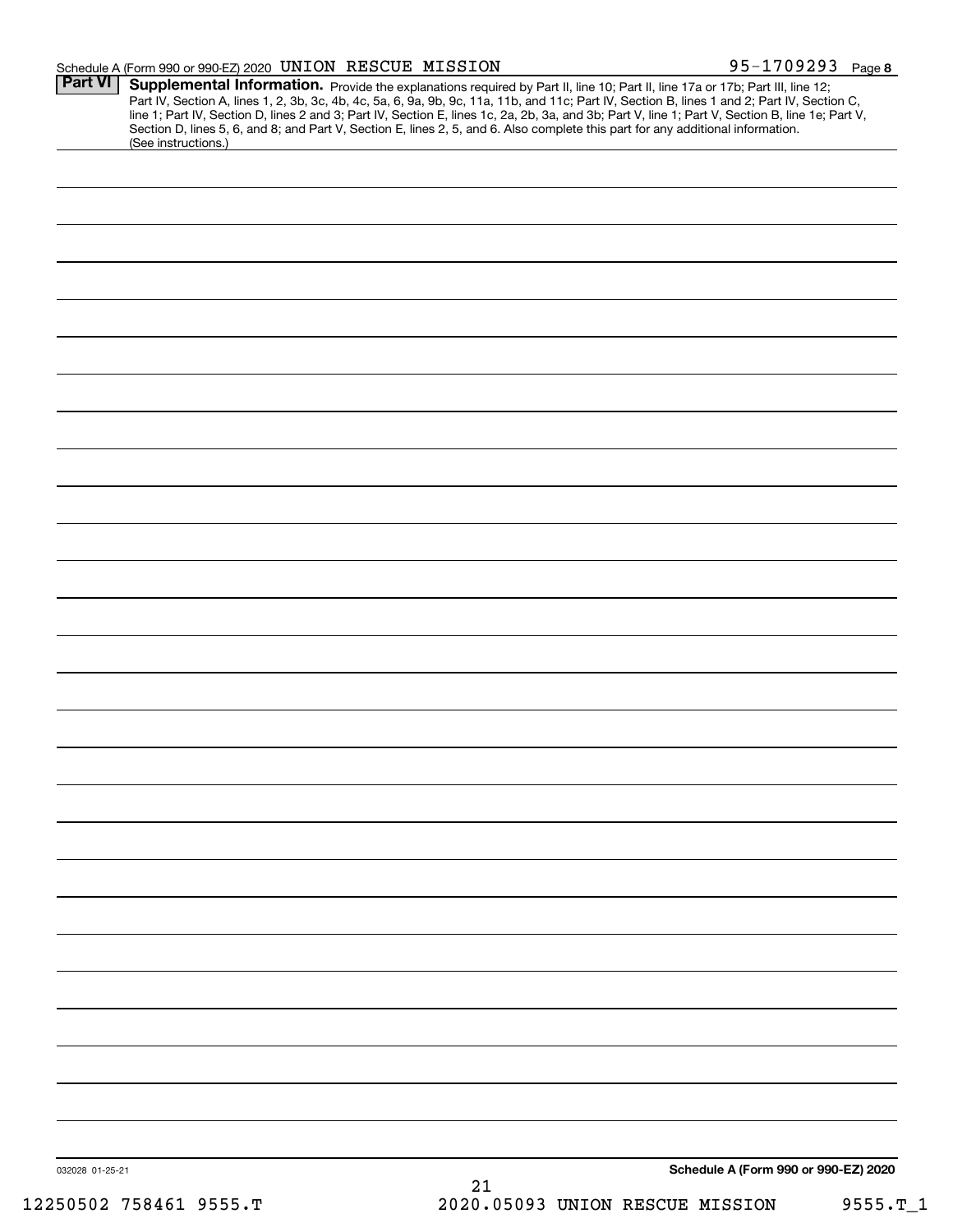Department of the Treasury Internal Revenue Service **(Form 990, 990-EZ, or 990-PF)**

Name of the organization

### \*\* PUBLIC DISCLOSURE COPY \*\*

# **Schedule B Schedule of Contributors**

**| Attach to Form 990, Form 990-EZ, or Form 990-PF. | Go to www.irs.gov/Form990 for the latest information.** OMB No. 1545-0047

**2020**

**Employer identification number**

UNION RESCUE MISSION 95-1709293

| <b>Organization type (check one):</b> |          |                                           |  |
|---------------------------------------|----------|-------------------------------------------|--|
| Filers of:                            | Section: |                                           |  |
| Form 990 or 990-EZ                    | $X \mid$ | 501(c)( $3$ ) (enter number) organization |  |

|             | $4947(a)(1)$ nonexempt charitable trust not treated as a private foundation |
|-------------|-----------------------------------------------------------------------------|
|             | 527 political organization                                                  |
| Form 990-PF | 501(c)(3) exempt private foundation                                         |
|             | 4947(a)(1) nonexempt charitable trust treated as a private foundation       |
|             | 501(c)(3) taxable private foundation                                        |

Check if your organization is covered by the **General Rule** or a **Special Rule. Note:**  Only a section 501(c)(7), (8), or (10) organization can check boxes for both the General Rule and a Special Rule. See instructions.

### **General Rule**

 $\mathcal{L}^{\text{max}}$ 

For an organization filing Form 990, 990-EZ, or 990-PF that received, during the year, contributions totaling \$5,000 or more (in money or property) from any one contributor. Complete Parts I and II. See instructions for determining a contributor's total contributions.

### **Special Rules**

any one contributor, during the year, total contributions of the greater of  $\,$  (1) \$5,000; or **(2)** 2% of the amount on (i) Form 990, Part VIII, line 1h;  $\boxed{\textbf{X}}$  For an organization described in section 501(c)(3) filing Form 990 or 990-EZ that met the 33 1/3% support test of the regulations under sections 509(a)(1) and 170(b)(1)(A)(vi), that checked Schedule A (Form 990 or 990-EZ), Part II, line 13, 16a, or 16b, and that received from or (ii) Form 990-EZ, line 1. Complete Parts I and II.

For an organization described in section 501(c)(7), (8), or (10) filing Form 990 or 990-EZ that received from any one contributor, during the year, total contributions of more than \$1,000 exclusively for religious, charitable, scientific, literary, or educational purposes, or for the prevention of cruelty to children or animals. Complete Parts I (entering "N/A" in column (b) instead of the contributor name and address), II, and III.  $\mathcal{L}^{\text{max}}$ 

purpose. Don't complete any of the parts unless the **General Rule** applies to this organization because it received *nonexclusively* year, contributions <sub>exclusively</sub> for religious, charitable, etc., purposes, but no such contributions totaled more than \$1,000. If this box is checked, enter here the total contributions that were received during the year for an  $\;$ exclusively religious, charitable, etc., For an organization described in section 501(c)(7), (8), or (10) filing Form 990 or 990-EZ that received from any one contributor, during the religious, charitable, etc., contributions totaling \$5,000 or more during the year  $\Box$ — $\Box$   $\Box$  $\mathcal{L}^{\text{max}}$ 

**Caution:**  An organization that isn't covered by the General Rule and/or the Special Rules doesn't file Schedule B (Form 990, 990-EZ, or 990-PF),  **must** but it answer "No" on Part IV, line 2, of its Form 990; or check the box on line H of its Form 990-EZ or on its Form 990-PF, Part I, line 2, to certify that it doesn't meet the filing requirements of Schedule B (Form 990, 990-EZ, or 990-PF).

**For Paperwork Reduction Act Notice, see the instructions for Form 990, 990-EZ, or 990-PF. Schedule B (Form 990, 990-EZ, or 990-PF) (2020)** LHA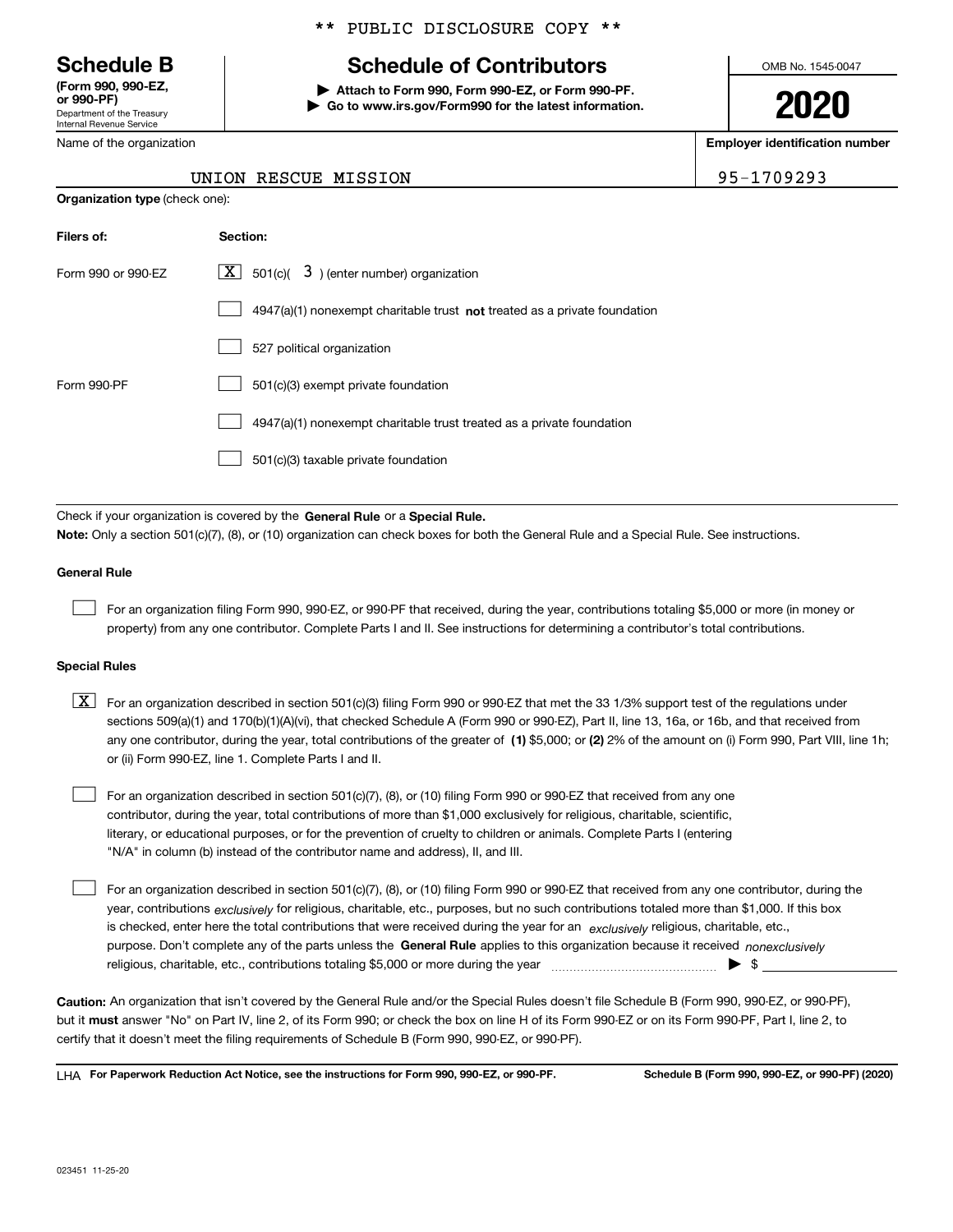|                      | Schedule B (Form 990, 990-EZ, or 990-PF) (2020)                                                |                                   | Page 2                                                                                                           |
|----------------------|------------------------------------------------------------------------------------------------|-----------------------------------|------------------------------------------------------------------------------------------------------------------|
| Name of organization |                                                                                                |                                   | <b>Employer identification number</b>                                                                            |
|                      | UNION RESCUE MISSION                                                                           |                                   | 95-1709293                                                                                                       |
| Part I               | Contributors (see instructions). Use duplicate copies of Part I if additional space is needed. |                                   |                                                                                                                  |
| (a)<br>No.           | (b)<br>Name, address, and ZIP + 4                                                              | (c)<br><b>Total contributions</b> | (d)<br>Type of contribution                                                                                      |
| 1                    |                                                                                                | 2,456,317.<br>\$                  | Person<br>Payroll<br>$\overline{\text{X}}$<br><b>Noncash</b><br>(Complete Part II for<br>noncash contributions.) |
| (a)<br>No.           | (b)<br>Name, address, and ZIP + 4                                                              | (c)<br><b>Total contributions</b> | (d)<br>Type of contribution                                                                                      |
| $\boldsymbol{2}$     |                                                                                                | 2,315,688.<br>\$                  | Person<br>Payroll<br>$\overline{\text{X}}$<br>Noncash<br>(Complete Part II for<br>noncash contributions.)        |
| (a)<br>No.           | (b)<br>Name, address, and ZIP + 4                                                              | (c)<br><b>Total contributions</b> | (d)<br>Type of contribution                                                                                      |
| 3                    |                                                                                                | 1,429,798.<br>\$                  | Person<br>Payroll<br>$\overline{\text{X}}$<br>Noncash<br>(Complete Part II for<br>noncash contributions.)        |
| (a)<br>No.           | (b)<br>Name, address, and ZIP + 4                                                              | (c)<br><b>Total contributions</b> | (d)<br>Type of contribution                                                                                      |
| 4                    |                                                                                                | 1, 142, 613.<br>\$                | Person<br>Payroll<br>$\boxed{\text{X}}$<br>Noncash<br>(Complete Part II for<br>noncash contributions.)           |
| (a)<br>No.           | (b)<br>Name, address, and ZIP + 4                                                              | (c)<br><b>Total contributions</b> | (d)<br>Type of contribution                                                                                      |
| 5                    |                                                                                                | 1,110,687.<br>\$                  | Person<br>Payroll<br>Noncash<br>$\overline{\text{X}}$<br>(Complete Part II for<br>noncash contributions.)        |
| (a)<br>No.           | (b)<br>Name, address, and ZIP + 4                                                              | (c)<br><b>Total contributions</b> | (d)<br>Type of contribution                                                                                      |
| 6                    |                                                                                                | 1,000,000.<br>$\$$                | $\overline{\mathbf{X}}$<br>Person<br>Payroll<br>Noncash<br>(Complete Part II for<br>noncash contributions.)      |
| 023452 11-25-20      |                                                                                                |                                   | Schedule B (Form 990, 990-EZ, or 990-PF) (2020)                                                                  |

12250502 758461 9555.T 2020.05093 UNION RESCUE MISSION 9555.T\_1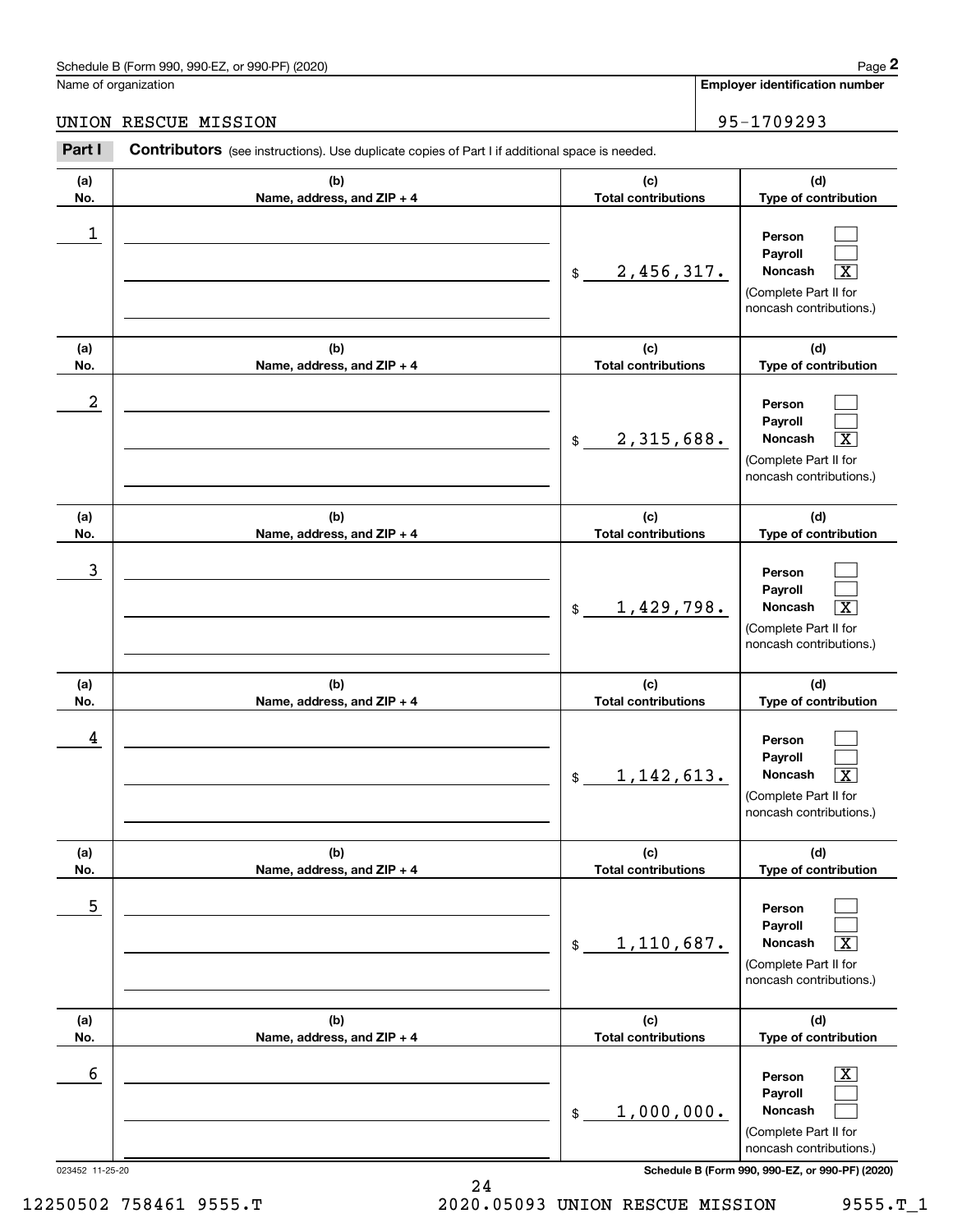## UNION RESCUE MISSION 95-1709293

| (a)<br>No. | (b)<br>Name, address, and ZIP + 4 | (c)<br><b>Total contributions</b> | (d)<br>Type of contribution                                                             |
|------------|-----------------------------------|-----------------------------------|-----------------------------------------------------------------------------------------|
| 7          |                                   | 1,000,000.<br>$$\mathbb{S}$$      | x<br>Person<br>Payroll<br>Noncash<br>(Complete Part II for<br>noncash contributions.)   |
| (a)<br>No. | (b)<br>Name, address, and ZIP + 4 | (c)<br><b>Total contributions</b> | (d)<br>Type of contribution                                                             |
|            |                                   | \$                                | Person<br>Payroll<br>Noncash<br>(Complete Part II for<br>noncash contributions.)        |
| (a)<br>No. | (b)<br>Name, address, and ZIP + 4 | (c)<br><b>Total contributions</b> | (d)<br>Type of contribution                                                             |
|            |                                   | \$                                | Person<br>Payroll<br>Noncash<br>(Complete Part II for<br>noncash contributions.)        |
| (a)<br>No. | (b)<br>Name, address, and ZIP + 4 | (c)<br><b>Total contributions</b> | (d)<br>Type of contribution                                                             |
|            |                                   | \$                                | Person<br>Payroll<br><b>Noncash</b><br>(Complete Part II for<br>noncash contributions.) |
| (a)<br>No. | (b)<br>Name, address, and ZIP + 4 | (c)<br><b>Total contributions</b> | (d)<br>Type of contribution                                                             |
|            |                                   | \$                                | Person<br>Payroll<br>Noncash<br>(Complete Part II for<br>noncash contributions.)        |
| (a)<br>No. | (b)<br>Name, address, and ZIP + 4 | (c)<br><b>Total contributions</b> | (d)<br>Type of contribution                                                             |
|            |                                   | \$                                | Person<br>Payroll<br>Noncash<br>(Complete Part II for<br>noncash contributions.)        |

023452 11-25-20 **Schedule B (Form 990, 990-EZ, or 990-PF) (2020)**

25 12250502 758461 9555.T 2020.05093 UNION RESCUE MISSION 9555.T\_1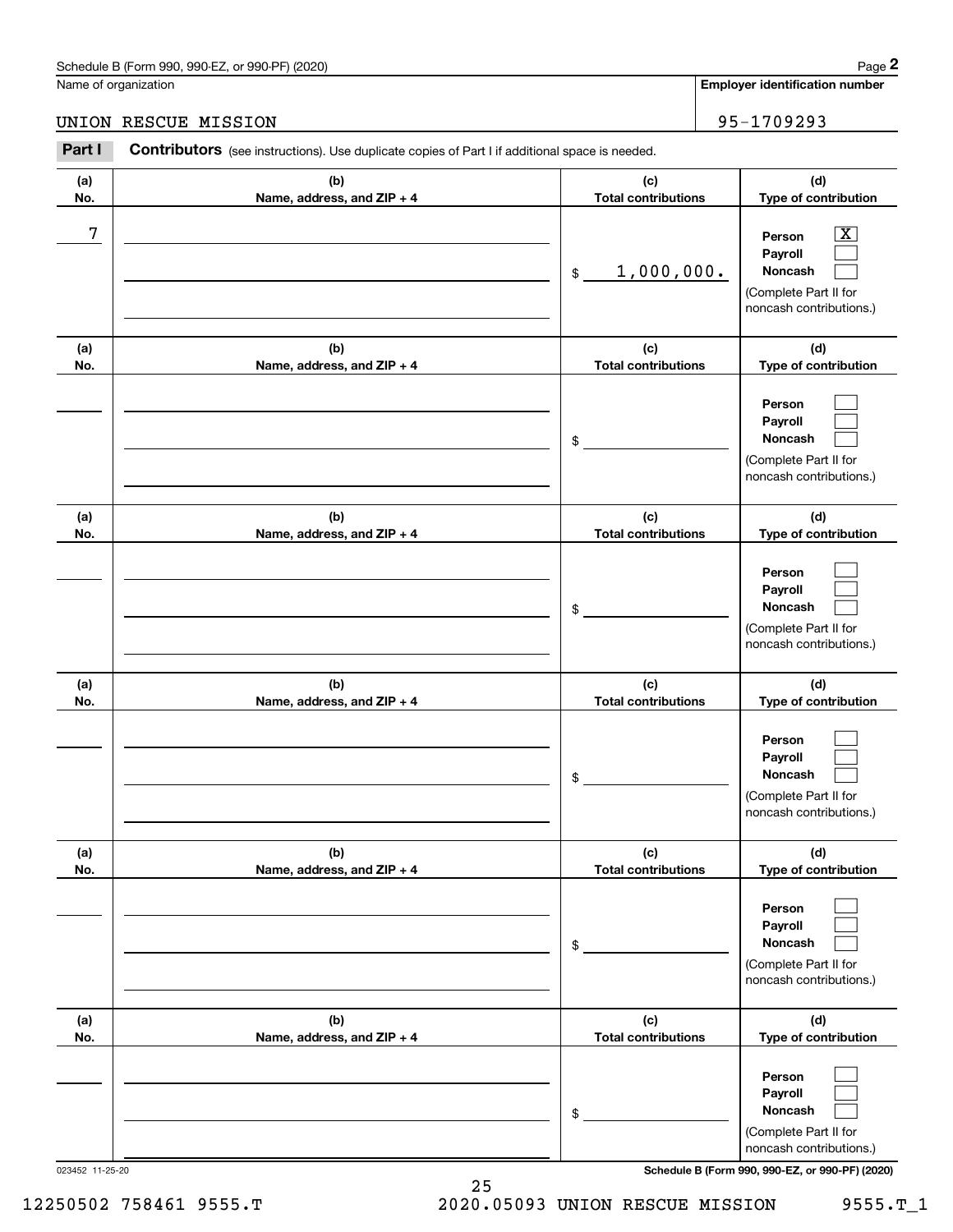Name of organization

## UNION RESCUE MISSION 95-1709293

Chedule B (Form 990, 990-EZ, or 990-PF) (2020)<br> **29 Iame of organization**<br> **3Part II if additional space is needed.**<br> **295–1709293**<br> **295–1709293** 

| (a)    |                                                         |                              |                                                 |
|--------|---------------------------------------------------------|------------------------------|-------------------------------------------------|
| No.    | (b)                                                     | (c)                          | (d)                                             |
| from   | Description of noncash property given                   | FMV (or estimate)            | Date received                                   |
| Part I |                                                         | (See instructions.)          |                                                 |
|        |                                                         |                              |                                                 |
|        | \$2,031,826 CASH, \$133,241 STOCKS, \$7,500 AND \$7,500 |                              |                                                 |
| 1      | MISCELLANEOUS ITEMS DONATIONS                           |                              |                                                 |
|        |                                                         |                              |                                                 |
|        |                                                         |                              |                                                 |
|        |                                                         | \$2,456,317.                 | 01/28/21                                        |
|        |                                                         |                              |                                                 |
| (a)    |                                                         |                              |                                                 |
| No.    |                                                         | (c)                          |                                                 |
|        | (b)                                                     | FMV (or estimate)            | (d)                                             |
| from   | Description of noncash property given                   | (See instructions.)          | Date received                                   |
| Part I |                                                         |                              |                                                 |
|        | FOOD & MISCELLANEOUS                                    |                              |                                                 |
| 2      |                                                         |                              |                                                 |
|        |                                                         |                              |                                                 |
|        |                                                         |                              |                                                 |
|        |                                                         | 2,315,688.<br>$\frac{1}{2}$  | 06/30/21                                        |
|        |                                                         |                              |                                                 |
|        |                                                         |                              |                                                 |
| (a)    |                                                         | (c)                          |                                                 |
| No.    | (b)                                                     | FMV (or estimate)            | (d)                                             |
| from   | Description of noncash property given                   |                              | Date received                                   |
| Part I |                                                         | (See instructions.)          |                                                 |
|        | CLOTHING                                                |                              |                                                 |
|        |                                                         |                              |                                                 |
| 3      |                                                         |                              |                                                 |
|        |                                                         |                              |                                                 |
|        |                                                         | 1,429,798.<br>\$             | 05/25/21                                        |
|        |                                                         |                              |                                                 |
|        |                                                         |                              |                                                 |
| (a)    |                                                         | (c)                          |                                                 |
| No.    | (b)                                                     | FMV (or estimate)            | (d)                                             |
| from   | Description of noncash property given                   |                              | Date received                                   |
| Part I |                                                         | (See instructions.)          |                                                 |
|        | CLOTHING                                                |                              |                                                 |
|        |                                                         |                              |                                                 |
| 4      |                                                         |                              |                                                 |
|        |                                                         |                              |                                                 |
|        |                                                         | \$1,142,613.                 | 06/04/21                                        |
|        |                                                         |                              |                                                 |
|        |                                                         |                              |                                                 |
| (a)    |                                                         | (c)                          |                                                 |
| No.    | (b)                                                     | FMV (or estimate)            | (d)                                             |
| from   |                                                         |                              |                                                 |
|        |                                                         |                              | Date received                                   |
| Part I | Description of noncash property given                   | (See instructions.)          |                                                 |
|        |                                                         |                              |                                                 |
|        | CLOTHING                                                |                              |                                                 |
| 5      |                                                         |                              |                                                 |
|        |                                                         |                              |                                                 |
|        |                                                         |                              |                                                 |
|        |                                                         | 1,110,687.<br>$$\mathbb{S}$$ | 06/28/21                                        |
|        |                                                         |                              |                                                 |
| (a)    |                                                         |                              |                                                 |
| No.    |                                                         | (c)                          |                                                 |
|        | (b)                                                     | FMV (or estimate)            | (d)                                             |
| from   | Description of noncash property given                   | (See instructions.)          | Date received                                   |
| Part I |                                                         |                              |                                                 |
|        |                                                         |                              |                                                 |
|        |                                                         |                              |                                                 |
|        |                                                         |                              |                                                 |
|        |                                                         |                              |                                                 |
|        |                                                         | \$                           | Schedule B (Form 990, 990-EZ, or 990-PF) (2020) |

26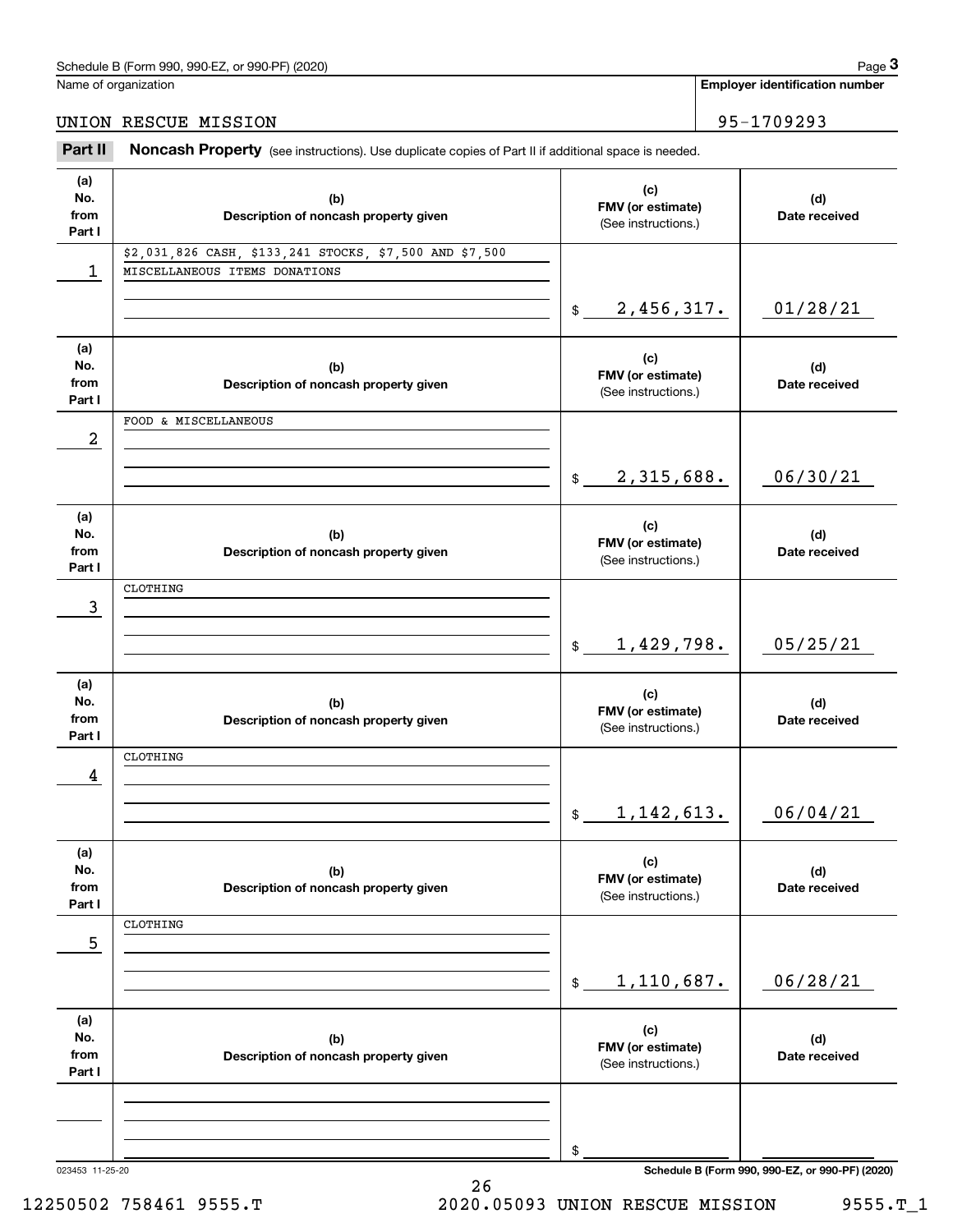|                           | Schedule B (Form 990, 990-EZ, or 990-PF) (2020)                                                                                                                                                                                                                              |                      |                                          | Page 4                                          |  |  |
|---------------------------|------------------------------------------------------------------------------------------------------------------------------------------------------------------------------------------------------------------------------------------------------------------------------|----------------------|------------------------------------------|-------------------------------------------------|--|--|
| Name of organization      |                                                                                                                                                                                                                                                                              |                      |                                          | <b>Employer identification number</b>           |  |  |
|                           | UNION RESCUE MISSION                                                                                                                                                                                                                                                         |                      |                                          | 95-1709293                                      |  |  |
| Part III                  | Exclusively religious, charitable, etc., contributions to organizations described in section 501(c)(7), (8), or (10) that total more than \$1,000 for the year<br>from any one contributor. Complete columns (a) through (e) and the following line entry. For organizations |                      |                                          |                                                 |  |  |
|                           | completing Part III, enter the total of exclusively religious, charitable, etc., contributions of \$1,000 or less for the year. (Enter this info. once.) \\$                                                                                                                 |                      |                                          |                                                 |  |  |
| $(a)$ No.                 | Use duplicate copies of Part III if additional space is needed.                                                                                                                                                                                                              |                      |                                          |                                                 |  |  |
| from<br>Part I            | (b) Purpose of gift                                                                                                                                                                                                                                                          | (c) Use of gift      |                                          | (d) Description of how gift is held             |  |  |
|                           |                                                                                                                                                                                                                                                                              |                      |                                          |                                                 |  |  |
|                           |                                                                                                                                                                                                                                                                              | (e) Transfer of gift |                                          |                                                 |  |  |
|                           | Transferee's name, address, and ZIP + 4                                                                                                                                                                                                                                      |                      |                                          | Relationship of transferor to transferee        |  |  |
| (a) No.                   |                                                                                                                                                                                                                                                                              |                      |                                          |                                                 |  |  |
| from<br>Part I            | (b) Purpose of gift                                                                                                                                                                                                                                                          | (c) Use of gift      |                                          | (d) Description of how gift is held             |  |  |
|                           |                                                                                                                                                                                                                                                                              | (e) Transfer of gift |                                          |                                                 |  |  |
|                           | Transferee's name, address, and ZIP + 4                                                                                                                                                                                                                                      |                      |                                          | Relationship of transferor to transferee        |  |  |
|                           |                                                                                                                                                                                                                                                                              |                      |                                          |                                                 |  |  |
| (a) No.<br>from<br>Part I | (b) Purpose of gift                                                                                                                                                                                                                                                          | (c) Use of gift      |                                          | (d) Description of how gift is held             |  |  |
|                           |                                                                                                                                                                                                                                                                              |                      |                                          |                                                 |  |  |
|                           | Transferee's name, address, and ZIP + 4                                                                                                                                                                                                                                      | (e) Transfer of gift | Relationship of transferor to transferee |                                                 |  |  |
|                           |                                                                                                                                                                                                                                                                              |                      |                                          |                                                 |  |  |
|                           |                                                                                                                                                                                                                                                                              |                      |                                          |                                                 |  |  |
| (a) No.<br>from<br>Part I | (b) Purpose of gift                                                                                                                                                                                                                                                          | (c) Use of gift      |                                          | (d) Description of how gift is held             |  |  |
|                           |                                                                                                                                                                                                                                                                              |                      |                                          |                                                 |  |  |
|                           |                                                                                                                                                                                                                                                                              | (e) Transfer of gift |                                          |                                                 |  |  |
|                           | Transferee's name, address, and ZIP + 4                                                                                                                                                                                                                                      |                      |                                          | Relationship of transferor to transferee        |  |  |
|                           |                                                                                                                                                                                                                                                                              |                      |                                          |                                                 |  |  |
| 023454 11-25-20           |                                                                                                                                                                                                                                                                              |                      |                                          | Schedule B (Form 990, 990-EZ, or 990-PF) (2020) |  |  |

27

12250502 758461 9555.T 2020.05093 UNION RESCUE MISSION 9555.T\_1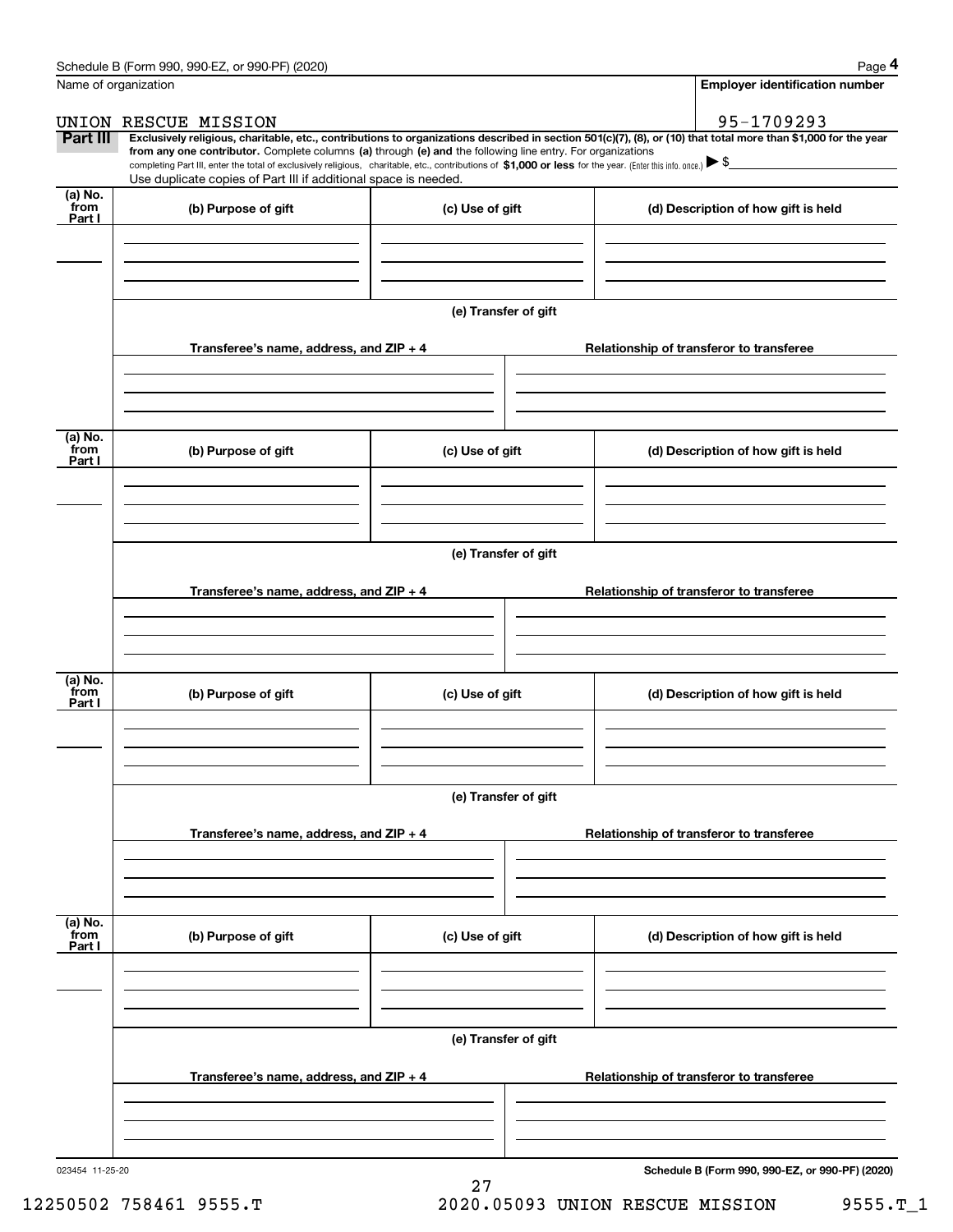|         | <b>SCHEDULE D</b>                                      |                                                                                                                                                                              | <b>Supplemental Financial Statements</b>                                                                                             |  |    |                   | OMB No. 1545-0047            |                                 |
|---------|--------------------------------------------------------|------------------------------------------------------------------------------------------------------------------------------------------------------------------------------|--------------------------------------------------------------------------------------------------------------------------------------|--|----|-------------------|------------------------------|---------------------------------|
|         | (Form 990)                                             |                                                                                                                                                                              | Complete if the organization answered "Yes" on Form 990,<br>Part IV, line 6, 7, 8, 9, 10, 11a, 11b, 11c, 11d, 11e, 11f, 12a, or 12b. |  |    |                   |                              | Open to Public                  |
|         | Department of the Treasury<br>Internal Revenue Service |                                                                                                                                                                              | Attach to Form 990.<br>Go to www.irs.gov/Form990 for instructions and the latest information.                                        |  |    | <b>Inspection</b> |                              |                                 |
|         | Name of the organization                               | UNION RESCUE MISSION                                                                                                                                                         | <b>Employer identification number</b><br>95-1709293                                                                                  |  |    |                   |                              |                                 |
| Part I  |                                                        | Organizations Maintaining Donor Advised Funds or Other Similar Funds or Accounts. Complete if the                                                                            |                                                                                                                                      |  |    |                   |                              |                                 |
|         |                                                        | organization answered "Yes" on Form 990, Part IV, line 6.                                                                                                                    |                                                                                                                                      |  |    |                   |                              |                                 |
|         |                                                        |                                                                                                                                                                              | (a) Donor advised funds                                                                                                              |  |    |                   | (b) Funds and other accounts |                                 |
| 1       |                                                        |                                                                                                                                                                              |                                                                                                                                      |  |    |                   |                              |                                 |
| 2       |                                                        | Aggregate value of contributions to (during year)                                                                                                                            |                                                                                                                                      |  |    |                   |                              |                                 |
| з       |                                                        | Aggregate value of grants from (during year)                                                                                                                                 |                                                                                                                                      |  |    |                   |                              |                                 |
| 4       |                                                        |                                                                                                                                                                              |                                                                                                                                      |  |    |                   |                              |                                 |
| 5       |                                                        | Did the organization inform all donors and donor advisors in writing that the assets held in donor advised funds                                                             |                                                                                                                                      |  |    |                   |                              |                                 |
|         |                                                        |                                                                                                                                                                              |                                                                                                                                      |  |    |                   | Yes                          | No                              |
| 6       |                                                        | Did the organization inform all grantees, donors, and donor advisors in writing that grant funds can be used only                                                            |                                                                                                                                      |  |    |                   |                              |                                 |
|         |                                                        | for charitable purposes and not for the benefit of the donor or donor advisor, or for any other purpose conferring                                                           |                                                                                                                                      |  |    |                   |                              |                                 |
| Part II | impermissible private benefit?                         |                                                                                                                                                                              |                                                                                                                                      |  |    |                   | Yes                          | No                              |
|         |                                                        | Conservation Easements. Complete if the organization answered "Yes" on Form 990, Part IV, line 7.                                                                            |                                                                                                                                      |  |    |                   |                              |                                 |
| 1.      |                                                        | Purpose(s) of conservation easements held by the organization (check all that apply).                                                                                        |                                                                                                                                      |  |    |                   |                              |                                 |
|         |                                                        | Preservation of land for public use (for example, recreation or education)<br>Protection of natural habitat                                                                  | Preservation of a historically important land area                                                                                   |  |    |                   |                              |                                 |
|         |                                                        |                                                                                                                                                                              | Preservation of a certified historic structure                                                                                       |  |    |                   |                              |                                 |
| 2       |                                                        | Preservation of open space<br>Complete lines 2a through 2d if the organization held a qualified conservation contribution in the form of a conservation easement on the last |                                                                                                                                      |  |    |                   |                              |                                 |
|         | day of the tax year.                                   |                                                                                                                                                                              |                                                                                                                                      |  |    |                   |                              | Held at the End of the Tax Year |
| а       |                                                        | Total number of conservation easements                                                                                                                                       |                                                                                                                                      |  | 2a |                   |                              |                                 |
| b       |                                                        | Total acreage restricted by conservation easements                                                                                                                           |                                                                                                                                      |  | 2b |                   |                              |                                 |
| с       |                                                        | Number of conservation easements on a certified historic structure included in (a) manufacture of conservation                                                               |                                                                                                                                      |  | 2c |                   |                              |                                 |
| d       |                                                        | Number of conservation easements included in (c) acquired after 7/25/06, and not on a historic structure                                                                     |                                                                                                                                      |  |    |                   |                              |                                 |
|         |                                                        |                                                                                                                                                                              |                                                                                                                                      |  | 2d |                   |                              |                                 |
| 3       |                                                        | Number of conservation easements modified, transferred, released, extinguished, or terminated by the organization during the tax                                             |                                                                                                                                      |  |    |                   |                              |                                 |
|         | $year \blacktriangleright$                             |                                                                                                                                                                              |                                                                                                                                      |  |    |                   |                              |                                 |
| 4       |                                                        | Number of states where property subject to conservation easement is located >                                                                                                |                                                                                                                                      |  |    |                   |                              |                                 |
| 5       |                                                        | Does the organization have a written policy regarding the periodic monitoring, inspection, handling of                                                                       |                                                                                                                                      |  |    |                   |                              |                                 |
|         |                                                        | violations, and enforcement of the conservation easements it holds?                                                                                                          |                                                                                                                                      |  |    |                   | Yes                          | No                              |
| 6       |                                                        | Staff and volunteer hours devoted to monitoring, inspecting, handling of violations, and enforcing conservation easements during the year                                    |                                                                                                                                      |  |    |                   |                              |                                 |
|         |                                                        |                                                                                                                                                                              |                                                                                                                                      |  |    |                   |                              |                                 |
| 7       |                                                        | Amount of expenses incurred in monitoring, inspecting, handling of violations, and enforcing conservation easements during the year                                          |                                                                                                                                      |  |    |                   |                              |                                 |
|         | $\blacktriangleright$ \$                               |                                                                                                                                                                              |                                                                                                                                      |  |    |                   |                              |                                 |
| 8       |                                                        | Does each conservation easement reported on line 2(d) above satisfy the requirements of section 170(h)(4)(B)(i)                                                              |                                                                                                                                      |  |    |                   |                              |                                 |
|         |                                                        |                                                                                                                                                                              |                                                                                                                                      |  |    |                   | Yes                          | No                              |
| 9       |                                                        | In Part XIII, describe how the organization reports conservation easements in its revenue and expense statement and                                                          |                                                                                                                                      |  |    |                   |                              |                                 |
|         |                                                        | balance sheet, and include, if applicable, the text of the footnote to the organization's financial statements that describes the                                            |                                                                                                                                      |  |    |                   |                              |                                 |
|         | Part III                                               | organization's accounting for conservation easements.<br>Organizations Maintaining Collections of Art, Historical Treasures, or Other Similar Assets.                        |                                                                                                                                      |  |    |                   |                              |                                 |
|         |                                                        | Complete if the organization answered "Yes" on Form 990, Part IV, line 8.                                                                                                    |                                                                                                                                      |  |    |                   |                              |                                 |
|         |                                                        | 1a If the organization elected, as permitted under FASB ASC 958, not to report in its revenue statement and balance sheet works                                              |                                                                                                                                      |  |    |                   |                              |                                 |
|         |                                                        | of art, historical treasures, or other similar assets held for public exhibition, education, or research in furtherance of public                                            |                                                                                                                                      |  |    |                   |                              |                                 |
|         |                                                        | service, provide in Part XIII the text of the footnote to its financial statements that describes these items.                                                               |                                                                                                                                      |  |    |                   |                              |                                 |
| b       |                                                        | If the organization elected, as permitted under FASB ASC 958, to report in its revenue statement and balance sheet works of                                                  |                                                                                                                                      |  |    |                   |                              |                                 |
|         |                                                        | art, historical treasures, or other similar assets held for public exhibition, education, or research in furtherance of public service,                                      |                                                                                                                                      |  |    |                   |                              |                                 |
|         |                                                        | provide the following amounts relating to these items:                                                                                                                       |                                                                                                                                      |  |    |                   |                              |                                 |
|         |                                                        | Revenue included on Form 990, Part VIII, line 1 [2000] [2000] [2000] [3000] [3000] [3000] [3000] [3000] [3000                                                                |                                                                                                                                      |  |    |                   |                              |                                 |
|         |                                                        | (ii) Assets included in Form 990, Part X [11] [2000] [2010] [2010] Assets included in Form 990, Part X [11] [1                                                               |                                                                                                                                      |  |    |                   |                              |                                 |

| 2 If the organization received or held works of art, historical treasures, or other similar assets for financial gain, provide |      |  |
|--------------------------------------------------------------------------------------------------------------------------------|------|--|
| the following amounts required to be reported under FASB ASC 958 relating to these items:                                      |      |  |
| a Revenue included on Form 990, Part VIII, line 1                                                                              | ► \$ |  |
|                                                                                                                                | ► \$ |  |
| LHA For Paperwork Reduction Act Notice, see the Instructions for Form 990.                                                     |      |  |
| 032051 12-01-20                                                                                                                |      |  |

28 12250502 758461 9555.T 2020.05093 UNION RESCUE MISSION 9555.T\_1

**Schedule D (Form 990) 2020**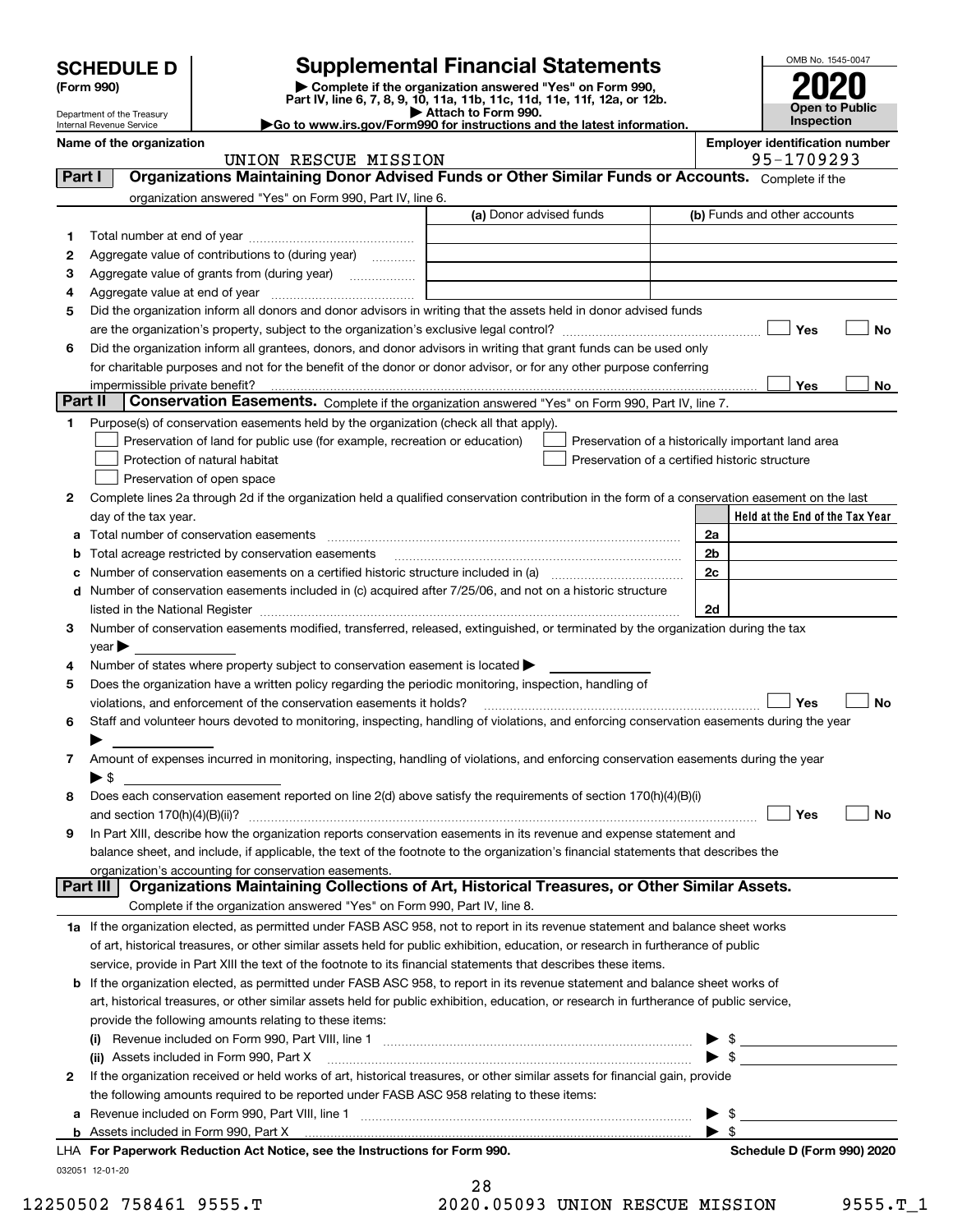|        | Schedule D (Form 990) 2020                                                                                                                                                                                                    | UNION RESCUE MISSION                    |                |                                                                                                                                                                                                                               |         |                                 |          | 95-1709293 Page 2                          |                        |             |
|--------|-------------------------------------------------------------------------------------------------------------------------------------------------------------------------------------------------------------------------------|-----------------------------------------|----------------|-------------------------------------------------------------------------------------------------------------------------------------------------------------------------------------------------------------------------------|---------|---------------------------------|----------|--------------------------------------------|------------------------|-------------|
|        | Organizations Maintaining Collections of Art, Historical Treasures, or Other Similar Assets (continued)<br>Part III                                                                                                           |                                         |                |                                                                                                                                                                                                                               |         |                                 |          |                                            |                        |             |
| З      | Using the organization's acquisition, accession, and other records, check any of the following that make significant use of its                                                                                               |                                         |                |                                                                                                                                                                                                                               |         |                                 |          |                                            |                        |             |
|        | collection items (check all that apply):                                                                                                                                                                                      |                                         |                |                                                                                                                                                                                                                               |         |                                 |          |                                            |                        |             |
| a      | Public exhibition                                                                                                                                                                                                             |                                         |                | Loan or exchange program                                                                                                                                                                                                      |         |                                 |          |                                            |                        |             |
| b      | Scholarly research                                                                                                                                                                                                            |                                         |                | Other and the contract of the contract of the contract of the contract of the contract of the contract of the contract of the contract of the contract of the contract of the contract of the contract of the contract of the |         |                                 |          |                                            |                        |             |
| c      | Preservation for future generations                                                                                                                                                                                           |                                         |                |                                                                                                                                                                                                                               |         |                                 |          |                                            |                        |             |
| 4      | Provide a description of the organization's collections and explain how they further the organization's exempt purpose in Part XIII.                                                                                          |                                         |                |                                                                                                                                                                                                                               |         |                                 |          |                                            |                        |             |
| 5      | During the year, did the organization solicit or receive donations of art, historical treasures, or other similar assets                                                                                                      |                                         |                |                                                                                                                                                                                                                               |         |                                 |          |                                            |                        |             |
|        | to be sold to raise funds rather than to be maintained as part of the organization's collection?                                                                                                                              |                                         |                |                                                                                                                                                                                                                               |         |                                 |          | Yes                                        |                        | No.         |
|        | <b>Part IV</b><br>Escrow and Custodial Arrangements. Complete if the organization answered "Yes" on Form 990, Part IV, line 9, or                                                                                             |                                         |                |                                                                                                                                                                                                                               |         |                                 |          |                                            |                        |             |
|        | reported an amount on Form 990, Part X, line 21.                                                                                                                                                                              |                                         |                |                                                                                                                                                                                                                               |         |                                 |          |                                            |                        |             |
|        | 1a Is the organization an agent, trustee, custodian or other intermediary for contributions or other assets not included                                                                                                      |                                         |                |                                                                                                                                                                                                                               |         |                                 |          |                                            |                        |             |
|        |                                                                                                                                                                                                                               |                                         |                |                                                                                                                                                                                                                               |         |                                 |          | Yes                                        |                        | No          |
|        | <b>b</b> If "Yes," explain the arrangement in Part XIII and complete the following table:                                                                                                                                     |                                         |                |                                                                                                                                                                                                                               |         |                                 |          |                                            |                        |             |
|        |                                                                                                                                                                                                                               |                                         |                |                                                                                                                                                                                                                               |         |                                 |          | Amount                                     |                        |             |
|        |                                                                                                                                                                                                                               |                                         |                |                                                                                                                                                                                                                               |         | 1c                              |          |                                            |                        |             |
|        | Additions during the year manufactured and an anti-manufactured and the year manufactured and all the year manufactured and all the year manufactured and all the year manufactured and all the year manufactured and all the |                                         |                |                                                                                                                                                                                                                               |         | 1d                              |          |                                            |                        |             |
|        | Distributions during the year manufactured and continuum and contained and the year manufactured and contained                                                                                                                |                                         |                |                                                                                                                                                                                                                               |         | 1e                              |          |                                            |                        |             |
|        |                                                                                                                                                                                                                               |                                         |                |                                                                                                                                                                                                                               |         | 1f                              |          |                                            |                        |             |
|        | 2a Did the organization include an amount on Form 990, Part X, line 21, for escrow or custodial account liability?                                                                                                            |                                         |                |                                                                                                                                                                                                                               |         |                                 |          | Yes                                        |                        | No          |
| Part V | <b>b</b> If "Yes," explain the arrangement in Part XIII. Check here if the explanation has been provided on Part XIII<br>Endowment Funds. Complete if the organization answered "Yes" on Form 990, Part IV, line 10.          |                                         |                |                                                                                                                                                                                                                               |         |                                 |          |                                            |                        |             |
|        |                                                                                                                                                                                                                               | (a) Current year                        | (b) Prior year | (c) Two years back                                                                                                                                                                                                            |         |                                 |          | (d) Three years back   (e) Four years back |                        |             |
| 1a     | Beginning of year balance                                                                                                                                                                                                     | 79,000.                                 | 192,000.       | 181,000.                                                                                                                                                                                                                      |         |                                 | 181,000. |                                            | 173,000.               |             |
| b      |                                                                                                                                                                                                                               |                                         |                |                                                                                                                                                                                                                               |         |                                 |          |                                            |                        |             |
|        | Net investment earnings, gains, and losses                                                                                                                                                                                    | 21,000.                                 |                |                                                                                                                                                                                                                               | 11,000. |                                 | 4,000.   |                                            |                        | 8,000.      |
|        |                                                                                                                                                                                                                               |                                         |                |                                                                                                                                                                                                                               |         |                                 |          |                                            |                        |             |
|        | e Other expenditures for facilities                                                                                                                                                                                           |                                         |                |                                                                                                                                                                                                                               |         |                                 |          |                                            |                        |             |
|        | and programs                                                                                                                                                                                                                  |                                         | 113,000.       |                                                                                                                                                                                                                               |         |                                 |          |                                            |                        |             |
|        |                                                                                                                                                                                                                               |                                         |                |                                                                                                                                                                                                                               |         |                                 |          |                                            |                        |             |
| g      | End of year balance                                                                                                                                                                                                           | 100,000.                                | 79,000.        | 192,000.                                                                                                                                                                                                                      |         |                                 | 185,000. |                                            | 181,000.               |             |
| 2      | Provide the estimated percentage of the current year end balance (line 1g, column (a)) held as:                                                                                                                               |                                         |                |                                                                                                                                                                                                                               |         |                                 |          |                                            |                        |             |
|        | Board designated or quasi-endowment                                                                                                                                                                                           |                                         | %              |                                                                                                                                                                                                                               |         |                                 |          |                                            |                        |             |
| b      | 100<br>Permanent endowment >                                                                                                                                                                                                  | %                                       |                |                                                                                                                                                                                                                               |         |                                 |          |                                            |                        |             |
| c      | Term endowment $\blacktriangleright$                                                                                                                                                                                          | %                                       |                |                                                                                                                                                                                                                               |         |                                 |          |                                            |                        |             |
|        | The percentages on lines 2a, 2b, and 2c should equal 100%.                                                                                                                                                                    |                                         |                |                                                                                                                                                                                                                               |         |                                 |          |                                            |                        |             |
|        | 3a Are there endowment funds not in the possession of the organization that are held and administered for the organization                                                                                                    |                                         |                |                                                                                                                                                                                                                               |         |                                 |          |                                            |                        |             |
|        | by:                                                                                                                                                                                                                           |                                         |                |                                                                                                                                                                                                                               |         |                                 |          |                                            | Yes                    | No          |
|        | (i)                                                                                                                                                                                                                           |                                         |                |                                                                                                                                                                                                                               |         |                                 |          | 3a(i)                                      |                        | X           |
|        |                                                                                                                                                                                                                               |                                         |                |                                                                                                                                                                                                                               |         |                                 |          | 3a(ii)                                     |                        | $\mathbf X$ |
|        |                                                                                                                                                                                                                               |                                         |                |                                                                                                                                                                                                                               |         |                                 |          | 3b                                         |                        |             |
|        | Describe in Part XIII the intended uses of the organization's endowment funds.                                                                                                                                                |                                         |                |                                                                                                                                                                                                                               |         |                                 |          |                                            |                        |             |
|        | Land, Buildings, and Equipment.<br>Part VI                                                                                                                                                                                    |                                         |                |                                                                                                                                                                                                                               |         |                                 |          |                                            |                        |             |
|        | Complete if the organization answered "Yes" on Form 990, Part IV, line 11a. See Form 990, Part X, line 10.                                                                                                                    |                                         |                |                                                                                                                                                                                                                               |         |                                 |          |                                            |                        |             |
|        | Description of property                                                                                                                                                                                                       | (a) Cost or other<br>basis (investment) | basis (other)  | (b) Cost or other                                                                                                                                                                                                             |         | (c) Accumulated<br>depreciation |          | (d) Book value                             |                        |             |
|        |                                                                                                                                                                                                                               |                                         |                | 9,337,000.                                                                                                                                                                                                                    |         |                                 |          | 9,337,000.                                 |                        |             |
| b      |                                                                                                                                                                                                                               |                                         |                | 41,661,000.                                                                                                                                                                                                                   |         | 31, 183, 000.                   |          | 10,478,000.                                |                        |             |
|        |                                                                                                                                                                                                                               |                                         |                | $\overline{1}$ , 556, 000.                                                                                                                                                                                                    |         | 1,349,000.                      |          |                                            | 207,000.               |             |
| d      |                                                                                                                                                                                                                               |                                         |                | $\overline{4}$ , 993, 000.                                                                                                                                                                                                    |         | $\overline{4,023}$ , 000.       |          |                                            | $\overline{970,000}$ . |             |
|        |                                                                                                                                                                                                                               |                                         |                | 1,826,000.                                                                                                                                                                                                                    |         | 820,000.                        |          | 1,006,000.                                 |                        |             |
|        |                                                                                                                                                                                                                               |                                         |                |                                                                                                                                                                                                                               |         |                                 |          | 21,998,000.                                |                        |             |
|        |                                                                                                                                                                                                                               |                                         |                |                                                                                                                                                                                                                               |         |                                 |          |                                            |                        |             |

**Schedule D (Form 990) 2020**

032052 12-01-20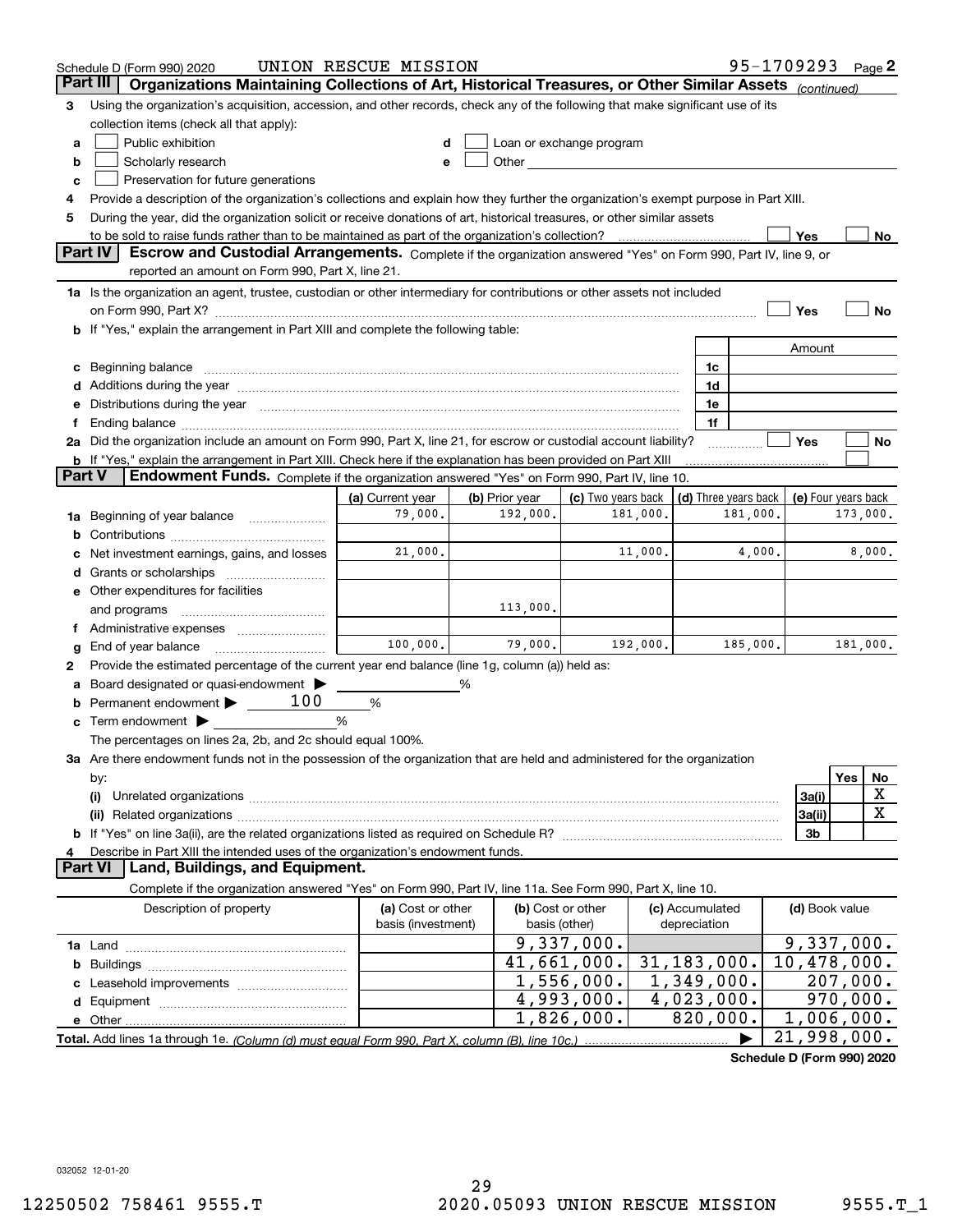Complete if the organization answered "Yes" on Form 990, Part IV, line 11b. See Form 990, Part X, line 12.

| (a) Description of security or category (including name of security)       | (b) Book value | (c) Method of valuation: Cost or end-of-year market value |
|----------------------------------------------------------------------------|----------------|-----------------------------------------------------------|
| (1) Financial derivatives                                                  |                |                                                           |
| (2) Closely held equity interests                                          |                |                                                           |
| $(3)$ Other                                                                |                |                                                           |
| (A)                                                                        |                |                                                           |
| (B)                                                                        |                |                                                           |
| (C)                                                                        |                |                                                           |
| (D)                                                                        |                |                                                           |
| (E)                                                                        |                |                                                           |
| (F)                                                                        |                |                                                           |
| (G)                                                                        |                |                                                           |
| (H)                                                                        |                |                                                           |
| <b>Total.</b> (Col. (b) must equal Form 990, Part X, col. (B) line $12$ .) |                |                                                           |

### **Part VIII Investments - Program Related.**

Complete if the organization answered "Yes" on Form 990, Part IV, line 11c. See Form 990, Part X, line 13.

| (a) Description of investment                                       | (b) Book value | (c) Method of valuation: Cost or end-of-year market value |
|---------------------------------------------------------------------|----------------|-----------------------------------------------------------|
| (1)                                                                 |                |                                                           |
| (2)                                                                 |                |                                                           |
| $\frac{1}{2}$                                                       |                |                                                           |
| (4)                                                                 |                |                                                           |
| $\left(5\right)$                                                    |                |                                                           |
| (6)                                                                 |                |                                                           |
| (7)                                                                 |                |                                                           |
| (8)                                                                 |                |                                                           |
| (9)                                                                 |                |                                                           |
| Total. (Col. (b) must equal Form 990, Part X, col. (B) line $13.$ ) |                |                                                           |

### **Part IX Other Assets.**

Complete if the organization answered "Yes" on Form 990, Part IV, line 11d. See Form 990, Part X, line 15.

| (a) Description | (b) Book value |
|-----------------|----------------|
| 11              |                |
| (2)             |                |
| (3)             |                |
| (4)             |                |
| (5)             |                |
| (6)             |                |
|                 |                |
| (8)             |                |
| (9)             |                |
|                 |                |
|                 |                |

|               | Complete if the organization answered "Yes" on Form 990, Part IV, line 11e or 11f. See Form 990, Part X, line 25. |                |
|---------------|-------------------------------------------------------------------------------------------------------------------|----------------|
| 1.            | (a) Description of liability                                                                                      | (b) Book value |
| (1)           | Federal income taxes                                                                                              |                |
| (2)           | ANNUITIES PAYABLE                                                                                                 | 113,000.       |
| (3)           |                                                                                                                   |                |
| (4)           |                                                                                                                   |                |
| $\frac{1}{2}$ |                                                                                                                   |                |
| (6)           |                                                                                                                   |                |
| (7)           |                                                                                                                   |                |
| (8)           |                                                                                                                   |                |
| (9)           |                                                                                                                   |                |
|               |                                                                                                                   | 113,000.       |

**2.**Liability for uncertain tax positions. In Part XIII, provide the text of the footnote to the organization's financial statements that reports the

organization's liability for uncertain tax positions under FASB ASC 740. Check here if the text of the footnote has been provided in Part XIII  $\boxed{\text{X}}$ 

**Schedule D (Form 990) 2020**

032053 12-01-20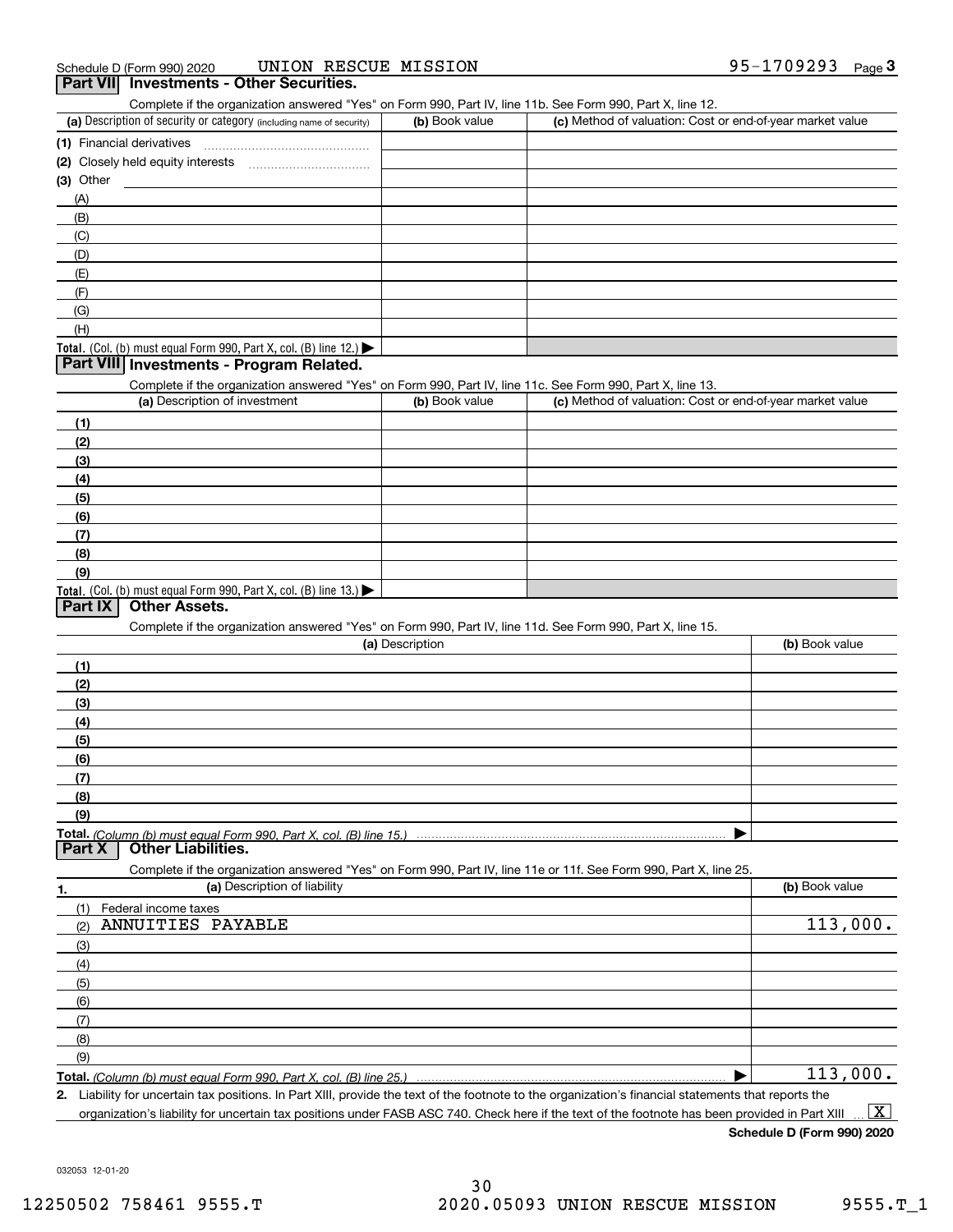|    | UNION RESCUE MISSION<br>Schedule D (Form 990) 2020                                                                                                                                                                             |                | 95-1709293<br>Page $4$ |
|----|--------------------------------------------------------------------------------------------------------------------------------------------------------------------------------------------------------------------------------|----------------|------------------------|
|    | Reconciliation of Revenue per Audited Financial Statements With Revenue per Return.<br>Part XI                                                                                                                                 |                |                        |
|    | Complete if the organization answered "Yes" on Form 990, Part IV, line 12a.                                                                                                                                                    |                |                        |
| 1  | Total revenue, gains, and other support per audited financial statements                                                                                                                                                       |                | $\blacksquare$         |
| 2  | Amounts included on line 1 but not on Form 990, Part VIII, line 12:                                                                                                                                                            |                |                        |
| a  |                                                                                                                                                                                                                                | 2a             |                        |
|    |                                                                                                                                                                                                                                | 2 <sub>b</sub> |                        |
| с  | Recoveries of prior year grants [111] matter contracts and prior year grants [11] matter contracts and prior year grants and an intervention and an intervention and an intervention and an intervention and an intervention a | 2 <sub>c</sub> |                        |
| d  | Other (Describe in Part XIII.) <b>Construction Contract Construction</b> Construction Construction Construction Const                                                                                                          | 2d             |                        |
| е  | Add lines 2a through 2d                                                                                                                                                                                                        |                | <b>2e</b>              |
| 3  |                                                                                                                                                                                                                                |                | 3                      |
| 4  | Amounts included on Form 990, Part VIII, line 12, but not on line 1:                                                                                                                                                           |                |                        |
| а  |                                                                                                                                                                                                                                | 4a             |                        |
| b  | Other (Describe in Part XIII.) <b>Construction Contract Construction</b> Chemistry Chemistry Chemistry Chemistry Chemistry                                                                                                     | 4 <sub>b</sub> |                        |
| c. | Add lines 4a and 4b                                                                                                                                                                                                            |                | 4c                     |
|    |                                                                                                                                                                                                                                | 5              |                        |
|    | Part XII   Reconciliation of Expenses per Audited Financial Statements With Expenses per Return.                                                                                                                               |                |                        |
|    | Complete if the organization answered "Yes" on Form 990, Part IV, line 12a.                                                                                                                                                    |                |                        |
| 1  | Total expenses and losses per audited financial statements [11] [12] manuscription control expenses and losses per audited financial statements [12] manuscription of the statements [12] manuscription of the statements [12] |                | $\mathbf{1}$           |
| 2  | Amounts included on line 1 but not on Form 990, Part IX, line 25:                                                                                                                                                              |                |                        |
| a  |                                                                                                                                                                                                                                | 2a             |                        |
|    |                                                                                                                                                                                                                                | 2 <sub>b</sub> |                        |
| с  |                                                                                                                                                                                                                                | 2c             |                        |
| d  |                                                                                                                                                                                                                                | 2d             |                        |
| е  |                                                                                                                                                                                                                                |                | <b>2e</b>              |
| 3  |                                                                                                                                                                                                                                |                | 3                      |
| 4  | Amounts included on Form 990, Part IX, line 25, but not on line 1:                                                                                                                                                             |                |                        |
| а  |                                                                                                                                                                                                                                | 4a             |                        |
| b  |                                                                                                                                                                                                                                | 4b             |                        |
|    | Add lines 4a and 4b                                                                                                                                                                                                            |                | 4с                     |
|    |                                                                                                                                                                                                                                |                | 5                      |
|    | Part XIII Supplemental Information.                                                                                                                                                                                            |                |                        |

Provide the descriptions required for Part II, lines 3, 5, and 9; Part III, lines 1a and 4; Part IV, lines 1b and 2b; Part V, line 4; Part X, line 2; Part XI, lines 2d and 4b; and Part XII, lines 2d and 4b. Also complete this part to provide any additional information.

### PART V, LINE 4:

THE ENDOWMENT FUNDS ARE RECEIVED FROM DONORS WHO STIPULATE THAT RESOURCES

ARE TO BE MAINTAINED PERMANENTLY BUT PERMIT UNION RESCUE MISSION TO EXPEND

ALL THE INCOME DERIVED FROM DONATED ASSETS.

PART X, LINE 2:

THE MISSION RECOGNIZES THE IMPACT OF TAX POSITIONS IN THE CONSOLIDATED

FINANCIAL STATEMENTS IF THAT POSITION IS MORE LIKELY THAN NOT TO BE

SUSTAINED ON AUDIT, BASED ON THE TECHNICAL MERITS OF THE POSITION. DURING

THE YEAR ENDED JUNE 30, 2021, THE MISSION PERFORMED AN EVALUATION OF

UNCERTAIN TAX POSITIONS AND DID NOT NOTE ANY MATTERS THAT WOULD REQUIRE

### 032054 12-01-20 **Schedule D (Form 990) 2020** RECOGNITION IN THE CONSOLIDATED FINANCIAL STATEMENTS OR WHICH MIGHT HAVE

31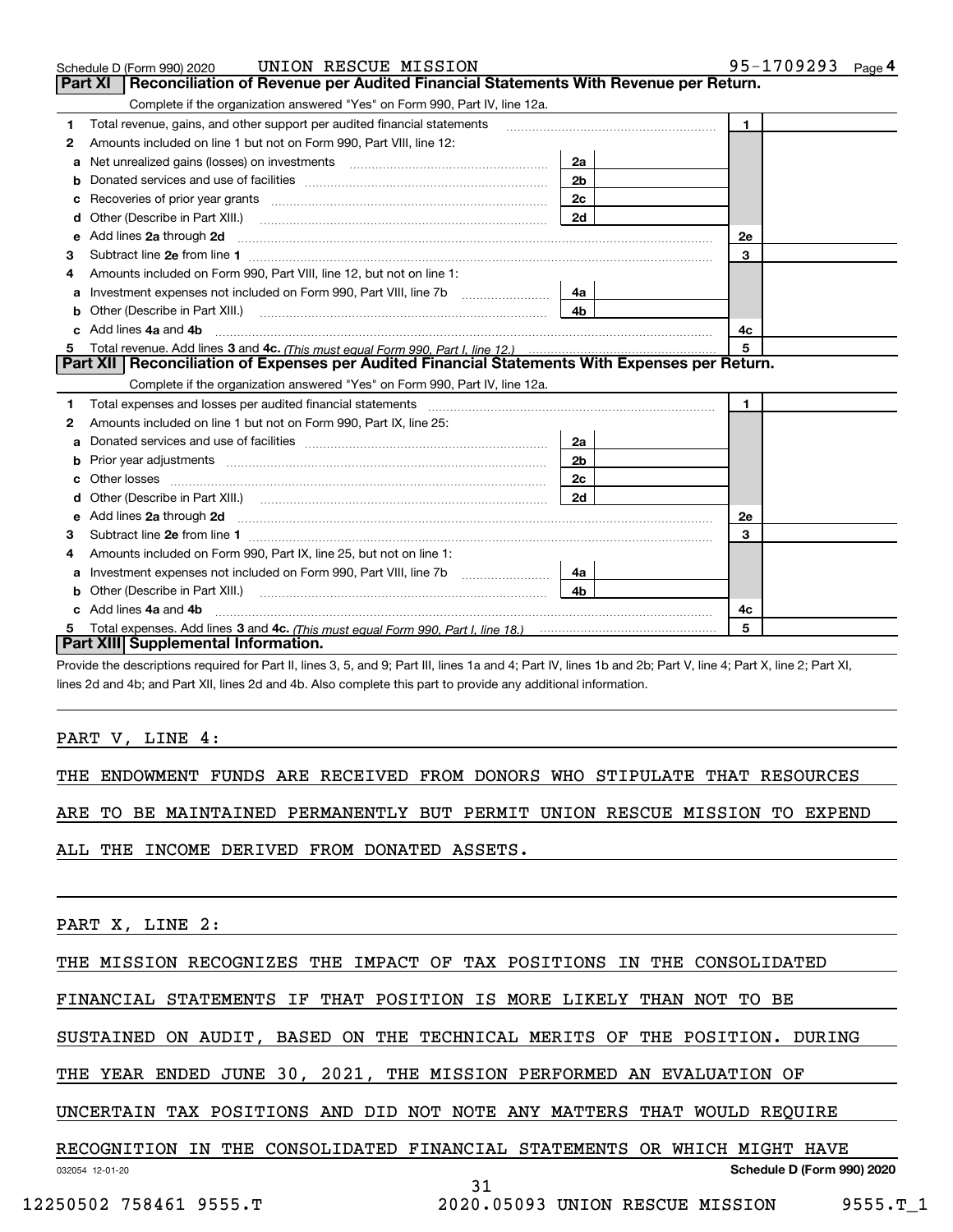| <b>Part XIII</b> Supplemental Information <sub>(continued)</sub> |  |
|------------------------------------------------------------------|--|
|                                                                  |  |

AN EFFECT ON ITS TAX-EXEMPT STATUS.

**Schedule D (Form 990) 2020**

032055 12-01-20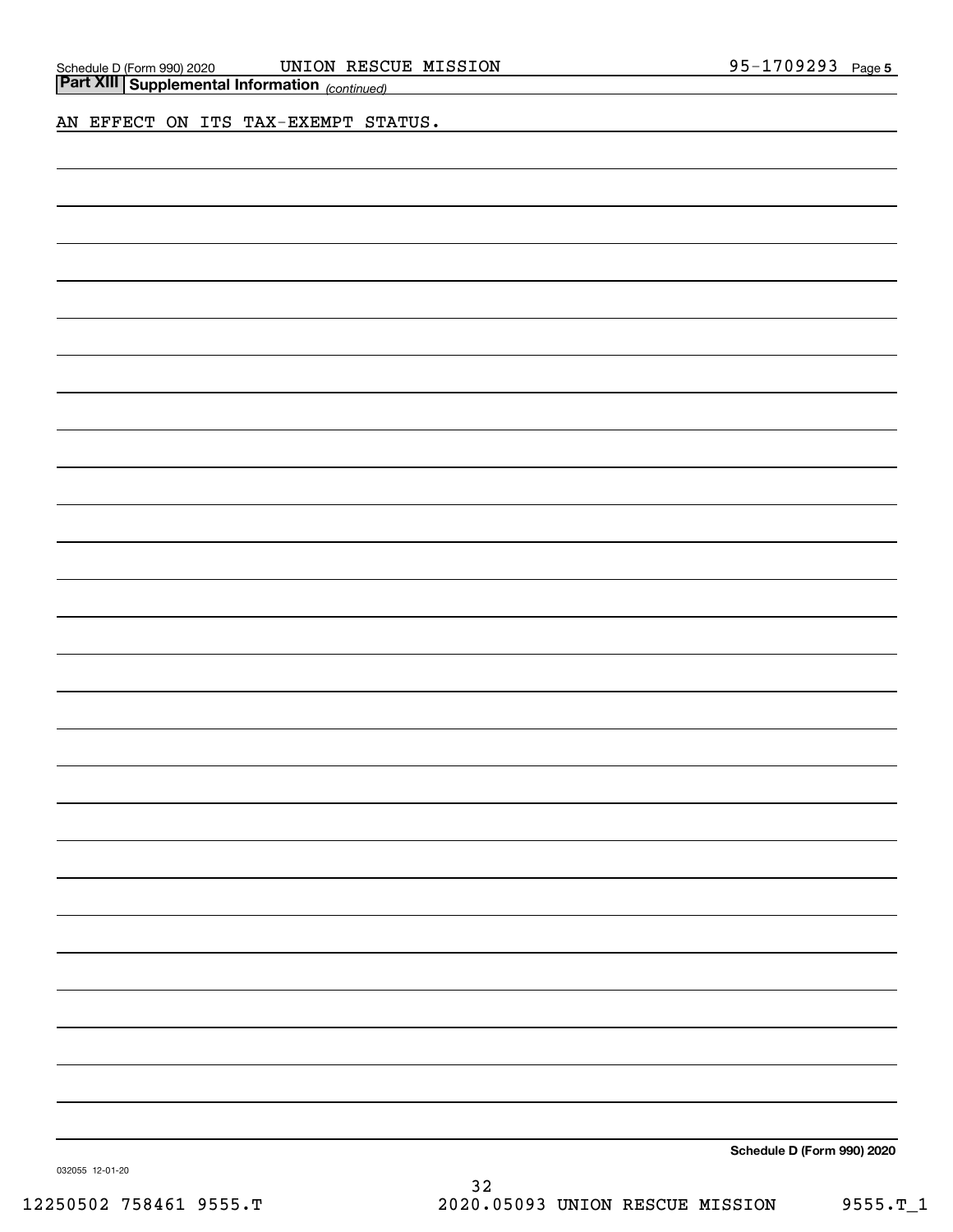| <b>SCHEDULE G</b>                                                                                                                                                                           |                                                                                                                | <b>Supplemental Information Regarding Fundraising or Gaming Activities</b>                                                                                                                                                                                                                                                                                                                                                                                                                                                                           |                                                               |           |                                                                                                              |  |                                                                            | OMB No. 1545-0047                                       |  |
|---------------------------------------------------------------------------------------------------------------------------------------------------------------------------------------------|----------------------------------------------------------------------------------------------------------------|------------------------------------------------------------------------------------------------------------------------------------------------------------------------------------------------------------------------------------------------------------------------------------------------------------------------------------------------------------------------------------------------------------------------------------------------------------------------------------------------------------------------------------------------------|---------------------------------------------------------------|-----------|--------------------------------------------------------------------------------------------------------------|--|----------------------------------------------------------------------------|---------------------------------------------------------|--|
| (Form 990 or 990-EZ)<br>Complete if the organization answered "Yes" on Form 990, Part IV, line 17, 18, or 19, or if the<br>organization entered more than \$15,000 on Form 990-EZ, line 6a. |                                                                                                                |                                                                                                                                                                                                                                                                                                                                                                                                                                                                                                                                                      |                                                               |           |                                                                                                              |  |                                                                            |                                                         |  |
| Department of the Treasury<br>Internal Revenue Service                                                                                                                                      | Attach to Form 990 or Form 990-EZ.<br>► Go to www.irs.gov/Form990 for instructions and the latest information. |                                                                                                                                                                                                                                                                                                                                                                                                                                                                                                                                                      |                                                               |           |                                                                                                              |  |                                                                            | <b>Open to Public</b><br>Inspection                     |  |
| Name of the organization<br>UNION RESCUE MISSION                                                                                                                                            |                                                                                                                |                                                                                                                                                                                                                                                                                                                                                                                                                                                                                                                                                      |                                                               |           |                                                                                                              |  | 95-1709293                                                                 | <b>Employer identification number</b>                   |  |
| Part I<br>Fundraising Activities. Complete if the organization answered "Yes" on Form 990, Part IV, line 17. Form 990-EZ filers are not                                                     |                                                                                                                |                                                                                                                                                                                                                                                                                                                                                                                                                                                                                                                                                      |                                                               |           |                                                                                                              |  |                                                                            |                                                         |  |
|                                                                                                                                                                                             | required to complete this part.                                                                                |                                                                                                                                                                                                                                                                                                                                                                                                                                                                                                                                                      |                                                               |           |                                                                                                              |  |                                                                            |                                                         |  |
| $\vert X \vert$ Mail solicitations<br>a<br>  X  <br>b<br>Phone solicitations<br>c<br>$\boxed{\textbf{X}}$ In-person solicitations<br>d                                                      | Internet and email solicitations                                                                               | 1 Indicate whether the organization raised funds through any of the following activities. Check all that apply.<br>$g\mid X$ Special fundraising events<br>2 a Did the organization have a written or oral agreement with any individual (including officers, directors, trustees, or<br>key employees listed in Form 990, Part VII) or entity in connection with professional fundraising services?<br><b>b</b> If "Yes," list the 10 highest paid individuals or entities (fundraisers) pursuant to agreements under which the fundraiser is to be |                                                               |           | $\mathbf{e}$ $\boxed{\mathbf{X}}$ Solicitation of non-government grants<br>Solicitation of government grants |  | $\boxed{\text{X}}$ Yes                                                     | No                                                      |  |
| compensated at least \$5,000 by the organization.                                                                                                                                           |                                                                                                                |                                                                                                                                                                                                                                                                                                                                                                                                                                                                                                                                                      |                                                               |           |                                                                                                              |  |                                                                            |                                                         |  |
| (i) Name and address of individual<br>or entity (fundraiser)                                                                                                                                |                                                                                                                | (ii) Activity                                                                                                                                                                                                                                                                                                                                                                                                                                                                                                                                        | fundraiser<br>have custody<br>or control of<br>contributions? | (iii) Did | (iv) Gross receipts<br>from activity                                                                         |  | (v) Amount paid<br>to (or retained by)<br>fundraiser<br>listed in col. (i) | (vi) Amount paid<br>to (or retained by)<br>organization |  |
| MASTERWORKS - 19642 POWDER                                                                                                                                                                  |                                                                                                                |                                                                                                                                                                                                                                                                                                                                                                                                                                                                                                                                                      | Yes                                                           | No        |                                                                                                              |  |                                                                            |                                                         |  |
| HILL PLACE NE, POULSBO, WA                                                                                                                                                                  |                                                                                                                | DIRECT MAIL SOLICITATION                                                                                                                                                                                                                                                                                                                                                                                                                                                                                                                             |                                                               | X         | 6,198,611.                                                                                                   |  | 736,383.                                                                   | 5,462,228.                                              |  |
| REPKO GRANTS INC. - 1105<br>MONTE VERDE DR, ARCADIA, CA                                                                                                                                     |                                                                                                                | GRANT CONSULTANT                                                                                                                                                                                                                                                                                                                                                                                                                                                                                                                                     |                                                               | х         | 1,471,172.                                                                                                   |  | 74,400.                                                                    | 1,396,772.                                              |  |
|                                                                                                                                                                                             |                                                                                                                |                                                                                                                                                                                                                                                                                                                                                                                                                                                                                                                                                      |                                                               |           |                                                                                                              |  |                                                                            |                                                         |  |
|                                                                                                                                                                                             |                                                                                                                |                                                                                                                                                                                                                                                                                                                                                                                                                                                                                                                                                      |                                                               |           |                                                                                                              |  |                                                                            |                                                         |  |
|                                                                                                                                                                                             |                                                                                                                |                                                                                                                                                                                                                                                                                                                                                                                                                                                                                                                                                      |                                                               |           |                                                                                                              |  |                                                                            |                                                         |  |
| Total                                                                                                                                                                                       |                                                                                                                |                                                                                                                                                                                                                                                                                                                                                                                                                                                                                                                                                      |                                                               |           | 7,669,783.                                                                                                   |  | 810,783.                                                                   | 6,859,000.                                              |  |
|                                                                                                                                                                                             |                                                                                                                | 3 List all states in which the organization is registered or licensed to solicit contributions or has been notified it is exempt from registration                                                                                                                                                                                                                                                                                                                                                                                                   |                                                               |           |                                                                                                              |  |                                                                            |                                                         |  |
| or licensing.<br>CA                                                                                                                                                                         |                                                                                                                |                                                                                                                                                                                                                                                                                                                                                                                                                                                                                                                                                      |                                                               |           |                                                                                                              |  |                                                                            |                                                         |  |
|                                                                                                                                                                                             |                                                                                                                |                                                                                                                                                                                                                                                                                                                                                                                                                                                                                                                                                      |                                                               |           |                                                                                                              |  |                                                                            |                                                         |  |
|                                                                                                                                                                                             |                                                                                                                |                                                                                                                                                                                                                                                                                                                                                                                                                                                                                                                                                      |                                                               |           |                                                                                                              |  |                                                                            |                                                         |  |
|                                                                                                                                                                                             |                                                                                                                |                                                                                                                                                                                                                                                                                                                                                                                                                                                                                                                                                      |                                                               |           |                                                                                                              |  |                                                                            |                                                         |  |
|                                                                                                                                                                                             |                                                                                                                |                                                                                                                                                                                                                                                                                                                                                                                                                                                                                                                                                      |                                                               |           |                                                                                                              |  |                                                                            |                                                         |  |
|                                                                                                                                                                                             |                                                                                                                |                                                                                                                                                                                                                                                                                                                                                                                                                                                                                                                                                      |                                                               |           |                                                                                                              |  |                                                                            |                                                         |  |
|                                                                                                                                                                                             |                                                                                                                |                                                                                                                                                                                                                                                                                                                                                                                                                                                                                                                                                      |                                                               |           |                                                                                                              |  |                                                                            |                                                         |  |
|                                                                                                                                                                                             |                                                                                                                |                                                                                                                                                                                                                                                                                                                                                                                                                                                                                                                                                      |                                                               |           |                                                                                                              |  |                                                                            |                                                         |  |
|                                                                                                                                                                                             |                                                                                                                |                                                                                                                                                                                                                                                                                                                                                                                                                                                                                                                                                      |                                                               |           |                                                                                                              |  |                                                                            |                                                         |  |
| 032081 11-25-20                                                                                                                                                                             |                                                                                                                | LHA For Paperwork Reduction Act Notice, see the Instructions for Form 990 or 990-EZ.<br>SEE PART IV FOR CONTINUATIONS                                                                                                                                                                                                                                                                                                                                                                                                                                |                                                               |           |                                                                                                              |  |                                                                            | Schedule G (Form 990 or 990-EZ) 2020                    |  |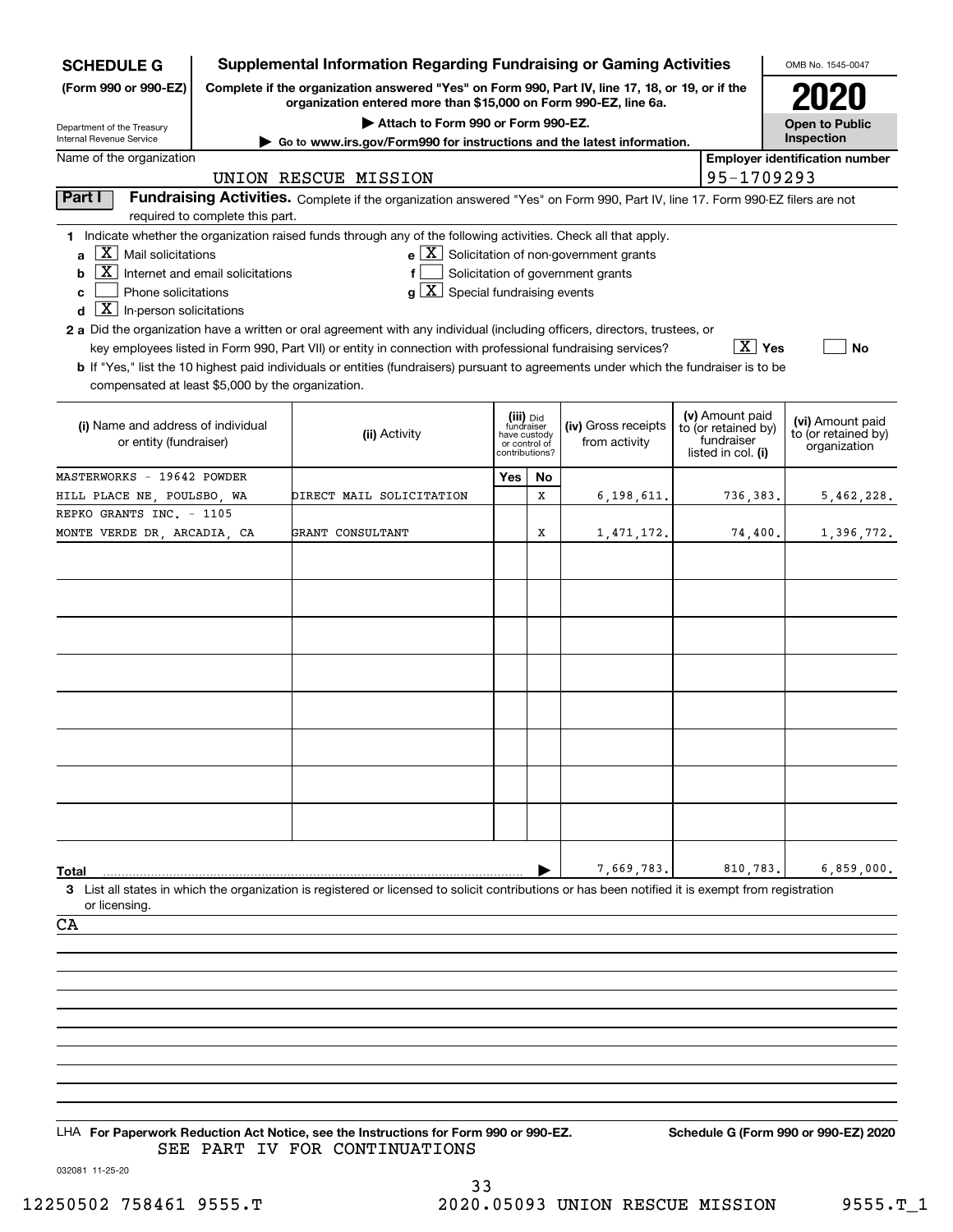### Schedule G (Form 990 or 990-EZ) 2020 Page UNION RESCUE MISSION 95-1709293

**Part II** | Fundraising Events. Complete if the organization answered "Yes" on Form 990, Part IV, line 18, or reported more than \$15,000

|                 |              | of fundraising event contributions and gross income on Form 990-EZ, lines 1 and 6b. List events with gross receipts greater than \$5,000. |                  |                         |                  |                                      |  |  |  |  |  |  |
|-----------------|--------------|-------------------------------------------------------------------------------------------------------------------------------------------|------------------|-------------------------|------------------|--------------------------------------|--|--|--|--|--|--|
|                 |              |                                                                                                                                           | (a) Event #1     | (b) Event #2            | (c) Other events | (d) Total events                     |  |  |  |  |  |  |
|                 |              |                                                                                                                                           | GALA             | OVER THE                |                  | (add col. (a) through                |  |  |  |  |  |  |
|                 |              |                                                                                                                                           | <b>BROADCAST</b> | <b>EDGE</b>             | 1                | col. (c))                            |  |  |  |  |  |  |
|                 |              |                                                                                                                                           | (event type)     | (event type)            | (total number)   |                                      |  |  |  |  |  |  |
|                 |              |                                                                                                                                           |                  |                         |                  |                                      |  |  |  |  |  |  |
| Revenue         | 1            |                                                                                                                                           | 3, 234, 000.     | 576,000.                | 719,000.         | 4,529,000.                           |  |  |  |  |  |  |
|                 |              |                                                                                                                                           |                  |                         |                  |                                      |  |  |  |  |  |  |
|                 |              |                                                                                                                                           | 3,090,000.       | 576,000.                | 719,000.         | 4,385,000.                           |  |  |  |  |  |  |
|                 |              |                                                                                                                                           |                  |                         |                  |                                      |  |  |  |  |  |  |
|                 | 3            | Gross income (line 1 minus line 2)                                                                                                        | 144,000.         |                         |                  | 144,000.                             |  |  |  |  |  |  |
|                 |              |                                                                                                                                           |                  |                         |                  |                                      |  |  |  |  |  |  |
|                 | 4            |                                                                                                                                           |                  |                         |                  |                                      |  |  |  |  |  |  |
|                 |              |                                                                                                                                           |                  |                         |                  |                                      |  |  |  |  |  |  |
|                 | 5            |                                                                                                                                           | 44,000.          |                         |                  | 44,000.                              |  |  |  |  |  |  |
|                 |              |                                                                                                                                           |                  |                         |                  |                                      |  |  |  |  |  |  |
|                 | 6            |                                                                                                                                           |                  |                         |                  |                                      |  |  |  |  |  |  |
| Direct Expenses |              |                                                                                                                                           | 1,000.           | 19,000.                 |                  | 20,000.                              |  |  |  |  |  |  |
|                 | 7            |                                                                                                                                           |                  |                         |                  |                                      |  |  |  |  |  |  |
|                 |              |                                                                                                                                           |                  |                         |                  |                                      |  |  |  |  |  |  |
|                 | 8<br>9       |                                                                                                                                           | 187,000.         | 52,000.                 | 18,000.          | 257,000.                             |  |  |  |  |  |  |
|                 | 10           | Direct expense summary. Add lines 4 through 9 in column (d)                                                                               |                  |                         |                  | 321,000.                             |  |  |  |  |  |  |
|                 | 11           | Net income summary. Subtract line 10 from line 3, column (d)                                                                              |                  |                         |                  | $-177,000.$                          |  |  |  |  |  |  |
|                 | Part III     | Gaming. Complete if the organization answered "Yes" on Form 990, Part IV, line 19, or reported more than                                  |                  |                         |                  |                                      |  |  |  |  |  |  |
|                 |              | \$15,000 on Form 990-EZ, line 6a.                                                                                                         |                  |                         |                  |                                      |  |  |  |  |  |  |
|                 |              |                                                                                                                                           |                  | (b) Pull tabs/instant   |                  | (d) Total gaming (add                |  |  |  |  |  |  |
|                 |              |                                                                                                                                           | (a) Bingo        | bingo/progressive bingo | (c) Other gaming | col. (a) through col. (c))           |  |  |  |  |  |  |
| Revenue         |              |                                                                                                                                           |                  |                         |                  |                                      |  |  |  |  |  |  |
|                 | 1            |                                                                                                                                           |                  |                         |                  |                                      |  |  |  |  |  |  |
|                 |              |                                                                                                                                           |                  |                         |                  |                                      |  |  |  |  |  |  |
|                 | $\mathbf{2}$ |                                                                                                                                           |                  |                         |                  |                                      |  |  |  |  |  |  |
| Direct Expenses |              |                                                                                                                                           |                  |                         |                  |                                      |  |  |  |  |  |  |
|                 | 3            |                                                                                                                                           |                  |                         |                  |                                      |  |  |  |  |  |  |
|                 |              |                                                                                                                                           |                  |                         |                  |                                      |  |  |  |  |  |  |
|                 | 4            |                                                                                                                                           |                  |                         |                  |                                      |  |  |  |  |  |  |
|                 |              |                                                                                                                                           |                  |                         |                  |                                      |  |  |  |  |  |  |
|                 |              | 5 Other direct expenses                                                                                                                   |                  |                         |                  |                                      |  |  |  |  |  |  |
|                 |              | 6 Volunteer labor                                                                                                                         | Yes<br>%         | Yes<br>%<br>No          | Yes<br>%<br>No.  |                                      |  |  |  |  |  |  |
|                 |              |                                                                                                                                           | No.              |                         |                  |                                      |  |  |  |  |  |  |
|                 | 7            | Direct expense summary. Add lines 2 through 5 in column (d)                                                                               |                  |                         | ▶                |                                      |  |  |  |  |  |  |
|                 |              |                                                                                                                                           |                  |                         |                  |                                      |  |  |  |  |  |  |
|                 |              |                                                                                                                                           |                  |                         |                  |                                      |  |  |  |  |  |  |
|                 |              |                                                                                                                                           |                  |                         |                  |                                      |  |  |  |  |  |  |
|                 |              |                                                                                                                                           |                  |                         |                  |                                      |  |  |  |  |  |  |
|                 |              |                                                                                                                                           |                  |                         |                  | Yes<br>No                            |  |  |  |  |  |  |
|                 |              |                                                                                                                                           |                  |                         |                  |                                      |  |  |  |  |  |  |
|                 |              |                                                                                                                                           |                  |                         |                  |                                      |  |  |  |  |  |  |
|                 |              |                                                                                                                                           |                  |                         |                  |                                      |  |  |  |  |  |  |
|                 | Yes<br>No    |                                                                                                                                           |                  |                         |                  |                                      |  |  |  |  |  |  |
|                 |              |                                                                                                                                           |                  |                         |                  |                                      |  |  |  |  |  |  |
|                 |              |                                                                                                                                           |                  |                         |                  |                                      |  |  |  |  |  |  |
|                 |              |                                                                                                                                           |                  |                         |                  |                                      |  |  |  |  |  |  |
|                 |              |                                                                                                                                           |                  |                         |                  |                                      |  |  |  |  |  |  |
|                 |              | 032082 11-25-20                                                                                                                           |                  |                         |                  | Schedule G (Form 990 or 990-EZ) 2020 |  |  |  |  |  |  |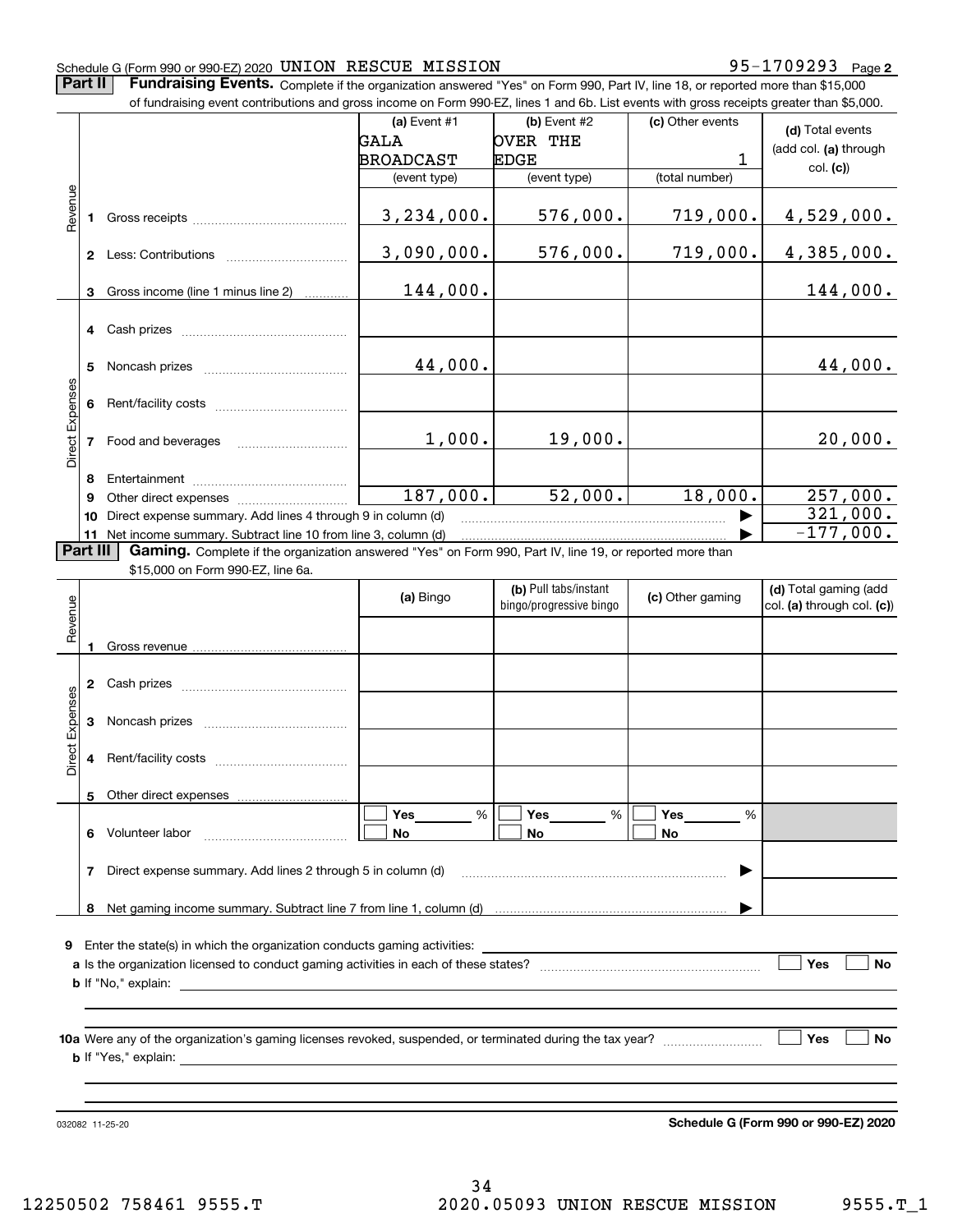|       | Schedule G (Form 990 or 990-EZ) 2020 UNION RESCUE MISSION                                                                                                                                                                                                             | 95-1709293 |                 | Page 3               |
|-------|-----------------------------------------------------------------------------------------------------------------------------------------------------------------------------------------------------------------------------------------------------------------------|------------|-----------------|----------------------|
|       |                                                                                                                                                                                                                                                                       |            | Yes             | No                   |
|       | 12 Is the organization a grantor, beneficiary or trustee of a trust, or a member of a partnership or other entity formed                                                                                                                                              |            | Yes             | No                   |
|       | 13 Indicate the percentage of gaming activity conducted in:                                                                                                                                                                                                           |            |                 |                      |
|       |                                                                                                                                                                                                                                                                       |            | 13а             | %                    |
|       | <b>b</b> An outside facility <b>contract and the contract of the contract of the contract of the contract of the contract of the contract of the contract of the contract of the contract of the contract of the contract of the cont</b>                             |            | 13 <sub>b</sub> | $\%$                 |
|       | 14 Enter the name and address of the person who prepares the organization's gaming/special events books and records:                                                                                                                                                  |            |                 |                      |
|       | Name $\blacktriangleright$<br><u> 1989 - Andrea Stadt Britain, amerikansk politiker (</u>                                                                                                                                                                             |            |                 |                      |
|       | Address $\blacktriangleright$<br><u> 1989 - Johann Barbara, martxa alemaniar populari (</u>                                                                                                                                                                           |            |                 |                      |
|       | 15a Does the organization have a contract with a third party from whom the organization receives gaming revenue?                                                                                                                                                      |            | Yes             | No                   |
|       |                                                                                                                                                                                                                                                                       |            |                 |                      |
|       |                                                                                                                                                                                                                                                                       |            |                 |                      |
|       | c If "Yes," enter name and address of the third party:                                                                                                                                                                                                                |            |                 |                      |
|       | <u> 1989 - Johann Barbara, martxa alemaniar arg</u><br>Name $\blacktriangleright$                                                                                                                                                                                     |            |                 |                      |
|       | Address $\blacktriangleright$<br><u>state and the state of the state of the state of the state of the state of the state of the state of the state of the state of the state of the state of the state of the state of the state of the state of the state of the</u> |            |                 |                      |
| 16    | Gaming manager information:                                                                                                                                                                                                                                           |            |                 |                      |
|       | Name $\blacktriangleright$                                                                                                                                                                                                                                            |            |                 |                      |
|       | Gaming manager compensation > \$                                                                                                                                                                                                                                      |            |                 |                      |
|       | $Description of services provided$ $\triangleright$                                                                                                                                                                                                                   |            |                 |                      |
|       |                                                                                                                                                                                                                                                                       |            |                 |                      |
|       |                                                                                                                                                                                                                                                                       |            |                 |                      |
|       | Director/officer<br>Employee<br>Independent contractor                                                                                                                                                                                                                |            |                 |                      |
|       | <b>17</b> Mandatory distributions:                                                                                                                                                                                                                                    |            |                 |                      |
|       | a Is the organization required under state law to make charitable distributions from the gaming proceeds to                                                                                                                                                           |            |                 |                      |
|       |                                                                                                                                                                                                                                                                       |            |                 | $\Box$ Yes $\Box$ No |
|       | <b>b</b> Enter the amount of distributions required under state law to be distributed to other exempt organizations or spent in the                                                                                                                                   |            |                 |                      |
|       | organization's own exempt activities during the tax year $\triangleright$ \$<br><b>Part IV</b><br>Supplemental Information. Provide the explanations required by Part I, line 2b, columns (iii) and (v); and Part III, lines 9, 9b, 10b,                              |            |                 |                      |
|       | 15b, 15c, 16, and 17b, as applicable. Also provide any additional information. See instructions.                                                                                                                                                                      |            |                 |                      |
|       | SCHEDULE G, PART I, LINE 2B, LIST OF TEN HIGHEST PAID FUNDRAISERS:                                                                                                                                                                                                    |            |                 |                      |
|       |                                                                                                                                                                                                                                                                       |            |                 |                      |
| ( I ) | NAME OF FUNDRAISER: MASTERWORKS                                                                                                                                                                                                                                       |            |                 |                      |
|       |                                                                                                                                                                                                                                                                       |            |                 |                      |
| ( I ) | ADDRESS OF FUNDRAISER: 19642 POWDER HILL PLACE NE, POULSBO, WA                                                                                                                                                                                                        |            | 98370           |                      |
|       |                                                                                                                                                                                                                                                                       |            |                 |                      |
| ( I ) | NAME OF FUNDRAISER: REPKO GRANTS INC.                                                                                                                                                                                                                                 |            |                 |                      |
| ( I ) | ADDRESS OF FUNDRAISER: 1105 MONTE VERDE DR, ARCADIA, CA                                                                                                                                                                                                               | 91007      |                 |                      |
|       |                                                                                                                                                                                                                                                                       |            |                 |                      |
|       |                                                                                                                                                                                                                                                                       |            |                 |                      |
|       |                                                                                                                                                                                                                                                                       |            |                 |                      |

032083 11-25-20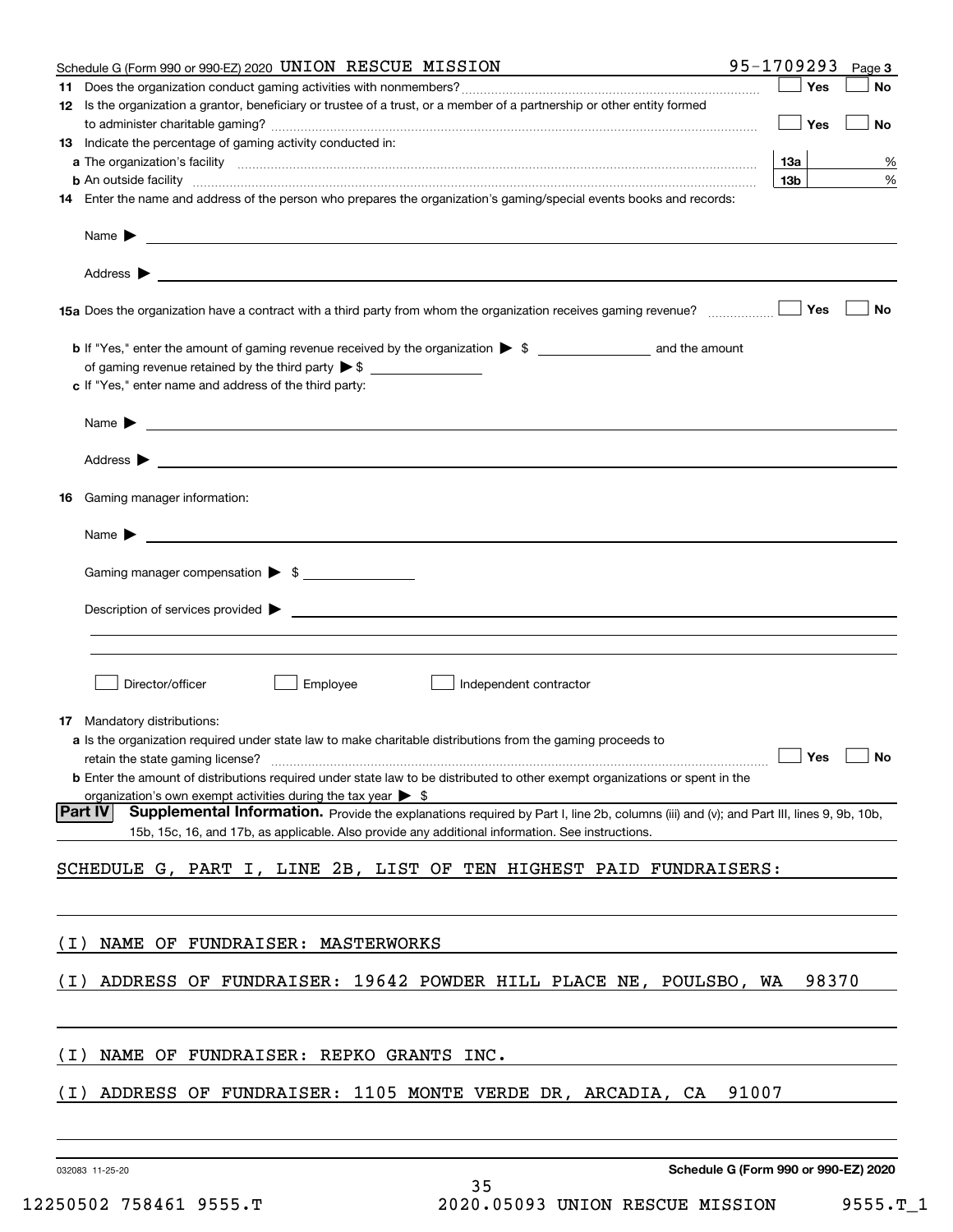| $\overline{\phantom{a}}$ |  |
|--------------------------|--|
|                          |  |
|                          |  |
|                          |  |
|                          |  |
|                          |  |
|                          |  |

**Schedule G (Form 990 or 990-EZ)**

032084 04-01-20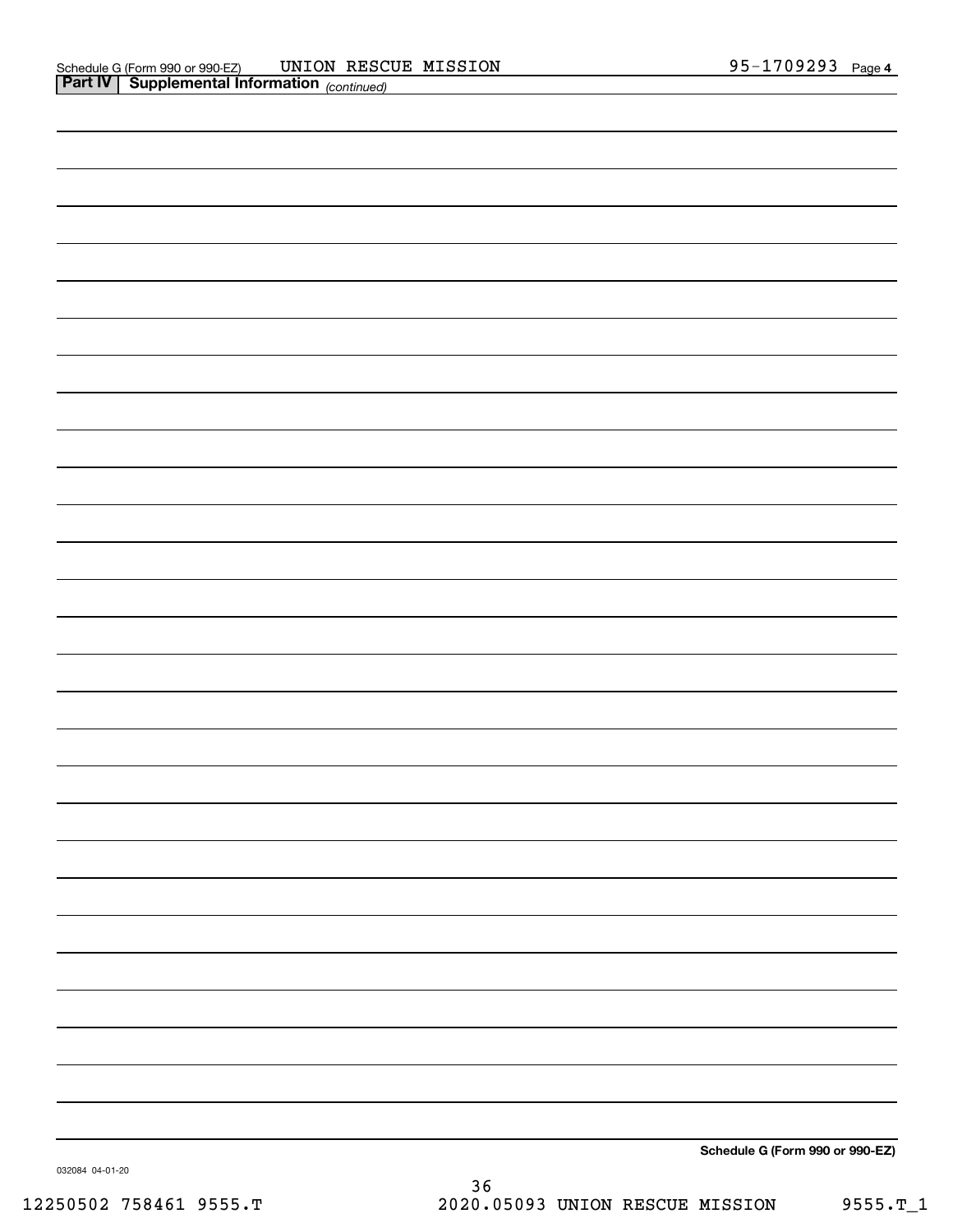| <b>SCHEDULE I</b><br>(Form 990)                                                                                                                                                         | <b>Grants and Other Assistance to Organizations,</b><br>Governments, and Individuals in the United States<br>Complete if the organization answered "Yes" on Form 990, Part IV, line 21 or 22. |                            |                                                                                                     |                                                       |                                         |                                                                |                                                                                                                                                                    |                                                     |  |  |
|-----------------------------------------------------------------------------------------------------------------------------------------------------------------------------------------|-----------------------------------------------------------------------------------------------------------------------------------------------------------------------------------------------|----------------------------|-----------------------------------------------------------------------------------------------------|-------------------------------------------------------|-----------------------------------------|----------------------------------------------------------------|--------------------------------------------------------------------------------------------------------------------------------------------------------------------|-----------------------------------------------------|--|--|
| Department of the Treasury                                                                                                                                                              |                                                                                                                                                                                               |                            |                                                                                                     | Attach to Form 990.                                   |                                         |                                                                |                                                                                                                                                                    | <b>Open to Public</b>                               |  |  |
| Internal Revenue Service                                                                                                                                                                |                                                                                                                                                                                               |                            |                                                                                                     | Go to www.irs.gov/Form990 for the latest information. |                                         |                                                                |                                                                                                                                                                    | Inspection                                          |  |  |
| Name of the organization                                                                                                                                                                | UNION RESCUE MISSION                                                                                                                                                                          |                            |                                                                                                     |                                                       |                                         |                                                                |                                                                                                                                                                    | <b>Employer identification number</b><br>95-1709293 |  |  |
| Part I<br><b>General Information on Grants and Assistance</b>                                                                                                                           |                                                                                                                                                                                               |                            |                                                                                                     |                                                       |                                         |                                                                |                                                                                                                                                                    |                                                     |  |  |
| Does the organization maintain records to substantiate the amount of the grants or assistance, the grantees' eligibility for the grants or assistance, and the selection<br>$\mathbf 1$ |                                                                                                                                                                                               |                            |                                                                                                     |                                                       |                                         |                                                                |                                                                                                                                                                    |                                                     |  |  |
|                                                                                                                                                                                         |                                                                                                                                                                                               |                            |                                                                                                     |                                                       |                                         |                                                                |                                                                                                                                                                    | $\boxed{\text{X}}$ Yes<br>l No                      |  |  |
| Describe in Part IV the organization's procedures for monitoring the use of grant funds in the United States.<br>$\mathbf{2}$                                                           |                                                                                                                                                                                               |                            |                                                                                                     |                                                       |                                         |                                                                |                                                                                                                                                                    |                                                     |  |  |
| Part II                                                                                                                                                                                 |                                                                                                                                                                                               |                            |                                                                                                     |                                                       |                                         |                                                                | Grants and Other Assistance to Domestic Organizations and Domestic Governments. Complete if the organization answered "Yes" on Form 990, Part IV, line 21, for any |                                                     |  |  |
|                                                                                                                                                                                         |                                                                                                                                                                                               |                            | recipient that received more than \$5,000. Part II can be duplicated if additional space is needed. |                                                       |                                         |                                                                |                                                                                                                                                                    |                                                     |  |  |
| 1 (a) Name and address of organization<br>or government                                                                                                                                 |                                                                                                                                                                                               | $(b)$ EIN                  | (c) IRC section<br>(if applicable)                                                                  | (d) Amount of<br>cash grant                           | (e) Amount of<br>non-cash<br>assistance | (f) Method of<br>valuation (book,<br>FMV, appraisal,<br>other) | (g) Description of<br>noncash assistance                                                                                                                           | (h) Purpose of grant<br>or assistance               |  |  |
| CHILDREN'S HUNGER FUND<br>13931 BALBOA BLVD.<br>SYLMAR, CA 91342                                                                                                                        |                                                                                                                                                                                               | $95 - 4335462$ $501(C)(3)$ |                                                                                                     | $\mathbf{0}$                                          | 345,500.FMV                             |                                                                | ASSORTED ITEMS                                                                                                                                                     | GENERAL OPERATING SUPPORT                           |  |  |
| MONTE SION CENTER<br>4405 E. OLYMPIC BLVD                                                                                                                                               |                                                                                                                                                                                               |                            |                                                                                                     |                                                       |                                         |                                                                |                                                                                                                                                                    |                                                     |  |  |
| LOS ANGELES, CA 90023                                                                                                                                                                   |                                                                                                                                                                                               | $95 - 4603541$ $501(C)(3)$ |                                                                                                     | $\mathbf{0}$ .                                        | 240.500.FMV                             |                                                                | ASSORTED ITEMS                                                                                                                                                     | GENERAL OPERATING SUPPORT                           |  |  |
| MINISTERIO CRISTIANO JEHOVA NISI,<br>INC - 4704 MAINE AVE - BALDWIN<br>PARK CA 91706                                                                                                    |                                                                                                                                                                                               | $20 - 4654435$ 501(C)(3)   |                                                                                                     | $\mathbf{0}$ .                                        | 46,500.FMV                              |                                                                | <b>ASSORTED ITEMS</b>                                                                                                                                              | GENERAL OPERATING SUPPORT                           |  |  |
|                                                                                                                                                                                         |                                                                                                                                                                                               |                            |                                                                                                     |                                                       |                                         |                                                                |                                                                                                                                                                    |                                                     |  |  |
|                                                                                                                                                                                         |                                                                                                                                                                                               |                            |                                                                                                     |                                                       |                                         |                                                                |                                                                                                                                                                    |                                                     |  |  |
|                                                                                                                                                                                         |                                                                                                                                                                                               |                            |                                                                                                     |                                                       |                                         |                                                                |                                                                                                                                                                    |                                                     |  |  |
| Enter total number of section 501(c)(3) and government organizations listed in the line 1 table                                                                                         |                                                                                                                                                                                               |                            |                                                                                                     |                                                       |                                         |                                                                |                                                                                                                                                                    | 3.                                                  |  |  |
| 2<br>Enter total number of other organizations listed in the line 1 table<br>3                                                                                                          |                                                                                                                                                                                               |                            |                                                                                                     |                                                       |                                         |                                                                |                                                                                                                                                                    |                                                     |  |  |
|                                                                                                                                                                                         |                                                                                                                                                                                               |                            |                                                                                                     |                                                       |                                         |                                                                |                                                                                                                                                                    |                                                     |  |  |

**For Paperwork Reduction Act Notice, see the Instructions for Form 990. Schedule I (Form 990) 2020** LHA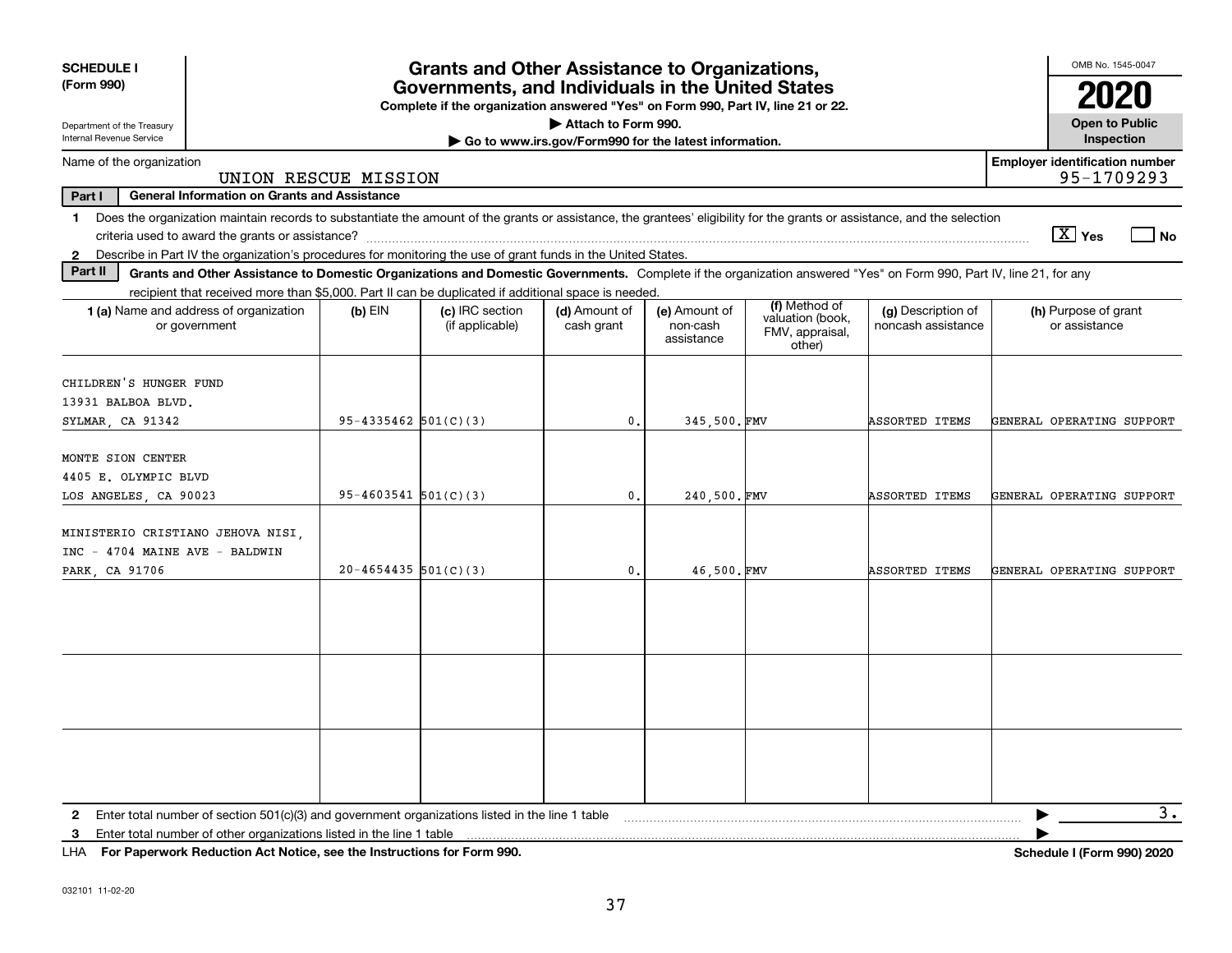Schedule I (Form 990) 2020 Page UNION RESCUE MISSION 95-1709293

**Part III | Grants and Other Assistance to Domestic Individuals. Complete if the organization answered "Yes" on Form 990, Part IV, line 22.** Part III can be duplicated if additional space is needed.

| (a) Type of grant or assistance | (b) Number of<br>recipients | (c) Amount of<br>cash grant | (d) Amount of non-<br>cash assistance | (e) Method of valuation<br>(book, FMV, appraisal, other) | (f) Description of noncash assistance |
|---------------------------------|-----------------------------|-----------------------------|---------------------------------------|----------------------------------------------------------|---------------------------------------|
|                                 |                             |                             |                                       |                                                          |                                       |
| FOOD ASSISTANCE                 | 616000                      | 0.                          | 3,734,000.FMV                         |                                                          | FOOD                                  |
|                                 |                             |                             |                                       |                                                          |                                       |
| CHRISTMAS STORE                 | 350                         | 0.                          | 54,000.FMV                            |                                                          | TOYS AND CLOTHING                     |
|                                 |                             |                             |                                       |                                                          |                                       |
|                                 |                             |                             |                                       |                                                          |                                       |
|                                 |                             |                             |                                       |                                                          |                                       |
|                                 |                             |                             |                                       |                                                          |                                       |
|                                 |                             |                             |                                       |                                                          |                                       |
|                                 |                             |                             |                                       |                                                          |                                       |

Part IV | Supplemental Information. Provide the information required in Part I, line 2; Part III, column (b); and any other additional information.

PART I, LINE 2:

UNION RESCUE MISSION (URM) DISTRIBUTES TO OTHER NON-PROFIT ORGANIZATIONS

NON-CASH DONATIONS RECEIVED IN EXCESS OF WHAT IS REASONABLY CONSUMED AT URM

AND RELIES UPON THEIR DESCRIBED NON-PROFIT PURPOSE FOR DISTRIBUTION OF

ITEMS TO END USERS.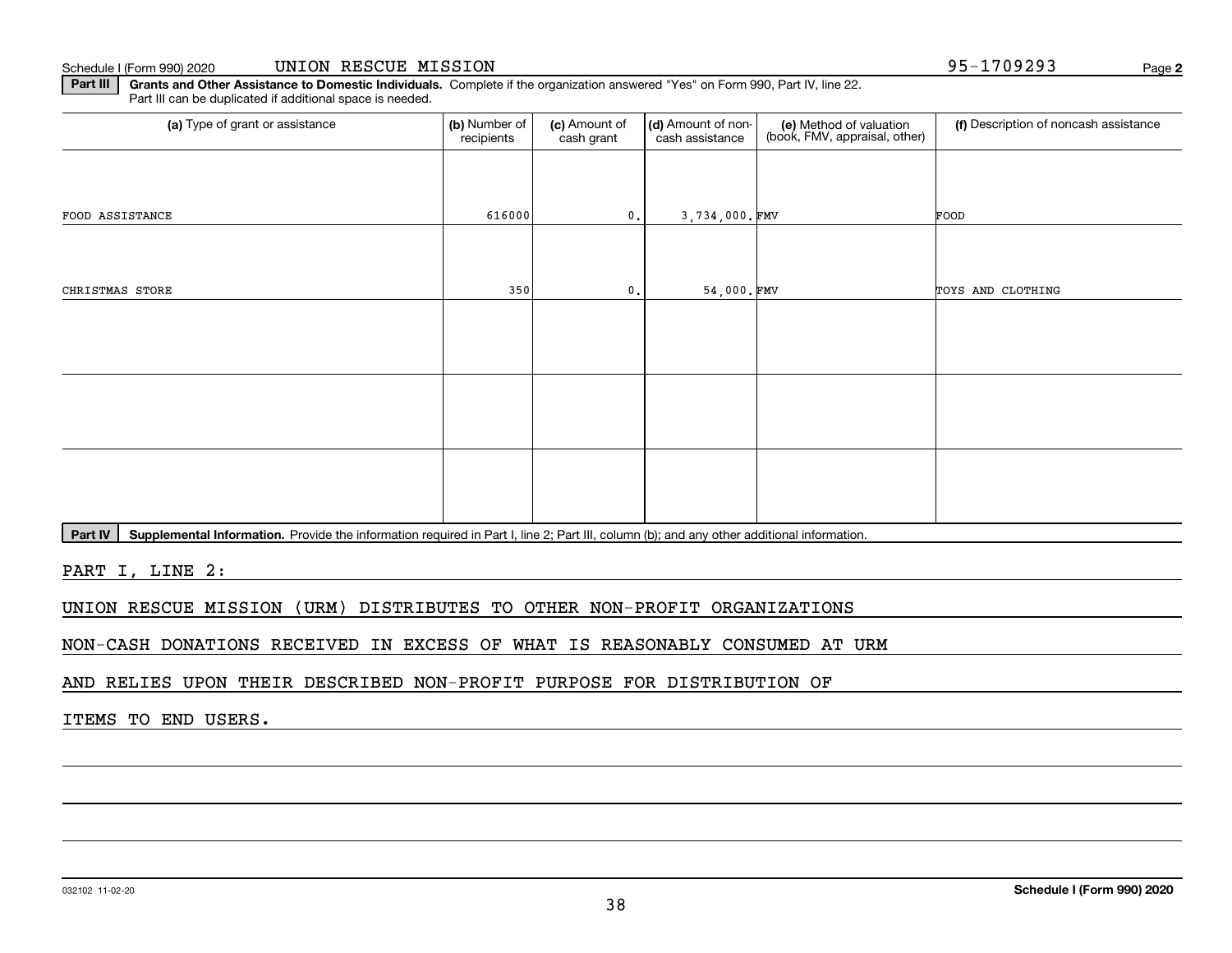|    | <b>SCHEDULE J</b>                                      | <b>Compensation Information</b>                                                                                                  |                                       | OMB No. 1545-0047          |            |                         |
|----|--------------------------------------------------------|----------------------------------------------------------------------------------------------------------------------------------|---------------------------------------|----------------------------|------------|-------------------------|
|    | (Form 990)                                             | For certain Officers, Directors, Trustees, Key Employees, and Highest                                                            |                                       |                            |            |                         |
|    |                                                        | <b>Compensated Employees</b>                                                                                                     |                                       | 2020                       |            |                         |
|    |                                                        | Complete if the organization answered "Yes" on Form 990, Part IV, line 23.<br>Attach to Form 990.                                |                                       | <b>Open to Public</b>      |            |                         |
|    | Department of the Treasury<br>Internal Revenue Service | ► Go to www.irs.gov/Form990 for instructions and the latest information.                                                         |                                       |                            | Inspection |                         |
|    | Name of the organization                               |                                                                                                                                  | <b>Employer identification number</b> |                            |            |                         |
|    |                                                        | UNION RESCUE MISSION                                                                                                             |                                       | 95-1709293                 |            |                         |
|    | Part I                                                 | <b>Questions Regarding Compensation</b>                                                                                          |                                       |                            |            |                         |
|    |                                                        |                                                                                                                                  |                                       |                            | Yes        | No                      |
|    |                                                        | <b>1a</b> Check the appropriate box(es) if the organization provided any of the following to or for a person listed on Form 990, |                                       |                            |            |                         |
|    |                                                        | Part VII, Section A, line 1a. Complete Part III to provide any relevant information regarding these items.                       |                                       |                            |            |                         |
|    | First-class or charter travel                          | $\underline{\mathbf{X}}$ Housing allowance or residence for personal use                                                         |                                       |                            |            |                         |
|    | Travel for companions                                  | Payments for business use of personal residence                                                                                  |                                       |                            |            |                         |
|    |                                                        | Health or social club dues or initiation fees<br>Tax indemnification and gross-up payments                                       |                                       |                            |            |                         |
|    |                                                        | Discretionary spending account<br>Personal services (such as maid, chauffeur, chef)                                              |                                       |                            |            |                         |
|    |                                                        |                                                                                                                                  |                                       |                            |            |                         |
|    |                                                        | <b>b</b> If any of the boxes on line 1a are checked, did the organization follow a written policy regarding payment or           |                                       |                            |            |                         |
|    |                                                        |                                                                                                                                  |                                       | 1b                         | X          |                         |
| 2  |                                                        | Did the organization require substantiation prior to reimbursing or allowing expenses incurred by all directors,                 |                                       |                            |            |                         |
|    |                                                        |                                                                                                                                  |                                       | $\mathbf{2}$               | X          |                         |
|    |                                                        |                                                                                                                                  |                                       |                            |            |                         |
| З  |                                                        | Indicate which, if any, of the following the organization used to establish the compensation of the organization's               |                                       |                            |            |                         |
|    |                                                        | CEO/Executive Director. Check all that apply. Do not check any boxes for methods used by a related organization to               |                                       |                            |            |                         |
|    |                                                        | establish compensation of the CEO/Executive Director, but explain in Part III.                                                   |                                       |                            |            |                         |
|    | $X$ Compensation committee                             | Written employment contract                                                                                                      |                                       |                            |            |                         |
|    |                                                        | $ \mathbf{X} $ Compensation survey or study<br>Independent compensation consultant                                               |                                       |                            |            |                         |
|    |                                                        | $\mathbf{X}$ Approval by the board or compensation committee<br>Form 990 of other organizations                                  |                                       |                            |            |                         |
| 4  |                                                        | During the year, did any person listed on Form 990, Part VII, Section A, line 1a, with respect to the filing                     |                                       |                            |            |                         |
|    | organization or a related organization:                |                                                                                                                                  |                                       |                            |            |                         |
| а  |                                                        | Receive a severance payment or change-of-control payment?                                                                        |                                       | 4a                         |            | х                       |
| b  |                                                        | Participate in or receive payment from a supplemental nonqualified retirement plan?                                              |                                       | 4b                         |            | $\overline{\textbf{X}}$ |
| с  |                                                        | Participate in or receive payment from an equity-based compensation arrangement?                                                 |                                       | 4c                         |            | $\mathbf X$             |
|    |                                                        | If "Yes" to any of lines 4a-c, list the persons and provide the applicable amounts for each item in Part III.                    |                                       |                            |            |                         |
|    |                                                        |                                                                                                                                  |                                       |                            |            |                         |
|    |                                                        | Only section 501(c)(3), 501(c)(4), and 501(c)(29) organizations must complete lines 5-9.                                         |                                       |                            |            |                         |
|    |                                                        | For persons listed on Form 990, Part VII, Section A, line 1a, did the organization pay or accrue any compensation                |                                       |                            |            |                         |
|    | contingent on the revenues of:                         |                                                                                                                                  |                                       |                            |            |                         |
|    |                                                        | a The organization? <b>Entitation</b> and the organization?                                                                      |                                       | 5а                         |            | x                       |
|    |                                                        |                                                                                                                                  |                                       | <b>5b</b>                  |            | $\overline{\mathbf{x}}$ |
|    |                                                        | If "Yes" on line 5a or 5b, describe in Part III.                                                                                 |                                       |                            |            |                         |
| 6. |                                                        | For persons listed on Form 990, Part VII, Section A, line 1a, did the organization pay or accrue any compensation                |                                       |                            |            |                         |
|    | contingent on the net earnings of:                     |                                                                                                                                  |                                       |                            |            |                         |
|    |                                                        | a The organization? <b>Entitled Strategies and Strategies and Strategies</b> and The organization?                               |                                       | 6a                         |            | х                       |
|    |                                                        |                                                                                                                                  |                                       | 6b                         |            | $\overline{\mathbf{X}}$ |
|    |                                                        | If "Yes" on line 6a or 6b, describe in Part III.                                                                                 |                                       |                            |            |                         |
|    |                                                        | 7 For persons listed on Form 990, Part VII, Section A, line 1a, did the organization provide any nonfixed payments               |                                       |                            |            |                         |
|    |                                                        |                                                                                                                                  |                                       | $\overline{7}$             |            | х                       |
| 8  |                                                        | Were any amounts reported on Form 990, Part VII, paid or accrued pursuant to a contract that was subject to the                  |                                       |                            |            |                         |
|    |                                                        | initial contract exception described in Regulations section 53.4958-4(a)(3)? If "Yes," describe in Part III                      |                                       | 8                          |            | х                       |
| 9  |                                                        | If "Yes" on line 8, did the organization also follow the rebuttable presumption procedure described in                           |                                       |                            |            |                         |
|    |                                                        |                                                                                                                                  |                                       | 9                          |            |                         |
|    |                                                        | LHA For Paperwork Reduction Act Notice, see the Instructions for Form 990.                                                       |                                       | Schedule J (Form 990) 2020 |            |                         |

032111 12-07-20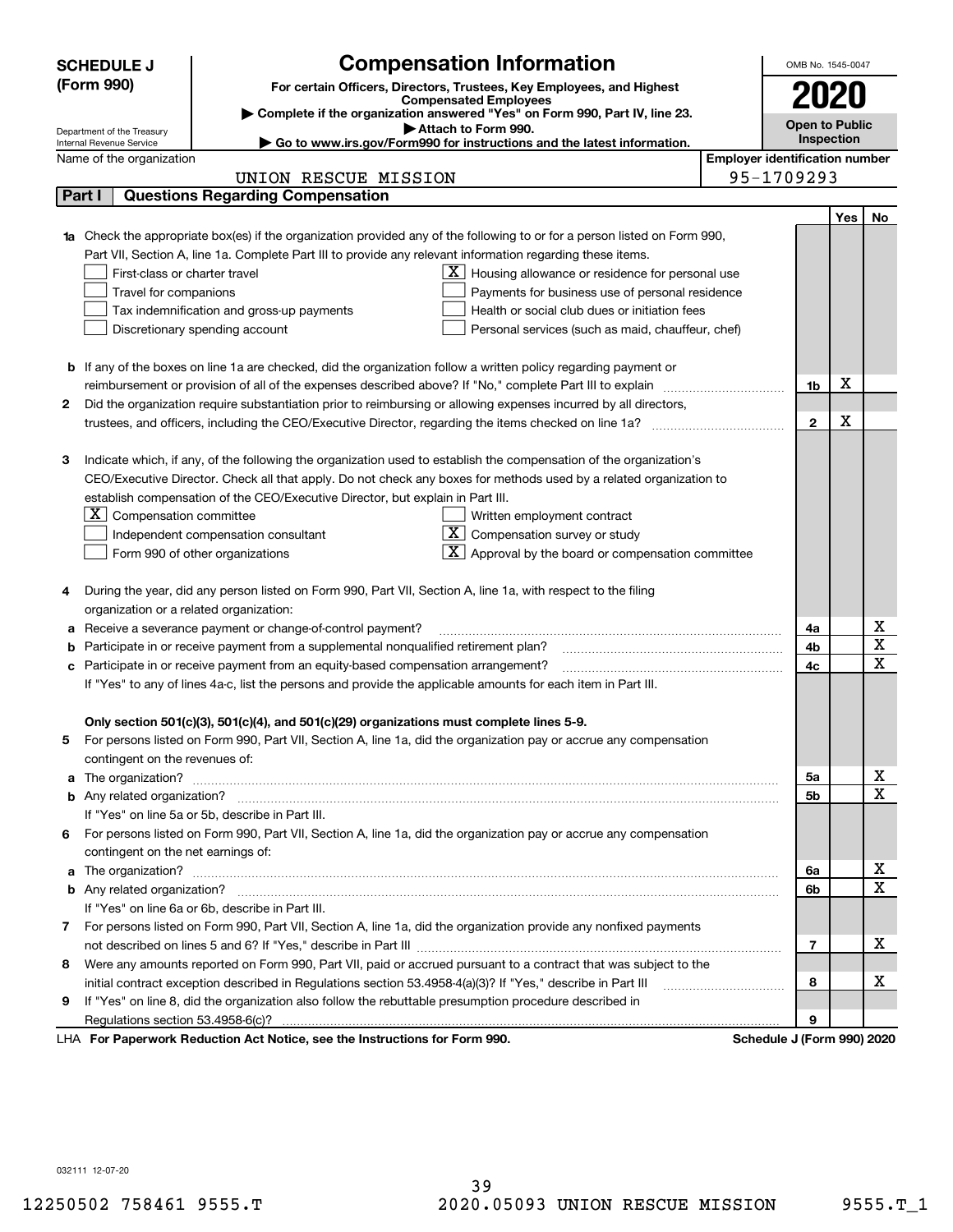### 95-1709293

**2**

# **Part II Officers, Directors, Trustees, Key Employees, and Highest Compensated Employees.**  Schedule J (Form 990) 2020 Page Use duplicate copies if additional space is needed.

For each individual whose compensation must be reported on Schedule J, report compensation from the organization on row (i) and from related organizations, described in the instructions, on row (ii). Do not list any individuals that aren't listed on Form 990, Part VII.

**Note:**  The sum of columns (B)(i)-(iii) for each listed individual must equal the total amount of Form 990, Part VII, Section A, line 1a, applicable column (D) and (E) amounts for that individual.

| (A) Name and Title                 |             |                          | (B) Breakdown of W-2 and/or 1099-MISC compensation |                                           | (C) Retirement and<br>other deferred | (D) Nontaxable<br>benefits | (E) Total of columns<br>$(B)(i)-(D)$ | (F) Compensation<br>in column (B)         |  |
|------------------------------------|-------------|--------------------------|----------------------------------------------------|-------------------------------------------|--------------------------------------|----------------------------|--------------------------------------|-------------------------------------------|--|
|                                    |             | (i) Base<br>compensation | (ii) Bonus &<br>incentive<br>compensation          | (iii) Other<br>reportable<br>compensation | compensation                         |                            |                                      | reported as deferred<br>on prior Form 990 |  |
| ANDREW BALES<br>(1)                | (i)         | 150,749.                 | 0.                                                 | 20, 304.                                  | 5,344.                               | 92,509.                    | 268,906.                             | 0.                                        |  |
| CHIEF EXECUTIVE OFFICER            | (ii)        | 0.                       | 0.                                                 | $\overline{0}$ .                          | $\overline{0}$ .                     | 0.                         | $\mathbf 0$ .                        | $\overline{0}$ .                          |  |
| (2) RICHARD NEWCOMB                | (i)         | 189, 823.                | $\overline{0}$ .                                   | 10, 316.                                  | 4,334.                               | 21,846.                    | 226, 319.                            | 0.                                        |  |
| VP DEVELOPMENT & SOCIAL ENTERPRISE | (ii)        | 0.                       | 0.                                                 | 0.                                        | 0.                                   | 0.                         | $\mathbf 0$ .                        | $\overline{0}$ .                          |  |
| DANIEL ROLEDER<br>(3)              | (i)         | 168,748.                 | 0.                                                 | $\overline{0}$ .                          | 3,154.                               | 17,299.                    | 189,201.                             | $\overline{0}$ .                          |  |
| CHIEF OPERATIONS OFFICER           | (ii)        | $0$ .                    | $\mathbf 0$ .                                      | 0.                                        | 0.                                   | 0.                         | 0.                                   | $\overline{\mathbf{0}}$ .                 |  |
| CHRISTOPHER SUE<br>(4)             | (i)         | 133, 357.                | 0.                                                 | 11, 161.                                  | 0.                                   | 24,404.                    | 168,922.                             | $\overline{0}$ .                          |  |
| CHIEF FINANCIAL OFFICER            | (ii)        | $0$ .                    | 0.                                                 | 0.                                        | 0.                                   | 0.                         | 0.                                   | $\overline{0}$ .                          |  |
|                                    | (i)         |                          |                                                    |                                           |                                      |                            |                                      |                                           |  |
|                                    | (ii)        |                          |                                                    |                                           |                                      |                            |                                      |                                           |  |
|                                    | (i)         |                          |                                                    |                                           |                                      |                            |                                      |                                           |  |
|                                    | (ii)        |                          |                                                    |                                           |                                      |                            |                                      |                                           |  |
|                                    | (i)         |                          |                                                    |                                           |                                      |                            |                                      |                                           |  |
|                                    | (ii)        |                          |                                                    |                                           |                                      |                            |                                      |                                           |  |
|                                    | (i)         |                          |                                                    |                                           |                                      |                            |                                      |                                           |  |
|                                    | (ii)        |                          |                                                    |                                           |                                      |                            |                                      |                                           |  |
|                                    | (i)         |                          |                                                    |                                           |                                      |                            |                                      |                                           |  |
|                                    | (ii)        |                          |                                                    |                                           |                                      |                            |                                      |                                           |  |
|                                    | (i)         |                          |                                                    |                                           |                                      |                            |                                      |                                           |  |
|                                    | (ii)        |                          |                                                    |                                           |                                      |                            |                                      |                                           |  |
|                                    | (i)         |                          |                                                    |                                           |                                      |                            |                                      |                                           |  |
|                                    | (ii)        |                          |                                                    |                                           |                                      |                            |                                      |                                           |  |
|                                    | (i)         |                          |                                                    |                                           |                                      |                            |                                      |                                           |  |
|                                    | (ii)        |                          |                                                    |                                           |                                      |                            |                                      |                                           |  |
|                                    | (i)         |                          |                                                    |                                           |                                      |                            |                                      |                                           |  |
|                                    | (ii)        |                          |                                                    |                                           |                                      |                            |                                      |                                           |  |
|                                    | (i)         |                          |                                                    |                                           |                                      |                            |                                      |                                           |  |
|                                    | (ii)        |                          |                                                    |                                           |                                      |                            |                                      |                                           |  |
|                                    | (i)         |                          |                                                    |                                           |                                      |                            |                                      |                                           |  |
|                                    | (ii)        |                          |                                                    |                                           |                                      |                            |                                      |                                           |  |
|                                    | (i)<br>(ii) |                          |                                                    |                                           |                                      |                            |                                      |                                           |  |
|                                    |             |                          |                                                    |                                           |                                      |                            |                                      |                                           |  |

**Schedule J (Form 990) 2020**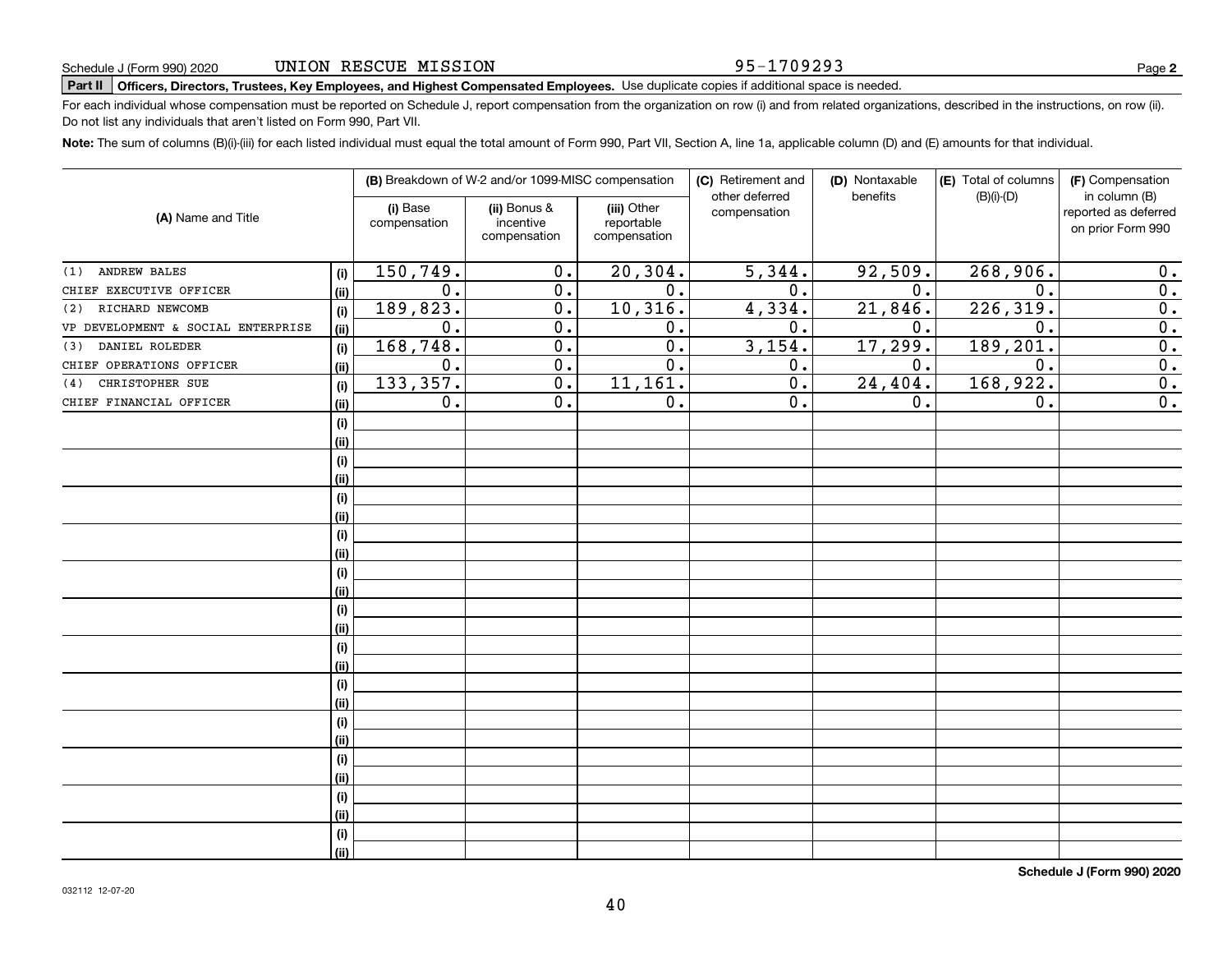### **Part III Supplemental Information**

Schedule J (Form 990) 2020 UNION RESCUE MISSION 2014 2015 2016 1709293<br>Part III Supplemental Information<br>Provide the information, explanation, or descriptions required for Part I, lines 1a, 1b, 3, 4a, 4b, 4c, 5a, 5b, 6a, 6

### PART I, LINE 1A:

UNION RESCUE MISSION PAYS A HOUSING ALLOWANCE TO ITS CEO AS PART OF HIS

MINISTRY SALARY (\$90,462). THIS COMPENSATION IS REVIEWED AND APPROVED BY

### THE BOARD OF DIRECTORS AS PART OF THEIR DUTIES.

**Schedule J (Form 990) 2020**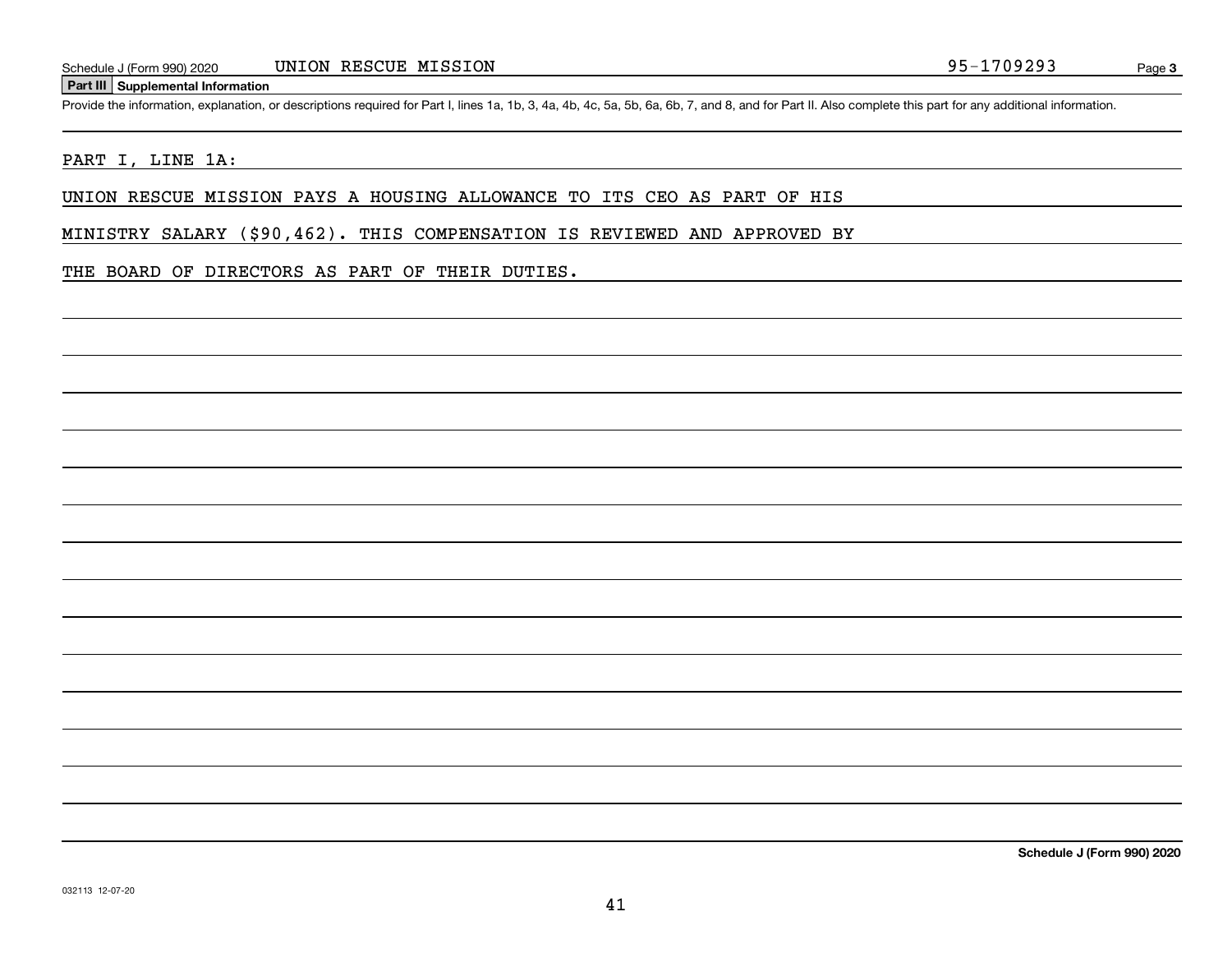### **SCHEDULE M (Form 990)**

# **Noncash Contributions**

OMB No. 1545-0047

| Department of the Treasury |
|----------------------------|
| Internal Revenue Service   |

**Complete if the organizations answered "Yes" on Form 990, Part IV, lines 29 or 30.** <sup>J</sup>**2020 Attach to Form 990.** J

 **Go to www.irs.gov/Form990 for instructions and the latest information.** J

| LULU                                       |
|--------------------------------------------|
| <b>Open to Public</b><br><b>Inspection</b> |

| Name of the organization |  |
|--------------------------|--|
|--------------------------|--|

|  | UNION RESCUE MISSION |  |
|--|----------------------|--|

**Employer identification number** 95-1709293

| Part I | <b>Types of Property</b>                                                                                                       |                               |                                      |                                                                                                       |                                                              |     |     |    |
|--------|--------------------------------------------------------------------------------------------------------------------------------|-------------------------------|--------------------------------------|-------------------------------------------------------------------------------------------------------|--------------------------------------------------------------|-----|-----|----|
|        |                                                                                                                                | (a)<br>Check if<br>applicable | (b)<br>Number of<br>contributions or | (c)<br>Noncash contribution<br>amounts reported on<br>items contributed  Form 990, Part VIII, line 1g | (d)<br>Method of determining<br>noncash contribution amounts |     |     |    |
| 1.     |                                                                                                                                |                               |                                      |                                                                                                       |                                                              |     |     |    |
| 2      |                                                                                                                                |                               |                                      |                                                                                                       |                                                              |     |     |    |
| 3      |                                                                                                                                |                               |                                      |                                                                                                       |                                                              |     |     |    |
| 4      | Books and publications                                                                                                         |                               |                                      |                                                                                                       |                                                              |     |     |    |
| 5      | Clothing and household goods                                                                                                   | $\mathbf X$                   |                                      | 7,648,000.FMV                                                                                         |                                                              |     |     |    |
| 6      |                                                                                                                                | $\overline{\mathbf{x}}$       | 5                                    | 112,000.FMV                                                                                           |                                                              |     |     |    |
| 7      |                                                                                                                                |                               |                                      |                                                                                                       |                                                              |     |     |    |
| 8      | Intellectual property                                                                                                          |                               |                                      |                                                                                                       |                                                              |     |     |    |
| 9      |                                                                                                                                | $\mathbf x$                   | 20                                   | 637,000.FMV                                                                                           |                                                              |     |     |    |
| 10     | Securities - Closely held stock                                                                                                |                               |                                      |                                                                                                       |                                                              |     |     |    |
| 11     | Securities - Partnership, LLC, or                                                                                              |                               |                                      |                                                                                                       |                                                              |     |     |    |
|        | trust interests                                                                                                                |                               |                                      |                                                                                                       |                                                              |     |     |    |
| 12     | Securities - Miscellaneous                                                                                                     |                               |                                      |                                                                                                       |                                                              |     |     |    |
| 13     | Qualified conservation contribution -                                                                                          |                               |                                      |                                                                                                       |                                                              |     |     |    |
|        | Historic structures                                                                                                            |                               |                                      |                                                                                                       |                                                              |     |     |    |
| 14     | Qualified conservation contribution - Other                                                                                    |                               |                                      |                                                                                                       |                                                              |     |     |    |
| 15     | Real estate - Residential                                                                                                      |                               |                                      |                                                                                                       |                                                              |     |     |    |
| 16     |                                                                                                                                |                               |                                      |                                                                                                       |                                                              |     |     |    |
| 17     |                                                                                                                                |                               |                                      |                                                                                                       |                                                              |     |     |    |
| 18     |                                                                                                                                |                               |                                      |                                                                                                       |                                                              |     |     |    |
| 19     |                                                                                                                                | $\mathbf X$                   | 411                                  | $3,734,000.\n$ FMV                                                                                    |                                                              |     |     |    |
| 20     | Drugs and medical supplies                                                                                                     | $\overline{\text{x}}$         | 3                                    | 3,000.FMV                                                                                             |                                                              |     |     |    |
| 21     | Taxidermy                                                                                                                      |                               |                                      |                                                                                                       |                                                              |     |     |    |
| 22     |                                                                                                                                |                               |                                      |                                                                                                       |                                                              |     |     |    |
| 23     |                                                                                                                                |                               |                                      |                                                                                                       |                                                              |     |     |    |
| 24     | Archeological artifacts                                                                                                        |                               |                                      |                                                                                                       |                                                              |     |     |    |
| 25     | (MISCELLANEOUS)<br>Other $\blacktriangleright$                                                                                 | x                             | 1,110                                | $2,635,000.\n$ FMV                                                                                    |                                                              |     |     |    |
| 26     | (AUCTION ITEMS)<br>Other $\blacktriangleright$                                                                                 | X                             | 50                                   | 143,000.FMV                                                                                           |                                                              |     |     |    |
| 27     | (TOYS, YOUTH S)<br>Other $\blacktriangleright$                                                                                 | $\mathbf X$                   | 137                                  | 110,000.FMV                                                                                           |                                                              |     |     |    |
| 28     | Other $\blacktriangleright$                                                                                                    |                               |                                      |                                                                                                       |                                                              |     |     |    |
| 29     | Number of Forms 8283 received by the organization during the tax year for contributions                                        |                               |                                      |                                                                                                       |                                                              |     |     |    |
|        | for which the organization completed Form 8283, Part V, Donee Acknowledgement                                                  |                               |                                      | 29                                                                                                    |                                                              |     |     |    |
|        |                                                                                                                                |                               |                                      |                                                                                                       |                                                              |     | Yes | No |
|        | 30a During the year, did the organization receive by contribution any property reported in Part I, lines 1 through 28, that it |                               |                                      |                                                                                                       |                                                              |     |     |    |
|        | must hold for at least three years from the date of the initial contribution, and which isn't required to be used for          |                               |                                      |                                                                                                       |                                                              |     |     |    |
|        | exempt purposes for the entire holding period?                                                                                 |                               |                                      |                                                                                                       |                                                              | 30a |     | x  |
|        | <b>b</b> If "Yes," describe the arrangement in Part II.                                                                        |                               |                                      |                                                                                                       |                                                              |     |     |    |
| 31     | Does the organization have a gift acceptance policy that requires the review of any nonstandard contributions?                 |                               |                                      |                                                                                                       |                                                              | 31  | х   |    |
|        | 32a Does the organization hire or use third parties or related organizations to solicit, process, or sell noncash              |                               |                                      |                                                                                                       |                                                              |     |     |    |
|        | contributions?                                                                                                                 |                               |                                      |                                                                                                       |                                                              | 32a |     | х  |
|        | <b>b</b> If "Yes," describe in Part II.                                                                                        |                               |                                      |                                                                                                       |                                                              |     |     |    |
| 33     | If the organization didn't report an amount in column (c) for a type of property for which column (a) is checked,              |                               |                                      |                                                                                                       |                                                              |     |     |    |
|        | describe in Part II.                                                                                                           |                               |                                      |                                                                                                       |                                                              |     |     |    |

For Paperwork Reduction Act Notice, see the Instructions for Form 990. Schedule M (Form 990) 2020 LHA

032141 11-23-20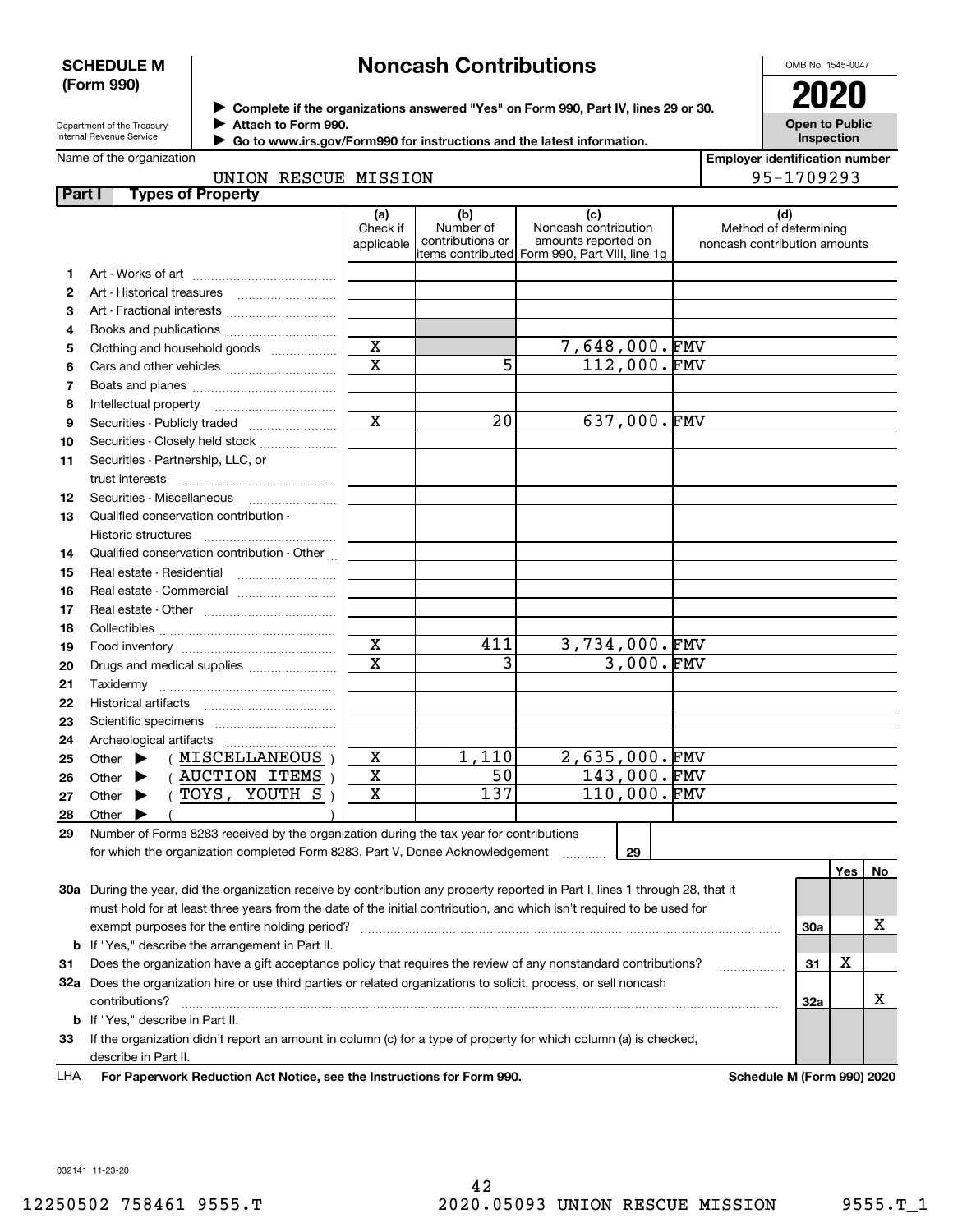### Schedule M (Form 990) 2020 Page UNION RESCUE MISSION 95-1709293

Part II | Supplemental Information. Provide the information required by Part I, lines 30b, 32b, and 33, and whether the organization is reporting in Part I, column (b), the number of contributions, the number of items received, or a combination of both. Also complete this part for any additional information.

SCHEDULE M, PART I, COLUMN (B):

### NONCASH CONTRIBUTIONS ARE LISTED BY TOTAL NUMBER OF DONORS.

**Schedule M (Form 990) 2020**

032142 11-23-20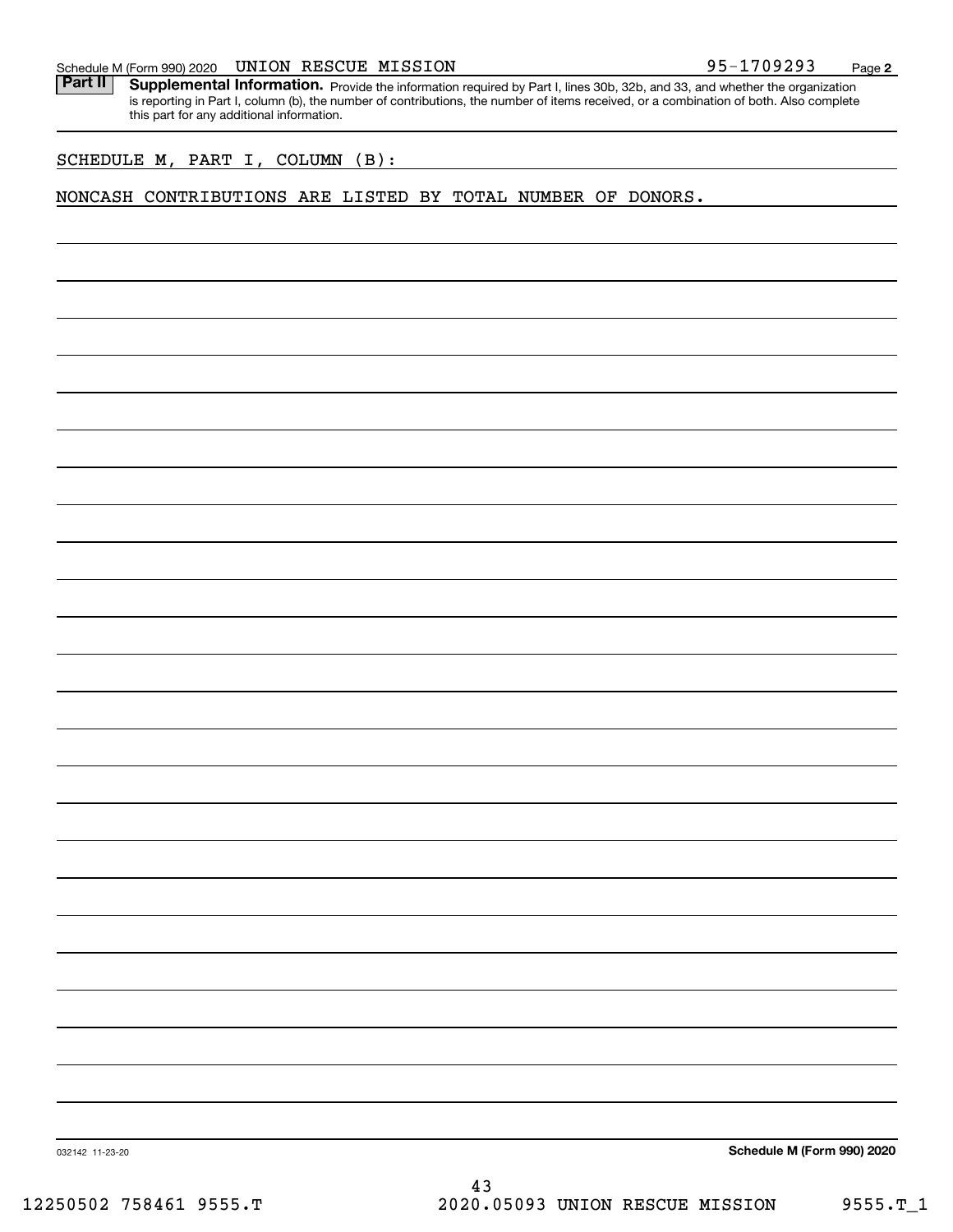**(Form 990 or 990-EZ)**

Department of the Treasury Internal Revenue Service Name of the organization

**SCHEDULE O Supplemental Information to Form 990 or 990-EZ**

**Complete to provide information for responses to specific questions on Form 990 or 990-EZ or to provide any additional information. | Attach to Form 990 or 990-EZ. | Go to www.irs.gov/Form990 for the latest information.**



UNION RESCUE MISSION 95-1709293

**Employer identification number**

FORM 990, PART I, LINE 1, DESCRIPTION OF ORGANIZATION MISSION:

FOR A CHANGED LIFE - HELPING THEM FIND THEIR WAY HOME.

FORM 990, PART III, LINE 1, DESCRIPTION OF ORGANIZATION MISSION:

TRANSITIONAL HOUSING, LEGAL ASSISTANCE, EDUCATION, COUNSELING, AND JOB

TRAINING TO NEEDY MEN, WOMEN, CHILDREN, AND FAMILIES.

FORM 990, PART III, LINE 4B, PROGRAM SERVICE ACCOMPLISHMENTS:

IN AN ENVIRONMENT INTENDED TO UPLIFT THEM SPIRITUALLY AND TO SUCCEED

EMOTIONALLY, PHYSICALLY, EDUCATIONALLY AND FINANCIALLY. IN ADDITION,

HOPE GARDENS OFFERS PERMANENT HOUSING TO ELDERLY WOMEN EXPERIENCING

HOMELESSNESS PROVIDING AN ENRICHED LIFESTYLE FILLED WITH EDUCATIONAL

AND SOCIAL ACTIVITIES. THE WOMEN'S PROGRAM AT HOPE GARDENS PRODUCES A

NEW, HEALTHY, PRODUCTIVE LIFE, FREE FROM PAST LIFE ENCUMBRANCES

RESULTING IN A TRANSITION TO PERMANENT HOMES. AS A CHRISTIAN

ORGANIZATION, BIBLICAL PRINCIPLES AND VALUES ARE INCORPORATED INTO ALL

PROGRAMS.

FORM 990, PART VI, SECTION A, LINE 8B:

THE ORGANIZATION DOES NOT HAVE A COMMITTEE WITH AUTHORITY TO ACT ON BEHALF OF THE GOVERNING BODY.

FORM 990, PART VI, SECTION B, LINE 11B:

THE MISSION'S BOARD OF DIRECTORS DESIGNATES THE MEMBERS OF THE AUDIT &

FINANCE COMMITTEE (A&FC) TO REVIEW THE FORM 990 BEFORE FILING WITH THE

032211 11-20-20 LHA For Paperwork Reduction Act Notice, see the Instructions for Form 990 or 990-EZ. Schedule O (Form 990 or 990-EZ) 2020 INTERNAL REVENUE SERVICE. THE A&FC IS PROVIDED THE FORM 990 FOR REVIEW AND

44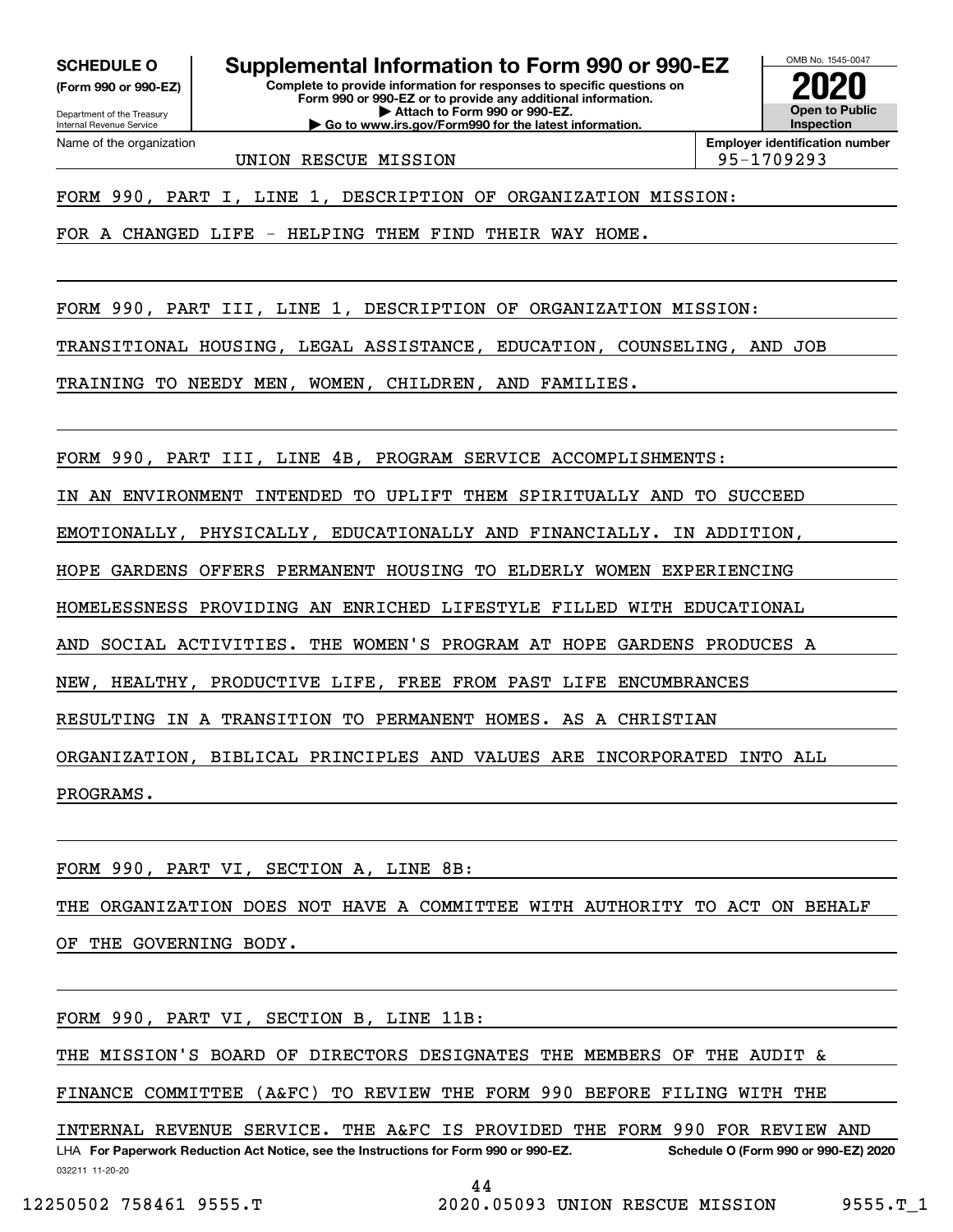| Schedule O (Form 990 or 990-EZ) 2020                                                       | Page 2                                              |
|--------------------------------------------------------------------------------------------|-----------------------------------------------------|
| Name of the organization<br>RESCUE MISSION<br>UNION                                        | <b>Employer identification number</b><br>95-1709293 |
| DISCUSS ANY OUESTIONS OR CHANGES.<br>THE<br>THEN,<br>MEETS TO<br>THEN                      | REVIEWED<br>FORM 990                                |
| UNION RESCUE MISSION<br>(URM)<br>SUBMITTED TO<br>FULL<br>BOARD<br>THE<br>IS.               | OF<br>DIRECTORS                                     |
| THEIR MEETING. AT THE URM'S BOARD OF DIRECTORS MEETING,<br>PRIOR TO                        | THE A&FC                                            |
| REVIEWED THE FORM 990 AND RECOMMENDS APPROVAL<br>REPORTS<br>THAT<br>THEY                   | URM<br>BY<br>THE                                    |
| FOR FILING. AN APPROVAL VOTE IS<br>DIRECTORS<br>THEN<br>BOARD<br>OF                        | TAKEN<br>RECORDED<br>AND                            |
| 990<br>THE FORM<br>ΙS<br>MEETING.<br>THEN<br>THE<br>THE<br>IRS.<br>DURING<br>FILED<br>WITH |                                                     |

FORM 990, PART VI, SECTION B, LINE 12C:

SIGNED COMPLIANCE STATEMENTS ARE SUBMITTED BY THE MEMBERS OF THE URM BOARD OF THE DIRECTORS AND ALL EMPLOYEES OF URM ATTESTING TO FULL COMPLIANCE WITH THE MISSION'S WRITTEN POLICY AND TO DISCLOSE IN A TIMELY BASIS ANY POTENTIAL CONFLICTS OF INTEREST. ANY POTENTIAL CONFLICTS OF INTEREST ARE REVIEWED BY THE CEO AND HUMAN RESOURCES FOR EMPLOYEES, AND THE BOARD CHAIR FOR THE OFFICERS AND BOARD MEMBERS. VIOLATIONS OF THE POLICY ARE GROUNDS FOR DISCIPLINARY ACTION UP TO AND INCLUDING DISCHARGES OF STAFF OR DISMISSAL OF A DIRECTOR.

FORM 990, PART VI, SECTION B, LINE 15A:

THE CEO'S COMPENSATION IS SET BY A VOTE OF THE INDEPENDENT BOARD OF DIRECTORS ON WHICH THE CEO DOES NOT SIT. THE COMPENSATION IS REVIEWED ANNUALLY BY THE BOARD'S EXECUTIVE COMPENSATION COMMITTEE IN COMPARISON TO SALARY AND BENEFIT DATA FOR CEO'S OF NON-PROFIT ORGANIZATIONS OF SIMILAR SIZE AND COMPLEXITY. ANY ADJUSTMENT DEEMED NECESSARY IS RECOMMENDED TO THE FULL BOARD OF DIRECTORS FOR ACTION. THE TOTAL COMPENSATION OF THE CFO AND OTHER SENIOR MANAGEMENT EMPLOYEES MAY BE ADJUSTED BY THE CEO WITH INPUT FROM THE VICE PRESIDENT OF HUMAN RESOURCES. FOR COMPARABLE MARKET DATA, THE MISSION USES PUBLISHED SALARY GUIDES FOR SIMILAR ORGANIZATIONS IN CONJUNCTION WITH BUDGETS APPROVED BY THE BOARD OF DIRECTORS.

032212 11-20-20

45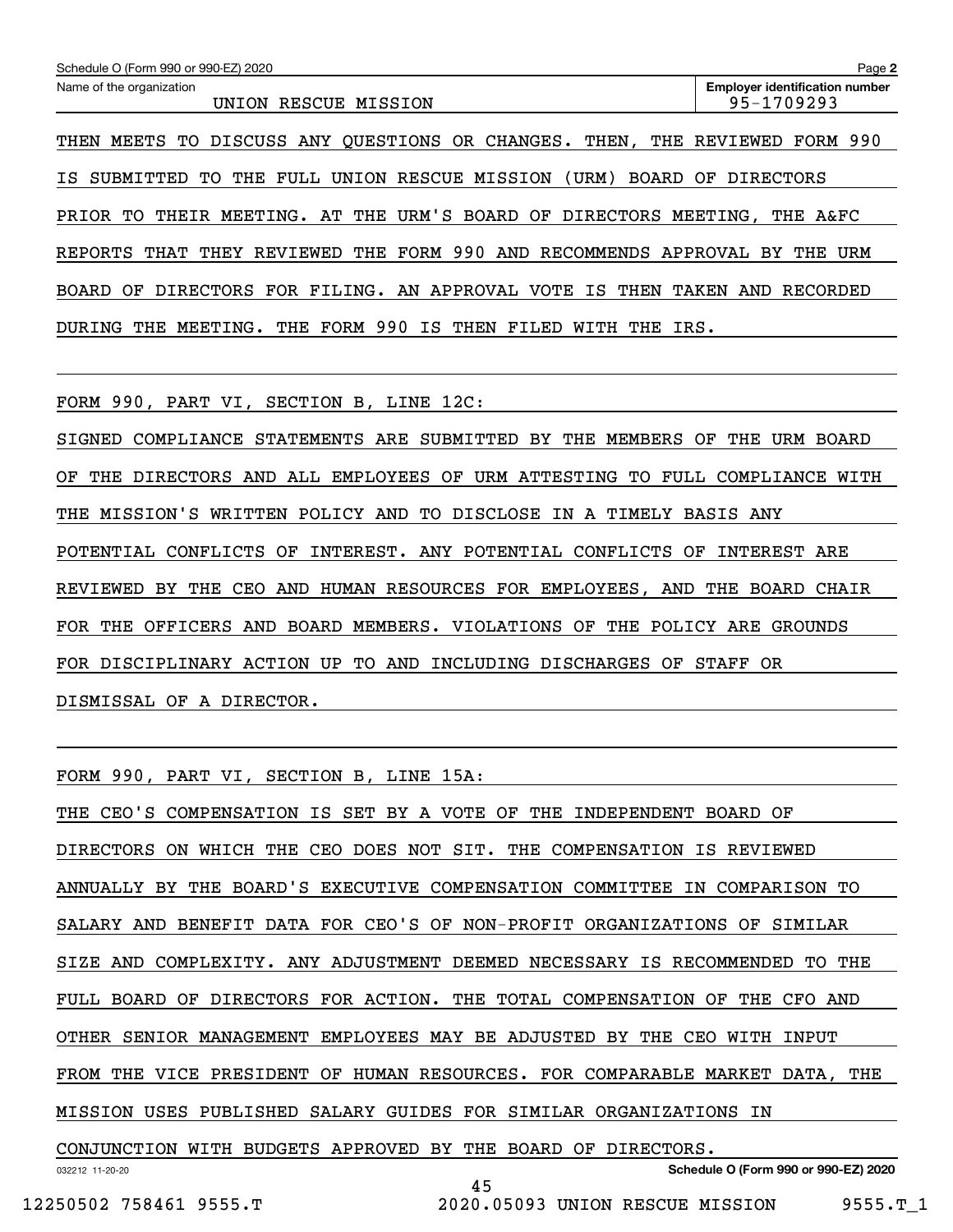UNION RESCUE MISSION 85-1709293

FORM 990, PART VI, SECTION C, LINE 19:

ALL GOVERNING DOCUMENTS, CONFLICT OF INTEREST POLICY, THE FORM 990 AND THE FINANCIAL STATEMENTS AREA AVAILABLE TO THE PUBLIC BY REQUESTING A COPY VIA EMAIL OR PHONE. THE CONTACT PERSON IS CELENA JUAREZ AT 545 SOUTH SAN PEDRO STREET, LOS ANGELES, CA 90013, CJUAREZ@URM.ORG, OR (213) 347-6300. WITHIN

72 HOURS, ALL REQUESTS WILL BE FILLED.

**Schedule O (Form 990 or 990-EZ) 2020**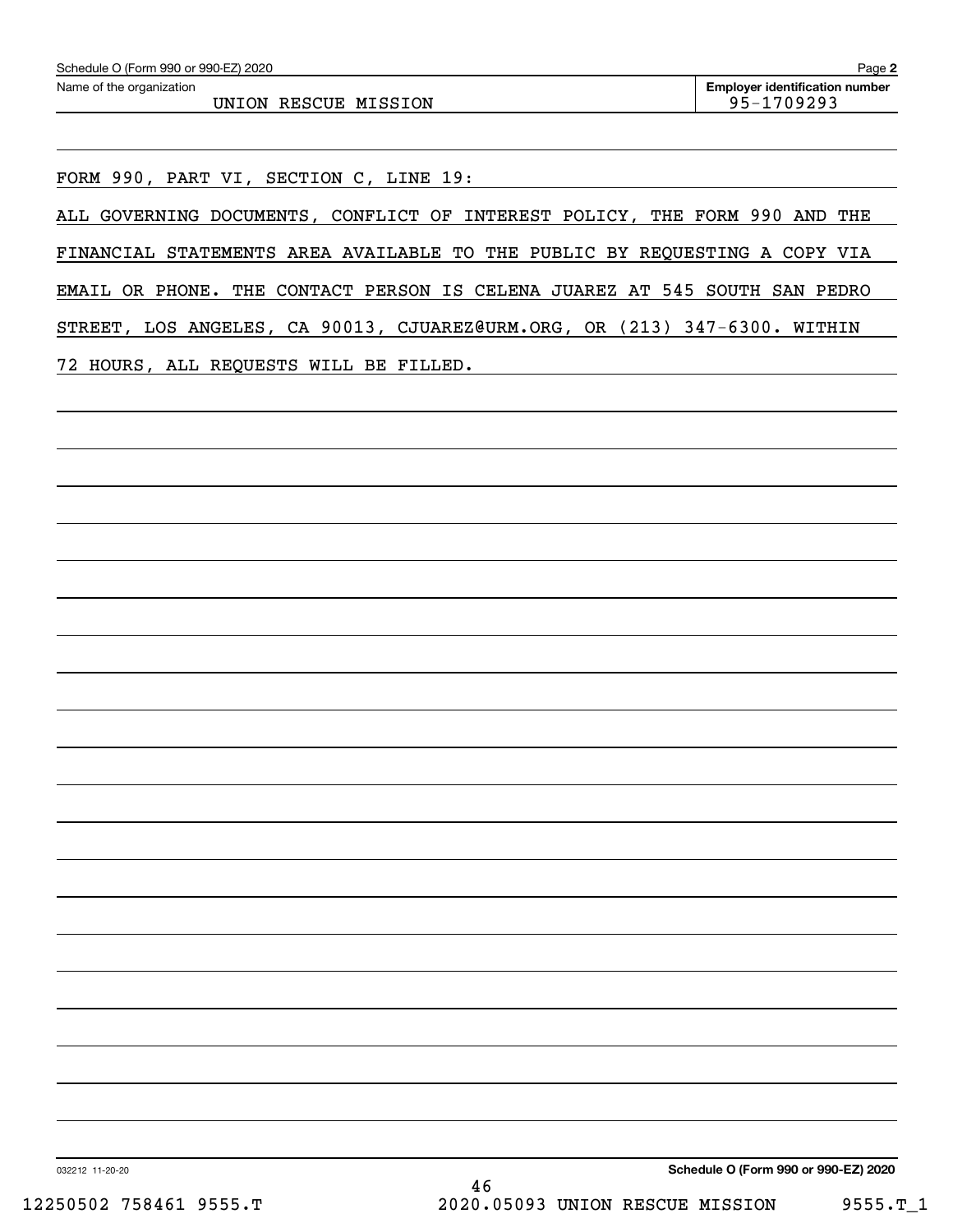| 032161 10-28-20 | LHA |
|-----------------|-----|
|                 |     |

## **Related Organizations and Unrelated Partnerships**

**Complete if the organization answered "Yes" on Form 990, Part IV, line 33, 34, 35b, 36, or 37.** |

**Attach to Form 990.**  |

# Department of the Treasury Internal Revenue Service

Name of the organization

### UNION RESCUE MISSION

**Part I Identification of Disregarded Entities.**  Complete if the organization answered "Yes" on Form 990, Part IV, line 33.

| (a)<br>Name, address, and EIN (if applicable)<br>of disregarded entity | (b)<br>Primary activity | (c)<br>Legal domicile (state or<br>foreign country) | (d)<br>Total income | (e)<br>End-of-year assets | (f)<br>Direct controlling<br>entity |
|------------------------------------------------------------------------|-------------------------|-----------------------------------------------------|---------------------|---------------------------|-------------------------------------|
|                                                                        |                         |                                                     |                     |                           |                                     |
|                                                                        |                         |                                                     |                     |                           |                                     |
|                                                                        |                         |                                                     |                     |                           |                                     |
|                                                                        |                         |                                                     |                     |                           |                                     |

### **Identification of Related Tax-Exempt Organizations.** Complete if the organization answered "Yes" on Form 990, Part IV, line 34, because it had one or more related tax-exempt **Part II** organizations during the tax year.

| (a)<br>Name, address, and EIN<br>of related organization | (b)<br>Primary activity  | (c)<br>Legal domicile (state or<br>foreign country) | (d)<br><b>Exempt Code</b><br>section | (e)<br>Public charity<br>status (if section | (f)<br>Direct controlling<br>entity |                   | $(g)$<br>Section 512(b)(13)<br>controlled<br>entity? |  |
|----------------------------------------------------------|--------------------------|-----------------------------------------------------|--------------------------------------|---------------------------------------------|-------------------------------------|-------------------|------------------------------------------------------|--|
|                                                          |                          |                                                     |                                      | 501(c)(3))                                  |                                     | Yes               | No                                                   |  |
| URM SUPPORT CORPORATION - 84-4421872                     |                          |                                                     |                                      |                                             |                                     |                   |                                                      |  |
| 545 SOUTH SAN PEDRO STREET                               |                          |                                                     |                                      |                                             |                                     |                   |                                                      |  |
| LOS ANGELES, CA 90013                                    | PROVIDE SUPPORT SERVICES | CALIFORNIA                                          | 501(C)(3)                            | LINE 12A, I                                 | N/A                                 | $\mathbf{v}$<br>ᅀ |                                                      |  |
|                                                          |                          |                                                     |                                      |                                             |                                     |                   |                                                      |  |
|                                                          |                          |                                                     |                                      |                                             |                                     |                   |                                                      |  |
|                                                          |                          |                                                     |                                      |                                             |                                     |                   |                                                      |  |

**Employer identification number** 95-1709293

**Open to Public**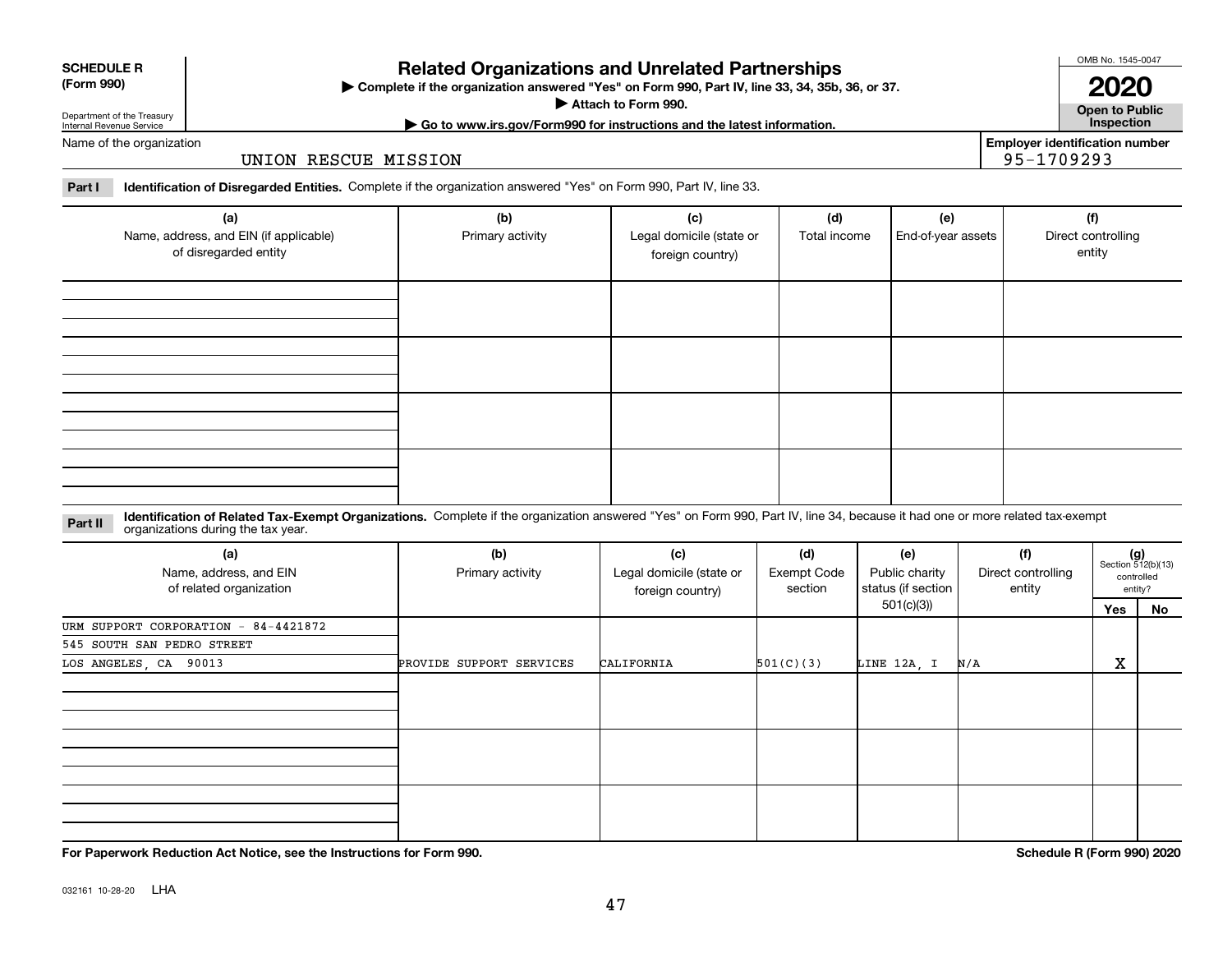### Schedule R (Form 990) 2020 Page UNION RESCUE MISSION 95-1709293

**Identification of Related Organizations Taxable as a Partnership.** Complete if the organization answered "Yes" on Form 990, Part IV, line 34, because it had one or more related **Part III** organizations treated as a partnership during the tax year.

| (b)              | (c)      | (d)                                       | (e)                | (f)            | (g)                                                                            |                       |    | (i)                                                   | (j) | (k)                                                                                                                  |
|------------------|----------|-------------------------------------------|--------------------|----------------|--------------------------------------------------------------------------------|-----------------------|----|-------------------------------------------------------|-----|----------------------------------------------------------------------------------------------------------------------|
| Primary activity |          | Direct controlling                        | Predominant income | Share of total | Share of                                                                       |                       |    | Code V-UBI                                            |     |                                                                                                                      |
|                  |          |                                           |                    |                |                                                                                |                       |    |                                                       |     |                                                                                                                      |
|                  | country) |                                           |                    |                |                                                                                |                       | No |                                                       |     |                                                                                                                      |
|                  |          |                                           |                    |                |                                                                                |                       |    |                                                       |     |                                                                                                                      |
|                  |          |                                           |                    |                |                                                                                |                       |    |                                                       |     |                                                                                                                      |
|                  |          |                                           |                    |                |                                                                                |                       |    |                                                       |     |                                                                                                                      |
|                  |          |                                           |                    |                |                                                                                |                       |    |                                                       |     |                                                                                                                      |
|                  |          |                                           |                    |                |                                                                                |                       |    |                                                       |     |                                                                                                                      |
|                  |          |                                           |                    |                |                                                                                |                       |    |                                                       |     |                                                                                                                      |
|                  |          |                                           |                    |                |                                                                                |                       |    |                                                       |     |                                                                                                                      |
|                  |          |                                           |                    |                |                                                                                |                       |    |                                                       |     |                                                                                                                      |
|                  |          |                                           |                    |                |                                                                                |                       |    |                                                       |     |                                                                                                                      |
|                  |          |                                           |                    |                |                                                                                |                       |    |                                                       |     |                                                                                                                      |
|                  |          |                                           |                    |                |                                                                                |                       |    |                                                       |     |                                                                                                                      |
|                  |          |                                           |                    |                |                                                                                |                       |    |                                                       |     |                                                                                                                      |
|                  |          |                                           |                    |                |                                                                                |                       |    |                                                       |     |                                                                                                                      |
|                  |          |                                           |                    |                |                                                                                |                       |    |                                                       |     |                                                                                                                      |
|                  |          |                                           |                    |                |                                                                                |                       |    |                                                       |     |                                                                                                                      |
|                  |          |                                           |                    |                |                                                                                |                       |    |                                                       |     |                                                                                                                      |
|                  |          | Legal<br>domicile<br>(state or<br>foreign | entity             |                | (related, unrelated,<br>excluded from tax under<br>sections 512-514)<br>income | end-of-year<br>assets |    | (h)<br>Disproportionate<br>allocations?<br>$Yes \mid$ |     | General or Percentage<br>managing ownership<br>partner?<br>amount in box<br>20 of Schedule<br>K-1 (Form 1065) Yes No |

**Identification of Related Organizations Taxable as a Corporation or Trust.** Complete if the organization answered "Yes" on Form 990, Part IV, line 34, because it had one or more related **Part IV** organizations treated as a corporation or trust during the tax year.

| (a)<br>Name, address, and EIN<br>of related organization | (b)<br>Primary activity | (c)<br>Legal domicile<br>(state or<br>foreign | (d)<br>Direct controlling<br>entity | (e)<br>Type of entity<br>(C corp, S corp,<br>or trust) | (f)<br>Share of total<br>income | (g)<br>Share of<br>end-of-year<br>assets | (h)<br>Percentage<br>ownership | $\begin{array}{c} \textbf{(i)}\\ \text{Section}\\ 512 \text{(b)} \text{(13)}\\ \text{controlled} \\ \text{entity?} \end{array}$ |
|----------------------------------------------------------|-------------------------|-----------------------------------------------|-------------------------------------|--------------------------------------------------------|---------------------------------|------------------------------------------|--------------------------------|---------------------------------------------------------------------------------------------------------------------------------|
|                                                          |                         | country)                                      |                                     |                                                        |                                 |                                          |                                | Yes No                                                                                                                          |
|                                                          |                         |                                               |                                     |                                                        |                                 |                                          |                                |                                                                                                                                 |
|                                                          |                         |                                               |                                     |                                                        |                                 |                                          |                                |                                                                                                                                 |
|                                                          |                         |                                               |                                     |                                                        |                                 |                                          |                                |                                                                                                                                 |
|                                                          |                         |                                               |                                     |                                                        |                                 |                                          |                                |                                                                                                                                 |
|                                                          |                         |                                               |                                     |                                                        |                                 |                                          |                                |                                                                                                                                 |
|                                                          |                         |                                               |                                     |                                                        |                                 |                                          |                                |                                                                                                                                 |
|                                                          |                         |                                               |                                     |                                                        |                                 |                                          |                                |                                                                                                                                 |
|                                                          |                         |                                               |                                     |                                                        |                                 |                                          |                                |                                                                                                                                 |
|                                                          |                         |                                               |                                     |                                                        |                                 |                                          |                                |                                                                                                                                 |
|                                                          |                         |                                               |                                     |                                                        |                                 |                                          |                                |                                                                                                                                 |
|                                                          |                         |                                               |                                     |                                                        |                                 |                                          |                                |                                                                                                                                 |
|                                                          |                         |                                               |                                     |                                                        |                                 |                                          |                                |                                                                                                                                 |
|                                                          |                         |                                               |                                     |                                                        |                                 |                                          |                                |                                                                                                                                 |
|                                                          |                         |                                               |                                     |                                                        |                                 |                                          |                                |                                                                                                                                 |
|                                                          |                         |                                               |                                     |                                                        |                                 |                                          |                                |                                                                                                                                 |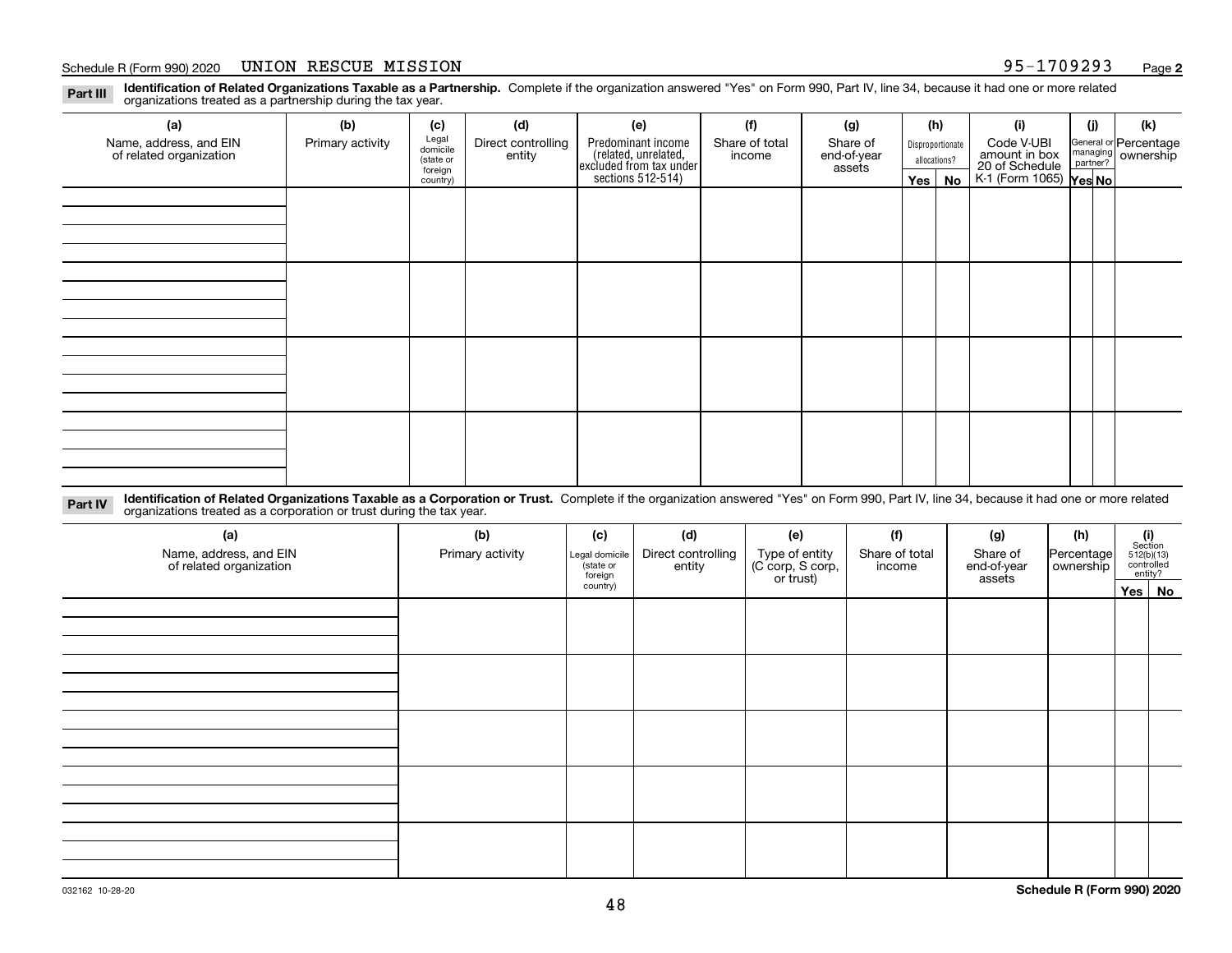### Schedule R (Form 990) 2020 Page UNION RESCUE MISSION 95-1709293

**Part V** T**ransactions With Related Organizations.** Complete if the organization answered "Yes" on Form 990, Part IV, line 34, 35b, or 36.

| Note: Complete line 1 if any entity is listed in Parts II, III, or IV of this schedule. |                                                                                                                                                                                                                                |                |   |                         |  |  |
|-----------------------------------------------------------------------------------------|--------------------------------------------------------------------------------------------------------------------------------------------------------------------------------------------------------------------------------|----------------|---|-------------------------|--|--|
|                                                                                         | 1 During the tax year, did the organization engage in any of the following transactions with one or more related organizations listed in Parts II-IV?                                                                          |                |   |                         |  |  |
|                                                                                         |                                                                                                                                                                                                                                | 1a             |   | X                       |  |  |
|                                                                                         | b Gift, grant, or capital contribution to related organization(s) material contracts and contribution to related organization(s)                                                                                               | 1b             |   | X                       |  |  |
|                                                                                         | c Gift, grant, or capital contribution from related organization(s) manufaction contribution from related organization(s) manufaction contribution from related organization(s) manufaction contribution from related organiza | 1c             |   | $\overline{\mathbf{x}}$ |  |  |
|                                                                                         | <b>d</b> Loans or loan quarantees to or for related organization(s)                                                                                                                                                            | 1 <sub>d</sub> | X |                         |  |  |
|                                                                                         |                                                                                                                                                                                                                                | 1e             |   | X                       |  |  |
|                                                                                         |                                                                                                                                                                                                                                |                |   |                         |  |  |
|                                                                                         | f Dividends from related organization(s) machinesis and content to the control of the control of the control of the content of the control of the content of the content of the content of the content of the content of the c | 1f             |   | х                       |  |  |
|                                                                                         | g Sale of assets to related organization(s) www.assetsion.com/www.assetsion.com/www.assetsion.com/www.assetsion.com/www.assetsion.com/www.assetsion.com/www.assetsion.com/www.assetsion.com/www.assetsion.com/www.assetsion.co | 1a             |   | х                       |  |  |
|                                                                                         | h Purchase of assets from related organization(s) manufactured and content and content and content and content and content and content and content and content and content and content and content and content and content and | 1 <sub>h</sub> |   | X                       |  |  |
|                                                                                         | Exchange of assets with related organization(s) www.wallen.com/www.wallen.com/www.wallen.com/www.wallen.com/www.wallen.com/www.wallen.com/www.wallen.com/www.wallen.com/www.wallen.com/www.wallen.com/www.wallen.com/www.walle | 1i.            |   | X                       |  |  |
|                                                                                         | Lease of facilities, equipment, or other assets to related organization(s) contraction contraction control and the set of facilities, equipment, or other assets to related organization(s) contraction control and the set of | 1i.            |   | X                       |  |  |
|                                                                                         |                                                                                                                                                                                                                                |                |   |                         |  |  |
|                                                                                         |                                                                                                                                                                                                                                | 1k             |   | X                       |  |  |
|                                                                                         |                                                                                                                                                                                                                                | 11             |   | X                       |  |  |
|                                                                                         | m Performance of services or membership or fundraising solicitations by related organization(s)                                                                                                                                | 1m             |   | $\mathbf x$             |  |  |
|                                                                                         |                                                                                                                                                                                                                                | 1n             |   | X                       |  |  |
|                                                                                         | o Sharing of paid employees with related organization(s)                                                                                                                                                                       | 10             |   | X                       |  |  |
|                                                                                         |                                                                                                                                                                                                                                |                |   |                         |  |  |
|                                                                                         | p Reimbursement paid to related organization(s) for expenses [1111] and the content of the content of the content of the content of the content of the content of the content of the content of the content of the content of  | 1p.            |   | X                       |  |  |
|                                                                                         |                                                                                                                                                                                                                                | 1a             |   | X                       |  |  |
|                                                                                         |                                                                                                                                                                                                                                |                |   |                         |  |  |
|                                                                                         | r Other transfer of cash or property to related organization(s)                                                                                                                                                                | 1r             |   | X                       |  |  |
|                                                                                         |                                                                                                                                                                                                                                | 1s             |   | X                       |  |  |
|                                                                                         | 2 If the answer to any of the above is "Yes," see the instructions for information on who must complete this line, including covered relationships and transaction thresholds.                                                 |                |   |                         |  |  |

| (a)<br>Name of related organization | (b)<br>Transaction<br>type (a-s) | (c)<br>Amount involved | (d)<br>Method of determining amount involved |
|-------------------------------------|----------------------------------|------------------------|----------------------------------------------|
| (1) URM SUPPORT CORPORATION         | D                                |                        | 17,892,000. LOAN AGREEMENT                   |
| (2)                                 |                                  |                        |                                              |
| (3)                                 |                                  |                        |                                              |
| (4)                                 |                                  |                        |                                              |
| (5)                                 |                                  |                        |                                              |
| (6)                                 |                                  |                        |                                              |

 $\overline{\phantom{a}}$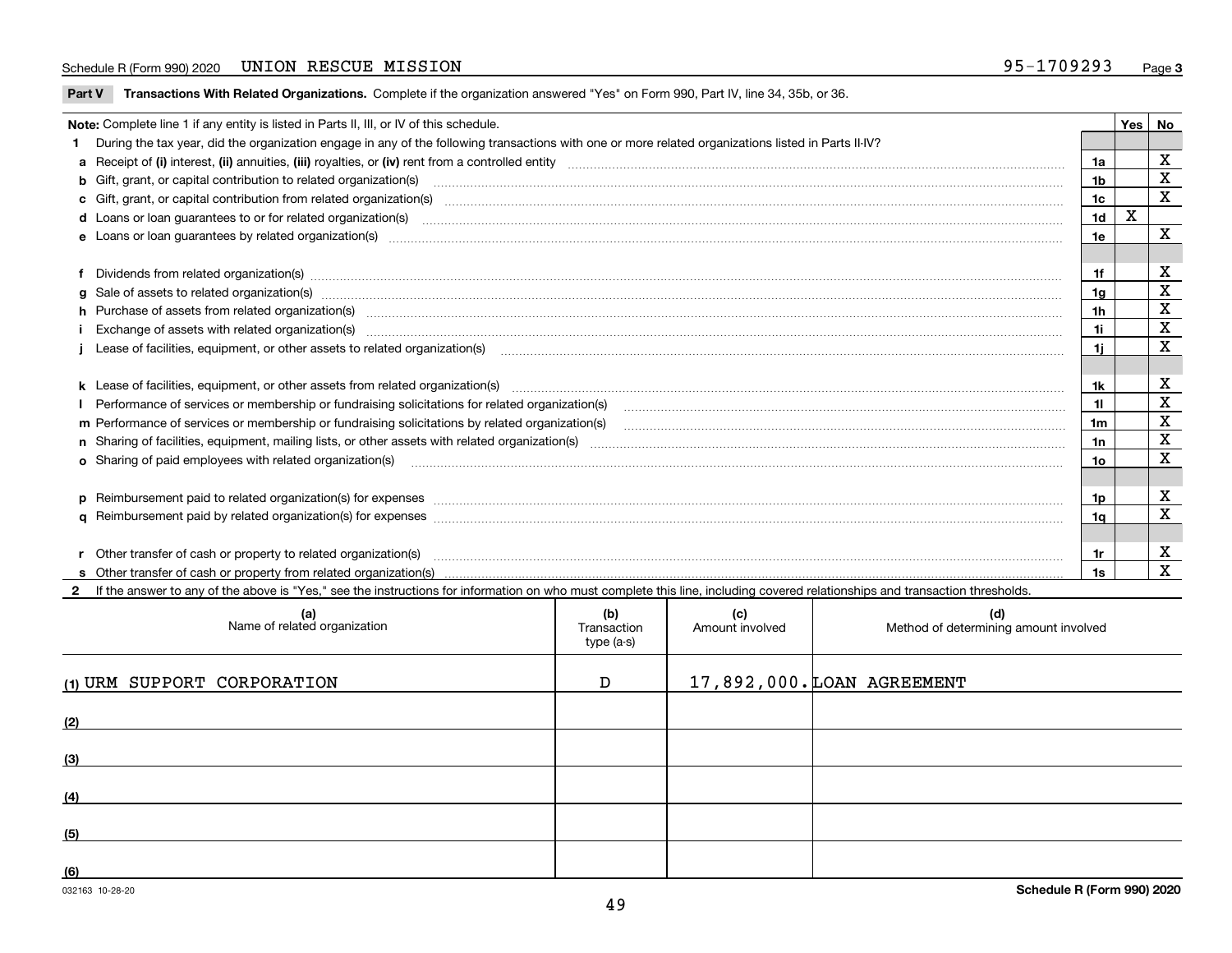### Schedule R (Form 990) 2020 Page UNION RESCUE MISSION 95-1709293

**Part VI Unrelated Organizations Taxable as a Partnership. Complete if the organization answered "Yes" on Form 990, Part IV, line 37.** 

Provide the following information for each entity taxed as a partnership through which the organization conducted more than five percent of its activities (measured by total assets or gross revenue) that was not a related organization. See instructions regarding exclusion for certain investment partnerships.

| - - - - -<br>(a)<br>Name, address, and EIN<br>of entity | ----- <del>-</del> -------<br>(b)<br>Primary activity | (c)<br>Legal domicile<br>(state or foreign<br>country) | (d)<br>Predominant income<br>(related, unrelated,<br>excluded from tax under<br>sections 512-514) | (e)<br>Are all<br>partners sec.<br>$501(c)(3)$<br>orgs.?<br>Yes No | (f)<br>Share of<br>total<br>income | (g)<br>Share of<br>end-of-year<br>assets | (h)<br>Dispropor-<br>tionate<br>allocations?<br>Yes No | (i)<br>Code V-UBI<br>amount in box 20 managing<br>of Schedule K-1<br>(Form 1065)<br>$\overline{Yes}$ No | (i)<br>Yes No | (k) |
|---------------------------------------------------------|-------------------------------------------------------|--------------------------------------------------------|---------------------------------------------------------------------------------------------------|--------------------------------------------------------------------|------------------------------------|------------------------------------------|--------------------------------------------------------|---------------------------------------------------------------------------------------------------------|---------------|-----|
|                                                         |                                                       |                                                        |                                                                                                   |                                                                    |                                    |                                          |                                                        |                                                                                                         |               |     |
|                                                         |                                                       |                                                        |                                                                                                   |                                                                    |                                    |                                          |                                                        |                                                                                                         |               |     |
|                                                         |                                                       |                                                        |                                                                                                   |                                                                    |                                    |                                          |                                                        |                                                                                                         |               |     |
|                                                         |                                                       |                                                        |                                                                                                   |                                                                    |                                    |                                          |                                                        |                                                                                                         |               |     |
|                                                         |                                                       |                                                        |                                                                                                   |                                                                    |                                    |                                          |                                                        |                                                                                                         |               |     |
|                                                         |                                                       |                                                        |                                                                                                   |                                                                    |                                    |                                          |                                                        |                                                                                                         |               |     |
|                                                         |                                                       |                                                        |                                                                                                   |                                                                    |                                    |                                          |                                                        |                                                                                                         |               |     |
|                                                         |                                                       |                                                        |                                                                                                   |                                                                    |                                    |                                          |                                                        |                                                                                                         |               |     |

**Schedule R (Form 990) 2020**